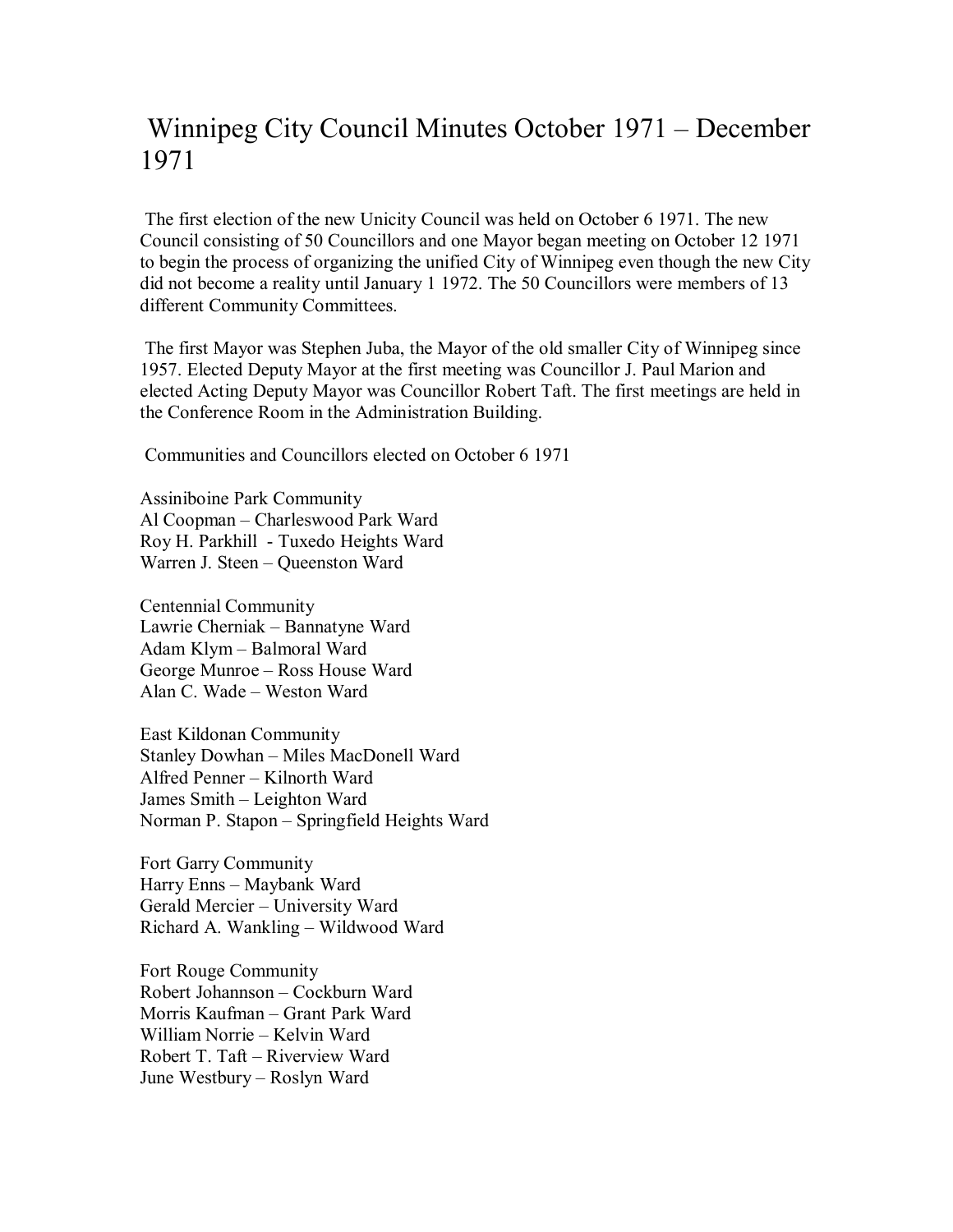Lord Selkirk Community Olga Fuga – Arlington Ward Kenneth J. Galanchuk – Mynarski Ward Norman A. Hudson – Sisler Ward Joseph Zuken – Cathedral Ward

Midland Community Geoff Dixon – Polo Park Ward William McGarva – Sargent Park Ward Robert Steen – Westminster Ward Robert Wilson – Memorial Ward

St. Boniface Community Michael Dennehy – Winakwa Ward C. John Gee – Norwood Ward Ed Kotowich – Langevin Ward J. Paul Marion – Tache Ward

St. James-Assiniboia Community William Hallonquist – Kirkfield Ward Pearl K. McGonigal – Silver Heights Ward Dan McKenzie – St. Charles Ward George Minaker – Booth Ward Eldon Ross – King Edward Ward Douglas Stanes – Deer Lodge Ward

 St. Johns Community Kenneth Cochrane – Riverton Ward Joseph Cropo – Strathcona Ward Slaw Rebchuk – Norquay Ward Alf Skowron – Talbot Ward

St. Vital Community Albert Ducharme – Fernwood Ward Lorne A Leech – Dakota Ward Florence L. Pierce – Glenlawn Ward

Transcona Community Donald E. Perry – John Gunn Ward Philip A. Rizzuto – Kern Park Ward Bernie Wolfe – Regent Park Ward

West Kildonan Community Charles W. Baker – Kildonan Ward William H. Sasaki – Jefferson Ward D. A. (Abe) Yanofsky – Garden City Ward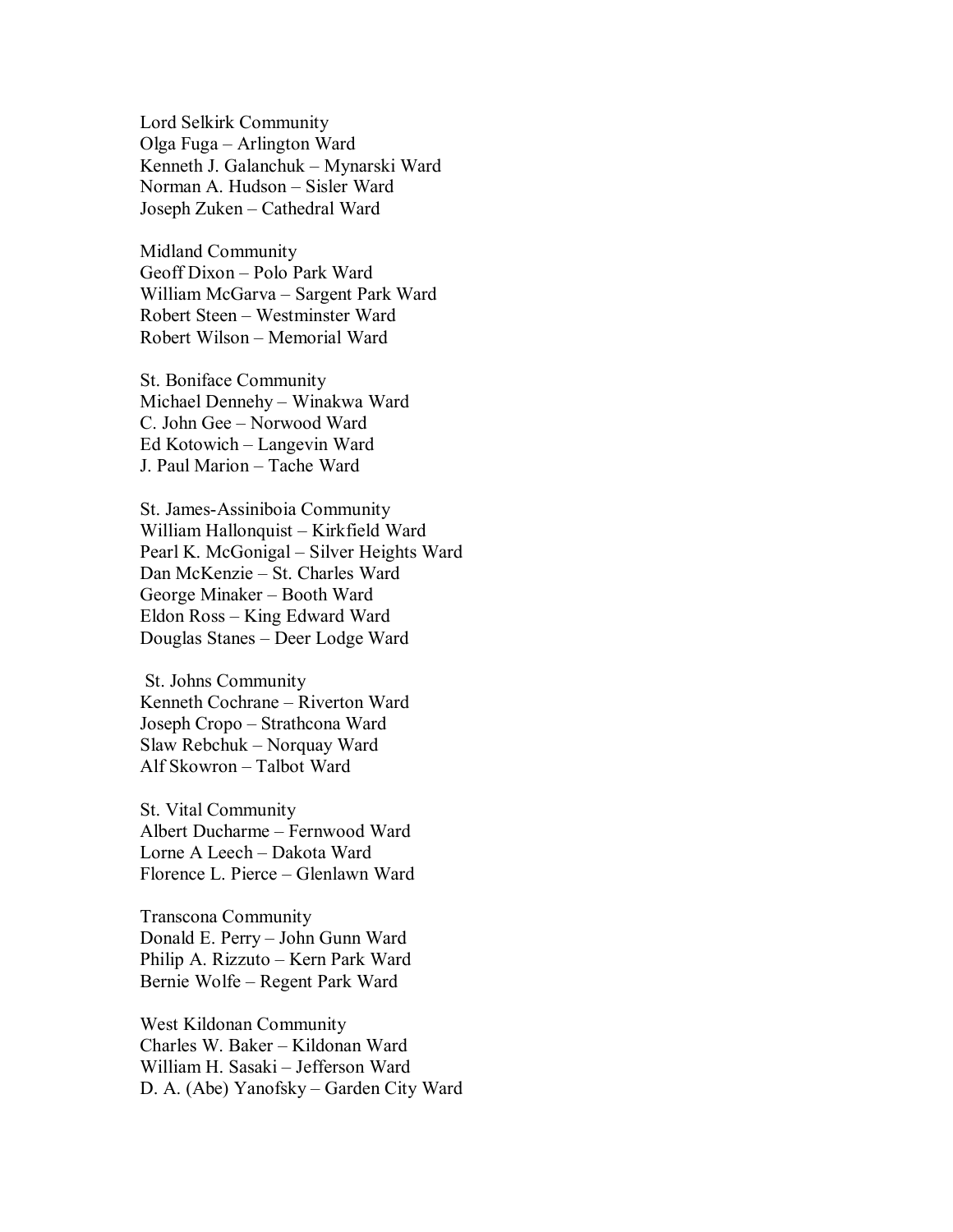October 1971 – Mr. A. W. Quayle is appointed Clerk on an interim basis and Mr. K. B. Peters is appointed Solicitor on an interim basis.

 October 1971 – Committees of Council Committee on Finance Committee on Works and Operation Committee on Environment Executive Policy Committee

Sub Committees of Council Sub-Committee on Legislation Sub-Committee on Facilities Sub-Committee on Winter Works Program Sub-Committee on Main Arterial Roads Sub-Committee on Transit Sub-Committee on Hydro Electrical Power Sub- Committee on Local Improvements Sub- Committee on Hospital Services Sub – Committee on Centennial Celebrations Sub- Committee on Banking Sub- Committee on Assessment Sub- Committee on Personnel Sub-Committee on Protection of Persons and Property Sub – Committee on Planning Housing and Urban Renewal Sub- Committee on Health and Social Development Sub-Committee on Pollution Regulation and Control Sub-Committee on Sherbrook-McGregor Overpass Sub-Committee on Uniform Standards of Welfare Sub- Committee of all Community Committee Chairman Sub- Committee to act as a Nominating Committee Sub- Committee on Communications

 October 1971 – Councillor Westbury asked if it were possible to have more than one towel in the Women's Washroom now that there is four women on Council

 October 1971 – The existing City of Winnipeg is to renovate the existing City of Winnipeg Council Chamber to accommodate the larger Council at an estimated cost of \$55,000.00.

 October 1971 – A Secretarial Service is to be set up in the present reception area on the second floor of the Council Building.

 November 1971 – The Old Kildonan Police Association asks for 2 more police officers now that Old Kildonan has reached a population of 3,000.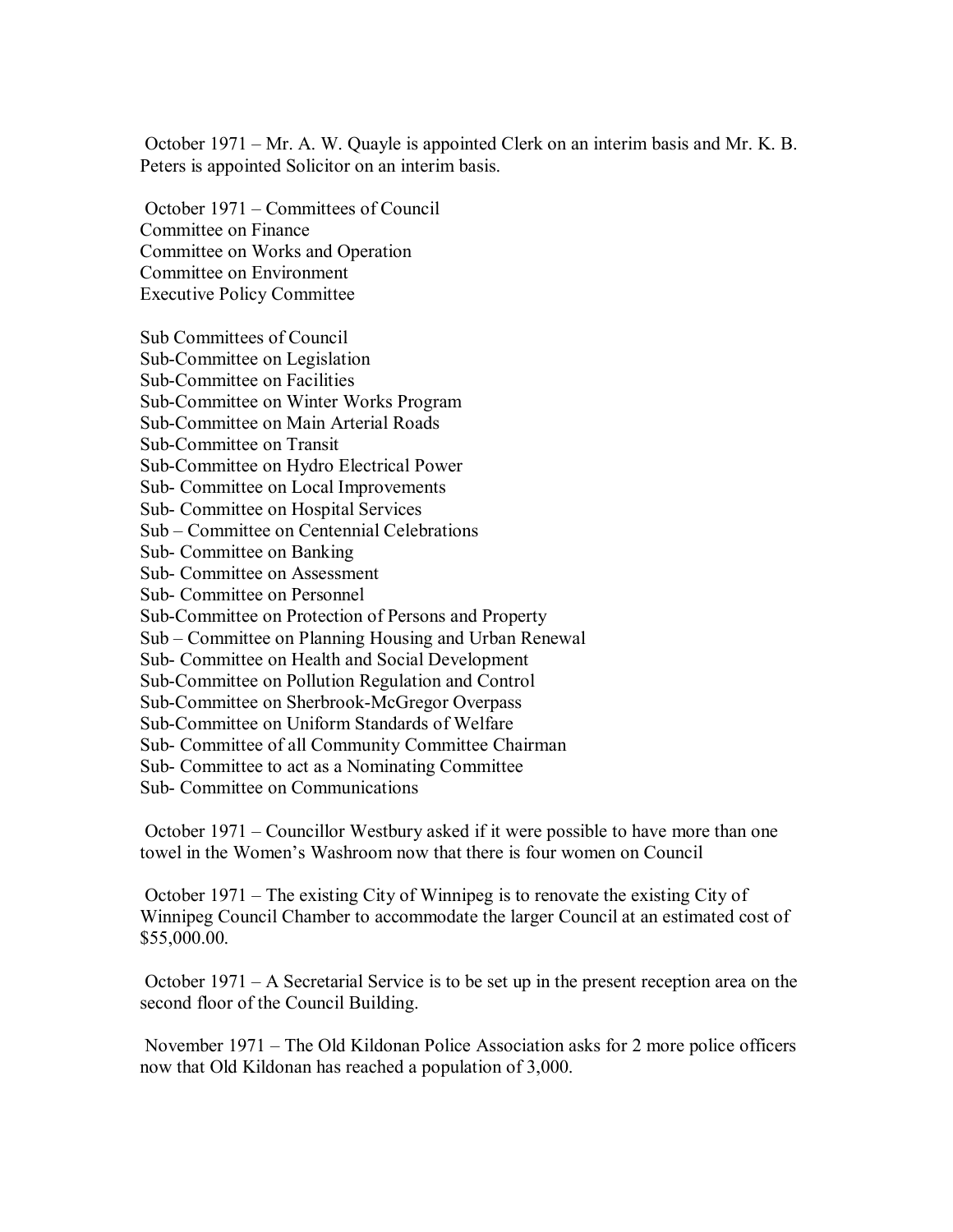November 1971 – The Province of Manitoba is asked for a firm commitment for the funding of the construction of the Concordia and Seven Oaks Hospitals and the expansion of the King George, King Edward and Princess Elizabeth Hospitals.

 November 1971 – A Personnel Team is appointed to prepare for January 1972 Mr. T. S. Burns of the City of Winnipeg is to be appointed Chairman Mr. W. Walker of the Metropolitan Corporation of Winnipeg Mr. Rene Nitelet of the City of St. Boniface Mr. Jack Stacey of the Municipality of Fort Garry Mr. F. Hartry of the City of West Kildonan

 November 1971 – A review board is appointed headed by Judge Taraska to investigate the indemnities paid to members of Council and additional indemnities which may be paid to an elected member of a standing committee, an elected member of the Executive Policy Committee, chairman of a standing committee and a member of a standing committee.

 November 1971 – All members of Council are to receive permanent parking passes to the Civic Parking Garage at the cost of \$16.50 per month, which is to be paid by a City Council Account and not the individual members of Council.

 November 1971 – Council asks Metro to immediately add 5 members of the new Council to the Convention Centre Committee of Metro so there may continuity beyond December 31 1971. The Province of Manitoba has pledged to provide \$7,500,000.00 of the \$15,000,000 needed to build the convention centre. Council goes on record in favour of the convention centre concept by a vote of 33-10. The proposed \$30,000,000.00 Lakewood Development a private development next to the convention centre is to be built at the same time.

 November 1971 – The first stage of the alteration to the Council Chambers (Cabinetwork) is contracted out for \$15,974.00. Phase Two (Desks) is contracted out for \$9,460.00. The 55 chairs to be bought are to be bought for \$162.12 each plus 5% Provincial Sales Tax for a total of \$9,362.43. The new Public Address System is to cost \$4,125.00. Council sets aside another \$6,000.00 for other contingency items for the Council Chambers.

 December 1971 – The Standing Committees of Council, Environment, Finance and Works and Operation are authorized to establish interim arrangements to ensure the continuity of services after January 1 1972.

 December 1971 – A policy is to be established that all correspondence in regards to a sub-committee is to be referred to the Standing Committee to which it reports.

 December 1971 – All permanent employee as of July 31 1971 of the area municipalities, boards and commissions whose jurisdiction becomes part of the new City of Winnipeg are to become employees of the new City. They must signify in writing that they do not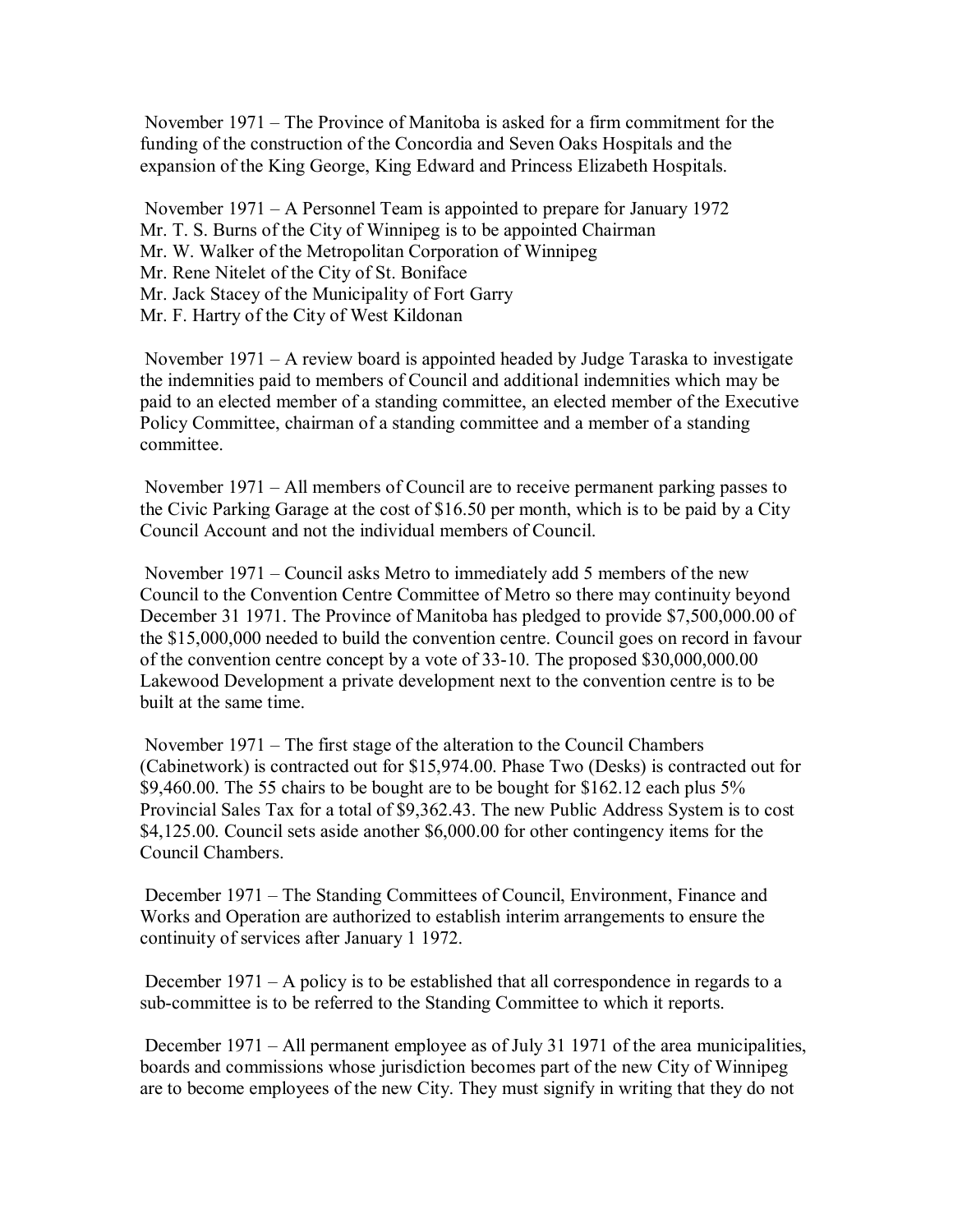wish to accept the offer of employment or else they automatically become employees as of January 1 1972

 December 1971 – Each Community Committee is given authorization to spend up to \$300.00 per meeting to cover rent advertising and other sundry costs.

 December 1971 – The penalty for late payment of Business, Realty and property taxes is set at  $\frac{3}{4}$  of 1% per month.

 December 1971 – The employment of Seasonal Employees in the Engineering, Public Works and Parks Departments are to continue after January 1 1971.

 December 1971 – The permanent positions of City Clerk and City Solicitor are to be bulletined from among the present staff of the area municipalities.

 December 1971 – The lower level of the Council Building that at the present is unfinished is to be altered at an estimated cost of \$120,000.00. This area is to completed as the Office for the Councillors and is to include adequate washrooms, locker facilities and two additional conference rooms.

 December 1971 – The Fire Chiefs of the area municipalities are to meet to coordinate provisions for emergencies if the Community Area lacks the adequate equipment to deal with an emergency.

 December 1971 – The R. C. M. P. is to continue police protection for the Charleswood Park Ward until December 31 1972, this detachment is to be housed in the Westdale Recreational Centre; the rent is to be paid by Council is to be \$200.00 per month. The communication lines are to be transferred at a cost not to exceed \$2,000.00. The City of Winnipeg is to take over from the R. C. M. P. the policing of the area of Tuxedo.

 December 1971 – The Sub- Committee on Centennial Celebrations is requested to write to cultural organizations informing them that Winnipeg will be holding its Centennial in 1974.

 December 1971 – The Sub-Committee on the Sherbrook McGregor Overpass recommends that the Sherbrook-McGregor be built immediately but the full Council refers the mater back to the committee.

December 1971 – The Bank of Montreal are to be appointed as the City's Bankers.

December 1971 – A new public library is proposed for Downtown Winnipeg.

 December 1971 – The Office of the Mayor is to have two additional employees to handle the additional workload.

December 1971 – The inaugural meeting of Council is to be held on January 4 1972.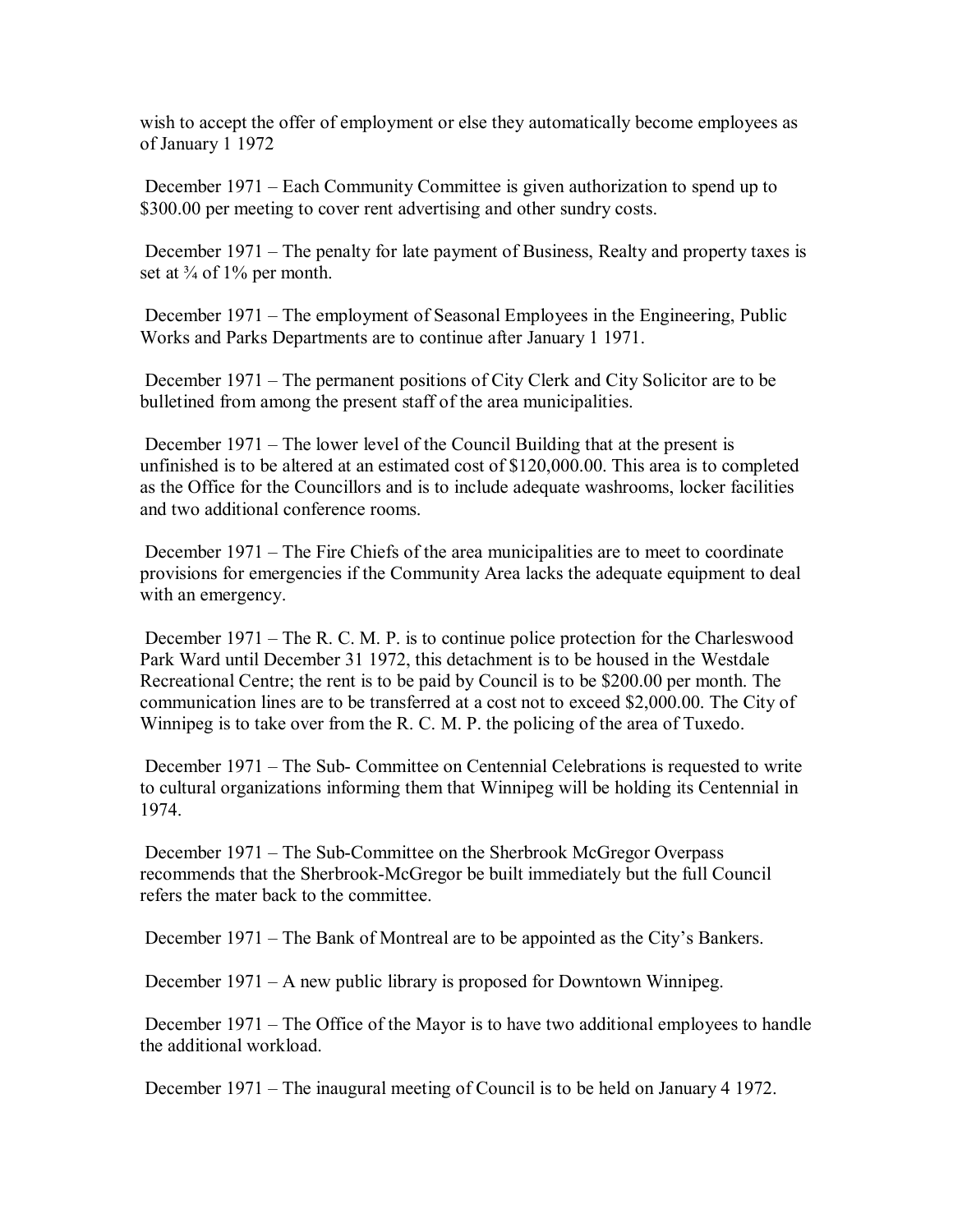December 1971 – The Charleswood Fire Station on Roblin Blvd is to be renovated and to become Station 18 of the Winnipeg Fire Department.

 December 1971 – Council authorizes the spending of \$10,300.74 to cover unification costs dealing with West Kildonan and Old Kildonan into one community committee. The Old Kildonan Municipal Offices are to be used by the Engineering Department and are to be renovated. Other costs involve the Police Building in West Kildonan and the West Kildonan Council Chambers.

 December 1971 – The Chief Commissioner is to be D. I. MacDonald currently Executive Director of Metro Winnipeg. The Commissioner of Finance is to be R. D. McLean currently Commissioner of Finance for the City of Winnipeg. W. D. Hurst is to be Commissioner of Work and Operation. He is presently the Chief Engineer of the City of Winnipeg. The post of Commissioner of Environment is delayed until a suitable candidate can be found.

 December 1971 – Council approves the proposal of Winnipeg Enterprises Corporation to issue debentures of \$1,500,000.00 to increase the seating of Winnipeg Stadium and improve the substandard concessions and adjunct facilities.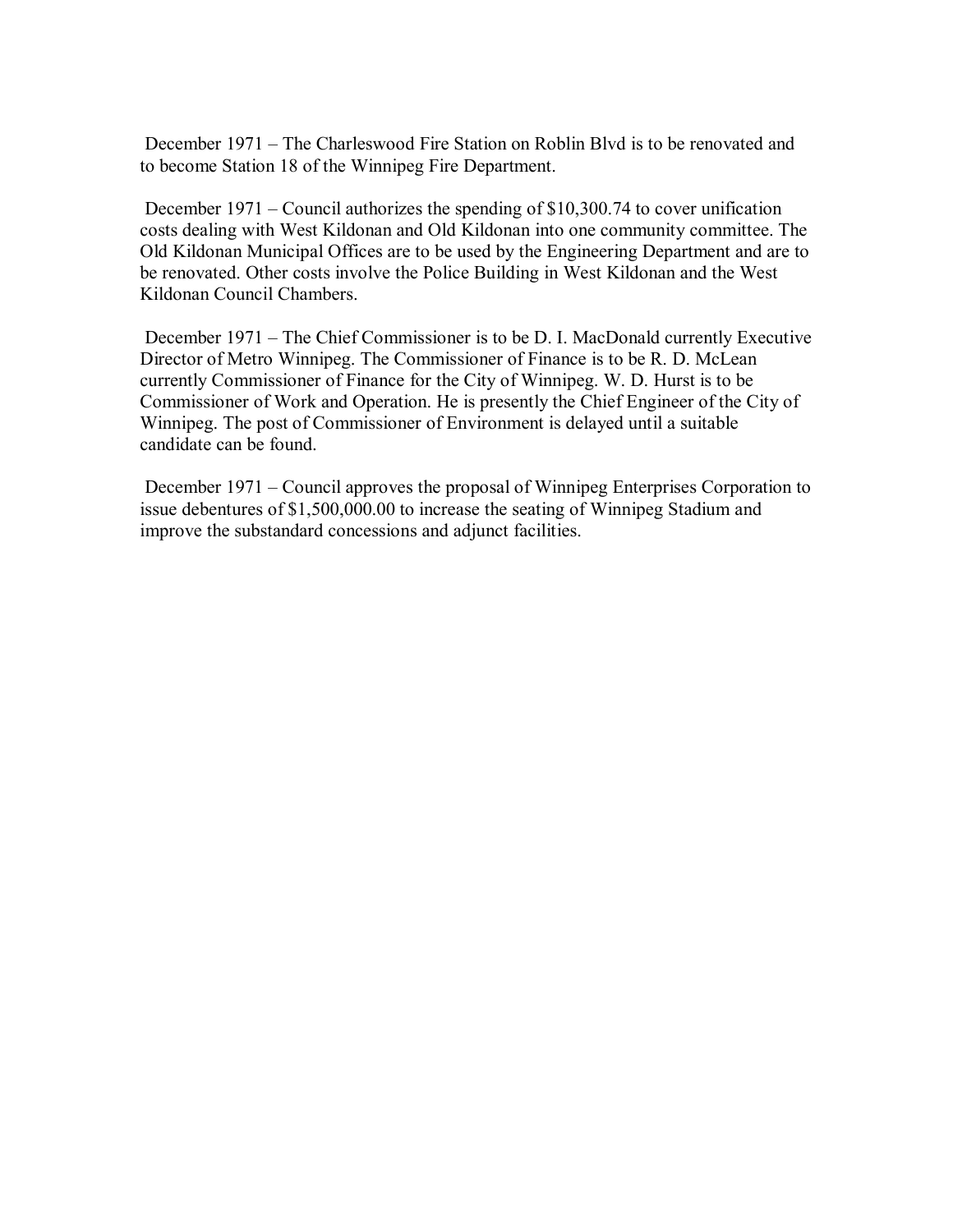## Winnipeg City Council Minutes for 1972

 January 1972 – The first meeting of Council is held in the Council Chambers on January 4 1972 at 2 PM. After inaugural speeches by Premier Ed Schreyer and Mayor Steve Juba the meeting is adjourned at 2:48 PM for a reception. The now unified City of Winnipeg has a little more than 7,200 employees.

January 1972 – The sod turning ceremonies for the Convention Centre are held.

 January 1972 – The Mayor's Chain of Office is to be altered to incorporate the crests of all municipalities now making up the City of Winnipeg.

 January 1972 – The Charleswood Fire Station is to be renovated at an estimated cost of \$40,000.00.

 January 1972 – The Citizenship Council of Manitoba receives an extension for the free use of the building at 280 William Avenue.

 January 1972 – The River and Streams Protection Authority # 1 is to cease to exist at the end of 1972 and is to be replaced by a Sub-Committee of Council.

 January 1972 – A new Convention Centre Committee is to be formed consisting of Mayor Juba and four members of Council.

 January 1972 – A fee of \$40.00 is to be charged for those making a Zoning By-law application.

January 1972 – A Civic Museum is to be built on the  $6^{TH}$  floor of the Public Safety Building.

 January 1972 – Federal-Local Initiative Program to be done in the East Kildonan-North Kildonan area

Planning and Constructing Recreational programs for the four Manitoba and Housing projects in East Kildonan - \$6,530.00

Construction of Arena portion of the Recreational Building (Terry Sawchuk Arena) in East Kildonan - \$343,567.00

Construction of portable bleachers, storage lockers, renovation of wading pool and removal of old Incinerator Chimney for East Kildonan Recreational Building - \$38,488.00

 Renovation of the East Kildonan Police Station on Watt St. to accommodate the extra police officers from the North Kildonan Police - \$26.271.00

Labour assistance to the 5 community centres in East Kildonan - \$8,000.00 Extension of the 60 inch storm sewer in the McLeod Creek Riverbed to the north side of Whellams Lane in North Kildonan - \$35,000.00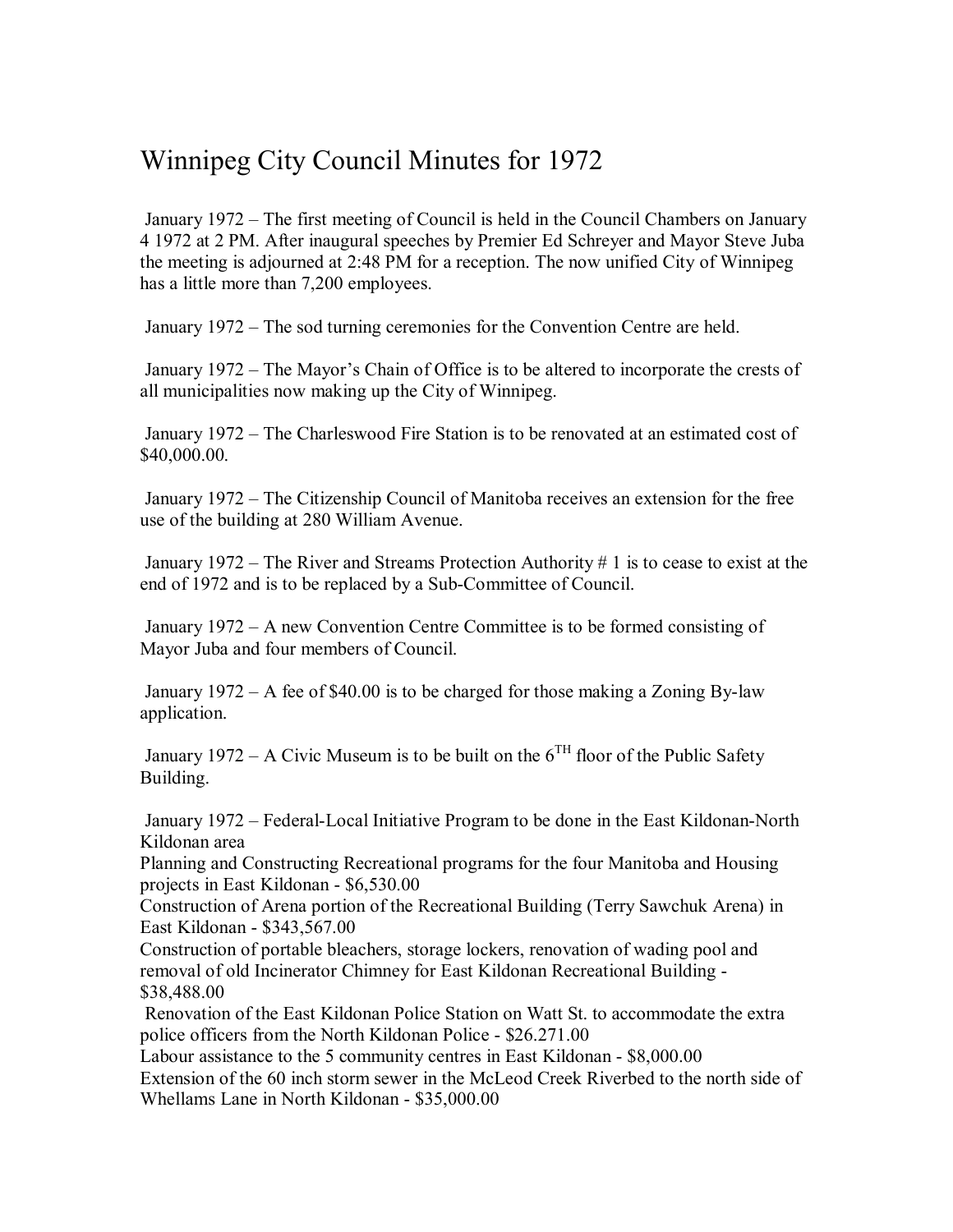Erect a building for dressing rooms and meeting facilities in North Kildonan - \$60,000.00 Repairs to North Kildonan Community Club - \$5,000.00 Installation of a sanitary sewer to serve the Industrial Park in North Kildonan - \$127,000.00

 January 1972 – The addition of 6,200 seats at Winnipeg Stadium and improved concessions and adjacent facilities is estimated to cost \$1,222,400.00.

 January 1972 – The Festival du Voyageur is to receive a grant of \$35,000.00 but Council stipulates that the grant be used to operate the 1972 Festival and not be used to pay for the accumulated debt of previous festivals.

 January 1972 – Salaries for City Commissioners Chief Commissioner - \$32,000.00 to \$38,500.00 per year Commissioners of Finance, Environment and Works and Operations - \$29,500.00 to \$35,850.00 per year

 January 1972 – The Kirkfield-Westwood Community Centre is under construction at an estimated cost \$55,557.00. The Sturgeon Creek Community Club is under construction at an estimated cost of \$174,726.00.

 January 1972 – Storm Relief sewers are to be built in the Selkirk Avenue Sewer District at a cost of \$85,600.00.

 January 1972 – Contracts given out for construction of the Convention Centre Caisson foundations - \$220,000.00 Evacuation of soil Phase I –  $65,000$  cubic yards at 99.5 cents per cubic yard - \$64,675.00 Phase II –  $67,528$  cubic yards at \$1.48 per cubic yard - \$99,941.00

 January 1972 – The Provincial Government is asked to ensure there is adequate stand by power at all hospitals in Winnipeg. There had been a large-scale power blackout in a large part of Winnipeg served by Winnipeg Hydro. One of the consequences of the power failure had been that two small children had been stranded in a dark elevator in the Children's Hospital for over an hour.

 January 1972 – The official opening of the new St. James-Assiniboia Fire Station is held on January 21 1972 at 3 PM.

 January 1972 – The City is to begin discussions with the Federal Government over the location of the new Federal Mint.

 February 1972 – Headingley resident's petition for the extension of the same telephone services as the rest of the City of Winnipeg.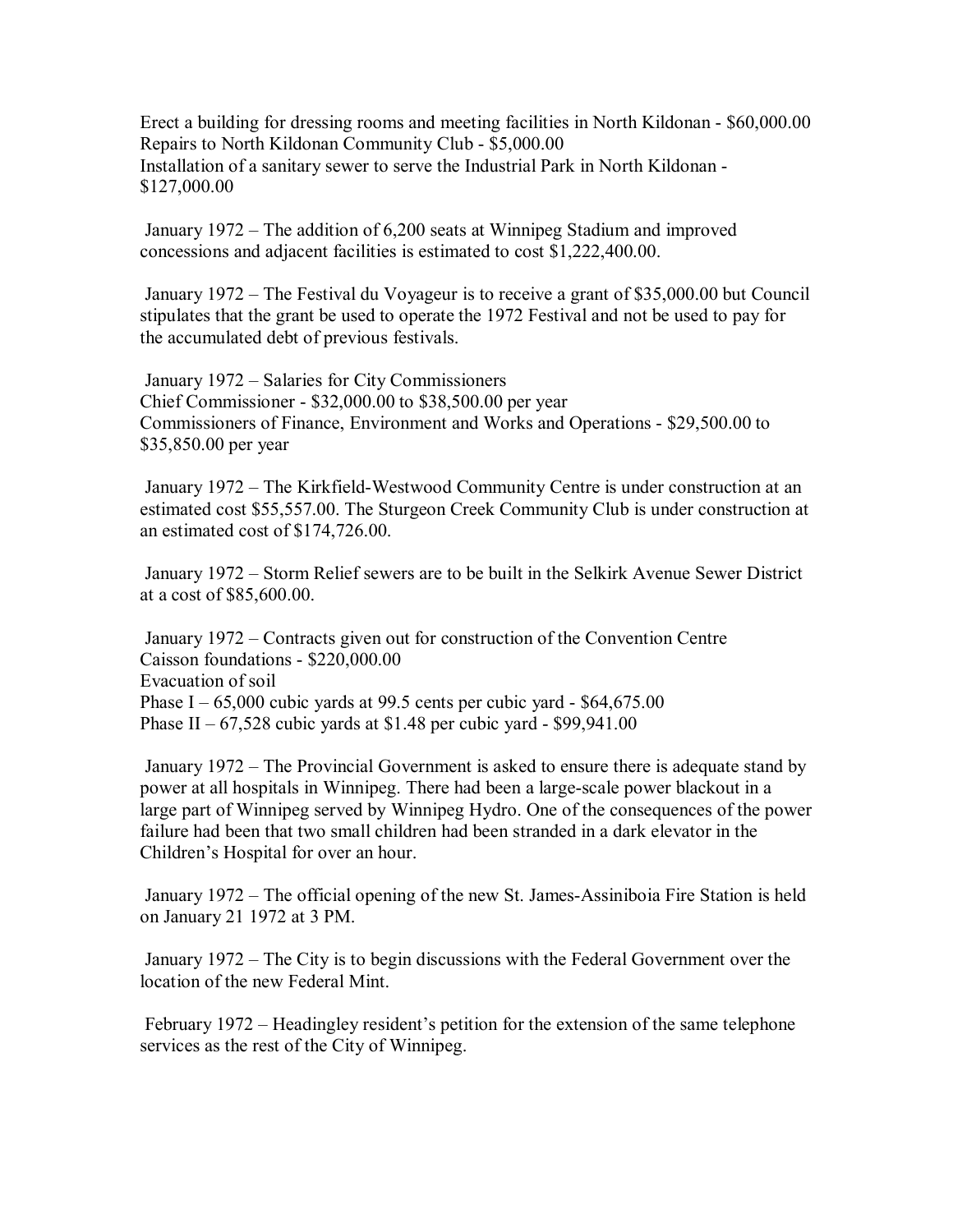February 1972 – Dr. R. G. Cadham is appointed the Chief Medical Officer. Mr. W. A. Quayle is appointed the City Clerk and Mr. D. C. Lennox Q. C. is appointed the City Solicitor.

 February 1972 – The former Metro Headquarters at 100 Main St is to be used by the Committee on Environment.

 February 1972 – The various Fire Departments Radio Systems are to be fully integrated at a cost not to exceed \$76,000.00.

 February 1972 – Harry Mallows is appointed the new Fire Chief of the East Kildonan Fire Department while Don Tymko is appointed the Deputy Chief

 February 1972 – The mini amalgamation costs to unite East Kildonan and North Kildonan into the new Community of East Kildonan are Police Department - \$9,200.00 Fire Department - \$600.00 Public Works Department - \$500.00 East Kildonan City Hall - \$1,500.00 Total costs - \$11,800.00

 February 1972 – The Kildonan-St Paul Health Unit is to move from the East Kildonan City Hall to the former North Kildonan Municipal Hall at 1400 Henderson Highway. Renovation costs for 1400 Henderson Highway are to total \$16,000.00.

 February 1972 – The Fort Rouge Community Office is to be located at 209 Osborne St. and \$10,000.00 is appropriated to cover the cost of setting up an office. The Lord Selkirk, Midland and St. John's Community's are also given \$10,000.00 each to set up their offices.

 February 1972 – The Commissioner of Finance is to iniate an in depth study on the feasibility of amalgamating all the Fire Departments in Winnipeg into one Department.

 February 1972 – The Port-a-Park on the southwest corner of Graham and Carlton is to continue for another year. During the winter it is a skating rink and during the summer it is a sidewalk-café light refreshment park.

February 1972 – Mr. G. R. Evans C. A. is appointed the City Treasurer.

 February 1972 – City grants for dinners, luncheons and receptions are not to exceed \$750.00 for any one request.

 February 1972 – The Chief Constable of the East Kildonan Community is Chris Einfeld. Deputy Chief Constable is J. Urchenko and the Inspector is H. R. Moreau. The East Kildonan Police Department responsible for East and North Kildonan also has a staff of 4 Sergeants, 7 Patrol Sergeants, 34 Constables and 10 Clerks.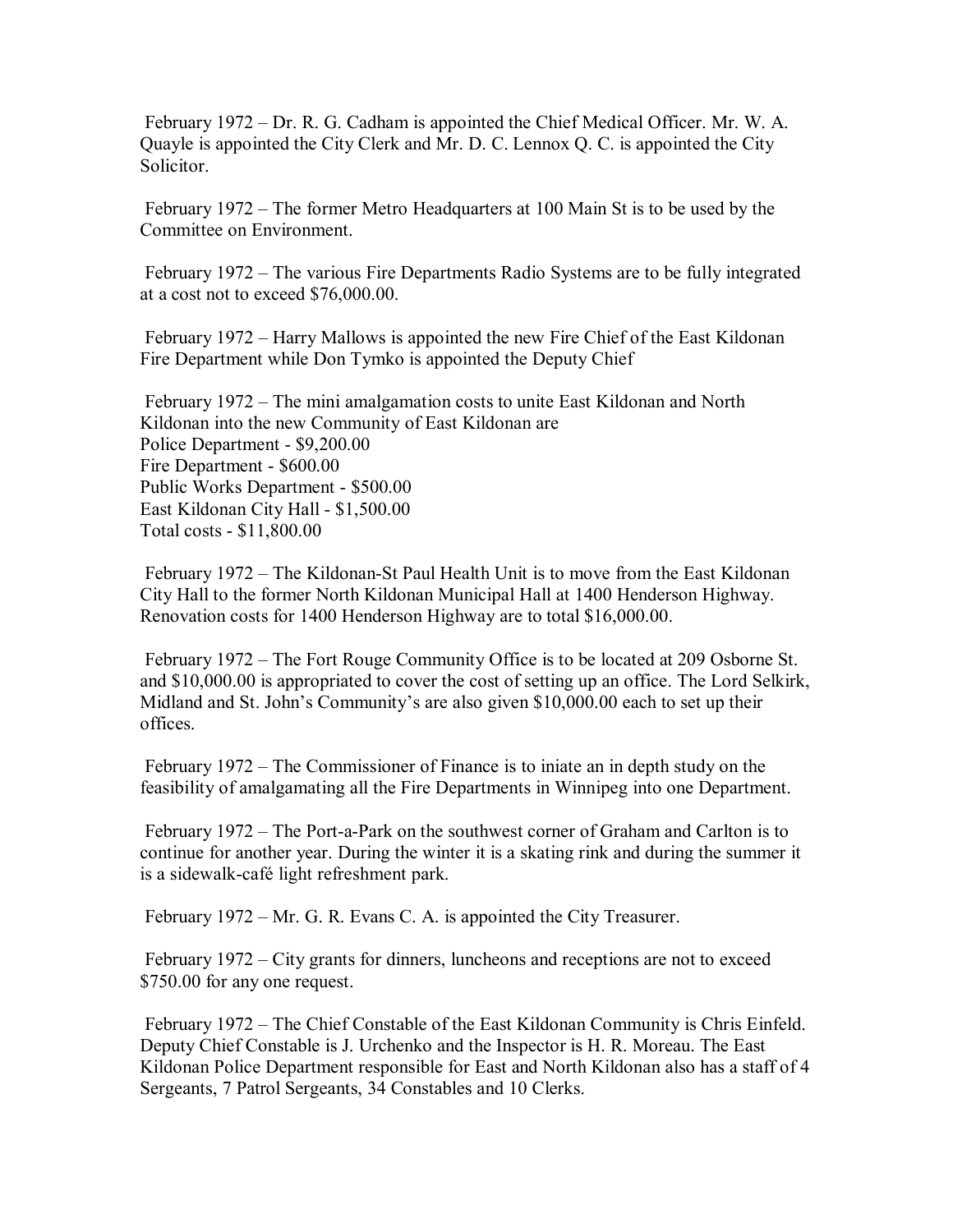February 1972 – The former Brooklands Town Hall is to be converted to a library at a cost of \$4,800.00.

 February 1972 – Copies of City Council Minutes are to be provided free of charge to members of the public on request unless there is a heavy demand, then the cost will be 5 cents per meeting or \$1.00 per year.

 March 1972 – Winnipeg supports Winnipeg based Transair Airlines application to operate 737 jet service to Toronto via Dryden, Thunder Bay and Sault Ste Marie.

 March 1972 – A central purchasing department is to be set up to coordinate all City purchases.

March 1972 – The Winnipeg General Hospital asks for a grant of \$1,100,000.00.

 March 1972 – The ditch on the north side of Grassie Blvd is to be regraded to allow a better flow of water.

 March 1972 – The Tuxedo and Inner City Police Departments are to be integrated as of October 1 1972. A separate police office is to set up in the present Tuxedo Police Station or at the present Charleswood Police Station.

 March 1972 – Due to rising construction costs, Council asks the Provincial Government to provide a grant for capital expansion at the Zoo.

 March 1972 – Grants given out Greater Winnipeg Safety Council - \$15,000.00 Rainbow Stage Inc. - \$30,000.00 Last Post Fund - \$250.00 Sing-Out Winnipeg Inc - \$485.00

March 1972 – The City is to borrow \$1,307,690.00 for capital projects.

 March 1972 – Apartment buildings are to be built on South side of Niakwa Road consisting of 3 storeys and 39 suites North side of Wellington Crescent opposite intersection of Gertrude, 6 storey, 18 suites.

 March 1972 – The transit loop on Donwood is to be moved east from Edelweiss Crescent to Raleigh.

 March 1972 – Council asks the Provincial Government to change the City of Winnipeg Act to allow for more standing committees to be formed. Council wants standing committees to be formed on Public Safety, Health and Social Development and on Culture and Recreation.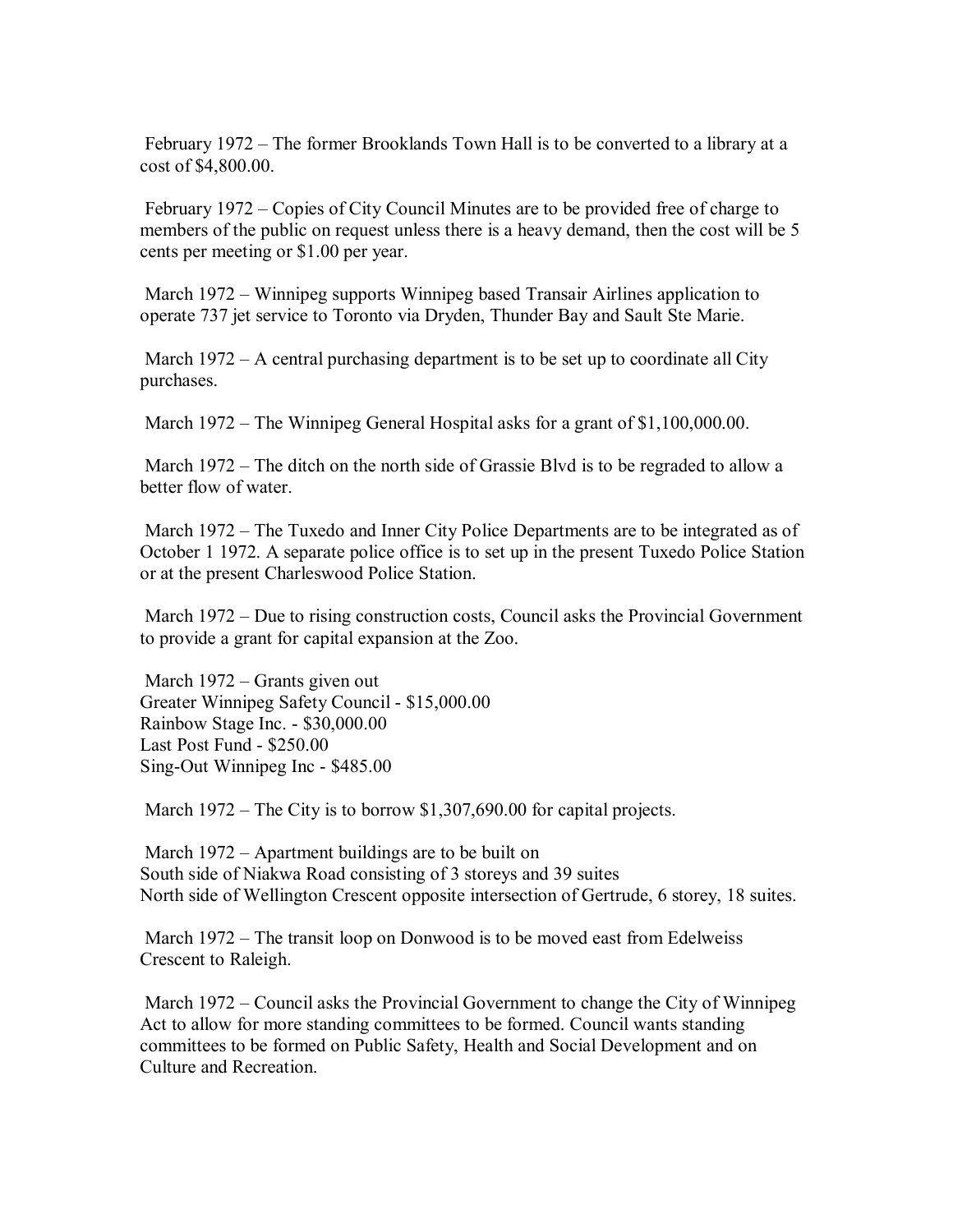March 1972 – The post tensioning reinforcement contract for the Convention Centre is tendered out for \$183,358.00.

 March 1972 – The City is to expropriate property at the southwest corner of Portage and Main on behalf of the Bank of Nova Scotia who wish to build a new bank building at the corner.

 March 1972 - Council decides to begin the building of storm sewers in the Brooklands/Rosser Annexation Area. The estimated cost of building storm sewers in the entire district is \$36,000,000.00.

 March 1972 – The salary range of a Building Supervisor for the River East Indoor Arena is \$7,500.00 to \$8,000.00 per year.

March 1972 – A dance hall license is approved for the Fort Garry Curling Club.

March 1972 – Mr. J. T. Kyle is appointed Commissioner of Works and Operations.

March 1972 – The former Woodlawn School in St. Vital is again to be used as a youth hostel for the summer of 1972.

 March 1972 – The concrete work for the Convention Centre is given out for \$2,771,142.00.

 April 1972 – The Budget for the Winnipeg School Division # 1 is \$41,843,150.00 for 1972. Property owners are to pay \$15,321,600.00.

 April 1972 – Grants given out Big Sisters Association of Greater Winnipeg - \$2,500.00 Big Brothers Association of Greater Winnipeg – \$5,000.00 Manitoba Division CNIB - \$9,500.00 Age and Opportunity Centre Inc - \$9,500.00 Salvation Army - \$15,000.00 Industrial Development Board - \$100,000.00

 April 1972 – Council decides that no new Police or Fire staff for the various departments will be hired until the report on the Unification of the Departments is brought to Council.

 April 1972 – Contracts given out for construction of the East Kildonan Recreational Centre (Terry Sawchuk Arena) Concrete Work - \$89,364.00 Roof frames and decking - \$64,626.00

 April 1972 – The offices for the Lord Selkirk Community Offices are to be established at the McPhillips Branch Library at 1120 McPhillips Avenue. Alteration costs are to be \$15,000.00 and the annual rent is to be \$2,400.00 per year.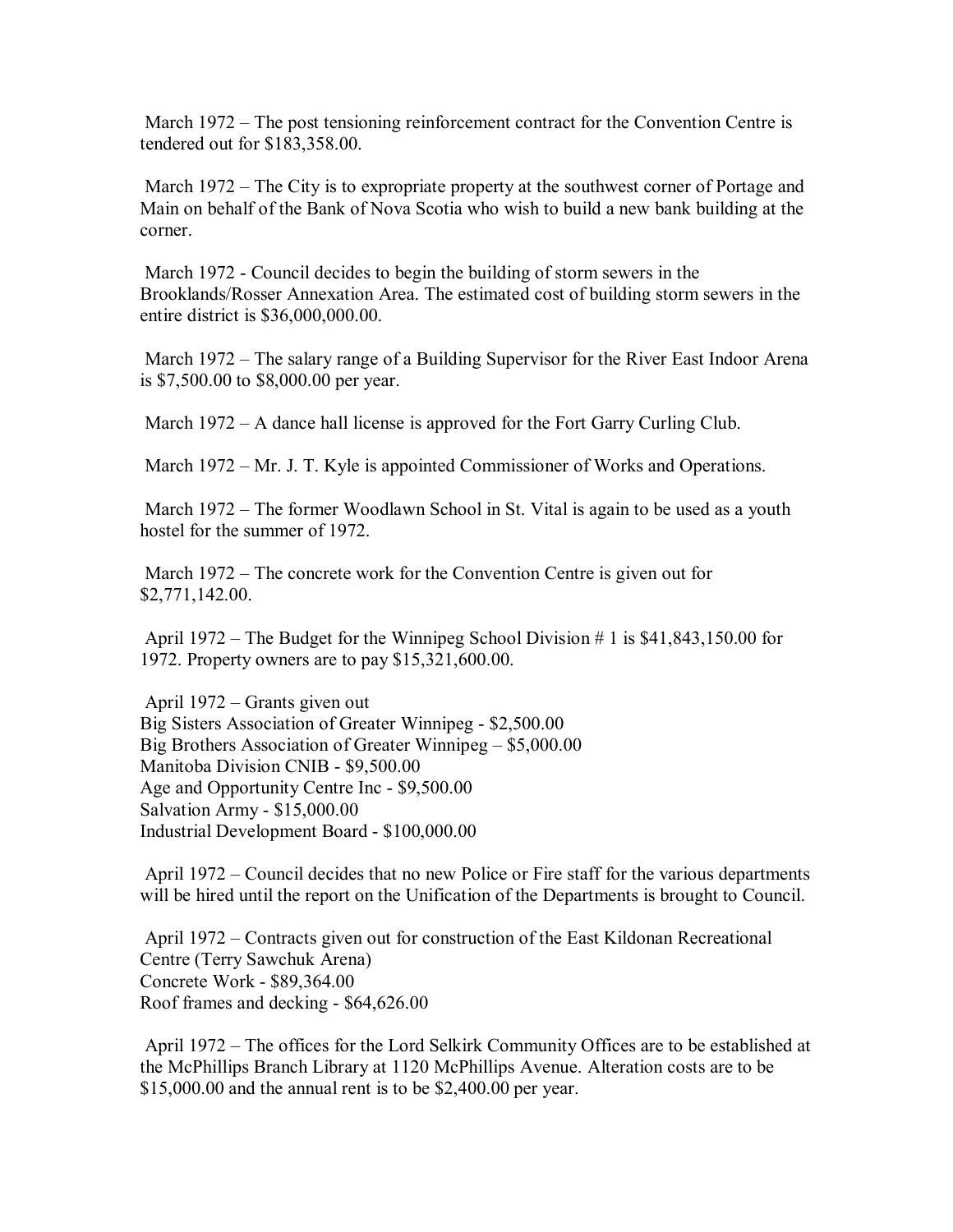April 1972 – K. E. Porter and H. E. Sanger are appointed Deputy City Clerks.

 April 1972 – Council sets the budget for grants to be distributed at \$800,000.00 for 1972. Grants given out Victorian Order of Nurses - \$35,000.00 Pioneer Women of Canada - \$750.00 St. Joseph Residence - \$8,500.00 Canadian Association for the Mentally Retarded - \$49,000.00 Sharon Home - \$10,000.00 Red River Exhibition Association - \$33,836.70

April 1972 – New Green Fees for Municipal Golf Courses

Kildonan Park and Windsor Park Golf Courses Adults - \$3.00 every day up from \$2.50 Junior up to age 16 - \$1.50 from 10:30 AM to 2:30 PM only up from \$1.25 other times adult rate Senior age 65 and over - \$1.25 Monday to Friday only, other times adult rate Twilight - 2 hours before sunset - \$1.75 up from \$1.50 Locker rentals 25 cents per day, men for season \$8.00 up from \$6.00 Locker rentals 25 cents per day, ladies \$6.00 per season up from \$5.00 Club rentals - \$1.25 per day up from \$1.00 Caddy carts  $-75$  cents per game Golf carts per day - \$7.00 Checking - 10 cents Shower Bath – 25 cents

 Crescent Drive Golf Course Adults - \$1.75 up from \$1.50 Juniors – 85 cents up from 75 cents Seniors - 75 cents no change

John Blumberg Golf Course

|                               | 18 Holes              | 9 Holes                   |
|-------------------------------|-----------------------|---------------------------|
| Adults                        | \$3.50 up from \$3.00 | \$2.00 up from \$1.75     |
| Juniors Monday to Friday only | \$1.75 up from \$1.50 | \$1.00 up from $85$ cents |
| Seniors Monday to Friday only | \$1.50                | 85 cents                  |

 April 1972 – Approval is given to build a 15 - storey office and commercial annex to the existing Medical Arts Building at 404/406 Graham Avenue.

 April 1972 – Approval is given to build a pharmacy in the former lobby of the Capitol Theatre Building at 299 Portage Avenue.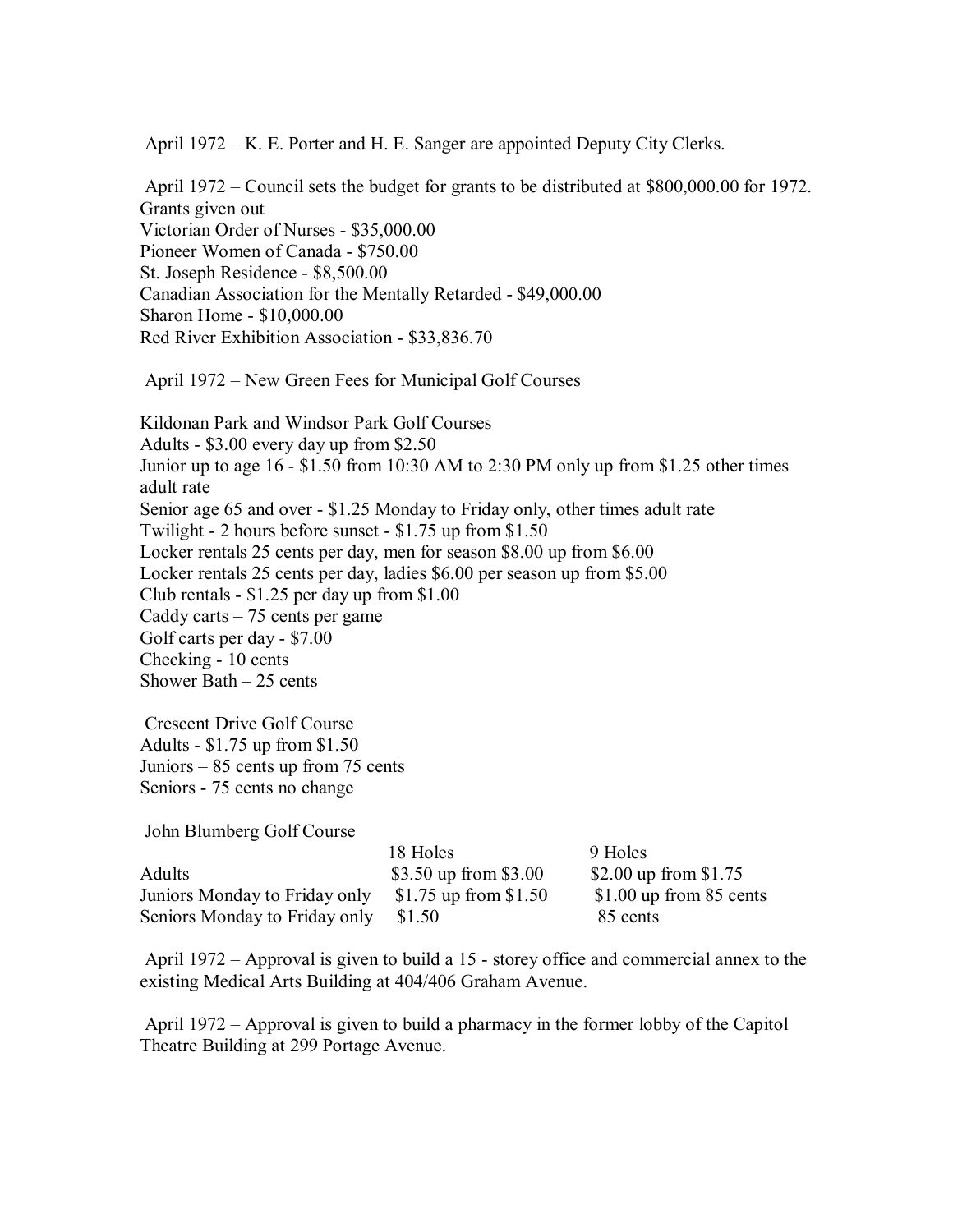April 1972 – The Capital Estimates are reduced from \$32,895,643.00 to \$20,724,479.00.

April 1972 – The City is to borrow \$18,866,479.00 for capital projects.

 April 1972 – A sanitary sewer is to be constructed on McIvor from Henderson Highway to Rothesay and south on Henderson Highway to connect to the present sewer at a cost of \$38,952.00. A watermain is to be built along Pentland to McIvor and east on McIvor to Rothesay at a cost of \$24,936.00.

 April 1972 – The Winnipeg General Hospital capital expansion plans amount to \$5,550,000.00 with the City contributing \$1,110,000.00. The new Concordia Hospital is to be built at an estimated cost of \$7,800,000.00; Winnipeg is to provide \$1,560,000.00.

 April 1972 – A sanitary sewer is to be built from Springfield Road to McLeod east of Gateway and on McLeod between London and Louelda at a cost of \$223,500.00.

 April 1972 – Capital works projects to be spent in Fort Richmond during 1972 Sanitary Sewers - \$69,455.00 Storm Sewers - \$72,700.00 Watermains - \$88,985.00 Street paving - \$328,254.00 Lot Lines connections - \$94,470.00 Total - \$653,855.00

 April 1972 – An Area Engineer is to be hired for the Inner City at a salary of \$2,000.00 per month.

 April 1972 – The standard salary for a First Class Constable in Winnipeg is now \$834.00 per month.

 April 1972 – Grants given out Salvation Army an additional \$5,000.00 Last Post Fund an additional \$500.00 Holy Family Nursing Home - \$9,000.00 Red River Exhibition - \$15,000.00

April 1972 – Mr. J. C. Gilmour is appointed Deputy City Treasurer.

 April 1972 – The Soldiers' Taxation Relief Act provides a maximum of \$50.00 per year on property taxes to veterans.

 May 1972 – A Public Health Nurse is to be hired on a half time basis for the University of Winnipeg at a cost of \$200.00 per month.

 May 1972 – The St. John's Community Officers are to be located at 214 Selkirk Avenue in rented offices at a cost of \$280.00 per month.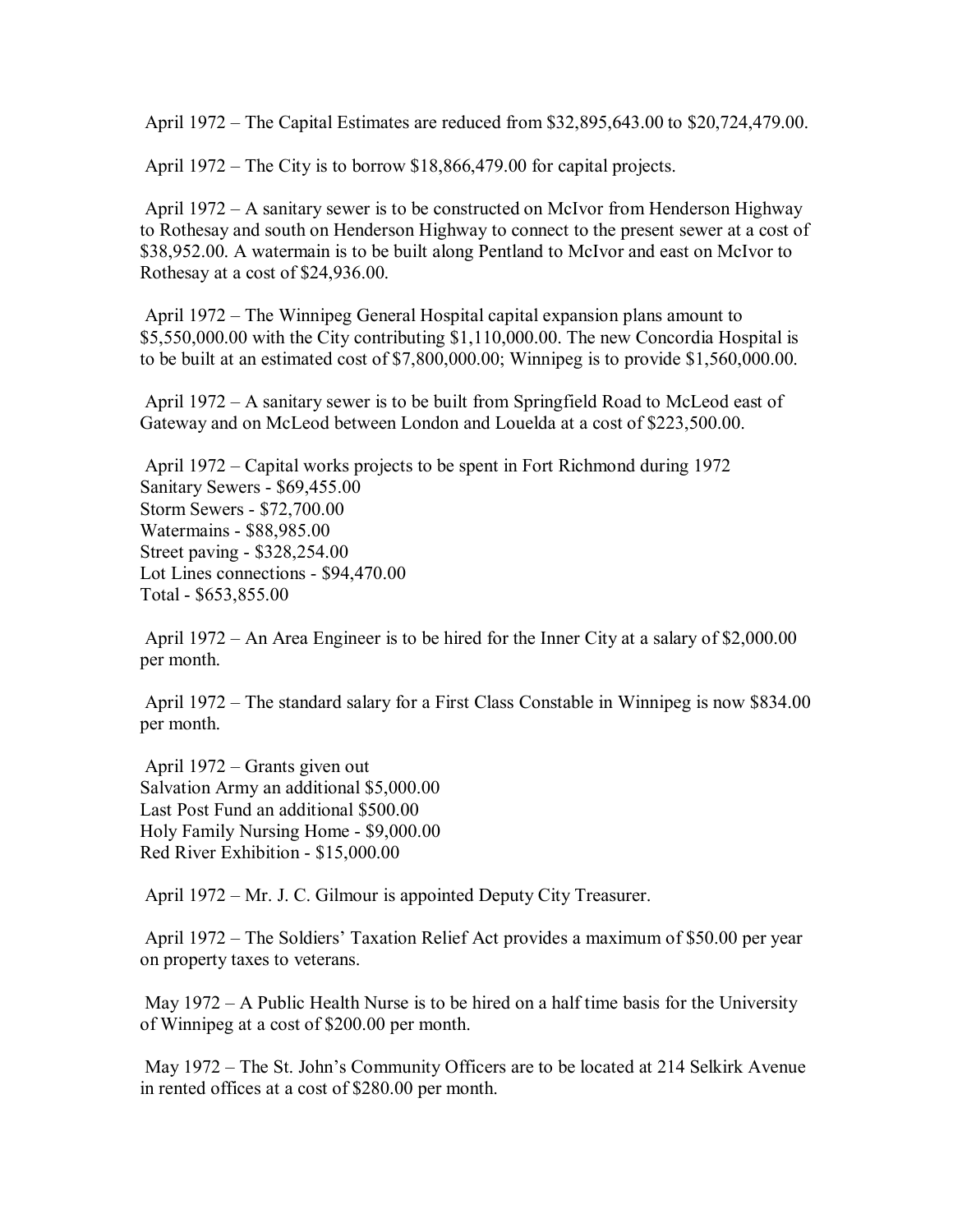May 1972 – Fees for clubs renting swimming pools Pan Am Pool Diving and Competition Area - \$16.00 Half Learning Pool - \$15.00 Complete Learning Pool - \$30.00 Complete Pool - \$46.00

Sherbrook and Sargent Park Pools Complete Pool Junior Clubs - \$10.00 Complete Pool Senior Clubs - \$15.00

Centennial Pool Deep End - \$10.00 Shallow End - \$10.00 Complete Pool - \$20.00

 May 1972 – The 5 cents per foot frontage fee for the maintenance and repair of sewers in St. James-Assiniboia is to be abolished.

 May 1972 – Cost of new uniforms for the St. Vital Police and Fire Departments Police Uniforms Chief's tunic and trousers - \$66.50 Inspector's, Sergeants tunics and trousers - \$66.50 each Constable's tunics and trousers - \$62.95 each Extra trousers - \$16.95 each

Fire Uniforms Fire Chief's coat, vest and trousers - \$66.50 Deputy Chief's coat, vest and trousers - \$66.00 Captain's coat, vest and trousers - \$65.00 each Fireman's coat, vest and trousers - \$63.95 each Extra trousers - \$16.95 each Pea Jackets - \$44.75 each

 May 1972 – subdivision is approved for the area to the northeast of Mapleview Drive to the west of Pipeline Road.

 May 1972 – A 2 storey 34 unit condominium project and a 13 storey 120 suite senior citizens building is approved for the south side of Edgeland Blvd between Corydon Avenue and Tuxedo Avenue.

 May 1972 – It is estimated that 3-5% of all families on welfare evidence a total lack of capacity or motivation to improve themselves despite a full range of services and counseling given to them.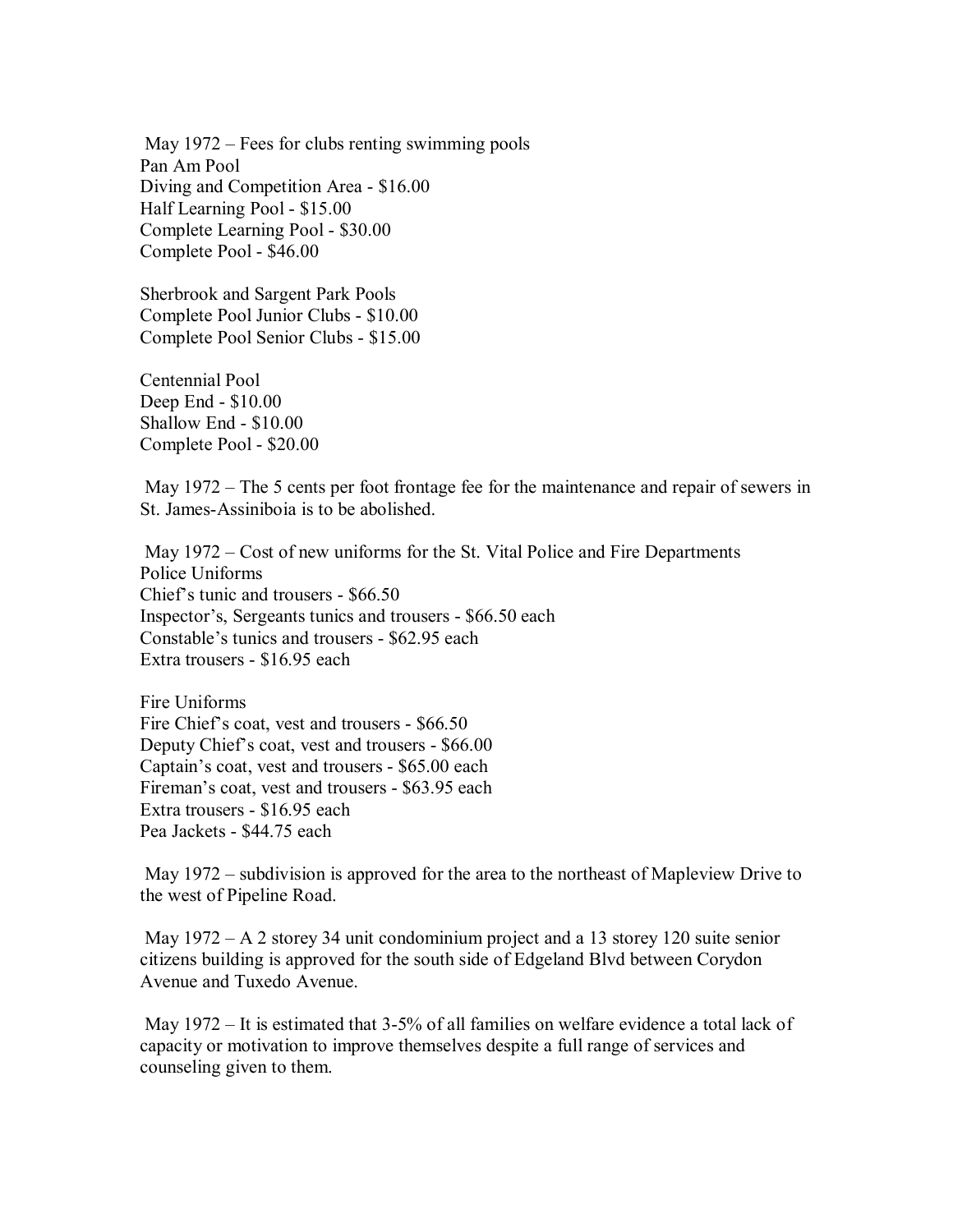May 1972 – Council defers plans to spend \$259,000.00 to stabilize the riverbank along Tache between St. Boniface Hospital and Provencher because a refusal of the Provincial Government to pay 50% of the cost.

May 1972 – Judges are selected to pick the winning design for the new City Crest.

 May 1972 – The Fire Chief for the Fort Garry Community is hired at \$973.00 per month and the Deputy Fire Chief is hired at \$838.00 per month.

 May 1972 – Fees charged by the Greenwood Lawn Bowling Club on Wolseley Avenue, which has 40 members Married couples - \$32.00 Single men - \$25.00 Single ladies - \$10.00

May 1972 – The City receives an advance payment of \$1,750,000.00 from the Province on a grant in lieu of taxes.

 May 1972 – The pension plan for members of the former City of Winnipeg City Council is to be terminated.

May 1972 – The commission rate for utility bill collection agencies is standardized at 9 cents per bill plus the cost of postage needed to remit the documents every month.

 May 1972 – A timer and scoring device is to be purchased for the Pan Am Pool at a cost of \$34,000.00.

 May 1972 – Engineering work, design and inspection work on the addition to the East Kildonan Arena Building (Terry Sawchuk) on Kimberley Avenue is to be done for \$27,000.00.

 May 1972 – A monthly parking sticker is to be sold for \$20.00 per month to allow parking at all parking meters in the City between 9 AM and 4 PM.

 May 1972 – Current Expenditure estimates for 1972 - \$94,818,226.00 Property taxes to raise \$48,811,406.00.

 June 1972 – The Tourist and Convention Association of Manitoba is appointed the marketing body for the Convention Centre.

 June 1972 – The old Highway 59 (Panet-Molson-De Vries) is to be resurfaced with asphalt from Elizabeth Road in St. Boniface to Glenway in North Kildonan at a cost of \$65,000.00.

 June 1972 – Coleridge Avenue in St. James-Assiniboia is to be renamed Coleridge Park Drive.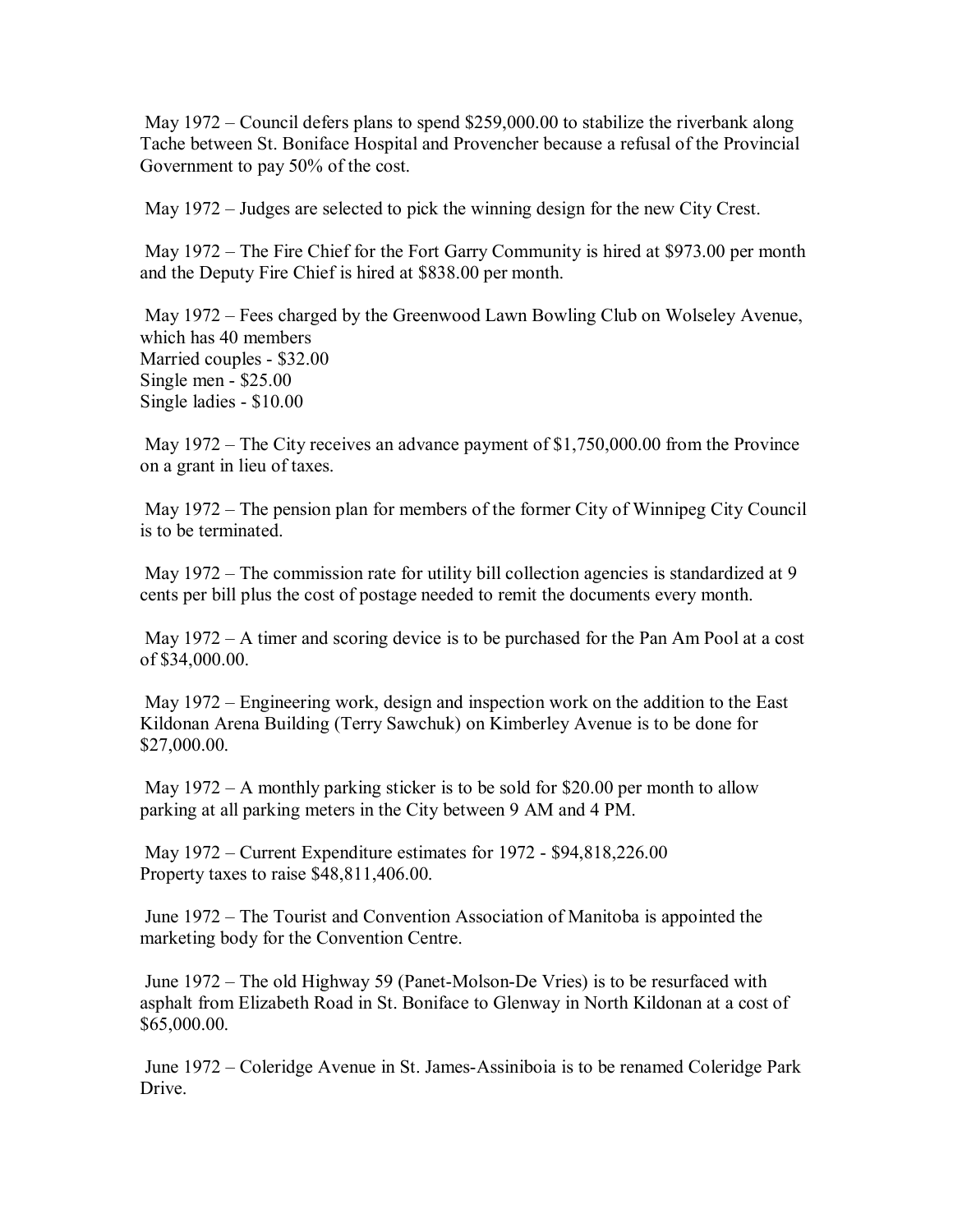June 1972 – The Winnipeg Art Gallery asks for a grant of \$140,000.00.

 June 1972 – Grants given out Indian and Metis Friendship Centre - \$4,500.00 Villa Rosa Inc at 748 Wolseley Avenue - \$2,000.00 North Winnipeg Community Action Centre - \$24,323.00 Winnipeg Symphony Orchestra - \$40,000.00 Royal Winnipeg Ballet - \$45,000.00 Manitoba Theatre Centre - \$40,000.00

June 1972 – Collins St in Fort Garry is to be renamed Wildwood St.

 June 1972 – Council denies Fort Garry School Division the right to build an incinerator at Ryerson Elementary School under construction on Dalhousie.

 June 1972 – A 3 storey 18 suite apartment block is approved for the southeast corner of Arden and Pulberry.

 June 1972 – Council defers spending \$480,000 on extending the life of the Arlington Street Bridge and spending \$4,119,000.00 on building the new Sherbrook-McGregor Overpass.

 June 1972 – Names suggested to Council for naming the Convention Centre Centre Pointe Canada Matawa Square Unicity Centre Winnipeg Convention Centre Manitoba Square Mid-Canada Centre

 June 1972 – Appointments made Assistant Deputy City Treasurer – Mr. J. L. Chale Director of Budgets and Research – Mr. A. M. Dixon Deputy Director of Budgets and Research – Mr. J. Kirkland Director of Land Surveys and Real Estate – Mr. J. H. Phillips Director of Purchasing – Mr. W. E. Staniland Deputy Director of Purchasing – Mr. F. Keys

 June 1972 – Council agrees in principle to the Trizec Development at the southwest corner of Portage and Main. The City is to expropriate the balance of land on Main St., Fort St. and Graham and lease the land to Trizec for 99 years.

 June 1972 – The ice plants at the Bertrand and Maginot Arenas are to be modified at a cost of \$21,917.00.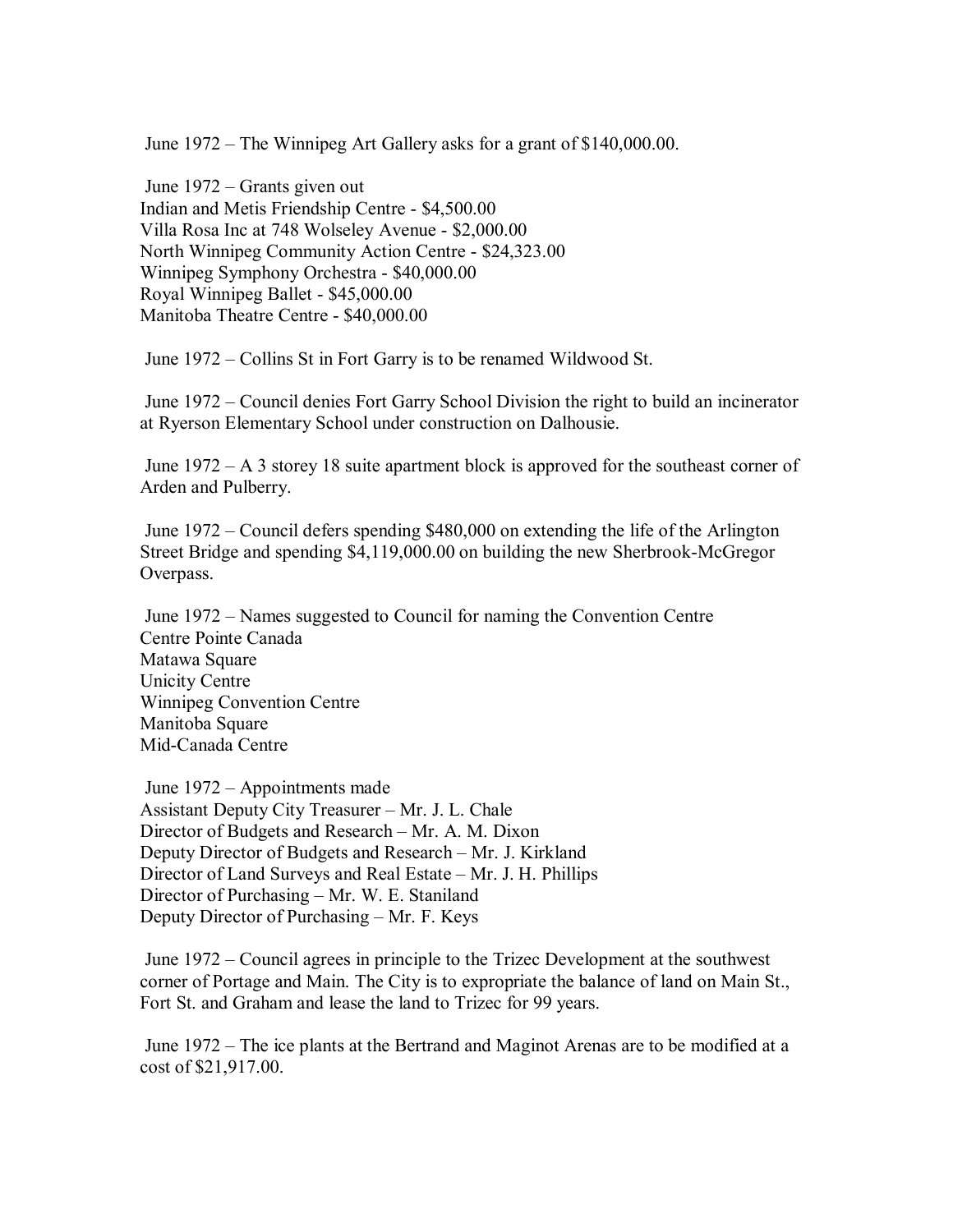June 1972 – The name Winnipeg Convention Centre is chosen by Council.

 June 1972 – A strike is avoided when a contract is signed with the Amalgamated Transit Union. Union members receive an immediate 25-cent per hour increase. They are to receive 4% more in August 1972 and a further 6% increase in August 1973. The night shift premium is increased to 15 cents per hour from 10 cents.

 June 1972 – The Victoria General Hospital is to receive a grant of \$35,000.00, the eighth installment of a \$350,000 grant agreed to by the former Municipality of Fort Garry.

 June 1972 – The rent on a City owned house at 410 Foxdale Avenue in North Kildonan is set at \$110.00 per month.

 June 1972 – All bus service on July 12 1972 from 9 AM to 11 AM is free as Eaton's of Canada charters the service at a cost of \$2,700.00 for their Annual Birthday Sale.

 June 1972 – All Community Committees are requested to initiate discussions on drug abuse in their respective communities to combat the growing drug problem.

 July 1972 – The Province is to give the City \$150,000.00 this year and up to \$300,000.00 over the next 3 years for capital projects for recreational purposes. The money is the City's portion of the profits from Manitoba Lotteries Funds.

 July 1972 – The Province is to provide \$53,000,000.00 worth of Public Housing for Families and Elderly Persons in 1972 with the City receiving its per capita share of this money.

 July 1972 – Land on the west side of Henderson Highway north of Valhalla Drive is to be rezoned to allow the further construction of high rise apartment blocks on this stretch of Henderson Highway.

 July 1972 – Land is to be rezoned at southwest corner of Kernaghan and Plessis Road to allow for the construction of apartment blocks.

 July 1972 – Land on the north side of Kingsbury between Salter and Powers and northwest corner of Royal and Powers is rezoned to allow for the construction of multiple family units.

 July 1972 – The minimum amount tenders must be called for is raised to \$10,000.00 from \$5,000.00

 July 1972 – The Midland Community Offices are to be rented in the Univac Building at Portage and Canora at a monthly rent of \$300.00.

 July 1972 – A Deputy Engineer is appointed for the Inner City at a salary of \$1,645.00 per month.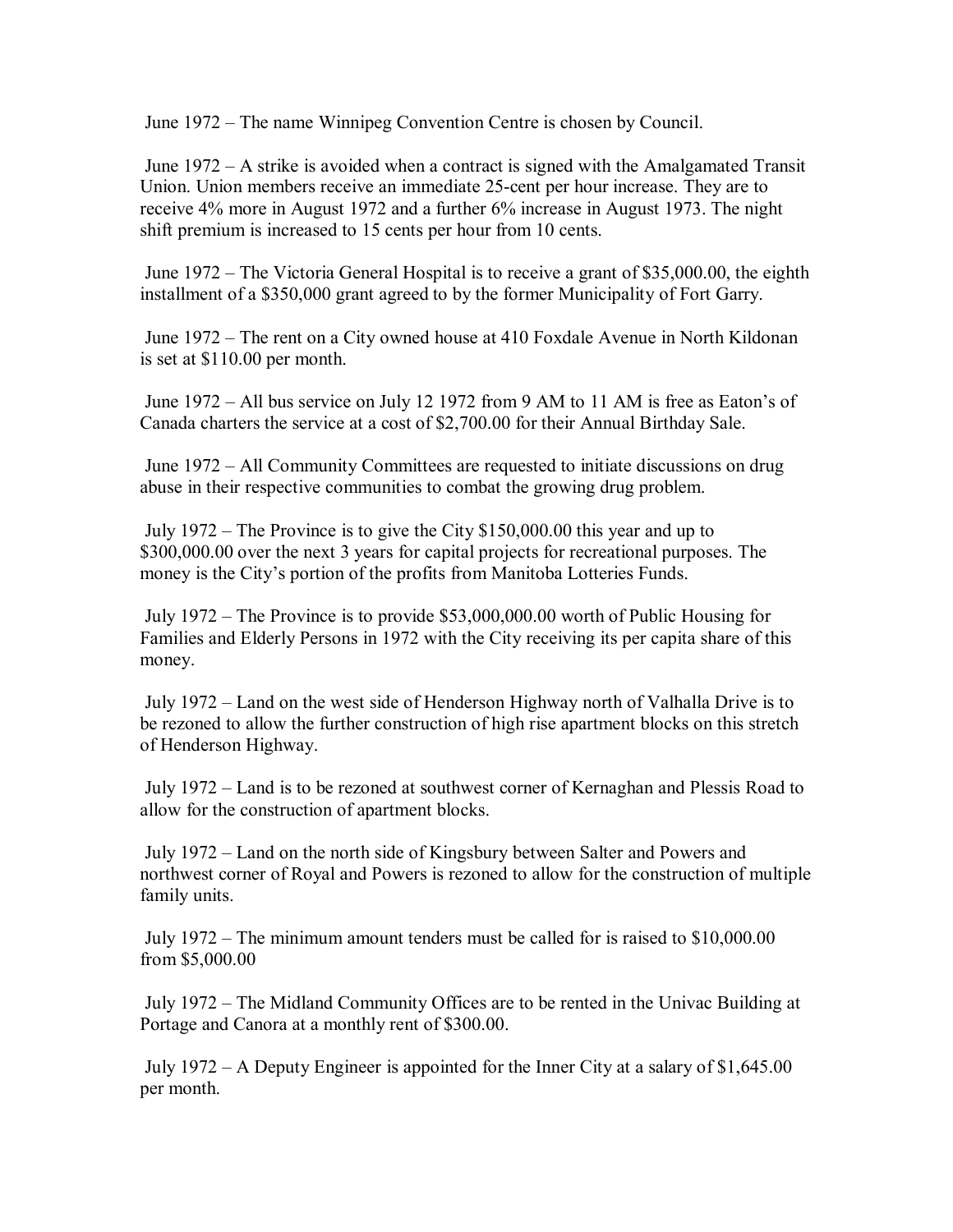July 1972 – The City is to pay its share of the cost of a tunnel between the Convention Centre and the Holiday Inn.

 July 1972 – The Finance Committee is given the authority to authorize expenditures up to \$5,000.00 from the Contingency Fund, which is set at \$100,000.00 for 1972.

 July 1972 – The Third Winnipeg (St. Vital) Cubs and Scouts is given permission to construct an addition on property adjoining Norberry Park west of St. Mary's Road and north of St. Vital Road.

 July 1972 – The St. Andrews Society of Winnipeg is given a \$10,000.00 grant to cover a portion of the \$60,000.00 cost to send the 179 members of the band to the Tournament of Roses Parade in Pasadena California on January 1 1973.

 July 1972 - The Tourist and Convention Association of Manitoba is given a grant of \$175,000.00 to cover its works and its increased expenditures required to promote the Winnipeg Convention Centre.

 July 1972 – Mr. Ernest G. Wilson is the winner of a \$200.00 prize for the winning design in the new City Crest Contest.

 July 1972 – Debentures are to be issued in the amount of \$259,000.00 to allow for the purpose of stabilizing the riverbank alongside Tache Avenue.

 July 1972 – The Province now agrees to pay half of the \$480,000 cost of prolonging the life of the Arlington Street Bridge.

 July 1972 – Lincoln School in St. James-Assiniboia is to be expanded and as a result 2 acres of the Kirkfield-Westwood Community property is required. The \$65,000.00 received from the School Board is to be spent to replace the clubhouse \$35,000.00, two hockey rinks \$15,000, and a dressing room facility \$15,000.00.

 July 1972 – The Mayor's indemnity is to rise to \$24,000.00 per year from \$18,000.00 per year. Each chairman of the standing committees is to receive an additional indemnity of \$4,500.00 per year (\$10,200.00 in total). Members of standing committees are to receive an extra \$3,000.00 per year (\$8,700.00 in total). Members of sub committees are to receive an extra \$1,500.00 per year (\$7,200.00 in total) Members of the Executive Policy Committee are to receive an extra \$3,500.00 per year (\$9,200.00 in total) All other Councillors make \$5,700.00 per year.

 July 1972 – Euclid Avenue is temporary renamed Kiev Boulevard and Maple Street is temporary renamed Klen St. during Folklorama Week August 13 to August 20 1972.

 July 1972 – A Senior Citizens Housing Project is to be located between Marion and Goulet.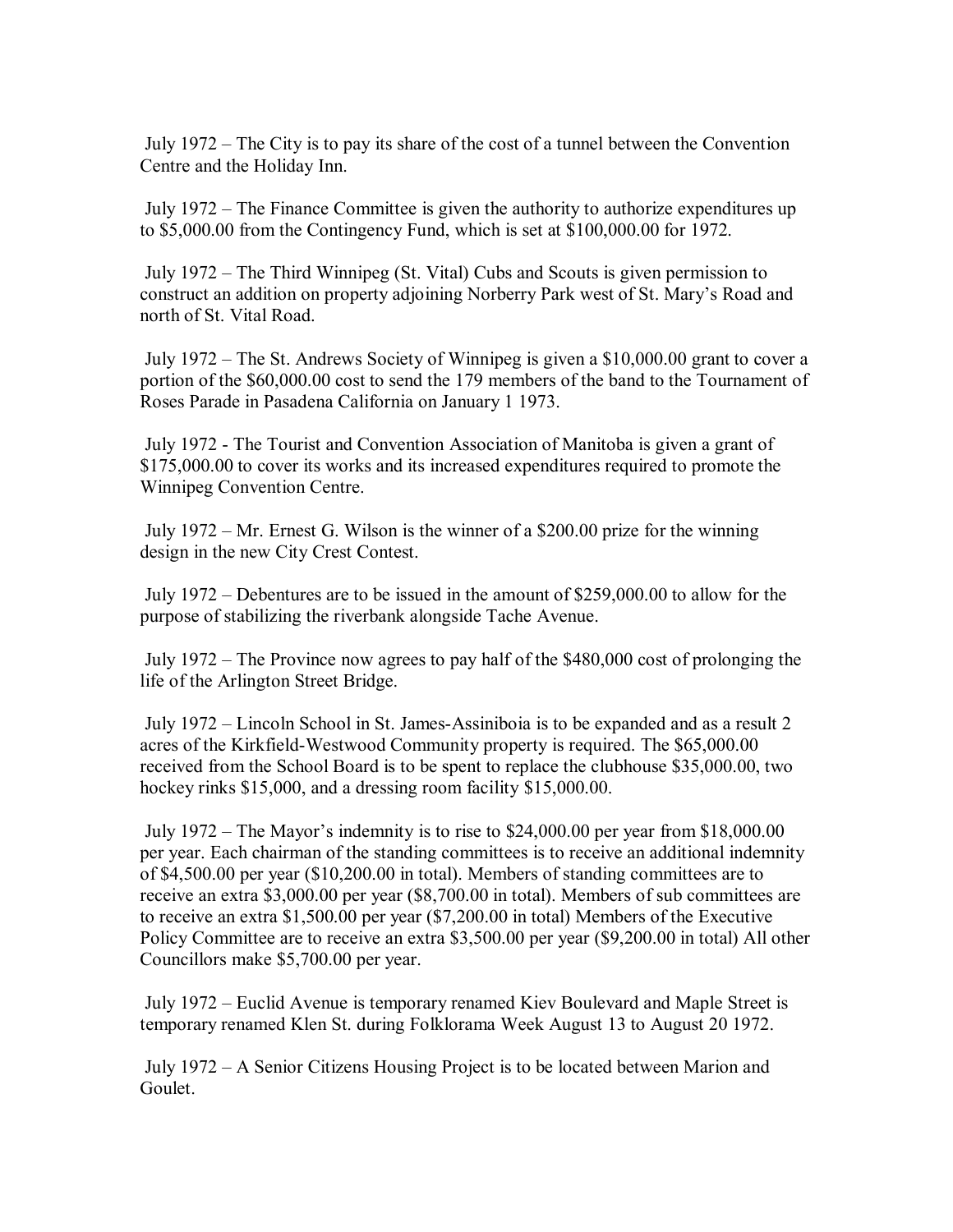July 1972 – A semi detached duplex housing development is approved for the area alongside Donwood Drive between Edelweiss Crescent and Raleigh.

July 1972 – Horse Racing is now to be permitted on Sundays.

 July 1972 – A private school is approved for the intersection of Jefferson Avenue and Pipeline Road

 July 1972 – Slaughtering of animals at the East West Packers Ltd formerly St. Boniface Abattoir, which once processed 3,000 hogs and 400 cattle per week, is now ended.

 July 1972 – The City is to levy an additional sum of \$500,000.00 per year to provide for an aggregate sinking fund to discharge the debt created by the Greater Winnipeg Water District as of May 2 1975. Council is to levy an additional sum of \$336,361.10 per year to create an aggregate sinking fund to discharge the debt created by the Metropolitan Corporation of Winnipeg as of May 1 1982.

August 1972 – Remuneration for members of Boards and Commissions

Board of Police Commissioners for Inner City Joint Committee- Citizen members \$25.00 per meeting St. Boniface Community – Councillors and Citizen members \$25.00 per meeting

Board of Revision – Chairman \$3,600.00 per year, members \$25.00 per meeting

Parking Authority – No remuneration

Building Commission – No remuneration

 August 1972 – New Salaries for St. Boniface Firefighter's Association Captain or Fire Prevention Officer - \$988.00 per month Firefighter First Class - \$834.00 per month Firefighter 4TH Step - \$788.00 per month Firefighter 3 Rd Step - \$733.00 per month Firefighter 2 nd Step - \$648.00 per month Probationary Firefighter First 6 months - \$563.00 per month

Long Service Pay, After 10 years service - \$10.00 per month After 15 years service - \$15.00 per month After 20 years service - \$20.00 per month After 25 years service - \$25.00 per month After 30 years service - \$30.00 per month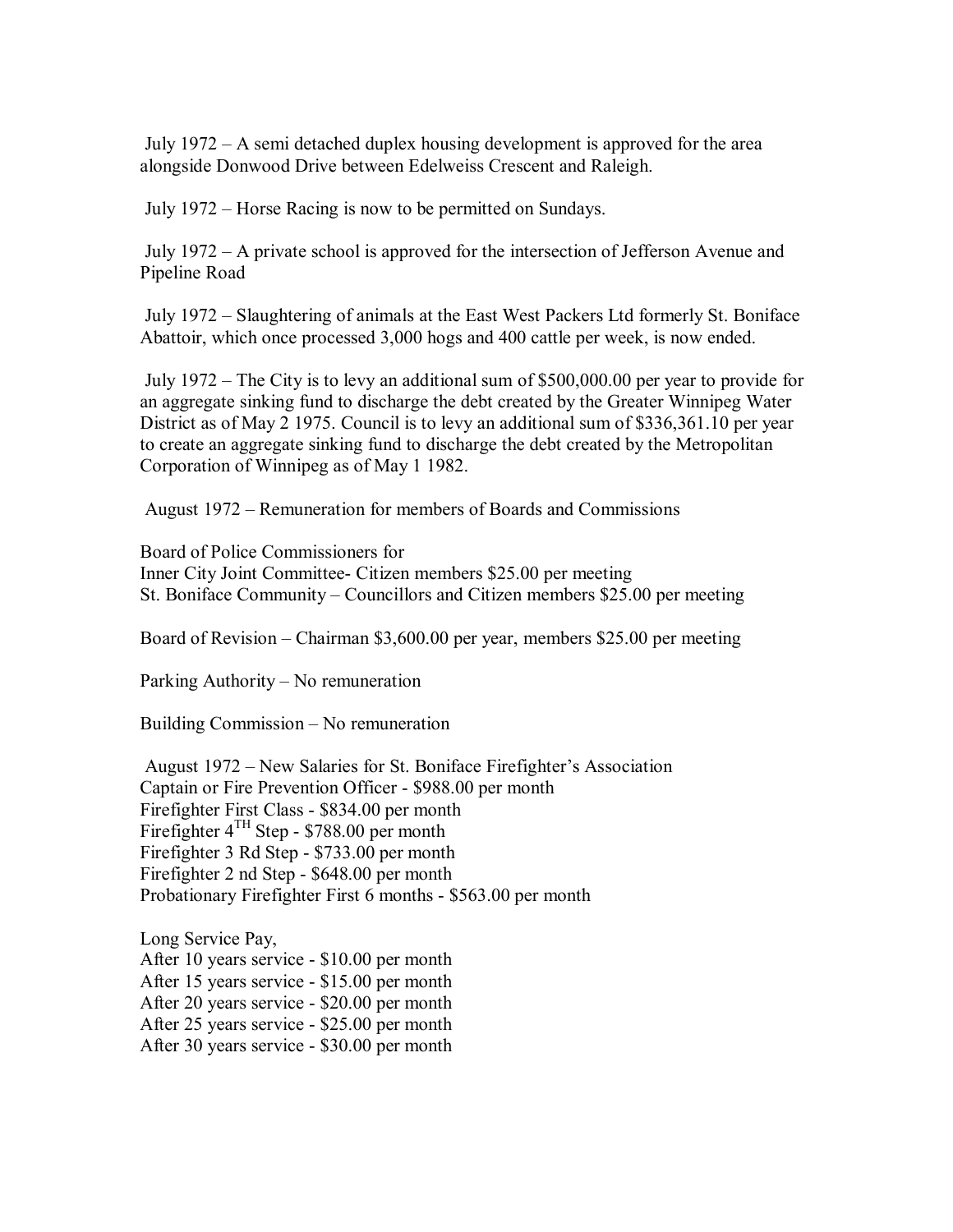August 1972 – Two apartment blocks containing 55 suites are approved for 1481 Notre Dame Avenue.

 August 1972 – A new Central Library and park is to be built at Graham Avenue between Smith and Donald. The land is to be purchased from the Wawanesa Mutual Life Insurance Company and the library is to be designated as the major project to celebrate the  $100<sup>th</sup>$  Anniversary of the City of Winnipeg in 1974. The cost of acquiring the property is estimated to be \$3,350,000.00.

 August 1972 – Academy Road is to be resurfaced from Stafford to Campbell at a cost of \$595,000.00.

 August 1972 – A Dog Catcher is to be hired for the Charleswood area at a salary of \$600.00 per month and all applicable boarding fees.

 August 1972 – The Transit Department is to purchase 35 new buses at a cost of \$42,925.71 each with the Provincial Government providing half of the price.

August 1972 – One Sportsman Wagon Truck is to be purchased for \$4,099.00.

August 1972 – Asphalt is bought for the West Kildonan Community at \$8.64 per ton.

 August 1972 – The Maginot Recreational Site is to have a football field and track built on it.

 August 1972 – The Corps of Comissionaires are now to receive \$2.67 per hour for their work with the Police Department.

 August 1972 – The intersection of Bison Drive and Pembina Highway is to be improved at a cost of \$10.497.00.

 August 1972 – Five thousand City of Winnipeg pins are to be purchased at \$1.25 each plus 5% Provincial Sales Tax.

September 1972 – An electrostatic copier is to be purchased for \$5,505.25.

 September 1972 – Some salary levels Administration I - \$7,826.00 TO \$9,282.00 per year Clerk II - \$4,810.00 to \$5,512.00 per year Clerk III - \$5,720.00 to \$6,604.00 per year

September 1972 – The Jules H. Mager Memorial Park is dedicated in St. Vital.

 September 1972 – The City takes over responsibility for the Living Prairie Museum in St. James-Assiniboia.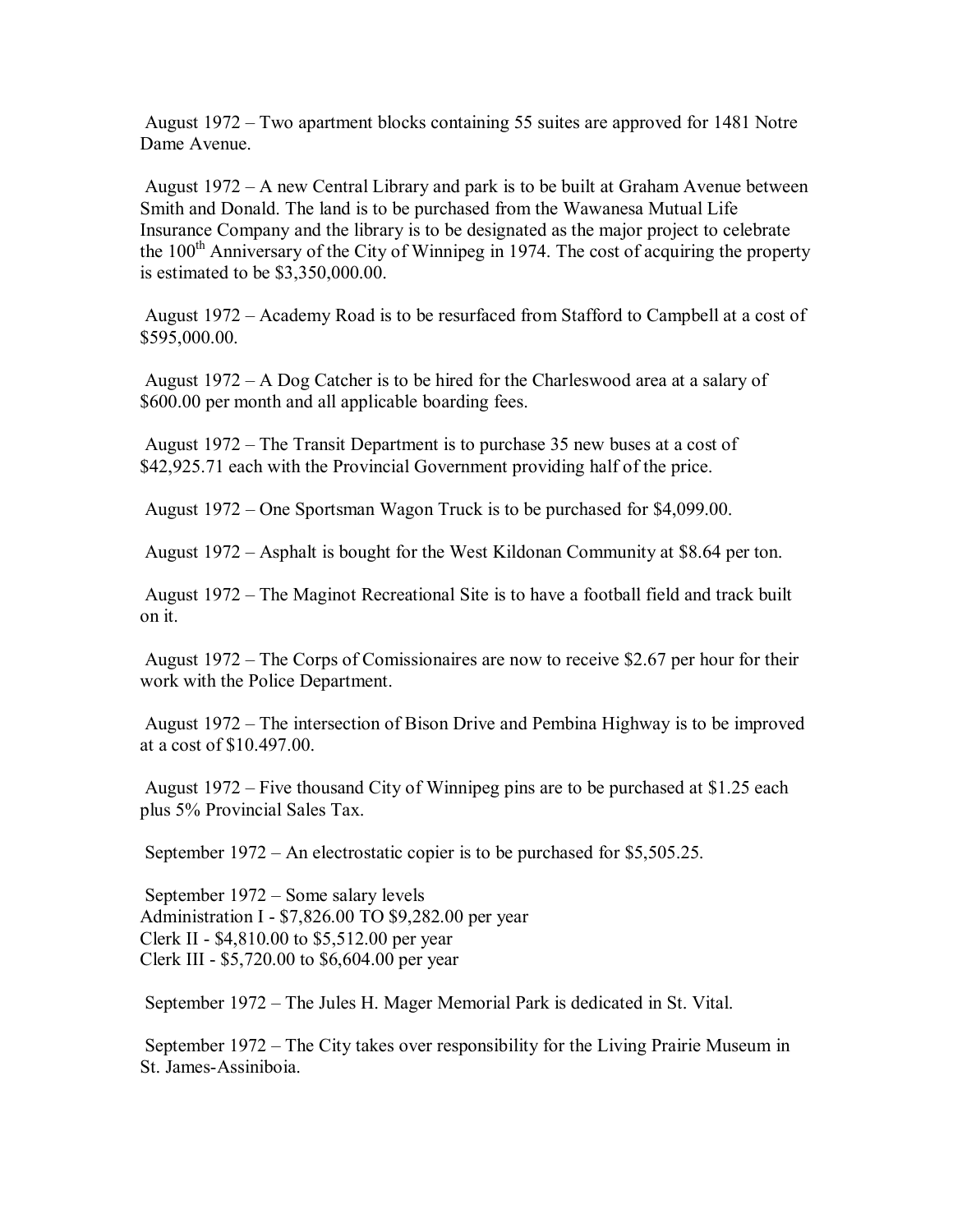September 1972 – The former Fort Rouge Weigh Scale property at Nassau, Jessie and Pembina Highway is sold to construct a home for elderly persons and the deaf.

 September 1972 – The Change House at the West Kildonan Memorial Community Club is to cost \$43,710.00 to build.

 September 1972 – Gateway Park (Gateway Community Club) is to be enlarged by an additional 11.66 acres of land being purchased at a cost of \$19,500.00.

September 1972 – Rothesay in North Kildonan is to be extended south of McIvor.

 September 1972 – Pedestrian corridor are to be installed at Pembina Highway and Ducharme and at Pembina Highway and Dalhousie Drive South at a cost of \$2,000.00 each.

 September 1972 – The assessed value of all hospital property in Winnipeg is \$28,285,370.00.

September 1972 – A backhoe is to be bought for \$37,615.71.

 September 1972 – Sewer and watermain projects in Charleswood are contracted out for \$180,658.00.

 September 1972 – Leila Avenue is to be widened between McPhillips and the C. P. R. Beach Line.

 September 1972 – City land between Beaumont and Rannock west Cullan is to be sold to the Assiniboine South School Division # 3 for school sites.

September 1972 – A sub-committee on Insurance is to be formed.

 September 1972 – Fire Department salaries in East Kildonan Chief H. Mallows - \$950.00 per month plus a car allowance of \$75.00 per month Deputy Chief D. Tymko - \$900.00 per month with a car allowance of \$75.00 per month Acting Deputy Chief W. G. Surch - \$850.00 per month with a car allowance of \$40.00 per month

 September 1972 – Every member of Council and their spouse must now file every year a list of all property owned in the City of Winnipeg and ownership in all private corporations dealing with real estate in the City of Winnipeg. This is done to avoid conflicts of interests.

 October 1972 – The City is to spend \$5,100,000.00 for Welfare in 1972; the Province is to pay \$3,324,000.00 of this.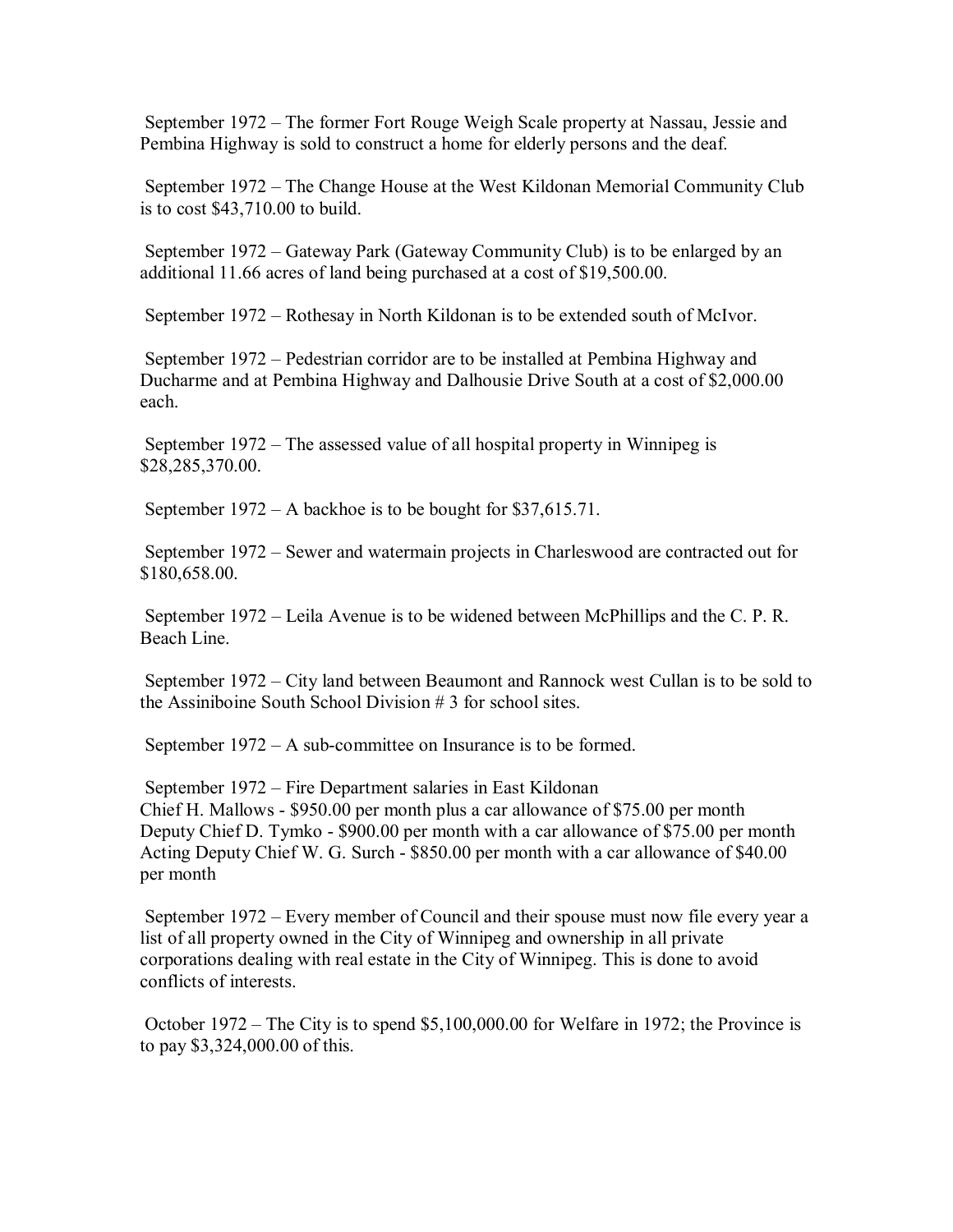October 1972 – Grants in lieu of taxes to be paid to other municipalities where City owns property Municipality of Springfield - \$22,803.00 Municipality of Tache - \$3,750.00 Municipality of Alexander - \$1,302.00 Municipality of Brokenhead - \$4,620.00 Municipality of East St. Paul - \$1,641.00 Municipality of Lac du Bonnet - \$7,200.00 Local Government District of Reynolds - \$1,295.00 Municipality of Rockwood - \$4,737.00 Municipality of West St. Paul - \$2,390.00 Municipality of Whitemouth - \$4,447.00

 October 1972 – The Oxford Heights Community Club in Transcona is to be relocated at a cost of \$25,000.00.

October 1972 – The speed limit in all City Lanes is to be 15 mph.

 October 1972 – An agreement is reached with the Winnipeg Police Association an immediate 10% increase and a further 5 % increase in January 1973 and 5 % more in July 1973. The clothing allowance for plain clothes officers is raised to \$330.00 per year with detectives receiving an allowance of \$630.00 per year.

 October 1972 – A Domo Gas outlet is approved for the Northdale Shopping Centre on Henderson Highway.

 October 1972 – A one ton van is to be purchased for \$4,145.00 minus a trade in of \$750.00.

 October 1972 – Monthly Lawyer's Retainer Fees in Community Areas St. Boniface - \$1,000.00 St. Vital - \$750.00 Transcona - \$600.00 West Kildonan - \$500.00

 October 1972 – A 7 storey 21 suite apartment block is approved for the north side of Wellington Crescent east of Hugo.

 October 1972 – The St. Vital School Division is to begin the immediate construction of a new school on St. Anne's south of Worthington (Ecole Lavallee).

 October 1972 – Councillor Dan McKenzie is elected a Member of Parliament for Winnipeg South Centre.

 November 1972 – The Winnipeg Convention Centre is now expected to cost \$22,482,100.00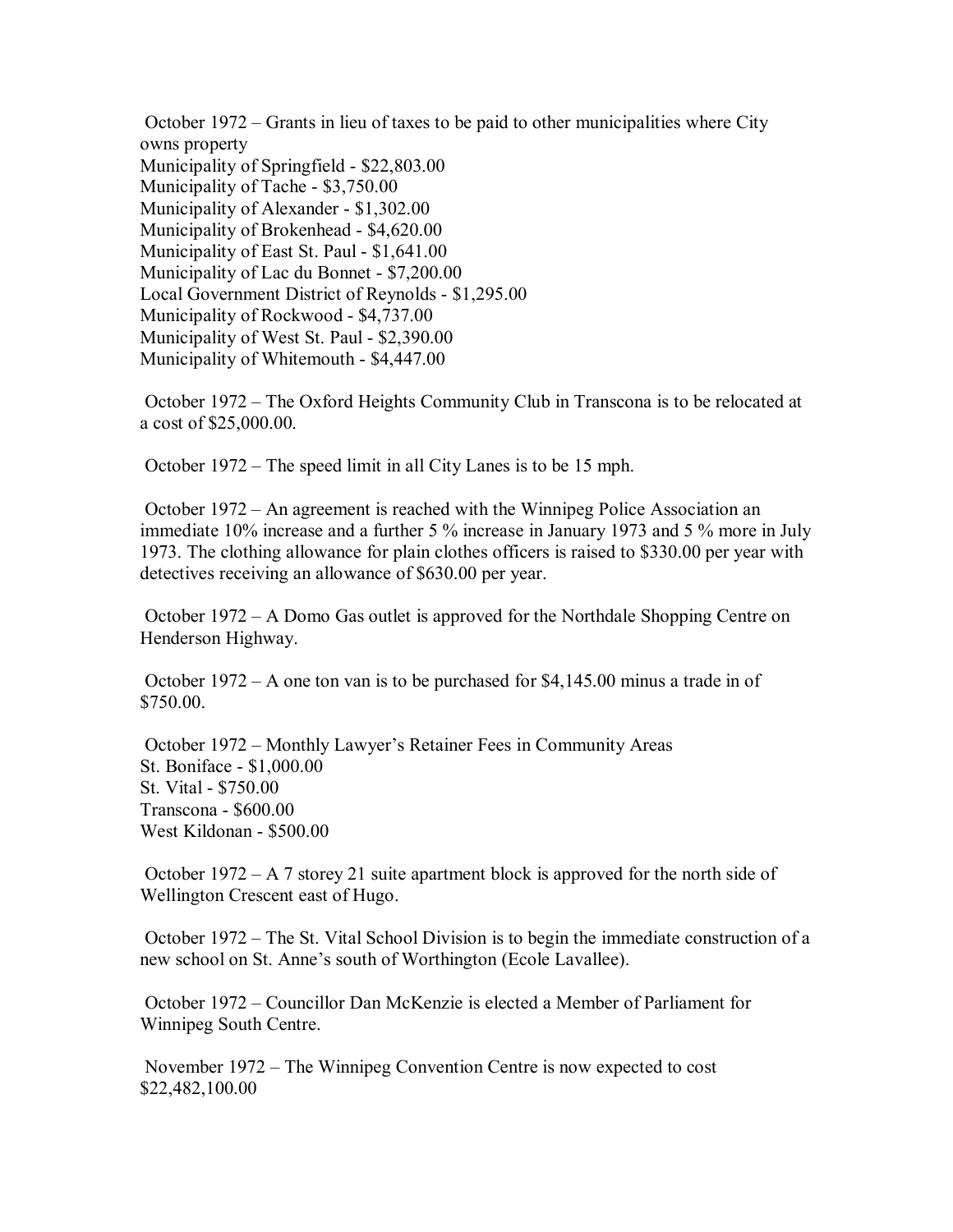November 1972 – An 11 storey 110 suite apartment block is approved for the east side of Henderson Highway between Fortier and McIvor.

November  $1972 - A 2$  storey 20 unit addition is being added to the west side of the Windsorian Hotel on Elizabeth Road.

 November 1972 – The Province takes over Dairy Inspection duties as of November 1 1972.

 November 1972 – Mr. R. P. Drake is appointed Director of Planning at a salary of \$25,974.00 per year.

 November 1972 – Bilingual signs are to be installed on all streets within the St. Boniface Community.

 November 1972 – The standard rental fees for the Playhouse Theatre are \$310.00 per performance, \$90.00 and for rehearsals and \$36.00 per performance for stagehands.

 November 1972 – Council is told that 75 % of the vandalism done to transit buses is done to the rear section of the bus.

November 1972 – Dance halls will be permitted to operate on Sundays.

 December 1972 – The minimum Christmas Allowance to Welfare Recipients is to rise to \$4.00 per head of family from \$3.00 and to \$2.00 per dependent from \$1.50.

 December 1972 – A 3 storey 30 suite apartment block is approved for the west side of Panet Road south of Keenleyside.

December 1972 – A 17 storey 150 suite apartment block is approved for 240 Stradbrook.

 December 1972 – A portion of Blantyre Avenue and a portion of Kimberley is to be closed east of London in order to consolidate the area as a recreational and school site (Kildonan East).

 December 1972 – Automatic protection signals are to be erected on all rail crossings on Wilkes between Waverley and Kenaston

December 1972 – The Festival du Voyageur is given a grant of \$30,000.00.

 December 1972 – The policy of Council for the buying of land for park purposes for the next few decades is to concentrate on buying land along the riverbanks of the Red, Assiniboine and Seine Rivers. One area under consideration is the C. N. R. East Yards (The Forks). Council considers buying land in 5 stages; each stage is to be a 5-year period. The 1972 market value of this property is estimated at \$17,462,821.00.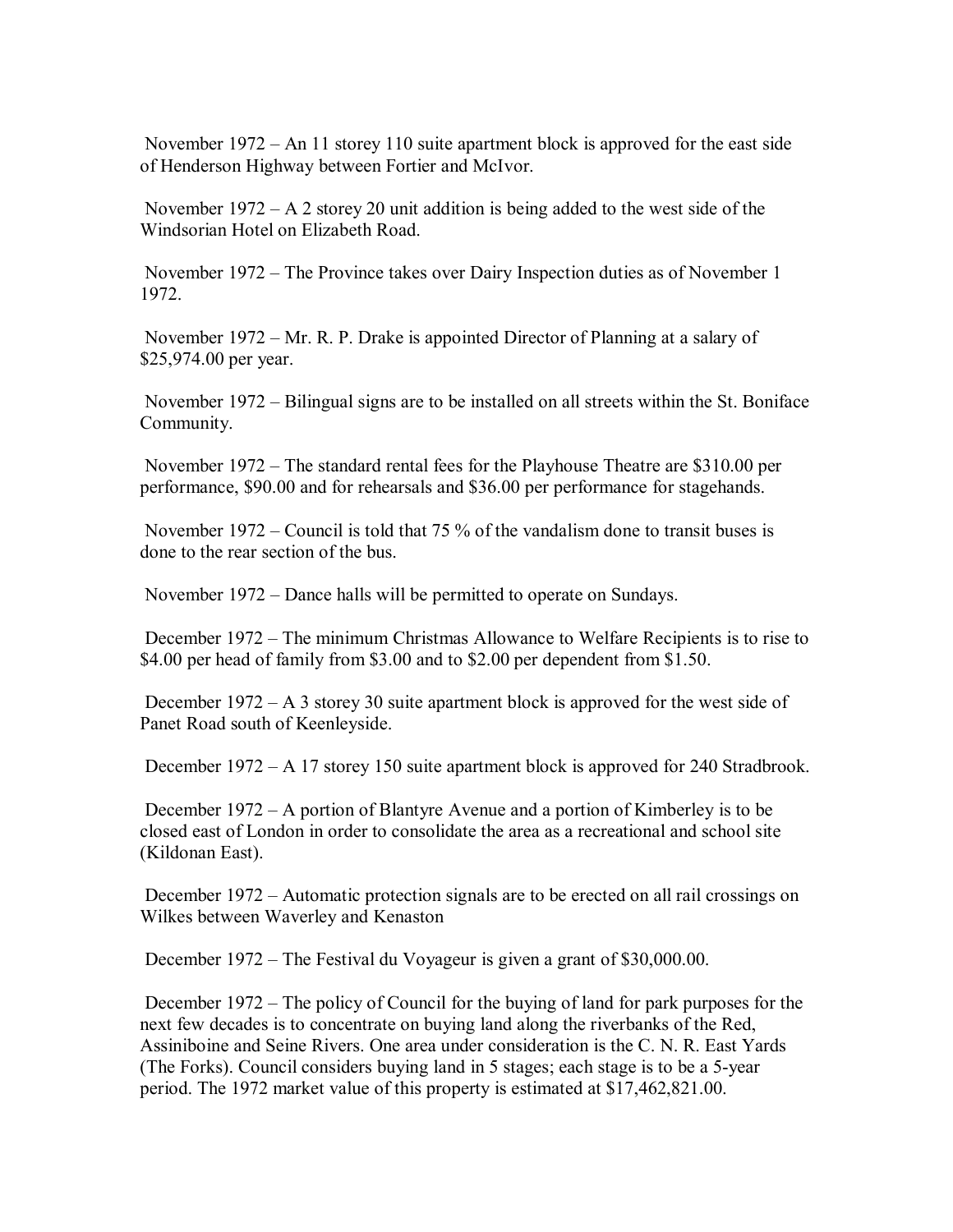December 1972 – An additional appropriation of \$20,000.00 is made to buy heating equipment for the East Kildonan Arena (Terry Sawchuk).

 December 1972 – The 1973 budget for the Winnipeg Centennial Celebration is set at \$133,130.00.

 December 1972 – In order to encourage the many smokers among the media to report accurately on Council activities smoking is to be allowed is to be allowed in the Press Gallery. Smoking is now prohibited in the Council Chambers.

 December 1972 – A further \$7,707,100.00 is to be borrowed to pay for the Winnipeg Convention Centre.

 December 1972 – The Prairie Dog Press a bi-weekly publication is given permission to locate newspaper vending boxes on major streets.

 December 1972 – The area south of Woodydell near St. Anne's Road is to be subdivided for residential development.

 December 1972 – The Winnipeg Art Gallery is given a grant of \$68,634.69 to cover its 1970, 1971 and 1972 property taxes and told to apply for tax exception under the Centennial Centre Act.

 December 1972 – City of Winnipeg Police Officers are given the unrestricted right to live outside the boundaries of the City of Winnipeg. Prior to this police officers in some parts of Greater Winnipeg including the old City of Winnipeg had to receive permission to live outside Winnipeg or their respective municipality. Living in their municipality of employment was a condition of employment.

 December 1972 – Grants to be given in 1973 Folklorama - \$20,000.00 Royal Winnipeg Ballet - \$40,000.00 Manitoba Theatre Centre - \$40,000.00 Winnipeg Symphony Orchestra - \$40,000.00 Rainbow Stage - \$40,000.00 The Contemporary Dancers - \$3,500.00 Le Cercle Moliere - \$3,500.00 Men's Music Club - \$13,000.00 (Others) - \$20,000.00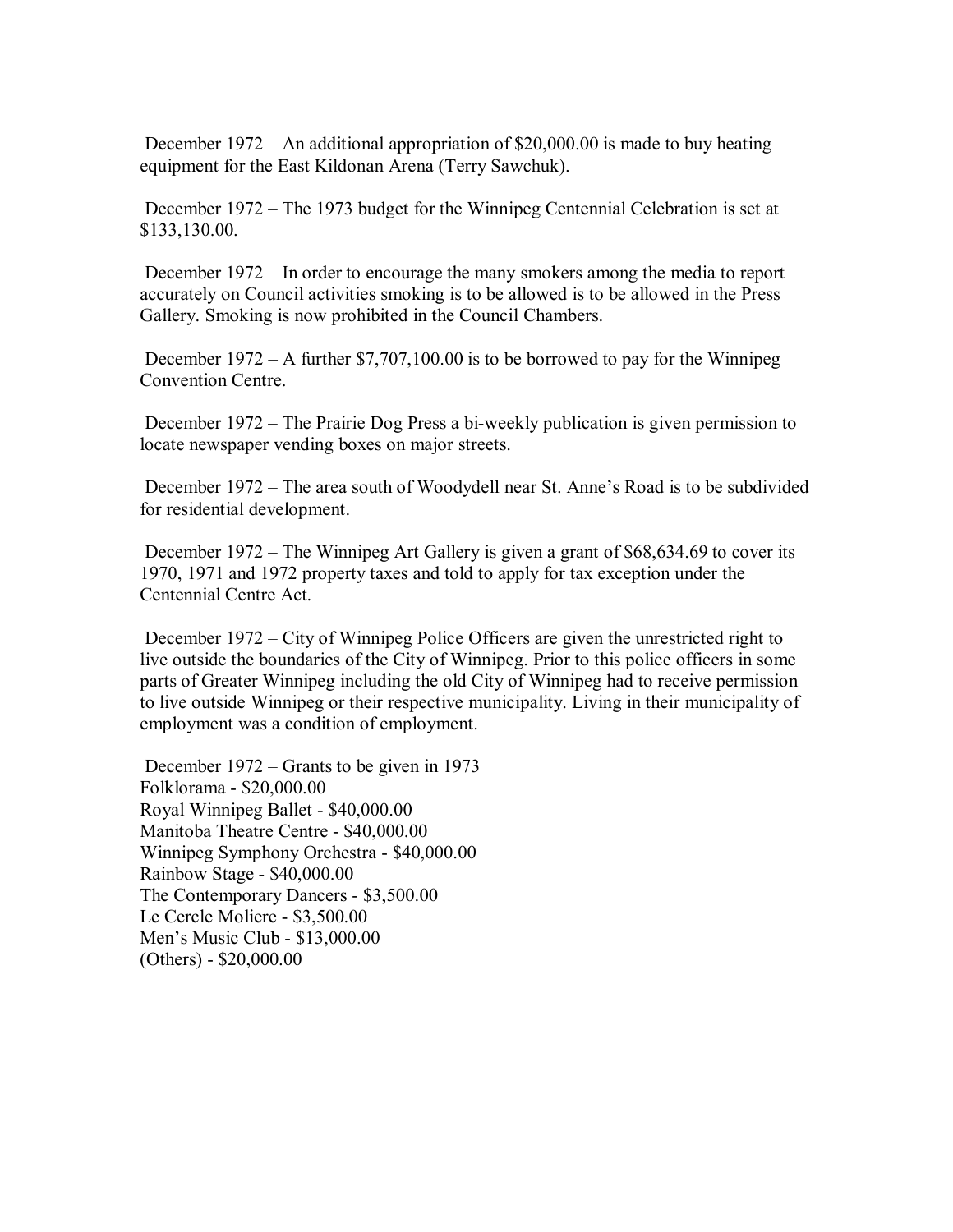## Winnipeg City Council Minutes for 1973

January 1973 – A 20-storey 199-suite apartment building is to be built on the west side of Garry north of Assiniboine Avenue. An 11 storey 98 suite apartment block is to be built on the south side of Niakwa Road.

January 1973 – The name of Rosser Road is to be changed to King Edward St.

 January 1973 – Mayor Juba tells Council that 4,262 persons were taken on guided tours of City Hall.

 January 1973 – Snowmobiles are to be prohibited from using the rivers during the winter.

 January 1973 – Council decides to withdraw from the Greater Winnipeg Safety Council and the Manitoba Good Roads Association.

January 1973 – Mr. E. R. E. Hagglund is appointed Deputy City Assessor.

 January 1973 – A hotel is proposed for 757 Gateway Road but Council turns down the rezoning to allow it to be built.

 January 1973 – A shopping centre (Unicity) is to be built fronting Portage Avenue between David and Knox.

 January 1973 – Through the Federal Winter Works Program Winnipeg is able to hire 162 individuals for a period of 3-6 months. The Federal Government is paying the \$340,398.98 bill.

 January 1973 – The Industrial Development Board is to receive a grant of \$300,000.00 over 2 years.

 January 1973 – The Inner City Joint Committee comprising the area of the old City of Winnipeg is to be abolished.

 January 1973 – The City receives a \$24,000,000.00 line of credit from the Bank of **Montreal** 

 January 1973 – A new position, General Manager of Works and Operations is to be created at a salary range of \$27,400.00 to \$33,200.00 per year.

 February 1973 – The decision is made to amalgamate the 8 Fire Department of Winnipeg into one unified department. The process is planned to be completed by July 1 1973. It is proposed that there be 24 fire halls. Staff Complement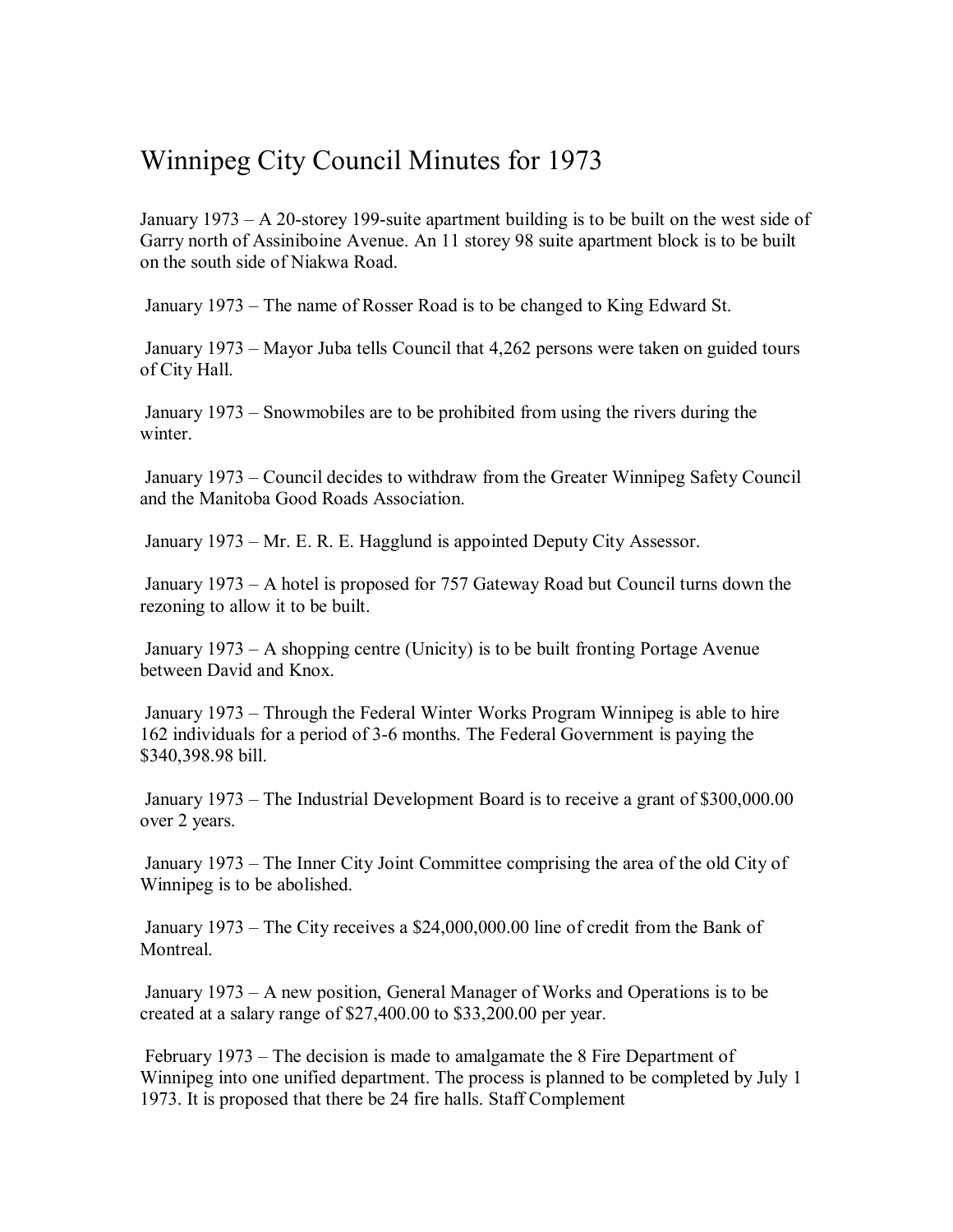1 Chief 4 Assistant Chiefs 20 District Chiefs 96 Captains 88 Lieutenants 592 Firemen 9 Non-uniform Staff at headquarters 7 men at repair shop

 February 1973 – An additional 1.5 acres of land is purchased for the East Kildonan Recreational Complex on the north side of Kimberly at a cost of \$4,875.00.

 February 1973 – Council is to appropriate \$20,000.00 to provide temporary recreational facilities at 200 Isabel St.

 February 1973 – Council is to spend \$100,000.00 for renovating the area under the Council Chambers and \$12,000.00 for furnishing the space.

 February 1973 – An elevated pedestrian walkway is to be built over Bannatyne to connect the Basic Science Building and the Anatomy Building.

 February 1973 – An Executive Committee of no more than 12 people is to manage the day to day activities of the proposed Citizens Committee on Centennial Celebrations. One of the proposals is to have a "Search for Miss Centennial Contest". Women must be residents of Winnipeg, be 18 years old as of November 1 1973. They must be single, never married or divorced or never have had an annulment or be a single mother. They must have an "attractive appearance", a "pleasing personality" and "talent" The winner and two runners up are to be called princesses will be provided with scholarships and other prizes and must be willing and able to serve from January 1 1974 to December 31 1974.

 February 1973 – Number of persons on welfare including dependents in January 1971 and November 1972 by area.

January 1971 Charleswood – 122 Fort Garry – 87 East Kildonan – 242 North Kildonan – 85 West Kildonan – 302 St. Boniface – 416 St James Assiniboia – 894 St. Vital  $-214$ Transcona – 156 Winnipeg  $-13,769$ Other Areas – 90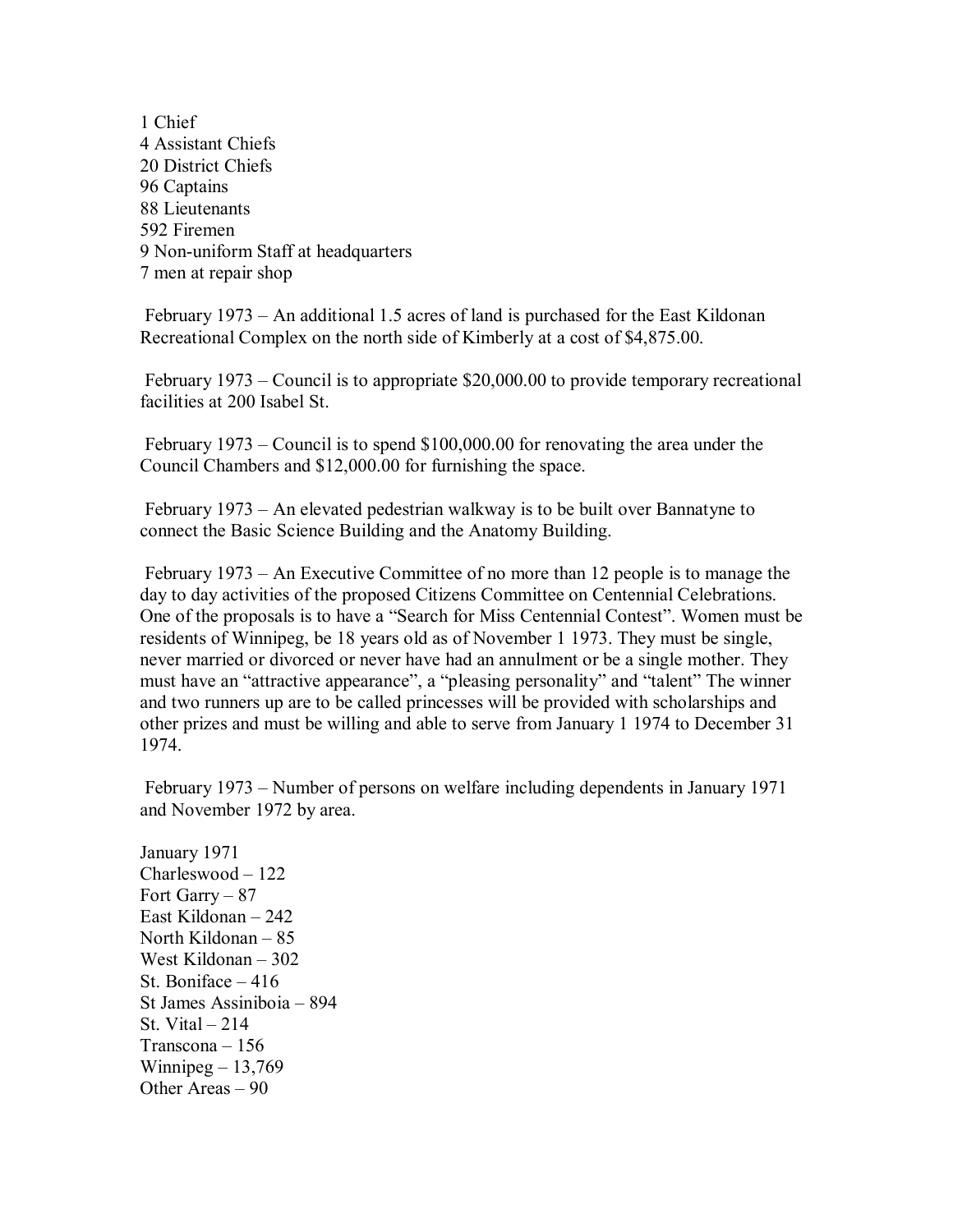Total 16,377

 November 1972 Charleswood – 132 Fort Garry – 146 East Kildonan and North Kildonan – 286 West Kildonan and Old Kildonan – 162 St. Boniface – 145 St. James Assiniboia – 573 St. Vital – 181 Transcona – 181 Inner City (Old City of Winnipeg) – 7974 Total  $-9,668$ 

 February 1973 – St. Vital Park is to be expanded by 4.65 acres and 8 acres south of the St. Vital Cemetery is to be added to the cemetery property.

 February 1973 – The retaining fee for the golf professional at the John Blumberg Golf Course is to rise to \$9,000.00 per year from \$7,200.00 per year.

 February 1973 – Mr. J. G. Thomas is hired as Deputy Director of Planning at a salary of \$20,774.00 to \$24,050.00 per year.

 February 1973 – A metal type of community centre building is to be constructed at the southwest corner of Bonner and Gateway (Gateway Community Club) at an estimated cost of \$75,000.00 to \$80,000.00.

 February 1973 – Supply of tickets, transfers, and bus passes required for the Transit System for 1973, which costs \$37,312.00 to print. Adult tickets - 27,900,000 Children and Senior tickets – 3,800,000 Monthly passes – 78,000 Transfers – 41,300,000

 February 1973 – Mr. R. C. Sommerville is appointed General Manager of Works and Operations.

 February 1973 – The Health Science Centre is established as of February 1 1973 meaning the end of the separate Winnipeg General Hospital.

 February 1973 – Council is urged to support the establishing of a Curling Hall of Fame in Winnipeg.

 February 1973 – A new 13 storey Provincial Government Office Building is to be built at 405 Broadway with an overpass to the Law Courts Building.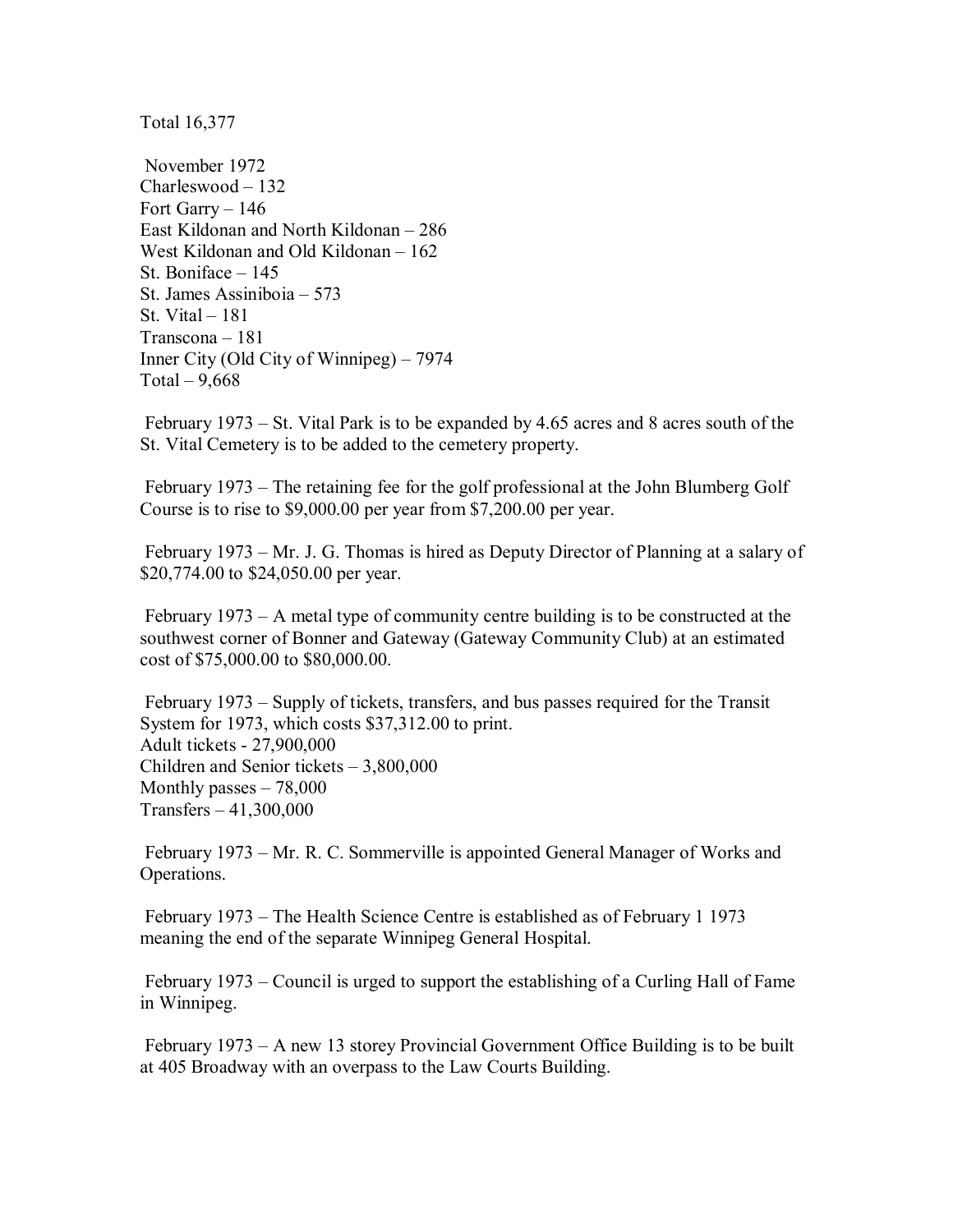February 1973 – The speed limit on the Arlington Street Bridge is restored to 30 mph from 15 mph now that the bridge repairs are completed.

 February 1973 – Council proposes to reduce the number of Public Works and Engineering Districts to 6.

 February 1973 – Manitoba Hydro rates for homes Standard Residential Rate First 75 KWH per month – 4 cents per KWH Next 100 KWH per month – 2 cents per KWH Over 175 KWH per month – 1 cent per KWH

Underground Residential Rate First 175 KWH per month – 4 cents per KWH Over 175 KWH per month – 1 cent per KWH

 March 1973 – The fine for parking on streets during the rush hour period is raised to \$10.00 from \$5.00.

 March 1973 – The Centennial Community Offices are to be located at the tunnel level in the Council Building.

 March 1973 – The Manager and Icemaker for the West Kildonan Centennial Arena is to have his salary raised from \$6,600.00 per year to \$8,100.00 per year plus a \$10.00 per month car allowance.

 March 1973 – Dr. D. L. Gemmill MD is appointed the Deputy Medical Health Officer for the Inner City at a salary of \$1,985.00 to \$2,399.00 per month.

 March 1973 – C. N. W. Shewan is appointed Chief of the unified City of Winnipeg Fire Department.

 March 1973 – The cost of building the Gateway Community Centre Building is \$69,980.00.

 March 1973 – The Winnipeg School Division # 1 submits a budget of \$44,479,900.00 for 1973. The amount required from property owners is \$19,811,000.00.

 March 1973 – The Phase II work for the Convention Centre construction is to cost \$7,795,000.00, below the estimated cost of \$8,200,000.00.

 March 1973 – The City line of credit from the Bank of Montreal is raised to \$35,000,000.00 from \$24,000,000.00.

 March 1973 – An Interpretive Centre is to be built as a Centennial project for the Living Prairie Museum at an estimated cost of \$150,000.00 to \$200,000.00.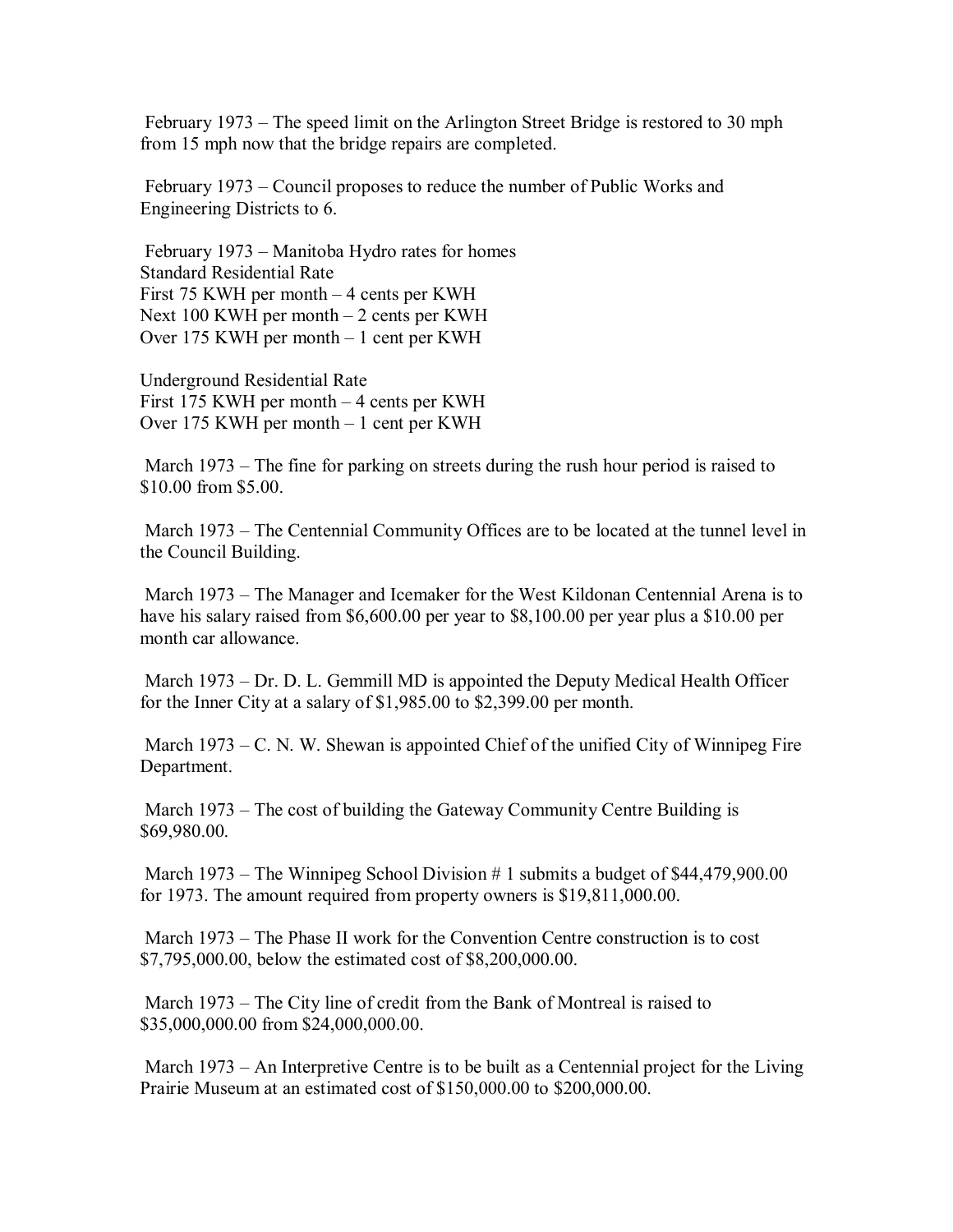March 1973 – A playground building is to be built on the Strathcona School Grounds at a cost of \$51,718.00.

 March 1973 – Land north and south of Gilmore Avenue east of Rothesay is to be developed for residential use.

March 1973 – The Capital Works Budget is set at \$25,625,095.00 for 1973.

April 1973 – Darwin School in St. Vital is under construction.

 April 1973 – Council is to give the Pan American Chess Tournament a grant of \$5,000.00 to hold a tournament in Winnipeg in 1974.

April 1973 – All Medicare premiums are to be abolished in Manitoba as of July 1 1973.

April 1973 – The proposed Seven Oaks Hospital is to have 395 beds.

 April 1973 – The Manitoba Museum of Man and Nature is given permission to remove articles of a historical nature such as fixtures from City owned buildings that are to be demolished.

April 1973 – A Civic Charities Endorsement Bureau is to be established.

April 1973 – New Welfare Allowances per month

Clothing per person Birth to 4 years - \$6.00 per month Ages 5-11 - \$9.00 per month Ages 12-17 - \$10.00 per month Adults - \$11.00 per month

Food per person Under Age 1 - \$23.00 per month Ages 1-3 - \$20.00 per month Ages 4-6 - \$23.00 per month Ages 7-9 - \$26.00 per month Ages 10-12 - \$32.00 per month Ages 13-15 - \$35.00 per month Ages 16-19 - \$40.00 per month Over Age 19 - \$36.00 per month Additional amounts are to be given for small families 1 Person an extra \$7.00 per person per month 2 Persons an extra \$7.00 per person per month

Household Items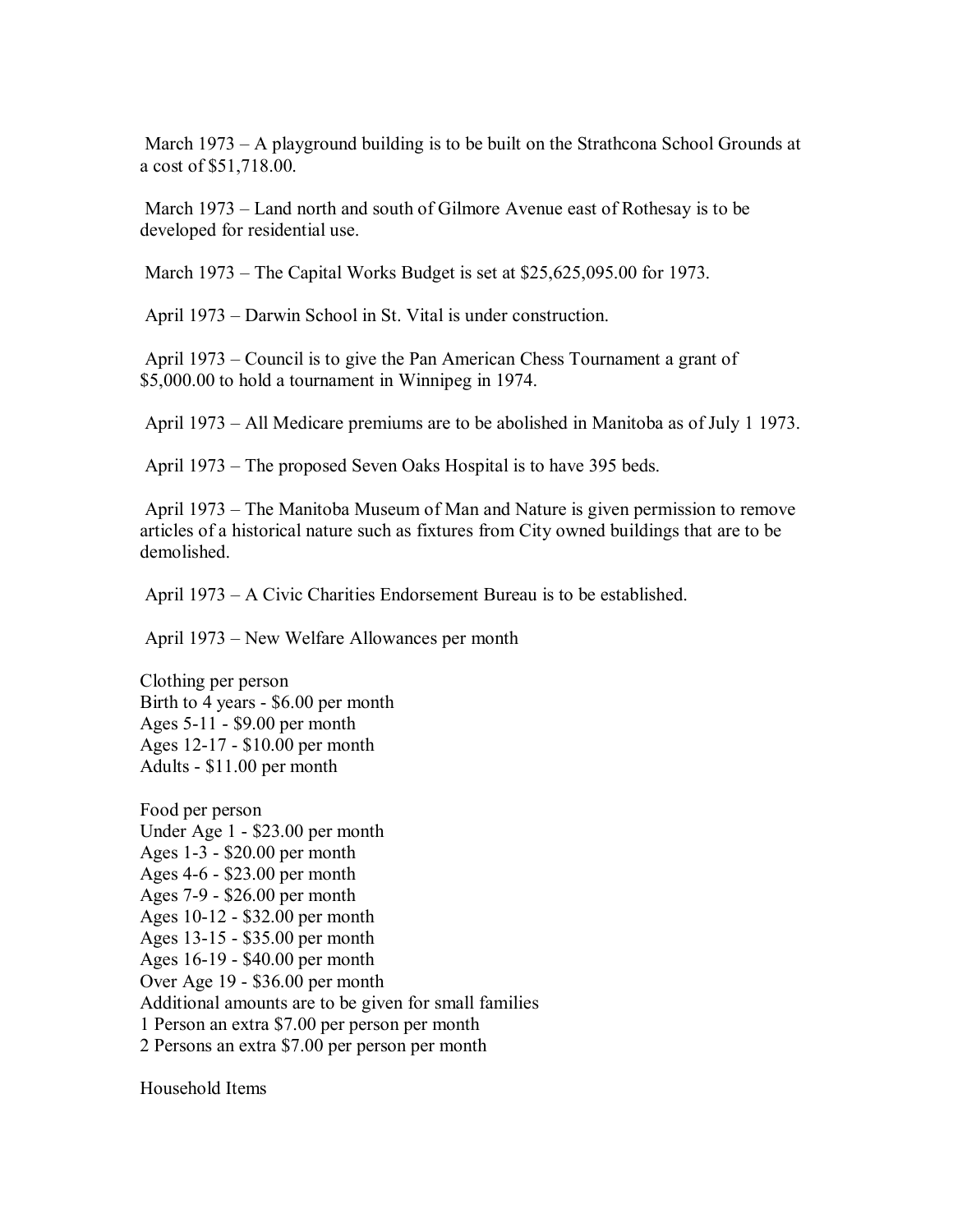Single or head of family - \$4.00 per month Second person - \$2.00 per month 3-8 persons \$1.00 per person per month

Personal Items Single person or head of family - \$10.00 per month Spouse and additional family members \$8.00 per month

Rent

1 Person - \$50.00 per month 2 Persons - \$86.00 per month 3 Persons - \$92.00 per month 4 Persons - \$97.00 per month 5 Persons - \$108.00 per month 6 Persons - \$133.00 per month 7 Persons - \$133.00 per month

8 Persons - \$144.00 per person

**Utilities** 

- I Person \$7.00 per month
- 2 Persons \$8.00 per month
- 3 Persons \$9.00 per month
- 4 Persons \$10.00 per month
- 5 Persons \$10.00 per month
- 6 Persons \$11.00 per month
- 7 Persons \$12.00 per month
- 8 Persons \$13.00 per month

| Fuel    | Spring-Fall        | Winter             |
|---------|--------------------|--------------------|
| 1 Room  | \$6.00 per month   | \$9.00 per month   |
| 2 Rooms | \$8.00 per month   | $$12.00$ per month |
| 3 Rooms | $$10.00$ per month | $$16.00$ per month |
| 4 Rooms | $$11.00$ per month | $$20.00$ per month |
| 5 Rooms | $$12.00$ per month | $$23.00$ per month |
| 6 Rooms | $$13.00$ per month | $$27.00$ per month |
| 7 Rooms | $$15.00$ per month | $$30.00$ per month |
| 8 Rooms | $$17.00$ per month | \$33.00 per month  |

April 1973 – The City is to issue debentures for \$18,866,514.00.

 May 1973 – The St. Boniface Cultural Centre receives a grant of \$18,400.00 to cover its property taxes for 1972 and 1973. It is asked to seek tax exempt status from the Provincial Government.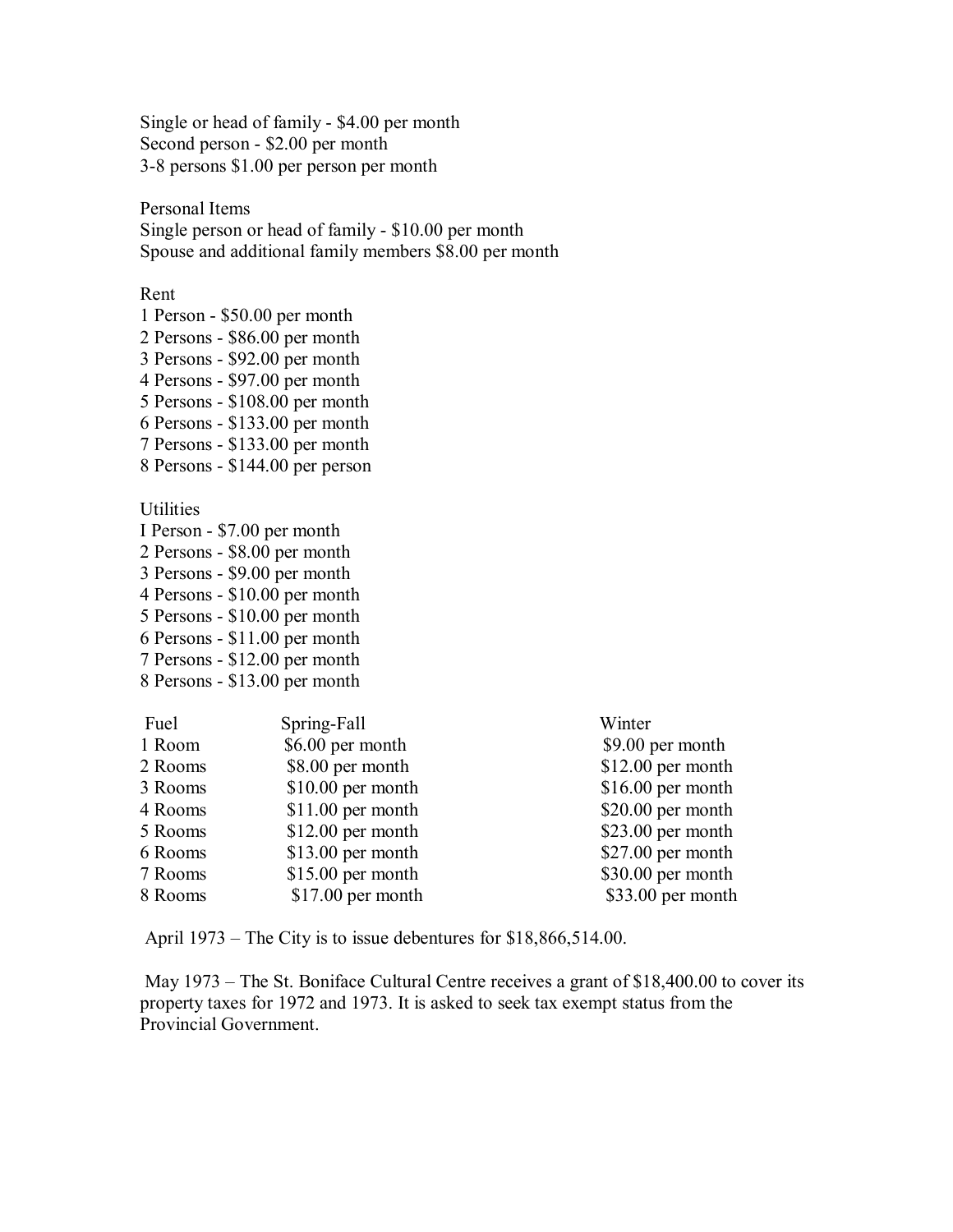May 1973 – Reserve Accounts held by Metro Municipalities as of December 31 1971 East Kildonan General Reserve Account - \$117,296.83 East Kildonan Equipment Replacement Account - \$42,308.50

North Kildonan General Reserve Account - \$62,012.10 North Kildonan Equipment Replacement Account - \$10,559.31

Fort Garry General Reserve Accounts - \$326,244.15 Fort Garry Equipment Replacement Account - \$168,668.05

St. Boniface General Reserve Accounts - \$1,850,094.58 St. Boniface Equipment Replacement Account – 350,779.57

St. James-Assiniboia General Reserve Account - \$1,211,858.93

St. Vital General Reserve Account - \$1,032,969.16 St. Vital Equipment Replacement Account - \$28,37.47

Transcona General Reserve Account - \$403,466.14 Transcona Equipment Replacement Account - \$120,598.06

 Tuxedo General Reserve Account - \$340,178.57 Tuxedo Equipment Replacement Account - \$124,992.87

West Kildonan General Reserve Accounts - \$749,797.62 West Kildonan Equipment Replacement Account - \$57,889.98

Old Kildonan General Reserve Account - \$16,194.87 Old Kildonan Equipment Replacement Account - \$4,413.58

Charleswood General Reserve Account - \$23,475.60 Charleswood Equipment Replacement Accounts - \$15,042.00

 May 1973 – Monthly License fees for Mobile Homes 500 square feet or less - \$10.00 More than 500 square feet \$10.00 for first 500 square feet, \$1.25 for each additional 100 square feet or part

May 1973 – The salaries for the 7 Chief Constables outside of the Inner City are set at \$1,470.50 per month. The 7 Deputy Chief Constables are to receive \$1,401.50 per month.

May 1973 – The interest rate for the late payment of taxes is set at 9 %.

 May 1973 – The Province increases its total grants to the City by \$2,052,600.00 in 1973 over 1972.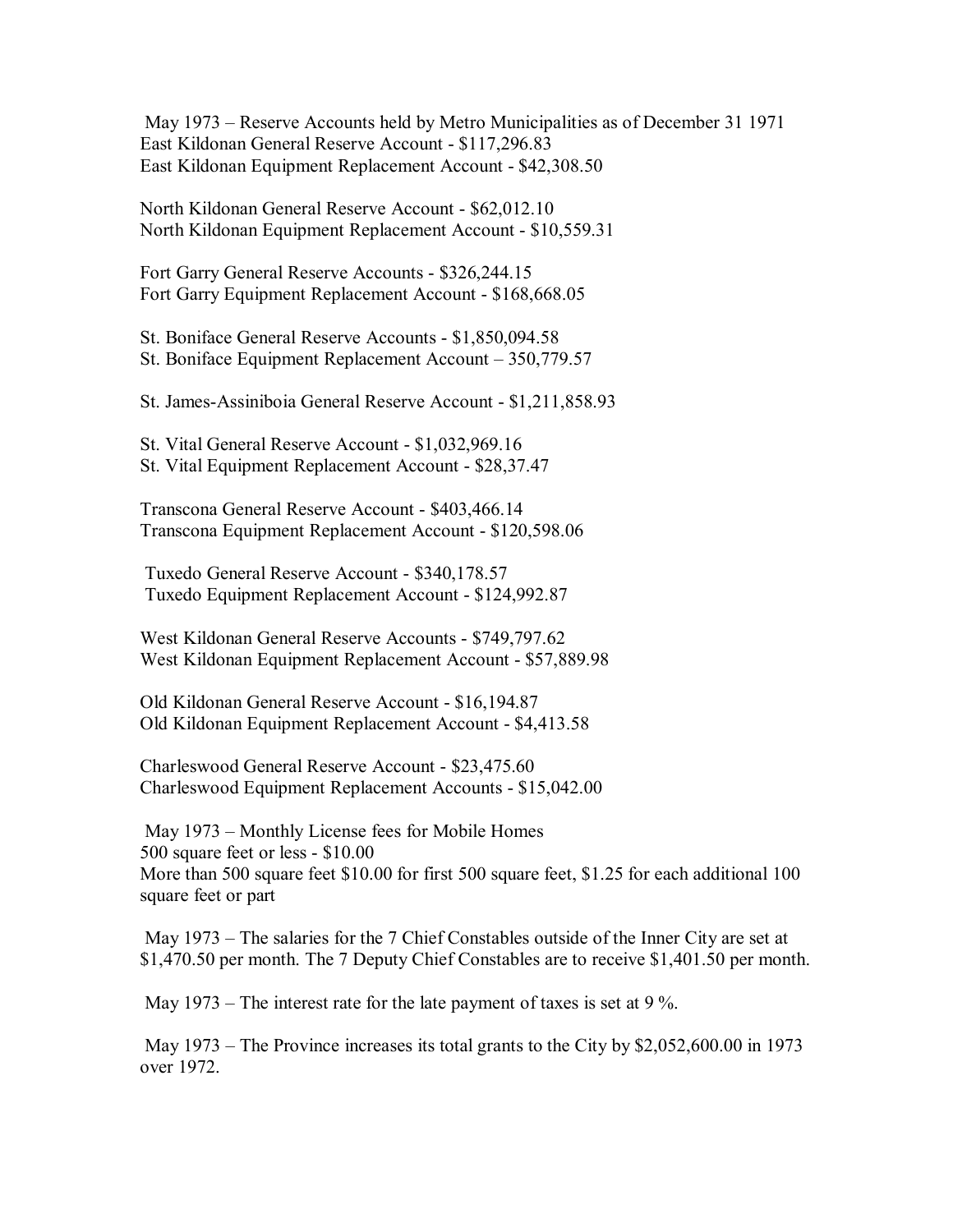May 1973 – The current estimates budget for 1973 is set at \$106,483,948.00, the amount raised by property taxes is \$60,552,968.00.

 May 1973 – Grants to be provided in 1974 Festival du Voyageur - \$30,000.00 Folklorama - \$20,000.00 Royal Winnipeg Ballet - \$40,000.00 Winnipeg Symphony Orchestra - \$40,000.00 Manitoba Theatre Center - \$40,000.00 Rainbow Stage - \$40,000.00 Contemporary Dancers – \$3,500.00 Cercle Moliere - \$3,500.00 Men's Music Club - \$11,000.00 Others - \$22,000.00

May 1973 – Two debentures are issued totaling \$30,261,156.00.

 May 1973 – New reserves to be established Future Tax Levies - \$360,000.00 Severance Sick Leave Reserve - \$500,000.00 Land Operating Reserve - \$1,500,000.00

May  $1973 - A$  Judge orders the City to pay \$1,580,000.00 for expropriating the Whittier Park property.

 May 1973 – The Central License Branch of the City Treasurer's Department is established with 15 individuals.

May 1973 – The Provencher Bridge is to be repaired at a cost of \$171,464.00.

 May 1973 – The City is to open a new landfill site near the intersection of Waverley and the Perimeter Highway where it owns 137 acres. The initial start up costs are \$51,000.00, the annual operating costs are expected to be \$65,000.00 per year. Plans are made to charge commercial refuse \$3.00 per ton which is expected to bring in \$120,000.00 per year.

May 1973 – Cement is to be purchased for road construction at \$35.99 per ton.

 May 1973 – Gilmore Avenue in North Kildonan is to be paved from Rothesay to a point 1,500 feet east.

 May 1973 – There are complaints by some permanent staff in the Parks Departments that summer staff are receiving a higher rate of pay than their supervisors.

May 1973 – The total staff in the various welfare offices number 144 individuals.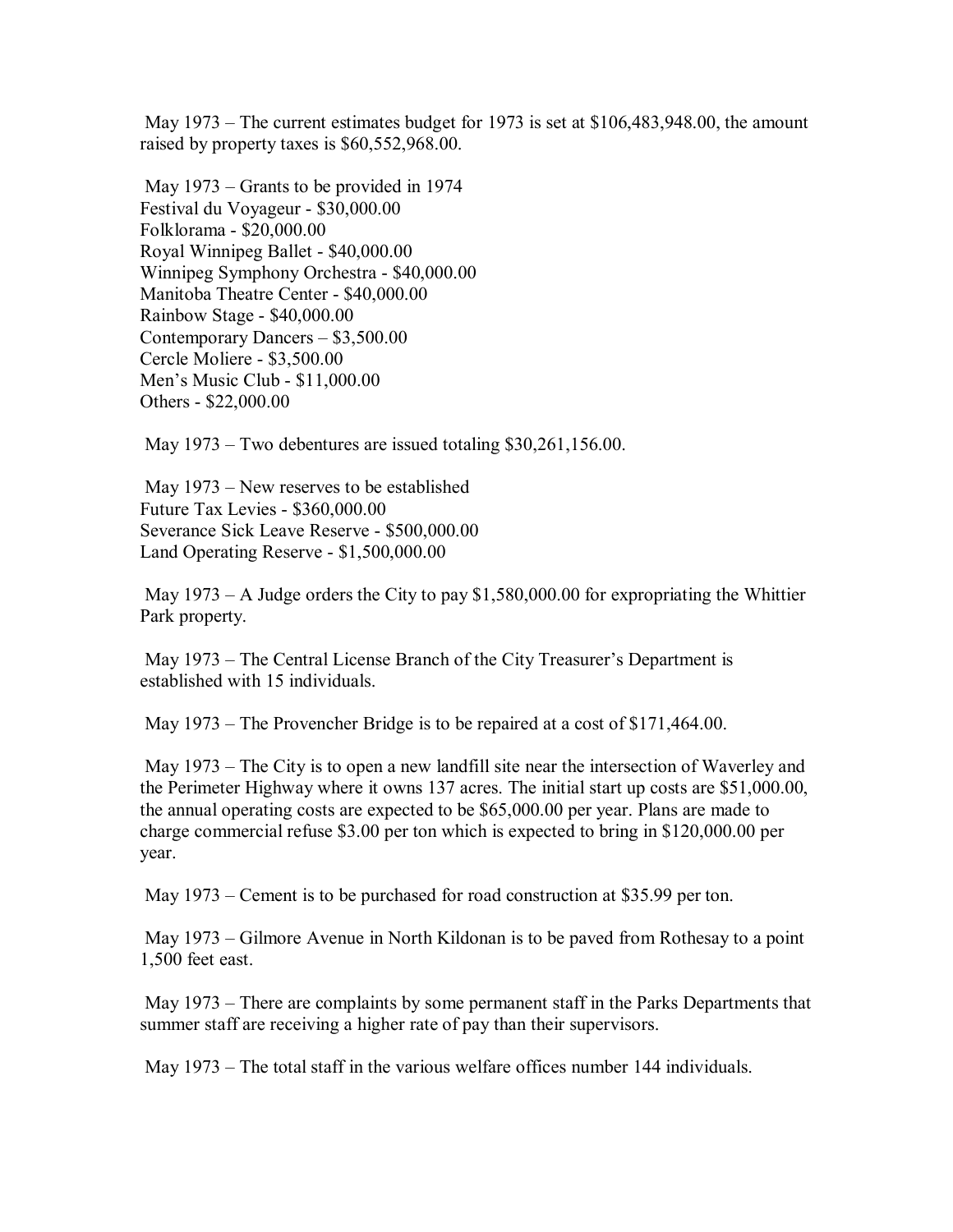June 1973 – Water and Sewer rates

Water

0-9,600 cubic feet per quarter – 42 cents per 100 cubic feet (67 cents per 1,000 gallons) Next 86,400 cubic feet per quarter  $-27$  cents per 100 cubic feet (43 cents per 1,000 gallons) Over 96,000 cubic feet per quarter – 19 cents per 100 cubic feet (30 cents per 1,000

gallons)

Water maintenance frontage  $levy - 10$  cents per foot frontage

Sewer

23.4 cents per 100 cubic feet per quarter Sewer maintenance frontage  $levy - 5$  cents per foot frontage

 June 1973 – The Sales and Advertising Club of Winnipeg announces plans to raise \$1,000,000.00 privately to build a large Mammal Complex at the Zoo. It would cost the City about \$102,000.00 to stock the building and about \$75,000.00 per year to operate the complex. If the group fails to raise the \$1,000,000.00 the money raised will be turned over to the Zoo.

 June 1973 – The Sargent Park Pool is to remain closed due to structural problems. A portable pool is to be purchased for the site as an alternative at a cost of \$25,000.00. The Sargent Park site is also considered as the place to build the proposed Midland-Centennial Arena.

 June 1973 – The formula for providing City Grants for breakfasts, luncheons and dinners is set at Breakfasts – \$1.50 per person Luncheons - \$2.50 per person Dinners - \$3.00 per person

 June 1973 – Essential funeral costs to be paid by the Welfare Department for those with no financial means Deceased person 17 years or older - \$175.00 Deceased person 6-16 years old - \$132.00 Deceased person under 6 years old - \$88.00 The actual cost of the interment may also be paid.

 June 1973 – The Mager secondary sewer and alterations to the existing Mager Pumping Station are to be built at a cost of \$778,826.00.

 July 1973 – An agreement is signed to provide standby fire protection for the Imperial Oil Refinery in East St. Paul for \$1,497.00 per year. This agreement will become more important in upcoming years as the staff will be reduced, as the refinery will be changed to a storage area only in 1975.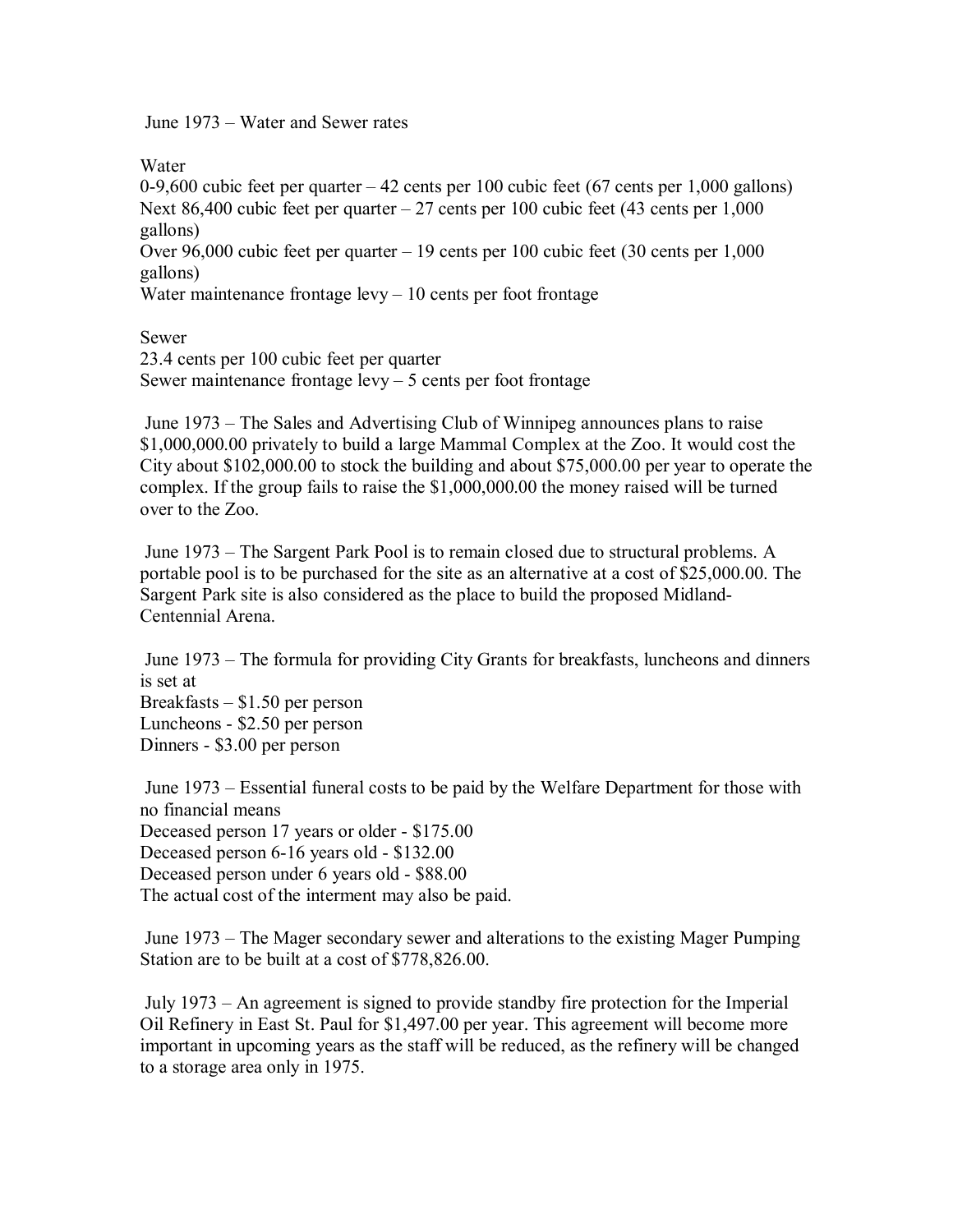July 1973 – The Canadian Association for the Mentally Retarded is to receive a grant of \$59,000.00 for 1973.

 July 1973 – The Disraeli Overpass over the C. P. R. Tracks is to be changed from a metal grill roadway surface to concrete surface. This change along with an asphalt overlay of approach roads is contracted out for \$869,000.00.

 July 1973 – Council is told that land acquisition costs for a six-lane roadway from Furby to Cumberland and on MacKenzie to Inkster and an overpass structure (Sherbrook-McGregor Overpass) was originally estimated at \$16,188,000.00. A four-lane roadway would originally cost \$13,206,000.00. To date \$831,000.00 has been spent on land acquisition and \$427,000.00 on engineering design services. To build just the overpass connecting Sherbrook and McGregor would cost \$5,969,000.00 and buy only the minimum-needed property for the project would cost \$1,675,000.00. There is much opposition to this project so Council decides to study the issue further.

 July 1973 – A 15-acre site at the northwest corner of Charleswood Road and Rannock Avenue is to be expropriated for a high school site (Oak Park) and a recreational site.

 July 1973 – The City Treasurer Mr. G. H. Evans is to receive a salary of \$2,550.00 per month. Mr. R. H. C. Hooper is appointed General Director of Welfare at \$1,985.00 per month. Mr. R. J. Simmonds is to be appointed the Assistant Director of Welfare at \$1,363.00 per month.

 July 1973 – A portable pool 38 feet by 75 feet 6 inches and 42 inches deep is to be purchased for Sargent Park at a cost of \$16,254.00.

 August 1973 – The Sewer and Watermain Program Phase II in the East Kildonan Community is to cost \$296,530.50.

 August 1973 Housing Starts in the City of Winnipeg Area from January 1 1970 to June 30 1973

|                        | Jan $1-$ | Jan $1-$ | Jan $1-$ | Jan $1-$ |
|------------------------|----------|----------|----------|----------|
|                        | June 30  | June 30  | June 30  | June 30  |
|                        | 1970     | 1971     | 1972     | 1973     |
| Single family dwelling | 974      | 1118     | 1604     | 1378     |
| Duplexes               | 119      | 144      | 194      | 91       |
| Row Housing            | 53       | 392      | 228      | 173      |
| Apartment units        | 1117     | 1725     | 1580     | 2162     |

 August 1973 – The City Treasurer reports an overexpenditure of \$1,246,976.07 in 1972 but even with this the City reports a surplus of \$1,804,618.00 for the year.

 August 1973 – The area bounded by Shaftesbury, Chalfont, Grant, Wilkes and west boundaries of Tuxedo Golf Course is officially dedicated as the Assiniboine Forest.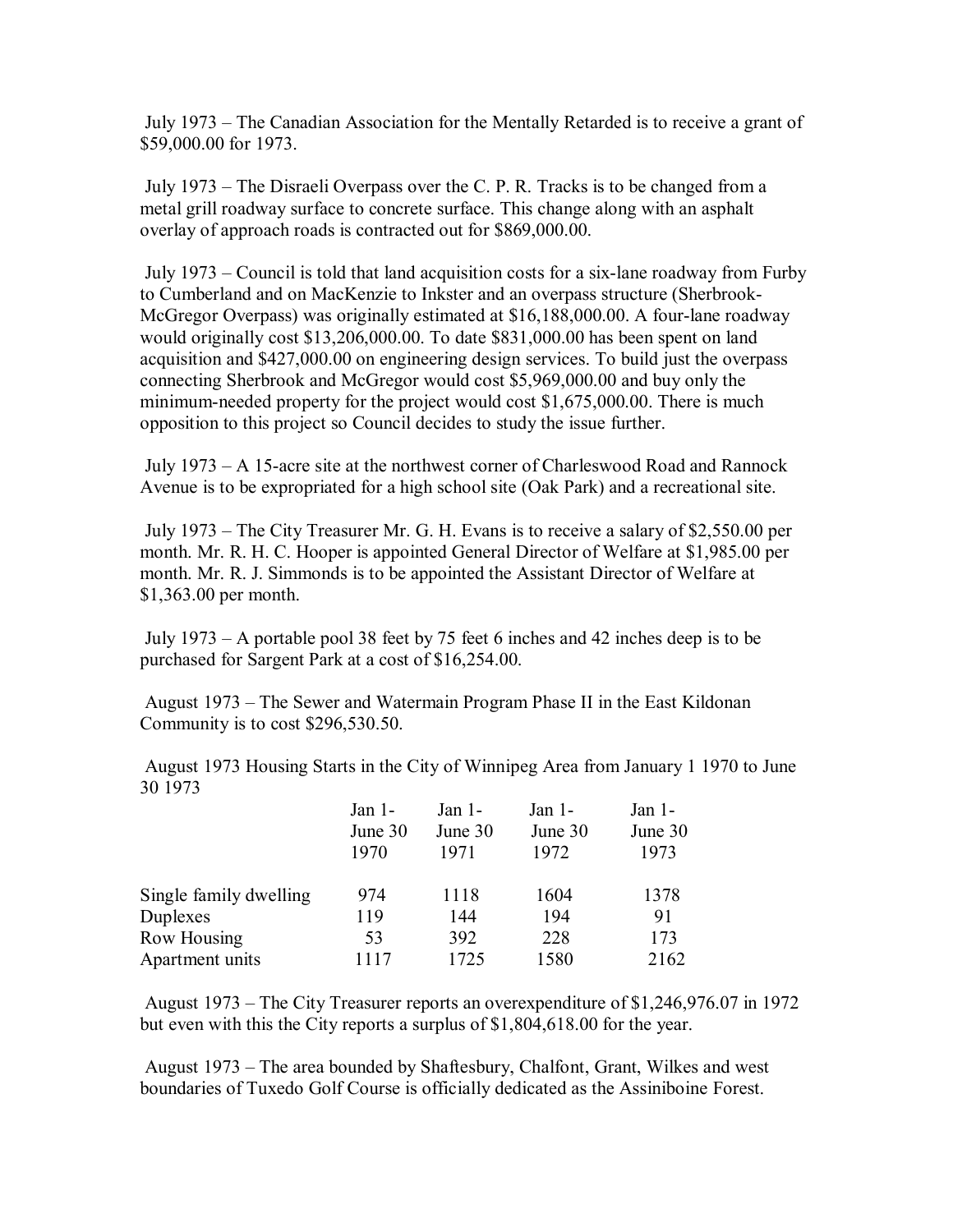August 1973 – Due to the fact that food prices in Winnipeg rose 17.3 % from August 1972 to August 1973, welfare allowances for food are to be raised 15 %.

 September 1973 – The City continues its policy of providing a telephone allowance to welfare recipients only in special circumstances. The minimum monthly bill for a residential telephone is \$4.10 per month. There are about 3,455 families on welfare in Winnipeg.

 September 1973 – The rental fee for records from various public libraries in Winnipeg, fee per record Fort Garry Library – 10 cents for 3 weeks Henderson Regional Library – 15 cents for 1 week St. Vital Library – 10 cents for 1 week or 25 cents for 3 weeks Transcona Library – 15 cents for 1 week West Kildonan Library – 15 cents for 2 weeks or 2 records for 25 cents Winnipeg Public Library – 10 cents per 1 week, 4 cents per day fine overdue charges

 September 1973 – The Tourist and Convention Association of Manitoba, Winnipeg Branch is to receive a grant of \$35,000.00 for 1973.

 September 1973 – Employees of the various Community Centre Boards and Parks Departments are formally being transferred to the City of Winnipeg Staff.

 September 1973 – Some purchases A electric fork lift truck - \$15,031.00 Rubber tired tractor - \$5,292.47 Rubber tired tractor with front-end loader and backhoe - \$16,492.28

 October 1973 – The construction cost of the new Downtown Library is now \$6,100,000.00, it will include 125 parking stalls.

 October 1973 – Three time clocks are to be purchased for the Grant-Nathaniel, Sargent Park and Old Exhibition Grounds Arenas at a cost of \$2,200.00 each.

 October 1973 – Proposed Budget for Winnipeg Centennial Celebrations for 1974 Administration - \$75,000.00 Office Supplies - \$17,500.00 Advertising and Printing - \$37,500.00 Meetings - \$5,000.00 Travel - \$5,000.00 City-Wide Programs & Events - \$200,000.00 Subsidized Programs - \$92,500.00 Community Committee Programs - \$130,000.00 Total - \$650,000.00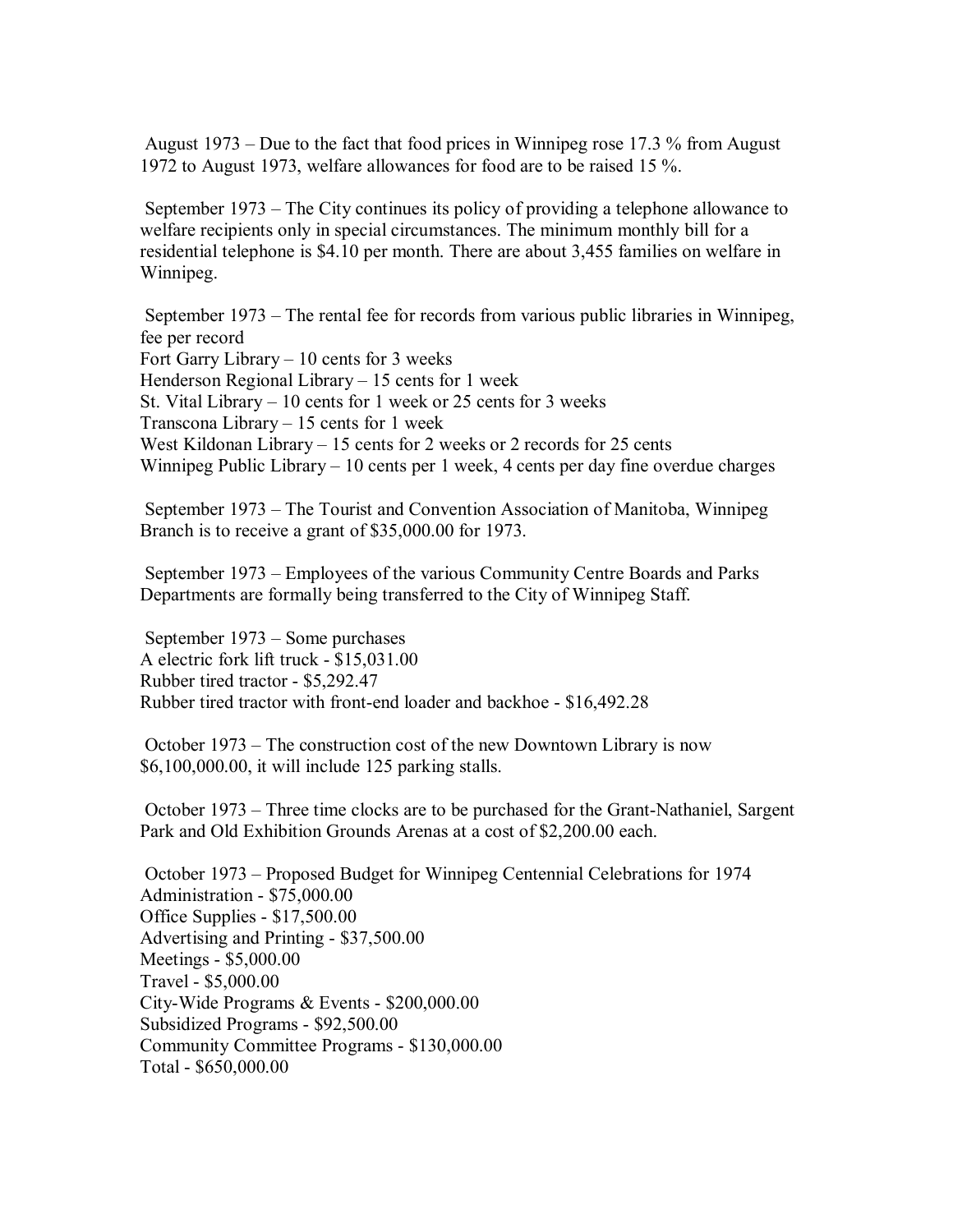City Wide Programs & Events Proclamation Day - \$2,500.00 Royal Visit - \$25,000.00 Great Red River Parade - \$10,000.00 Miss Centennial – \$5,000.00 Opening Ceremonies - \$10,000.00 Winnipeg Air Show - \$25,000.00 Arbor Day - \$10,000.00 Historical Pageant - \$20,000.00 Beautify for Birthday Party - \$5,000.00 Canadian Film Awards - \$3,500.00 Pan Am Chess Tournament - \$5,000.00 World Aquatic Meet - \$25,000.00 Canadian Outdoor Speed Skating - \$3,000.00 Canadian Badminton Championships - \$2,000.00 Canadian Lawn Bowling Championships - \$2,500.00 Canadian Field Hockey Championships - \$2,500.00 Closing Ceremonies - \$7,500.00 Symbolic Council Meeting - \$2,500.00 National Mixed Curling Championships - \$2,500.00 Armed Forces Day - \$5,000.00 National Retarded Olympic Championships Winnipeg Centennial Canoe Spectacular - \$1,500.00 Canada Day Festival - \$10,000.00 International Basketball Tournament - \$2,500.00 Canadian Amateur Swimming Association - \$2,500.00 Recognition Day - \$5,000.00

 Subsidized Programs Four Corners Festival - \$2,500.00 St. Paul-Winnipeg International 500 Mile Snowmobile Race - \$10,000.00 Red River Exhibition - \$2,500.00 Manitoba Opera Association - \$1,500.00 Manitoba Youth Festival - \$10,000.00 Winnipeg Symphony Orchestra - \$2,500.00 Manitoba Curling Association - \$2,500.00 Senior Citizens Choir - \$1,500.00 Ukrainian Week Festival - \$2,500.00 Ladies  $50^{th}$  Annual Bonspiel – \$1,000.00 Folkways 1974 - \$1,500.00 Senior Curling Championships - \$500.00 Knights of Columbus Games - \$1,000.00 Golden Voices Opera - \$1,500.00 Manitoba Music Festival – \$1,000.00 Manitoba Highland Dancers - \$1,500.00 Square Dance Federation - \$1,500.00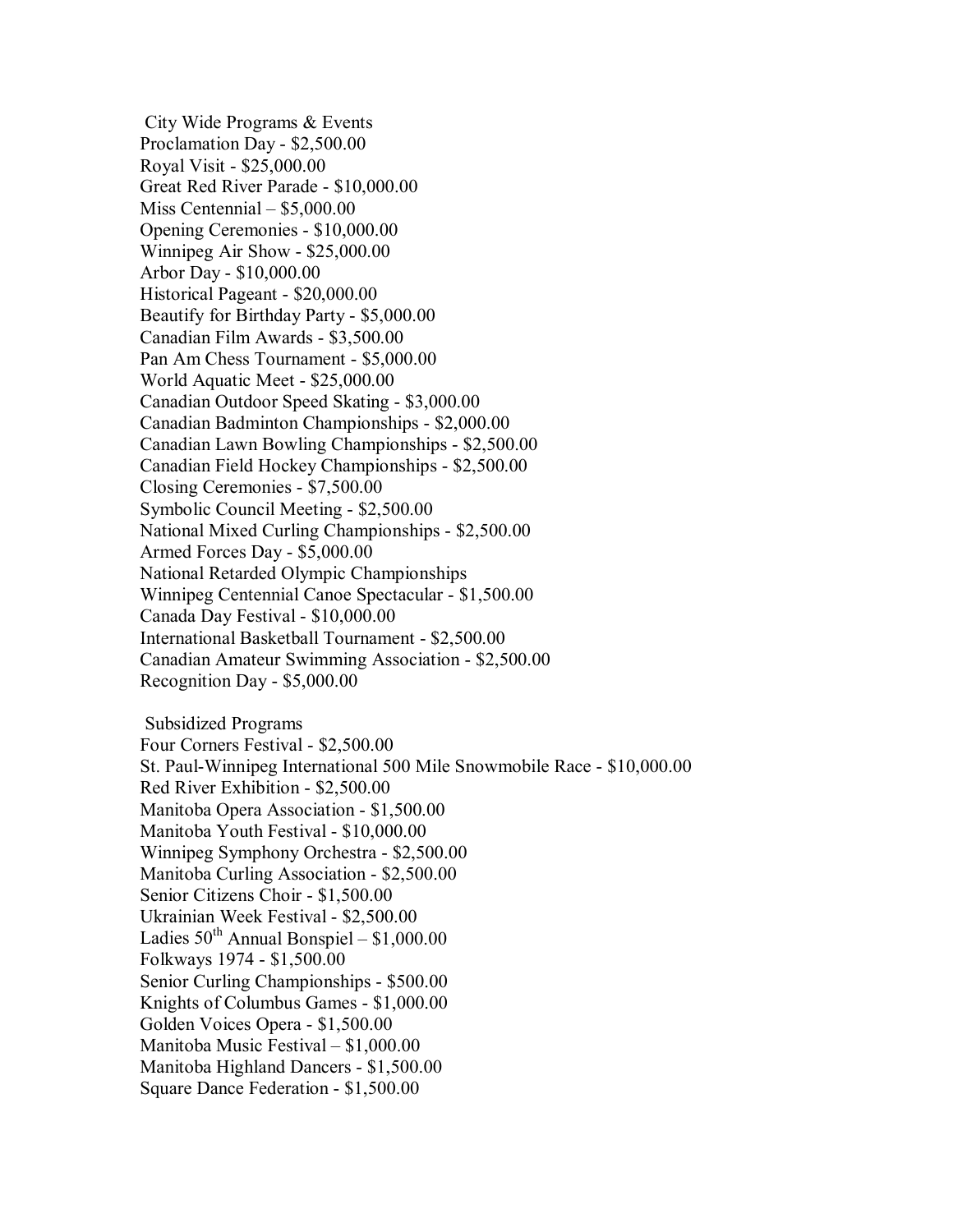Festival Opera Group - \$1,500.00 Folk Dance Festival - \$1,500.00 Rainbow Stage - \$2,500.00 Women's Parliament - \$500.00 Pro Am Golf - \$1,500.00 Appaloosa Horse Show - \$2,000.00 National Festival A. U. U. C. - \$1,500.00 Manitoba Theatre Centre – \$2,500.00 Winnipeg Opera Association - \$1,500.00 Norad Training Command Band Concert – \$2,500.00 Contingency Fund - \$30,000.00

 October 1973 – All CUPE employees receive an immediate 10 % wage increase, a further 5 % increase in January 1974 and a further 5 % increase in June 1974.

 October 1973 – The Manitoba Public Insurance Corporation pays Winnipeg \$109,808.06 for its property in Winnipeg in lieu of taxes.

 October 1973 – A second hockey rink is to be constructed on the Elwick School site for \$10,200.00.

October 1973 - Gilmore Avenue is to be widened between Pentland and Rothesay.

November 1973 – Winnipeg is to purchase 30 transit buses for \$48,667.50 each.

 November 1973 – Phase II of the South-Eastern Zoo project is to be at an estimated cost of \$850,000.00.

 November 1973 – Travel Allowances for Councillors and Civic Employees on official City business.

Travel in Manitoba

Registration fees and out of pocket expenses for food lodging and travel; if travelling by automobile, an allowance of 9 cents per mile.

Travel outside Manitoba Economy air fare, registration plus \$45.00 per day for each day of the conference plus one day

 November 1973 – The City signs a voluntary agreement to recognize the Winnipeg Association of Public Service Officers for collective bargaining purposes for its middle management employees.

 November 1973 – Mr. L. E. Hutcheon is appointed the Deputy City Treasurer at a salary of \$23,857.00 to \$28,998.00 per year.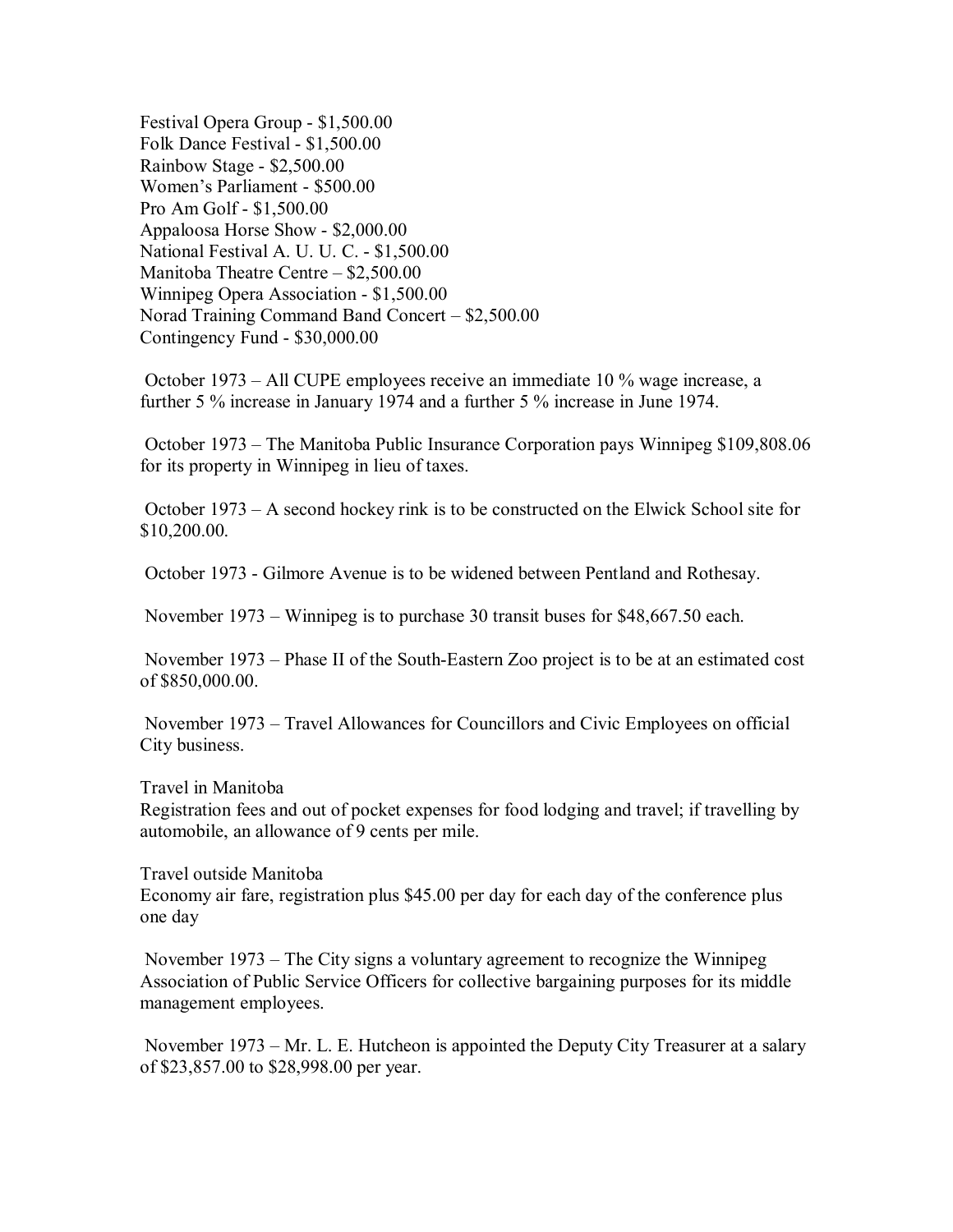November 1973 – Standard Fees and Charges for Swimming Pools and Indoor Arenas

 All Pools Adults  $-65$  cents High School Students with cards – 35 cents Children, 14 and under  $-20$  cents Senior Citizens – 35 cents

Special Tickets in lieu of family passes Adults – 5 tickets for \$2.75 Students  $-5$  tickets for \$1.50 Children – 5 tickets for 75 cents

**Other** 

Suit and or towel deposits (refundable)  $-75$  cents Suit and or towel rental – 40 cents Checking envelops – 15 cents

 City of Winnipeg Sponsored Instructional classes per lesson First Adult – 75 cents Second Adult – 60 cents First Child – 60 cents Second Child – 50 cents Third Child – 40 cents Pre-school Child – 60 cents Non-resident child or adult - \$1.00

Indoor Arenas Public Skating Adults – 50 cents High School students with cards – 25 cents Children – 25 cents Seniors – 25 cents

 Ice rentals Community Centres, Hockey Associations, Skating Associations - \$10.00 per hour Schools - \$10.00 per hour Junior, Intermediate and Senior Hockey practice time - \$15.00 per hour Commercial Rentals - \$20.00 per hour Other Groups- 7 AM to 11 PM - \$15.00 per hour 11 PM to 7 AM – \$20.00 per hour

 November 1973 – Committees of Council and Boards with Council Representatives Council Committees Committee on Finance Committee on Environment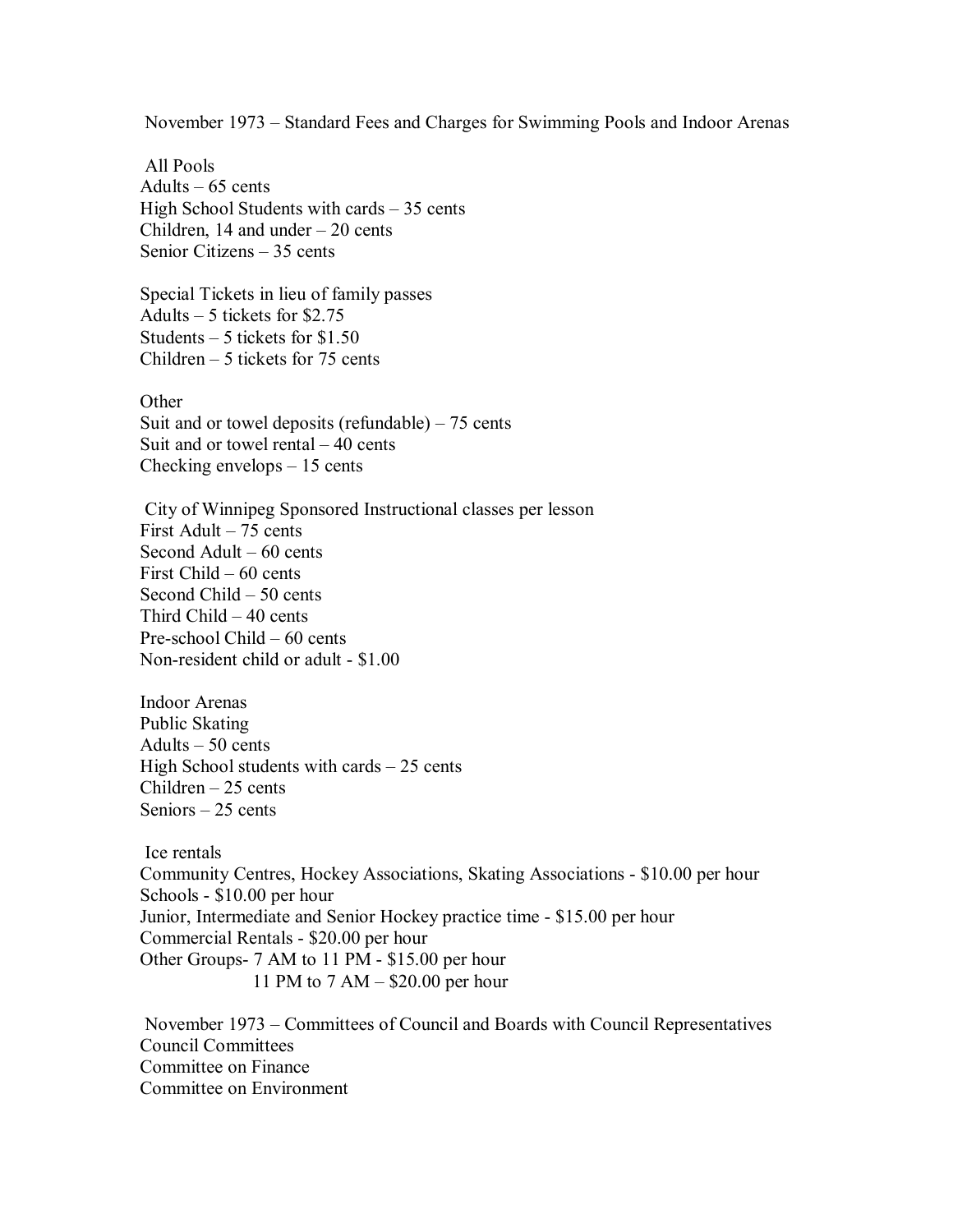Committee on Works and Operations Executive Policy Committee

Deputy Mayor – Councillor Wankling Chairman of Council and Committee of the Whole – Councillor Taft

Board of Appeal Taxi Cab Board of Manitoba Winnipeg Economic Development Board Board of Director, Victoria General Hospital Civic Pension Board (former City of Winnipeg) Civic Employees Pension Committee (former City of St. Boniface) Civic Pension and Group Insurance Committee (former City of St. James-Assiniboia) Board of Directors, Winnipeg Enterprises Corporation Manitoba Association of Urban Municipalities Tourist and Convention Bureau Board of Directors Manisphere (Red River Ex) Municipal Hospitals Commission Winnipeg Rivers and Streams Committee Manitoba Aviation Committee Board of Trustees Seven Oaks Hospital Board of Directors, Concordia General Hospital Board of Directors, Health Sciences Centre Board of Directors, Winnipeg Convention Centre Sub-Committee on Centennial Celebrations St. Boniface Museum Board

 November 1973 – The City is asked to contribute 20 % of the cost of constructing the new Seven Oaks Hospital, which is now estimated to be \$15,050,775.00.

 December 1973 – The City issues debentures for \$8,325,000.00 in order to acquire land and to build a new Downtown Library along with underground parking on the site.

 December 1973 – Council authorizes the City to borrow up to \$40,000,000.00 from the Royal Bank for capital expenditures and on revenue accounts for 1974.

 December 1973 – The City's share of the Community Facility at James Nisbet Community School is \$72,352.00; the school portion is \$1,046,576.00, which the Province is to pay through the Public Schools Finance Board.

 December 1973 – An agreement is signed with the Winnipeg Association of Public Service Officers, which provides an immediate 10 % increase, a 5 % increase in January 1974 and a further 5 % increase in July 1974.

 December 1973 – Some salaries Aquatic Director - \$8,910.00 per year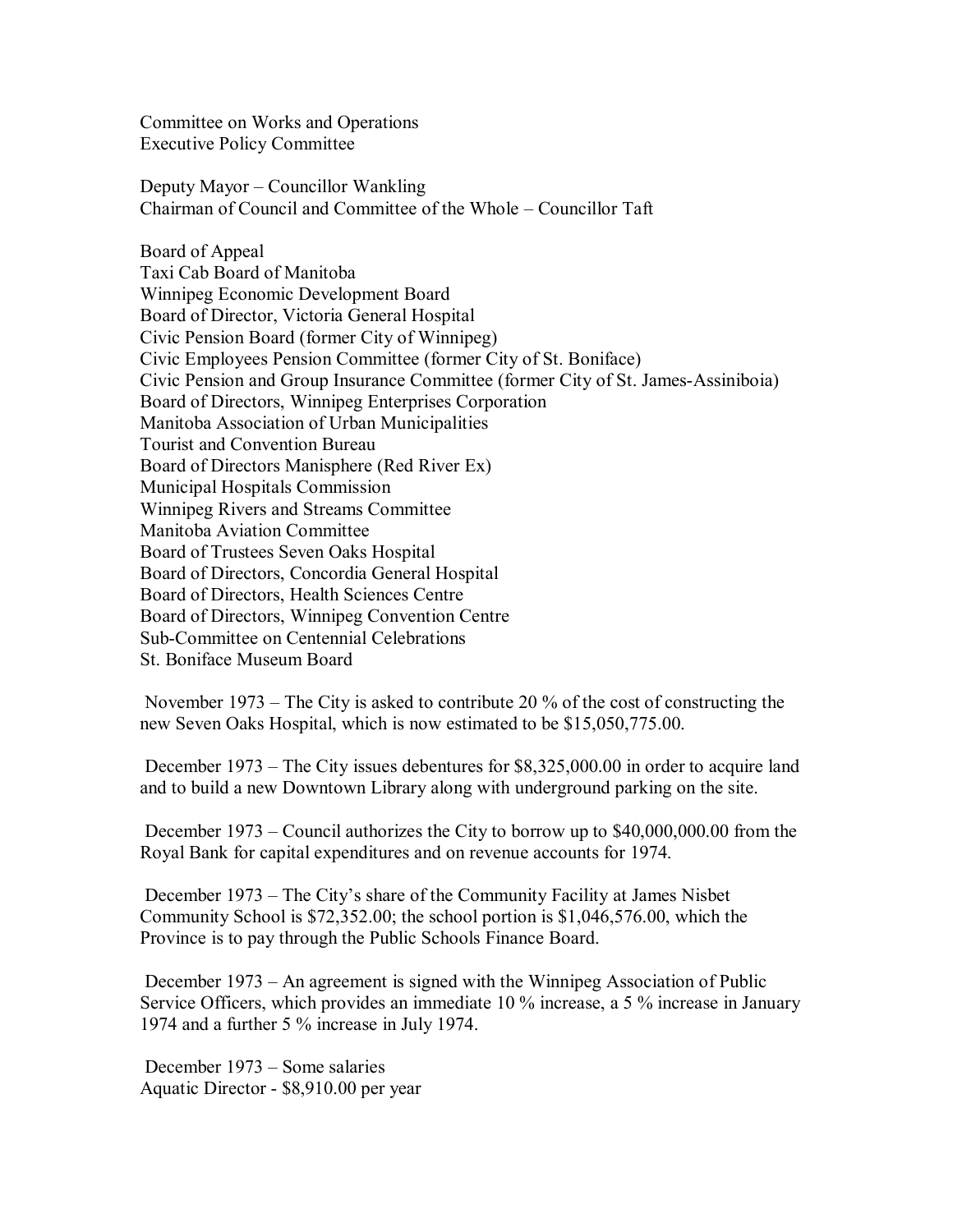Superintendent of Pool Maintenance – \$10,511.00 per year Senior Buyer - \$10,501.00 per year Assistant Supervisor of Pools - \$10,201.00 per year Supervisor of Customer's Accounts - \$11,247.00 per year Technical Supervisor - \$11,247.00 per year Supervisor Instrument man - \$12,876.00 per year Meter Servicer - \$12,034.00 per year Shift Operating Supervisor - \$12,034.00 Assistant Supervisor Overhead Construction - \$12,876.00 per year Assistant Supervisor Underground - \$12,876.00 per year Assistant Dietitian - \$9,823.00 Area Co-ordinator (Public Welfare) - \$12,977.00 per year Chief Pool Attendant - \$9,468.00 per year Pool Engineer - \$9,984.00 per year Buyer - \$10,404.00 per year Electrician (Pools) - \$10,833.00 per year Principal Clerk - \$11,718.00 per year Technical Advisor - \$11,479.00 per year Senior Instrumentman Technician - \$12,731.00 per year Meter Foreman - \$11,694.00 per year Senior Operator - \$11,718.00 per year Heavy Gang Foreman – \$12,937.00 per year Cableman - \$12,112.00 per year Supervisor Food Services - \$10,044.00 per year Welfare Worker IV - \$12,005.00 per year Clerk I - \$10,511.00 per year Senior Clerk - \$10,366.98 per year Administrative Assistant to Chief Constable - \$13,777.00 per year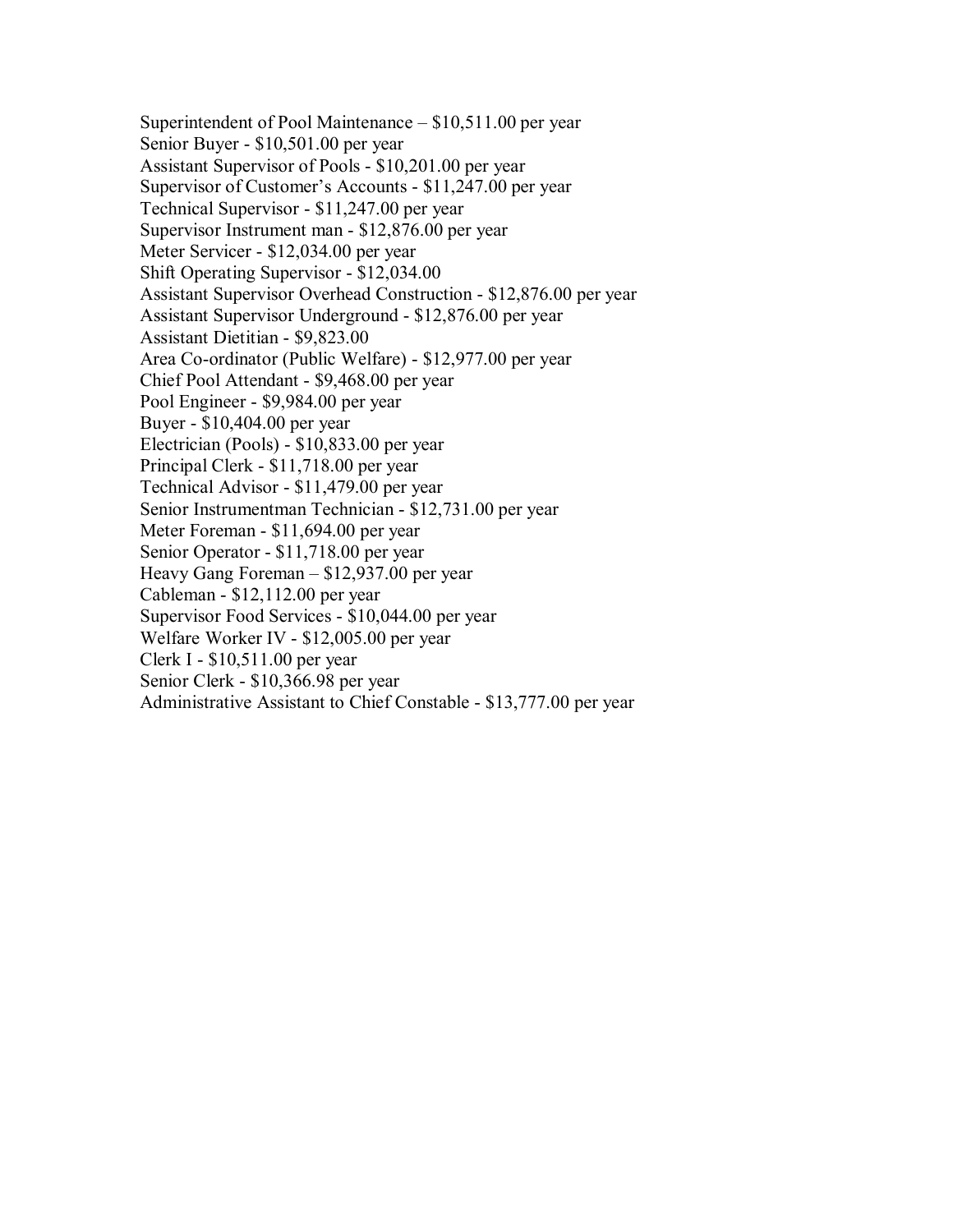## Winnipeg City Council Minutes for 1974

January 1974 – Mayor Juba reports that 6,029 persons toured the Council Building in 1974.

January 1974 – Winnipeg's population is reported as 529,963.

January 1974 – The Ukrainian Canadian Committee is given a grant of \$5,000.00.

 January 1974 – The three Reeves representing the Additional Zone on the Committee on Environment are to see a raise in their per diem from \$25.00 to \$40.00 per meeting.

 January 1974 – Phase II of the Brooklands-Rosser Storm Sewer Project is to cost \$997,190.00.

 January 1974 – Council purchases # 2 gasoline at 40.85 cents per gallon Diesel Fuel at 43.1 cents per gallon

 January 1974 – Transit workers receive an immediate 45-cent per hour increase and a further increase of 7 % in December 1974. As of June 1975 the workweek will be reduced from 40 hours per week to 37 ½ hours per week but weekly pay will remain the same.

 January 1974 – The 23-acre North Kildonan Centennial Park and Sturgeon Park are turned over to the control of the City of Winnipeg Major Parks System.

 January 1974 – As of September 1974 the exact fare system will take effect for the Transit System freeing the drivers from having to provide change to riders.

 January 1974 – A special Ceremonial Council Meeting is held on January 19 1974 to commemorate the 100<sup>th</sup> Anniversary of the first meeting of City Council held on this day.

 January 1974 – Riel Park located west of St. Anne's Road between Meadowood and Sterling is to be enlarged by 6.521 acres by the expropriation of 4 privately owned properties.

 January 1974 – The Manitoba Theatre Workshop Inc at 160 Princess St is to renovate the at an estimated cost of \$150,000.00. This building is owned by the City and the building is also to be the home of the Contemporary Dancers.

 January 1974 – Due to Fire Department amalgamation Fire Hall # 14 at Lipton and Westminster is now closed.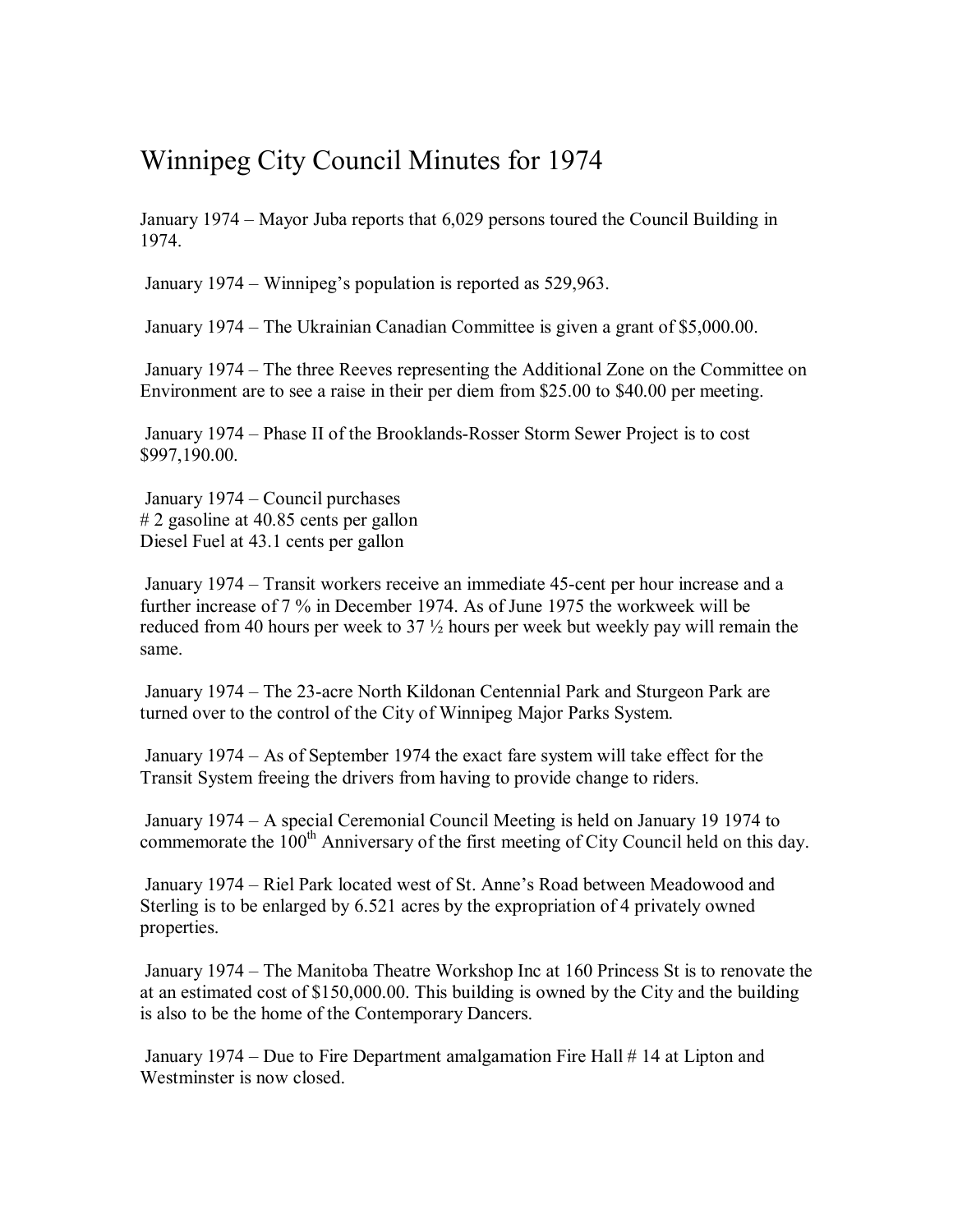February 1974 – A group of volunteer civic employees known as Civic 74 is planning a series of community exhibits, noon hour concerts at City Hall and costume contests to celebrate the Winnipeg Centennial. Princess Margaret is to officiate at the opening of this week.

 February 1974 – City Council forms a hockey team made up of members of Council that is to play a hockey game against members of the Legislature on March 2 1974 at the Winnipeg Arena with the proceeds donated to charity. The winners will receive the Winnipeg Centennial Legislators Challenge Trophy.

February 1974 – A new wading pool is to be built at Keenleyside Park \$23,350.00.

 February 1974 – A new arena is to be built on Logan Avenue (Pioneer Arena) at an estimated cost of \$500,000.00.

 February 1974 – Vacant City lots are to be rented out for garden purposes to local residents at \$5.00 for a 25-foot lot per year.

 February 1974 – The new Lord Selkirk School in Elmwood is to be built for \$1,145,475.00 with the City paying \$87,506.60 of the cost because it will also be used a joint recreational facility with the Winnipeg School Division.

 February 1974 – The City is to spend \$560,000.00 in buying land along Bunn's Creek in North Kildonan for park purposes.

February 1974 – The Capital Works Estimates for 1974 total \$93,154,375.00.

 February 1974 – Council is to borrow \$91,677,875.00 for capital works projects for 1974.

 February 1974 – A total of \$210,800.00 is to be spent to stabilize the riverbank between Vivian and Harrowby near St. Mary's Road.

February 1974 – The Fire Department is to purchase 218 storage lockers for \$9,600.00.

 February 1974 – The Police Chiefs in the St. Boniface and St. James-Assiniboia are to receive salary increases to \$1,820.00 per month. The two Deputy Chiefs are to receive \$1,735.00 per month. Inspectors are to receive \$1,509.00 per month.

 February 1974 – Phase II of the Northwest Interceptor Sewer is to be built for \$254,736.00.

February 1974 – The Waverley Heights Subdivision is approved.

 March 1974 – The Winnipeg Art Gallery is to receive a grant of \$60,000.00 on condition the Art Gallery receives another \$100,000.00 from the Province of Manitoba.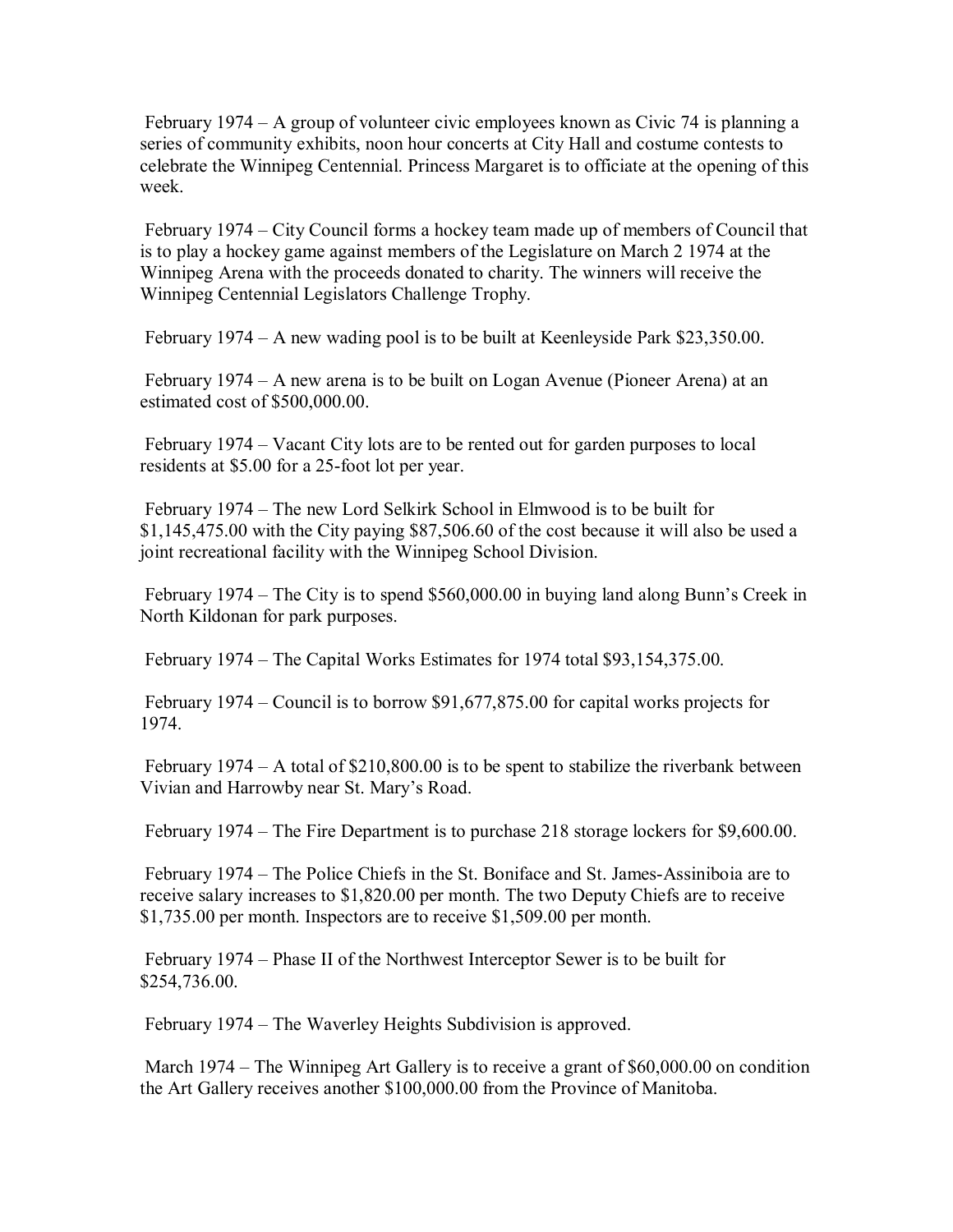March 1974 – The City is to provide the remaining \$60,000.00 to the Tache Nursing Home in 1974 instead of \$10,000.00 per year for the next 6 years because the construction costs are \$286,000.00 over budget due to rising costs.

 March 1974 – Local Improvement charges to homeowners in Phase III of the Southdale area

Watermains - \$6.00 per foot frontage Sanitary Sewers - \$8.00 per foot frontage Storm Sewers - \$10.00 per foot frontage Pavement - \$10.65 per foot frontage Sidewalks - \$4.24 per foot frontage Ornamental Lighting - \$2.18 per foot frontage Total Charges - \$41.07 per foot frontage

 March 1974 – River Road is to be paved between St. Vital Road and a point immediately south of the gates of St. Vital Park.

 March 1974 – The Winnipeg School Division submits a budget of \$48,444,800.00 with the special levy of \$22,004,400.00.

 March 1974 – The north side of McIvor between Bunn's Creek and Uxbridge is approved for residential development and a development is approved for the north side of Bunn's Creek between Raleigh and Uxbridge.

 March 1974 – The Bonivital Swimming Pool is to be built on Archibald at a cost of \$920,190.00.

 March 1974 – The Vimy Arena in St. James-Assiniboia is to be built at a cost of \$658,500.00.

 March 1974 – The Canadian Association for the Mentally Retarded receive a grant of \$66,000.00. The Winnipeg Convention and Visitors receives a grant of \$60,000.00.

 March 1974 – Police Salaries  $4<sup>TH</sup>$  Class Constables - \$790.00 per month  $3<sup>rd</sup> Class Constables - $902.00 per month$  $2<sup>nd</sup> Class Constables - $1,005.00$  per month 1<sup>st</sup> Class Constables - \$1,125.00 per month Detectives and Patrol Sergeants - \$1,249.00 per month Detectives Sergeants - \$1,305.00 per month Uniform Sergeants - \$1,361.00 per month Sergeant of Detectives - \$1,418.00 per month

 March 1974 – Questions are asked by some members of Council of whether women are be discriminated against in the hiring process of the Transit Department.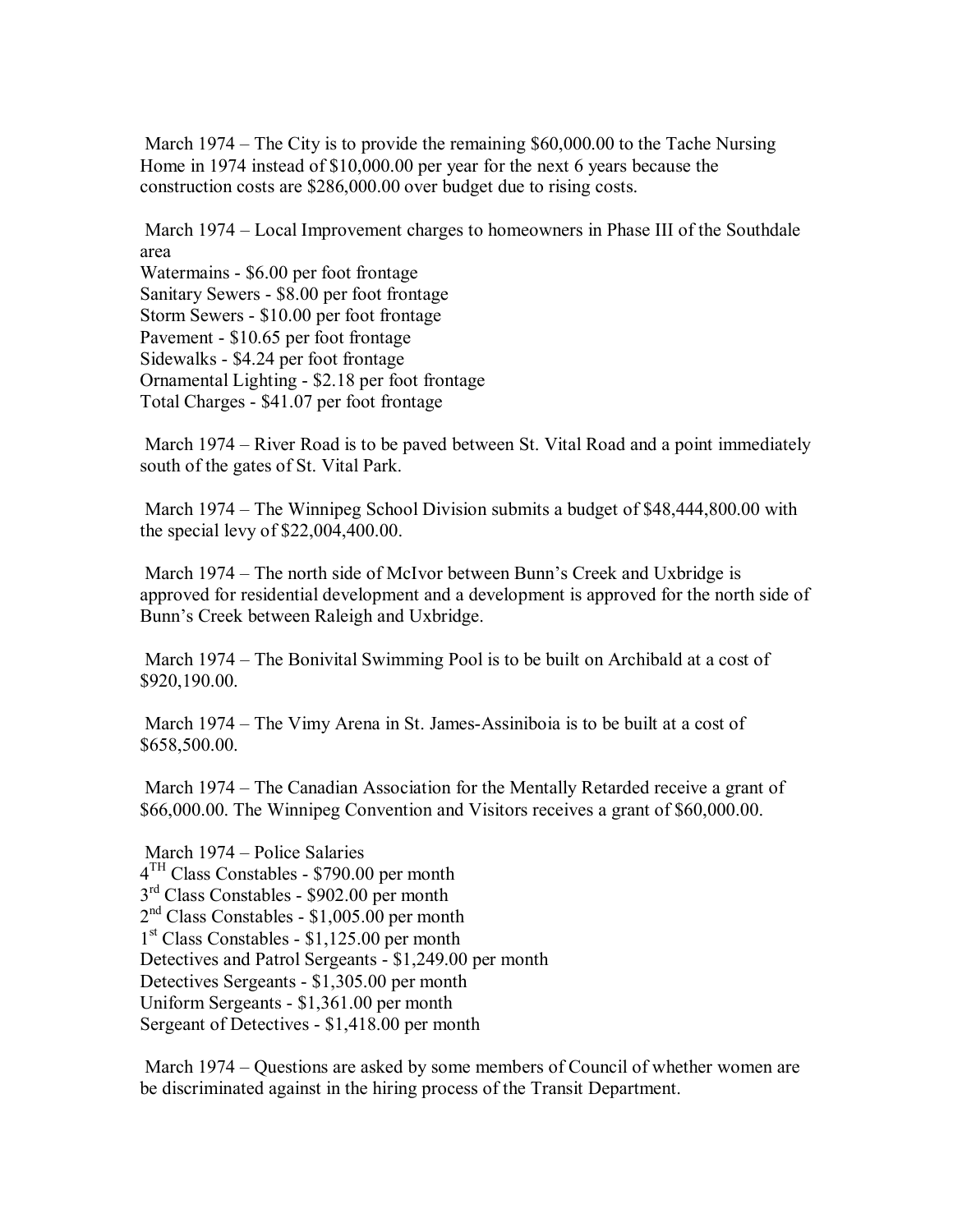April 1974 – The 12-storey Bestlands Building is approved for the northeast corner of Pioneer and Main.

April 1974 – New Welfare Rates per month per person

Food Each person over 19 years old - \$45.00 per month Ages 16-19 - \$50.00 per month Ages 13-15 - \$44.00 per month Ages 10-12 - \$40.00 per month Ages 7-9 - \$32.00 per month Ages 4-6 - \$29.00 per month Ages 1-3 - \$25.00 per month Under Age 1 - \$29.00 per month

Adjustments Family Size 1 persons – an extra \$7.00 per month food allowance 2 persons – an extra \$7.00 per month food allowance

Clothing Adults - \$11.00 per month Ages 12-17 - \$10.00 per month Ages 5-11 - \$9.00 per month Ages 0-4 - \$6.00 per month

Household Allowance Single person or head of family - \$5.00 per month Second person - \$2.00 per month Third to Eighth person - \$1.00 per month

Personal Allowance Single person or head of family - \$11.00 per month For the spouse of each head of family - \$9.00 per month

Rent

1 Person - \$45.00 per month standard, \$50.00 per month heated or furnished 2 Persons - \$80.00 per month standard or \$90.00 per month heated or furnished 3 persons - \$85.00 per month standard or \$95.00 per month heated or furnished 4 Persons - \$100.00 per month standard or \$110.00 per month heated or furnished 5 Persons - \$110.00 per month standard or \$125.00 per month heated or furnished 6 Persons - \$125.00 per month standard or \$135.00 per month heated or furnished 7 Persons - \$135.00 per month standard or \$145.00 per month heated or furnished 8 or More Persons - \$145.00 per month standard or \$155.00 per month heated or furnished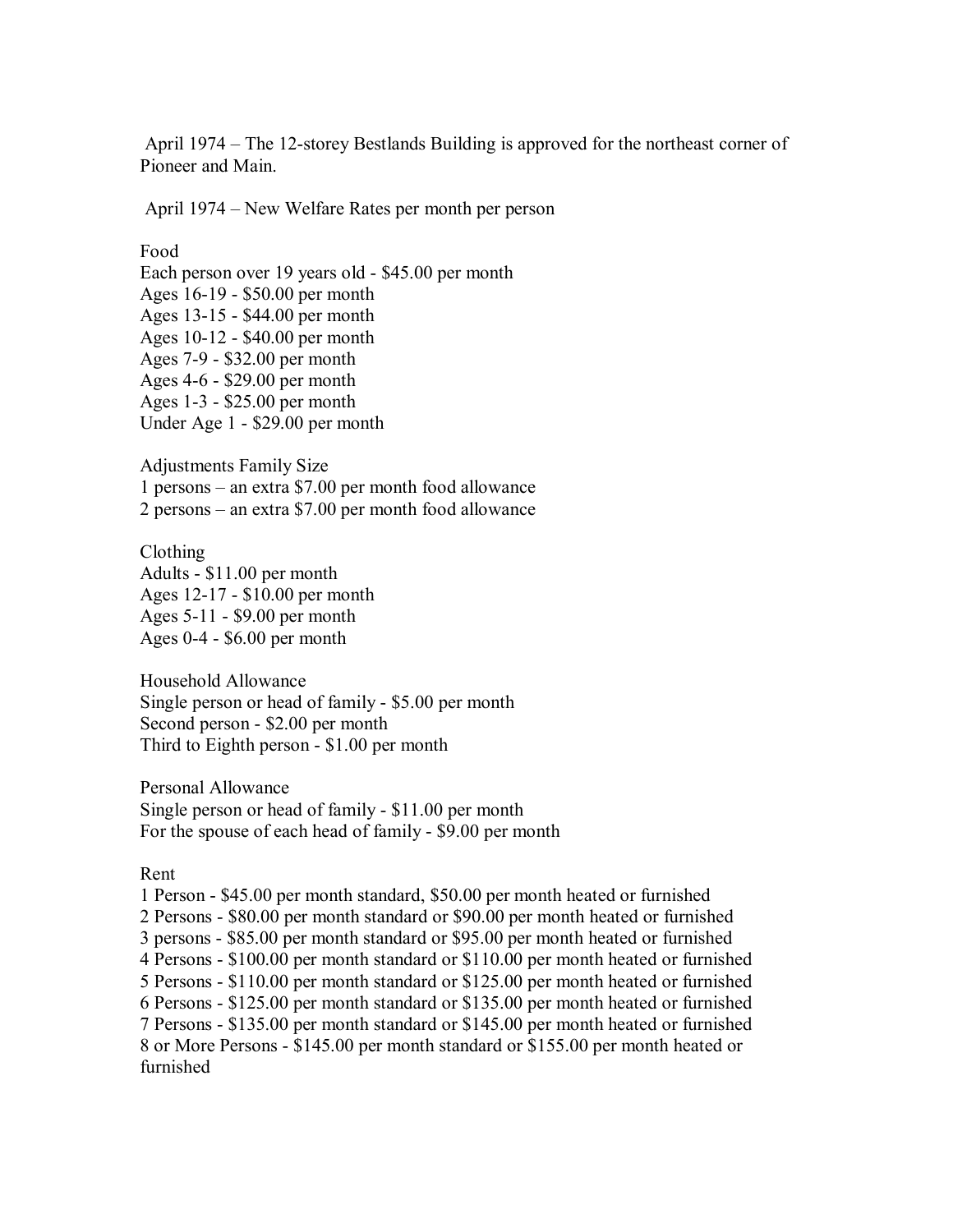| Heating Fuel Per Room | Spring-Fall | Winter  |
|-----------------------|-------------|---------|
| 1 Room                | \$7.00      | \$10.00 |
| 2 Rooms               | \$9.00      | \$14.00 |
| 3 Rooms               | \$11.00     | \$18.00 |
| 4 Rooms               | \$12.00     | \$23.00 |
| 5 Rooms               | \$14.00     | \$26.00 |
| 6 Rooms               | \$15.00     | \$31.00 |
| 7 Rooms               | \$17.00     | \$34.00 |
| 8 Rooms               | \$19.00     | \$37.00 |

**Utilities** 

1 Person - \$7.00 per month 2 Persons - \$9.00 per month 3 Persons - \$10.00 per month 4 Persons - \$11.00 per month 5 Persons - \$12.00 per month 6 Persons - \$13.00 per month 7 Persons - \$14.00 per month 8 Persons - \$15.00 per month

Single person in board and lodging without special care or supervision to have actual cost paid or \$93.00 per month plus \$11.00 per month clothing allowance and \$16.00 per month household and personal allowance.

 April 1974 – The Police Forces of Winnipeg are to be unified into one Force under Chief Constable Norman M. Stewart.

April 1974 – Frontier Airlines is to begin service to Winnipeg as of July 1 1974.

 April 1974 - The license fee for dogs is to be raised from \$5.00 per year to \$10.00 per year as of July 1 1974.

 April 1974 – The owners of the Winnipeg Jets Hockey Team are to sell the club for \$2,300,000.00 to a Winnipeg Community Group. The deal calls for \$500,000.00 cash and the remainder of \$1,800,000.00 over 7 years at 9% simple interest. The City is asked to provide a \$300,000.00 interest free loan. The City is also to provide up to \$75,000.00 per year if an operating deficit occurs and other sources of revenue are not available.

Winnipeg Jets Cash Flow Projections

|                                 | 1972-1973   | 1973-1974   | 1974-1975   |
|---------------------------------|-------------|-------------|-------------|
| Average Attendance              | 5.761       | 6.317       | 7,500       |
| <b>Total Revenue</b>            | \$1,318,884 | \$1,417,546 | \$1,910,963 |
| <b>Total Operating Expenses</b> | \$1,461,497 | \$1,547,725 | \$1,640,000 |

 April 1974 – The Province of Manitoba provides \$2.00 per capita for Centennial projects so the City receives \$1,070,000.00. The City's two Centennial projects are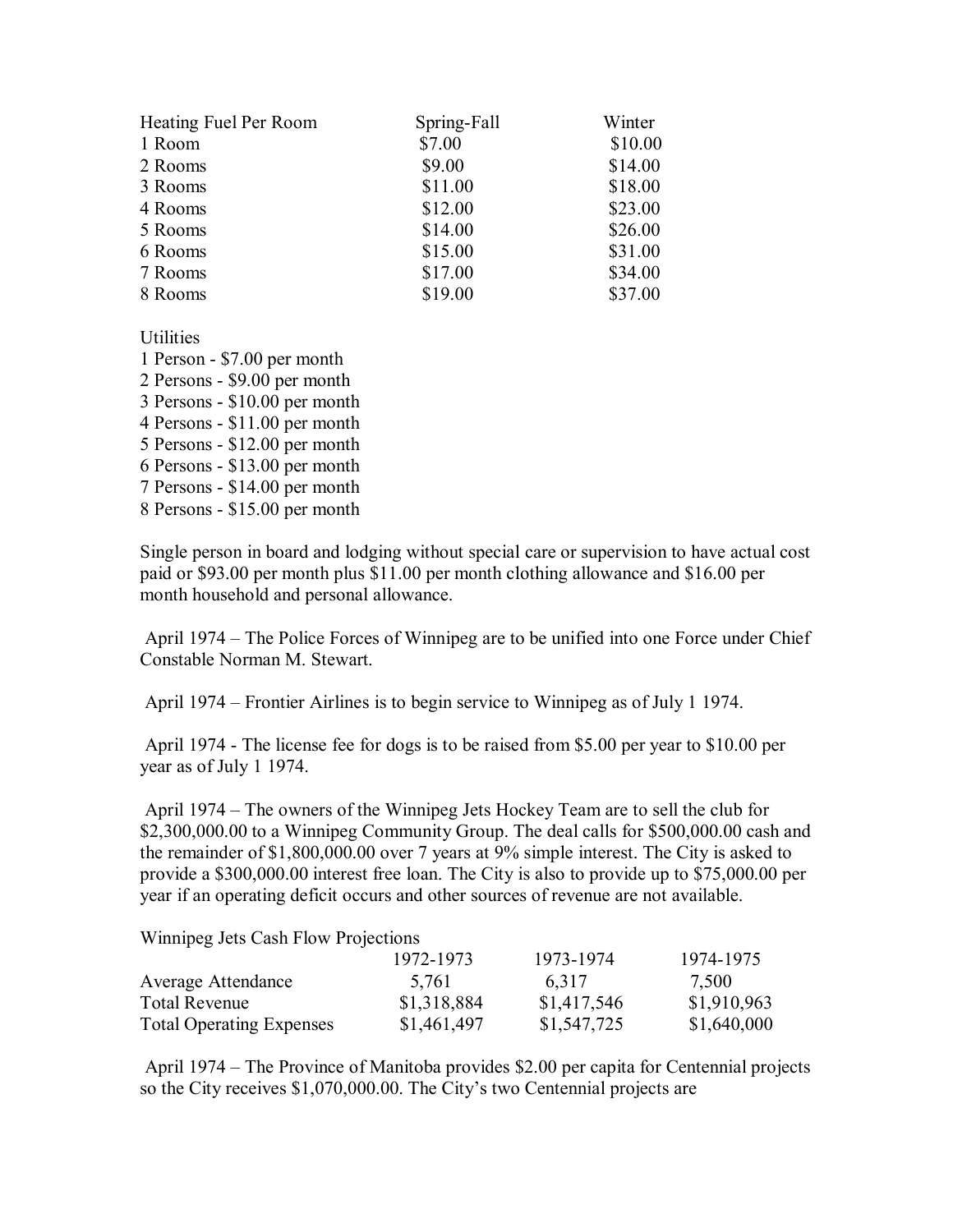Winnipeg Centennial Library Prairie Living Museum Interpretive Centre

 April 1974 – The Manitoba Liquor Commission wants to be a branch store on Main St. next to the Playhouse Theatre despite the wishes of many Councillors who deem it an unsuitable location.

 April 1974 – Mileage Rates for Car Allowances for employee owned vehicles 17 cents per mile for first 3,600 miles per year 13 cents per mile for next 3,600 miles per year 11 cents per miles for all additional mileage per year

 April 1974 – The sod turning ceremony for the Prairie Living Museum is to be held at 11:30 AM on April 26 1974.

 April 1974 – The City is told that the Provincial Grant to the City will increase by \$5,500,000.00 in 1974 or 1973.

 April 1974 – The Total Current Estimates for the City for 1974 is \$127,317,642.00, the realty tax is to bring in \$71,469,233.00.

 April 1974 – Council is to spend \$15,000.00 on a chiller condenser for the East Kildonan Arena (Terry Sawchuk).

 April 1974 – The Health and Welfare facilities for the Fort Rouge Community are to be housed in a former medical clinic on River Avenue. The building is to be bought for \$200,000.00.

 April 1974 – Land on the west side of Louelda between Kimberley and Concordia is to be developed for single family and multiple family housing.

 May 1974 – Staff employees of the Police Department are to receive an immediate 5 % increase and another 5 % increase on July 1 1974.

 May 1974 – Land west of Rothesay between McIvor and Strood is approved for residential development.

 May 1974 – A special meeting of Council is held on May 10 1974 to welcome Princess Margaret and Lord Snowdon to Winnipeg.

 May 1974 – The target date for the unification of the Police Department is July 1 1974 but delays will push the date back to October 1974.

 May 1974 – The Department of Environmental Planning is to be increased by 31 employees.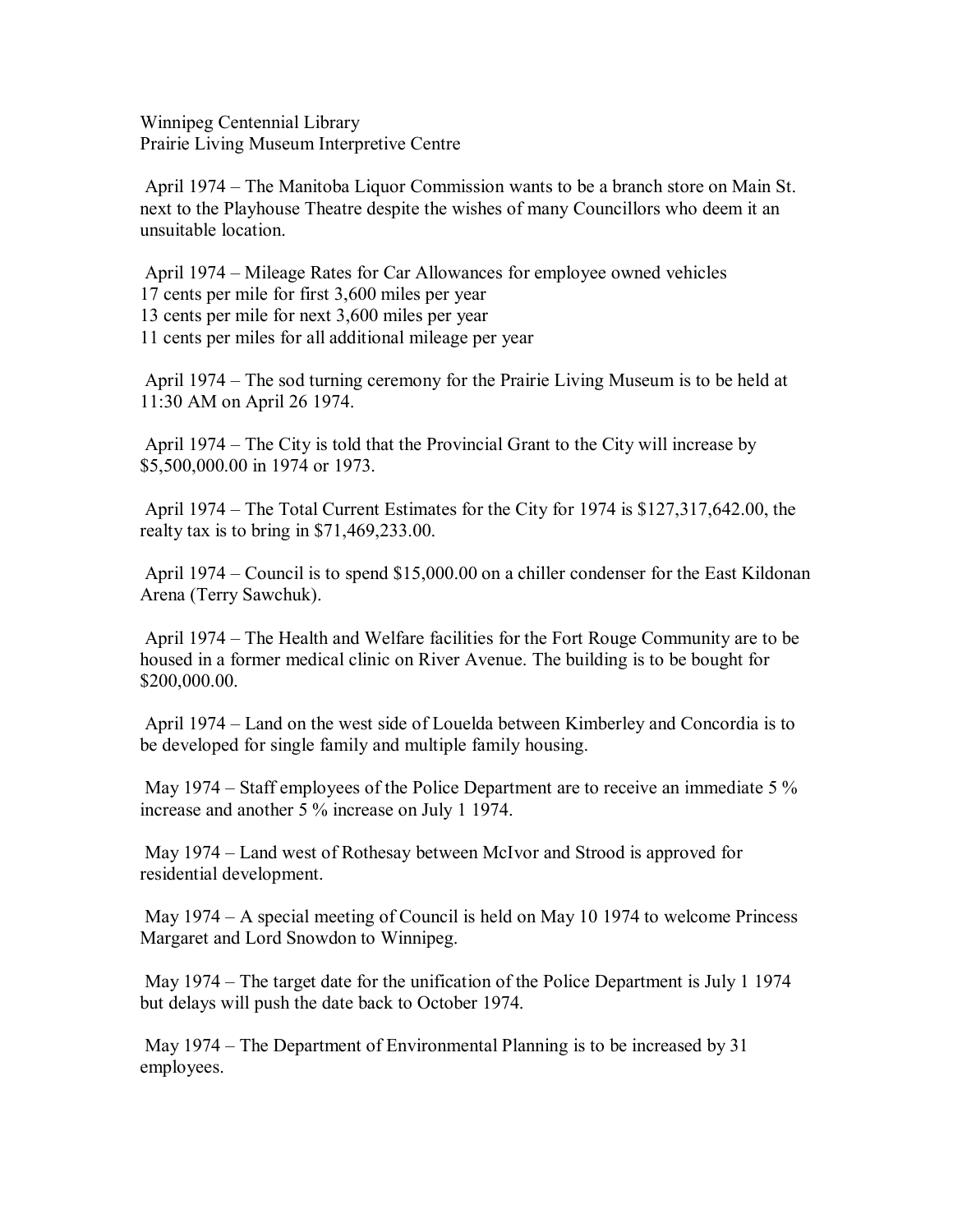May 1974 – The estimated cost of some proposed capital projects Construction of Route 105, the extension of Grant Avenue from Lilac to Lagimodiere Blvd - \$9,450,000.00 Construction of Route 165 (Bishop Grandin) from Waverley to St. Anne's Road - \$7,500,000.00 Construction of underground pedestrian concourse at Portage and Main - \$1,073,700.00

 May 1974 – The total borrowing for capital projects for 1974 is reduced from \$91,677,875.00 to \$61,366,475.00.

 May 1974 – The Manitoba Golden Sweepstakes Lottery is to be abandoned in favour of a new Western Canada Lottery.

 May 1974 – Valley Gardens Junior High is to be expanded and a joint use agreement is to be signed between the City and the River East School Division. The City is to give a grant of \$134,820.00 to cover the expected \$140,000.00 cost. Construction costs are \$21.00 per square foot for the 6,000 square foot expansion.

 May 1974 – The west boundary of Assiniboia Park is to expand by 9.55 acres. Land owned by the Ladies of the Sacred Heart of Jesus is to be bought for \$775,000.00.

 May 1974 – A portable wading pool is to be bought for the Aberdeen School site for \$10,500.00.

 May 1974 – The operating cost of the Assiniboine Park and Zoo is \$1,930,000.00 for 1974.

 May 1974 – The Fort Garry Motel at 1995 Pembina Highway is to be used as a youth hostel for the summer of 1974.

 May 1974 – Tyndall stone is to be used for the exterior of the new central library on Graham at an estimated cost of \$200,000.00. The estimated cost for the park area of the library is \$166,000.00.

May 1974 – subdivision is approved for the southeast corner of McIvor and Pentland.

 June 1974 – The estimated cost of building the new indoor arena on Logan (Pioneer Arena) has risen from \$500,000.00 to \$600,000.00.

 June 1974 – Two large 12-storey senior citizen apartment blocks are approved for the area bound by Oakland, McLeod, Brazier and the lane east of Henderson Highway. The two structures are opposed by over 100 local residents and the area Councillor Jim Smith on the grounds that the blocks will tower over the single-family homes surrounding the blocks.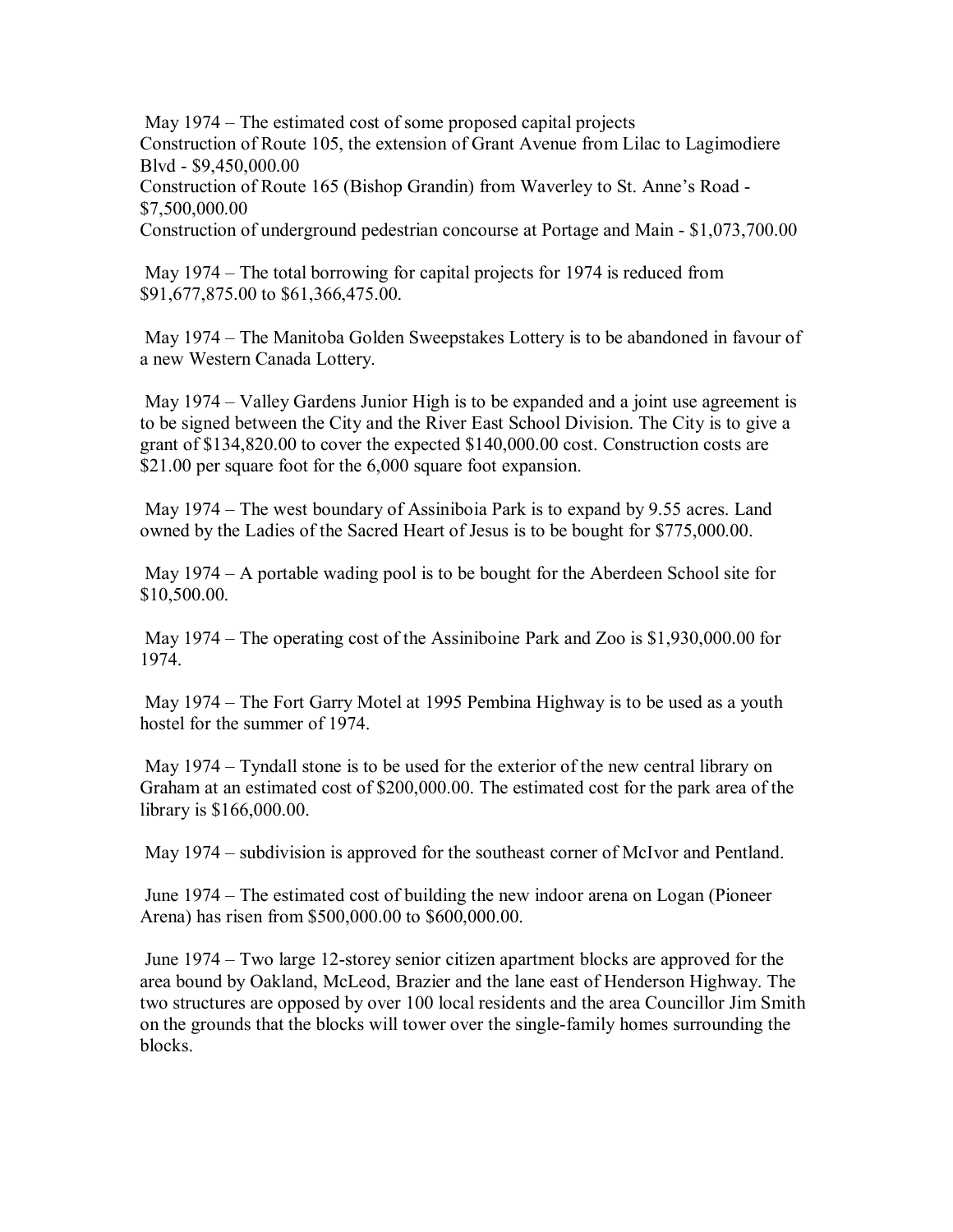June 1974 – A 9-storey office building is approved for the west side of Smith between St. Mary's Avenue and York Avenue.

 June 1974 – A watermain is to be built on Rothesay between McIvor and Strood at a cost of \$20,400.00.

June 1974 – The cost of paving Gilmore from Cranlea to Raleigh is \$47,000.00.

 June 1974 – Transit buses are to be purchased at a cost of \$52,274.25 each an increase of 7.5 % over 1973 prices.

 June 1974 – A Winnipeg Police Commission is to be formed consisting of 3 members of Council and 2 Citizen Members.

 June 1974 – The Fire Department is to hire 24 additional men in 1975 10 additional men in 1976 10 additional men in 1977

 June 1974 – Council reports that it overspent its 1973 budget by \$5,208,639.61 but it still had a surplus of \$565,281.00 in 1973.

 June 1974 – Raymond A Wilson is appointed the Deputy Chief of the Unified Police Department.

June 1974 – The decision is made to replace the Osborne Street Bridge.

 June 1974 – The City enters into an agreement with the Federal and Provincial Governments to buy large tracts of suburban land in order to control the cost of land and direct growth. One of these areas is in Fort Garry and two are in South St. Vital. Area A - 649.51 acres - \$4,250,000.00 Area B – 826.5 acres - \$3,206,600.00 Area C - 1000 acres - \$2,865,000.00 Total – 2,476.01 acres - \$ 10,321,600.00

 June 1974 – The Chief Commissioner's salary is set at \$43,000.00 per year while the Commissioners of Works and Operations, Environment and Finance are set at \$41,500.00 per year.

 July 1974 – Transit drivers are to no longer sell tickets or make change as of September 1 1974. Cash fares and ticket prices are to remain the same, adults 25 cents, children and seniors 10 cents. The yearly bus pass is reduced to \$100.00 per year from \$125.00 per year and monthly bus passes are to drop to \$10.00 per month from \$12.00 per month.

 July 1974 – The boat launch fee at the Redboine Boating Club is raised to the same level as other launch areas \$1.50 per launch up from \$1.00.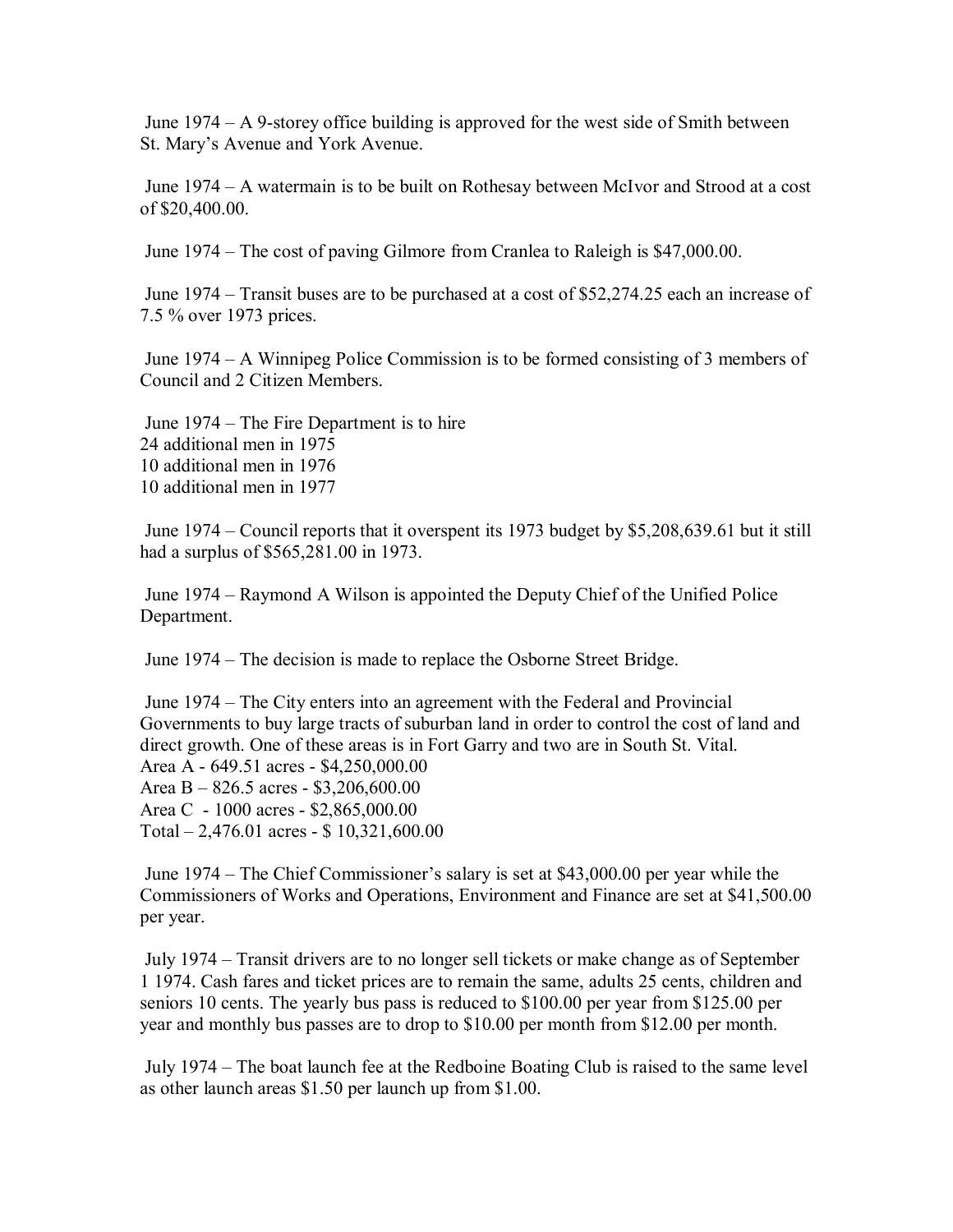July 1974 – The ice rental fee for indoor arenas is raised to \$30.00 per hour for the summer months May to September because of the higher operating expenses during the warmer months.

 July 1974 – The City is to take part in a Provincial Plan to compensate homeowners for large-scale basement flooding that took place on May 19-20 1974 because of excessive rainfall.

 July 1974 – The City is to terminate all Fire Service Agreements with municipalities outside of Winnipeg because of manpower and equipment shortages within the Fire Department.

 July 1974 – As of July 1 1974 the Provincial Minimum Wage has risen to \$2.15 per hour and it is to rise further to \$2.30 per hour as of January 1 1974.

 July 1974 – Policy is to maintain its policy of not opening its facilities on Sundays except for essential services and a few exceptions. Selected libraries are now given permission to open on Sundays.

 July 1974 – The remuneration for the members of the City of Winnipeg Building Commission is to be \$50.00 per meeting as all members are active businessmen.

 July 1974 – The Central Library's Park design costs have now risen to \$220,000.00 from \$166,000.00.

 July 1974 – Council is told that 4 out of 10 people working downtown take the bus to work but as more monthly parking is made available the number declines. Bus passengers boarding during a 14 hour period at Portage and Donald- east bound – 5,900 Main St at Concert Hall – north bound – 2,250 William and Main – south bound – 1780 Donald and Graham – west bound – 1440 Corydon and Osborne- south and west bound  $-2,170$ Portage and Tylehurst- east bound – 2,040 Portage and Polo Park – west bound – 1,850.

 August 1974 – The East Kildonan Community Committee recommends that the Winnipeg-East St. Paul boundary be moved from the middle of Glenway Avenue north to the Perimeter Highway. East St. Paul opposes any change to the boundary.

 August 1974 – The maximum salary for civic employees is made \$36,000.00 per year with the exception of the Commissioners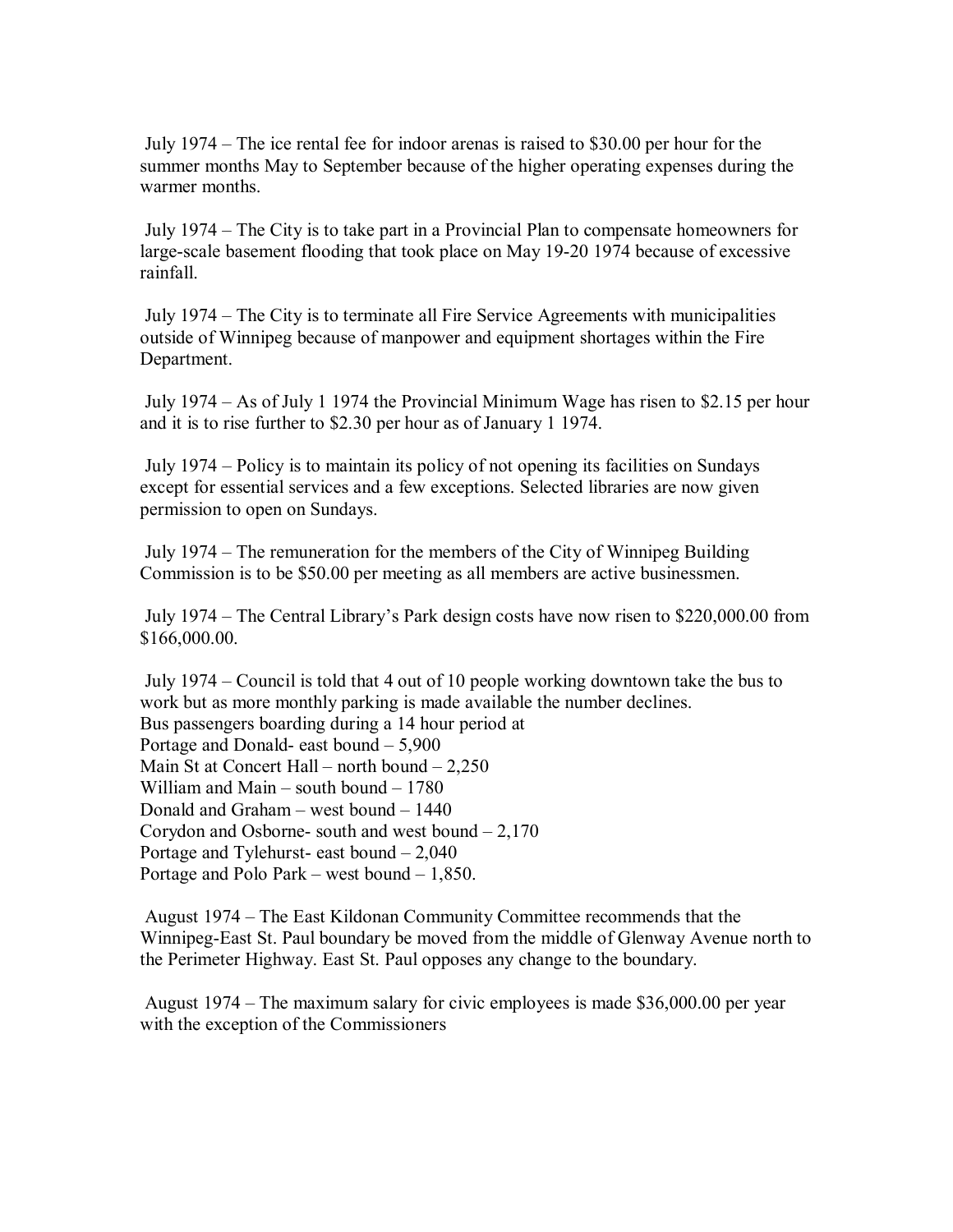August 1974 - Some street name changes Newton Avenue in Elmwood to William Newton Avenue Brunswick Avenue east of Highway 59 is to be renamed McIvor Jessica Drive east of Edelweiss to Raleigh is to be renamed Donwood Drive Donwood Drive south of the new Donwood Drive, south to Springfield Road is renamed Edelweiss Crescent a name, which previously existed only north of Donwood Drive

 August 1974 – A 16-storey office building is approved for the southwest corner of Garry and St. Mary's Avenue.

 August 1974 – subdivision is approved for the south side of McIvor west of Chornick Drive.

 August 1974 – A small dam is to be built on Sturgeon Creek at the site of the restored Gristmill at a cost of \$20,000.00.

 August 1974 – A shelter costing \$8,500.00 is to be built over Locomotive 2747 in Kiwanis Park in Transcona.

August 1974 – The number of transit drivers is to increase from 810 to 929.

 August 1974 – The Winnipeg Art Gallery is given a grant of \$60,000.00 now that the Provincial Government has increased its grant to \$332,000.00.

 August 1974 – The City is to sell the Playhouse Theatre to the Province for \$1.00 on the condition that it remain a theatre. If the Province terminates its use of the building it is to revert to the City.

 September 1974 – Civic Registered Nurses are to receive a \$25.00 per month cost of living bonus.

 September 1974 – Land north of Regent and east of Lagimodiere are rezoned to allow commercial development and the building of a large regional shopping centre (Kildonan Place).

 September 1974 – Council decides the formal unification of the Police Department will take place on October 1 1974.

 October 1974 – The City asks the Province to allow it to charge the C. P. R. full property taxes now instead of having to wait to the year 2004.

 October 1974 – Council is told that monthly transit bus sales have increased to 20,000 per month from 4,000 per month now that the price has dropped from \$12.00 per month to \$10.00 per month.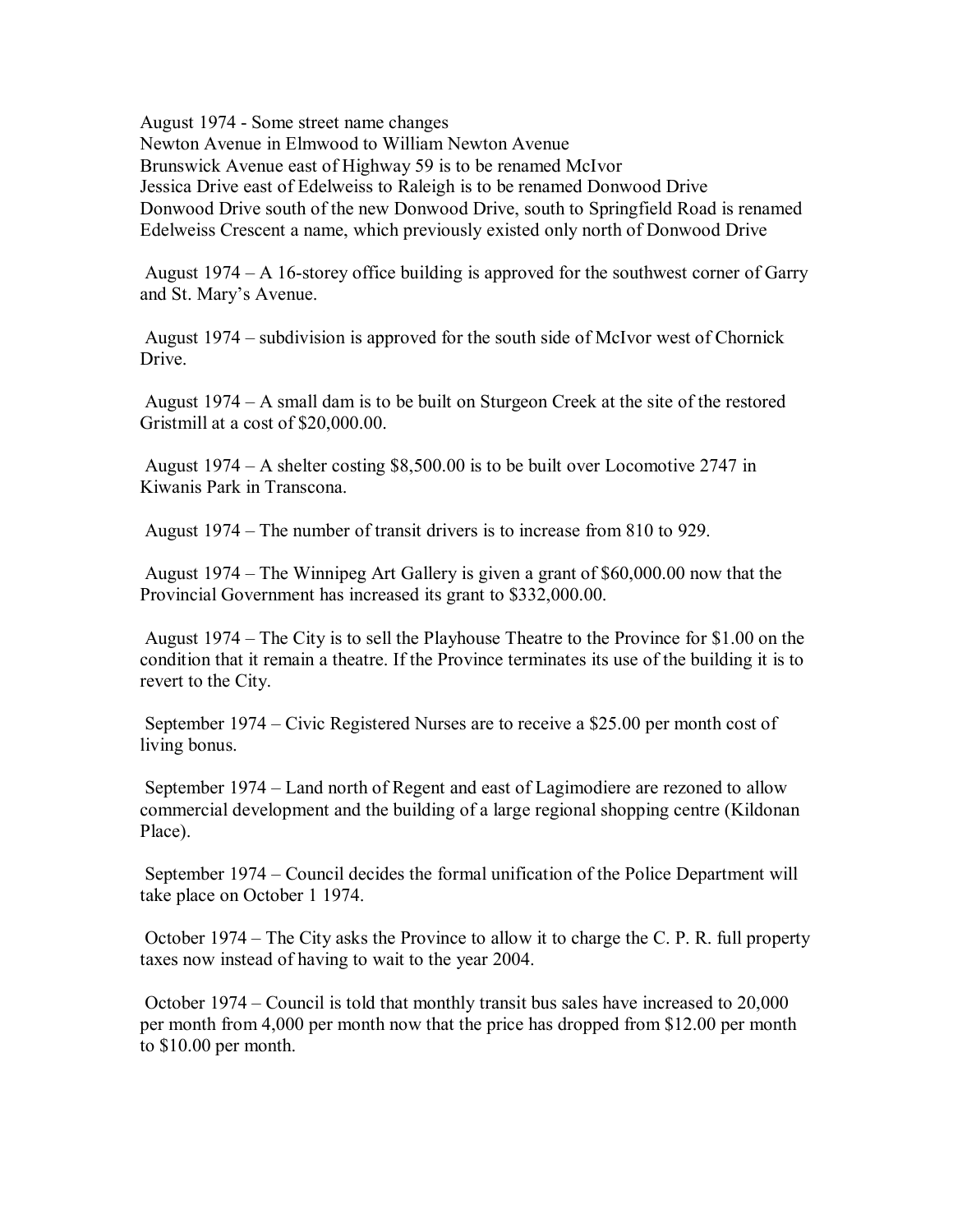October 1974 – The salary of the Chief Constable is set at \$32,601.00 per year to \$37,726.00 per year. The Deputy Chief is to receive \$27,135.00 per year to \$32,963.00 per year

 October 1974 – A 6-storey office building is approved for the southwest corner of Smith and York.

October 1974 – The Age and Opportunity Centre is to receive a grant of \$46,000.00.

 October 1974 – Councillor Jim Smith, who did not seek re-election speaking at his last Council Meeting on October 16 1974, said while he enjoyed serving as a Councillor both at the community level and as a member of the Environment Committee did not enjoy Council Meetings. He stated it was his opinion that the workload of the Committee on Environment was too heavy and he hoped the new Council would do something in this respect. He also said that Council should start dealing with policy and not merely sit to affirm decisions of the Standing Committees.

November 1974 – Members of City Council

Assiniboine Park Community C. Bill Knight – Charleswood Park Ward Roy H. Parkhill – Tuxedo Heights Ward Warren J. Steen – Queenston Ward

Centennial Committee Magnus Eliason – Bannatyne Ward Adam Klym – Balmoral Ward Ken S. Wong – Ross House Ward Adam C. Wade – Weston Ward

East Kildonan Committee Alf Skowron – Talbot Ward Michael Ruta – Miles MacDonell Ward Alfred Penner – Kilnorth Ward Anne Jorowski – Leighton Ward Norman P. Stapon – Springfield Heights Ward Ray Brunka – Riverton Ward

Fort Garry Committee Betty Ireton – Maybank Ward Gerald Mercier – University Ward Richard A. Wankling – Wildwood Park Ward

Fort Rouge Committee Robert Johannson – Cockburn Ward Morris Kaufman – Grant Park Ward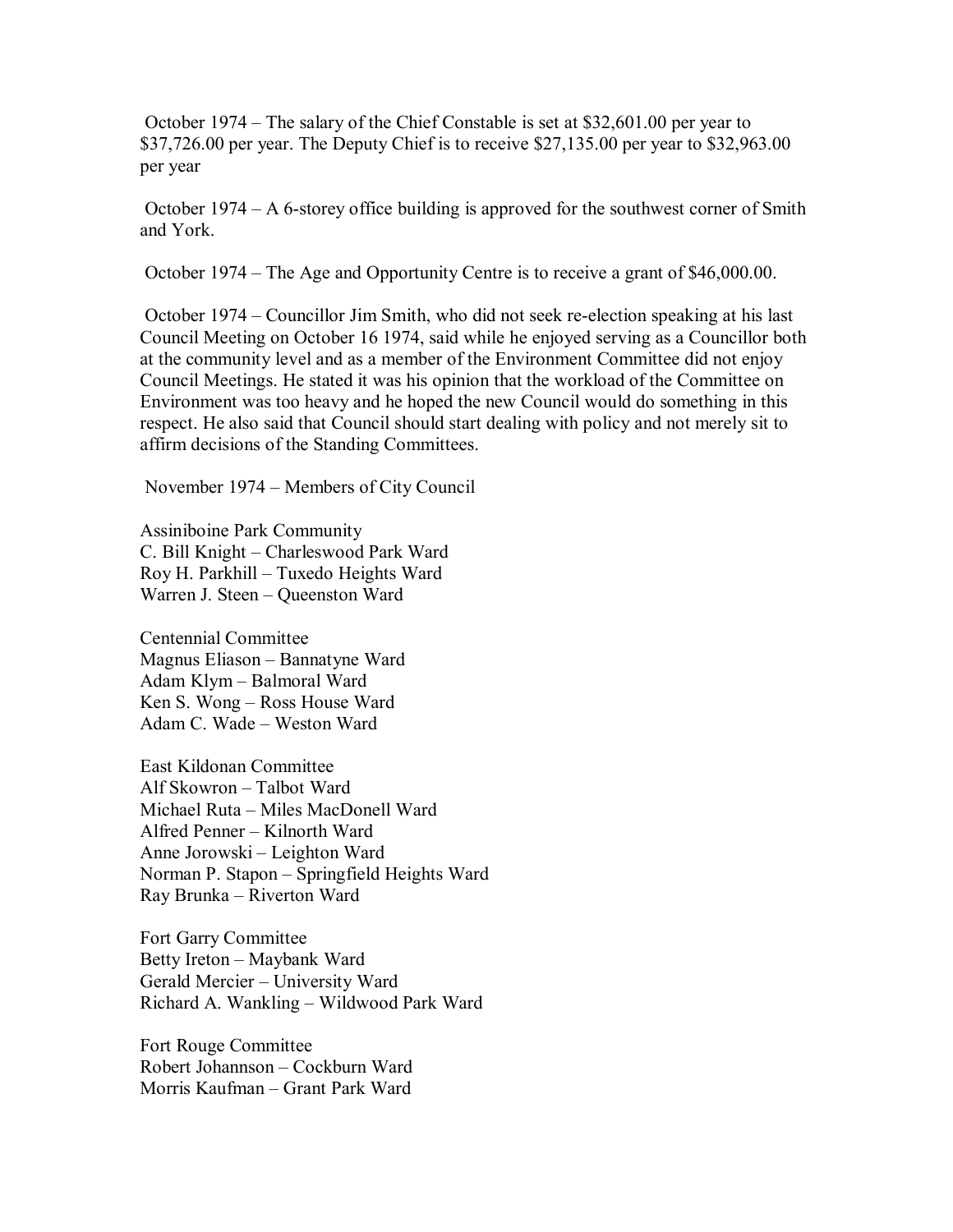William Norrie – Kelvin Ward Donald I. Gerrie – Riverview Ward June Westbury – Roslyn Ward

Lord Selkirk Community William Chornopyski – Arlington Ward Kenneth J. Galanchuk – Mynarski Ward Norman A. Hudson – Sisler Ward Joseph Zuken Q. C. – Cathedral Ward Slaw Rebchuk – Norquay Ward Harry Lazarenko – Strathcona Ward

Midland Community Geoff Dixon – Polo Park Ward Brian Corrin – Sargent Park Ward Robert Steen – Westminster Ward Robert Wilson – Memorial Ward

St. Boniface Community Evelyne M. Reese – Winakwa Ward C. John Gee – Norwood Ward Ed Kotowich – Langevin Ward Robert Bockstael – Tache Ward

 St. James-Assiniboia Community William Hallonquist – Kirkfield Ward Pearl K. McGonigal – Silver Heights Ward Ric Nordman – St. Charles Ward James Ernst – Booth Ward Eldon Ross – King Edward Ward Douglas Stanes – Deer Lodge Ward

St. Vital Committee Albert Ducharme – Fernwood Ward Lorne A. Leech – Dakota Ward Florence L. Pierce – Glenlawn Ward

Transcona Community Donald E. Perry – John Gunn Ward Philip A. Rizzuto – Kern Park Ward Bernie Wolfe – Regent Park Ward

West Kildonan Community Mike O'Shaughnessy – Kildonan Ward William H. Sasaki – Jefferson Ward D. A. (Abe) Yankofsky – Garden City Ward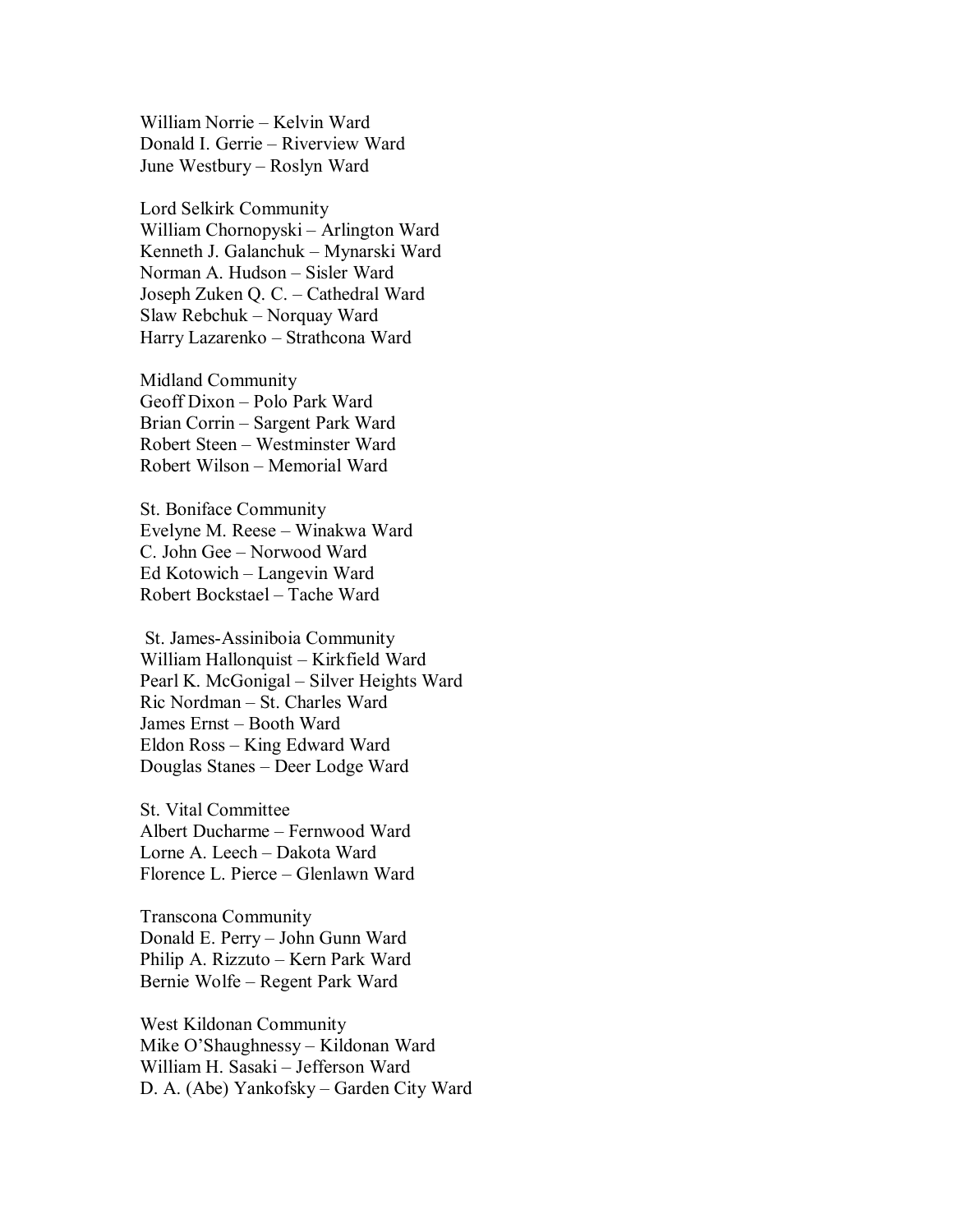November 1974 – Mayor – Stephen Juba Deputy Mayor – Councillor Bernie Wolfe Chairman of Council and Committee of the Whole – William Norrie

 November 1974 – Committees of Council Executive Policy Committee Committee on Finance Committee on Environment Committee on Works and Operations

 November 1974 – Council representatives on various committees, boards and commissions Sub-Committee on Centennial Celebrations Sub-Committee on Welfare Special Services Winnipeg Police Commission Winnipeg Rivers and Streams Committee Board of Appeal Civic Pension Board (former City of Winnipeg) Civic Employees Pension Committee (former City of St. Boniface) Civic Pension and Group Insurance Committee (former City of St. James-Assiniboia) Board of Directors, Winnipeg Enterprises Corporation Board of Revision Municipal Hospital Commission Members, Winnipeg Convention Centre Taxicab Board of Manitoba Winnipeg Economic Development Board Board of Directors, Victoria General Hospital Tourist and Convention Bureau Board of Directors, Manisphere (Red River Ex) Manitoba Aviation Council Board of Trustees, Seven Oaks General Hospital Board of Directors, Concordia General Hospital Board of Directors, Health Sciences Centre Manitoba Sports Federation Inc Medical Appointments Review Committee Manitoba Environmental Research Committee Manitoba Environmental Council St. Boniface Hospital Advisory Board Management Committee- Winnipeg Jets Management Committee- Fort Richmond Development Agreement

 November 1974 – The Chairman of the Board of Revision is to be paid \$3,600.00 per year while members are to receive \$25.00 per meeting. Citizen members of the Police Commission are to receive \$1,000.00 per year.

November 1974 – A parking garage is to be built at Portage and Main for \$1,000,000.00.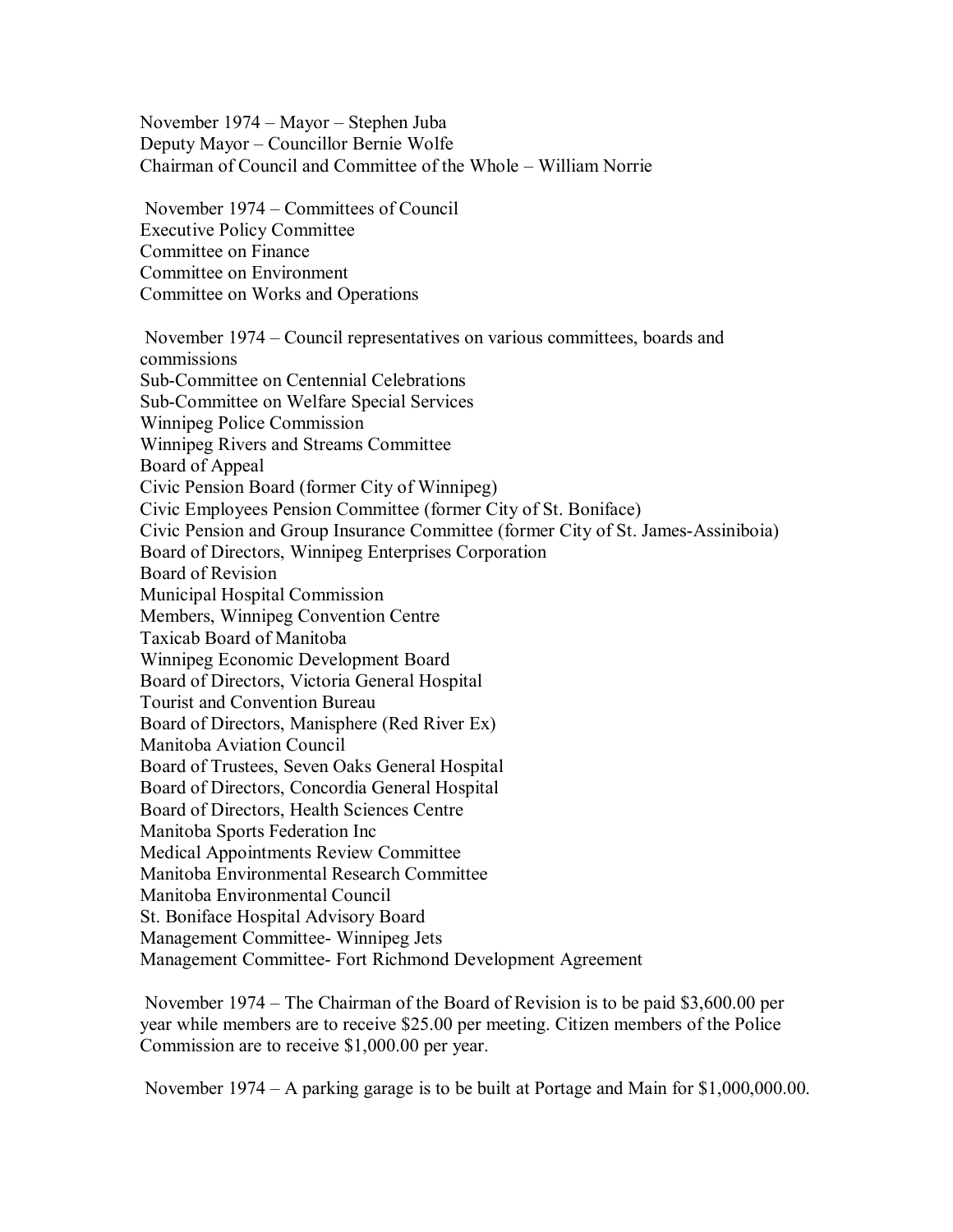November 1974 – The decision is made to locate the City's Archives in the new Centennial Library.

 November 1974 – The Northwest Sewer Interceptor Stage IV is to be built for \$2,186,770.00.

 November 1974 – A new position, Director of the Winnipeg Regional Library System is to be established at a salary of \$25,366.00 to \$30,813.00 per year.

 November 1974 – A new Mount Carmel Clinic is to be built at the southeast corner of King and Flora.

 November 1974 – Street name changes Matheson Road is to be renamed Chancellor Matheson Public road between Crozier Avenue and Peguis St is to be named Crozier Avenue Public road south of Ravelston Avenue is to be named Peguis St Brazier St. north of McKay is to be renamed Arby Bay Roch St north of McKay is to be renamed Arby Bay Besant St. north of McLeod is to be renamed Brunswick St Dunrobin Avenue east of Lagimodiere Boulevard is to be renamed Haarsma Avenue Golspie north of Knowles is to be renamed Hanson St. Pentland north of Knowles is to be renamed Daman St.

 November 1974 – Council considers acquiring land for a major park of 300 acre on land bounded by Springfield Road, Cox Boulevard, Knowles Avenue and Lagimodiere Boulevard (Kilcona Park and Harbourview Golf Course). Council puts down a \$1,000.00 non-refundable option on the property, which is expected to cost \$500,000.00

 November 1974 – The East Kildonan Community Committee recommends that the practice of dumping snow on Midwinter Park on the riverbank in Elmwood be discontinued. The Commissioner of Works and Operations states there is no suitable alternative other than this site.

 November 1974 – A residential subdivision is approved for the south side of Strood Avenue in North Kildonan.

November 1974 – The Curling Hall of Fame is proposed for the Pan Am Pool site.

 November 1974 – Whittier Park is suggested as an alternative to the Lyndale Drive site for a snow dumpsite on a one-year trial basis. The dumping of snow along Lyndale Drive is causing the bank to slip.

 December 1974 – Due to a strike at Flyer Industries, no 1974 transit buses have been delivered. Earlier in 1974 there had also been strikes at some of Flyer Industries suppliers. This is causing problems for Winnipeg Transit as at rush hour times, 450 buses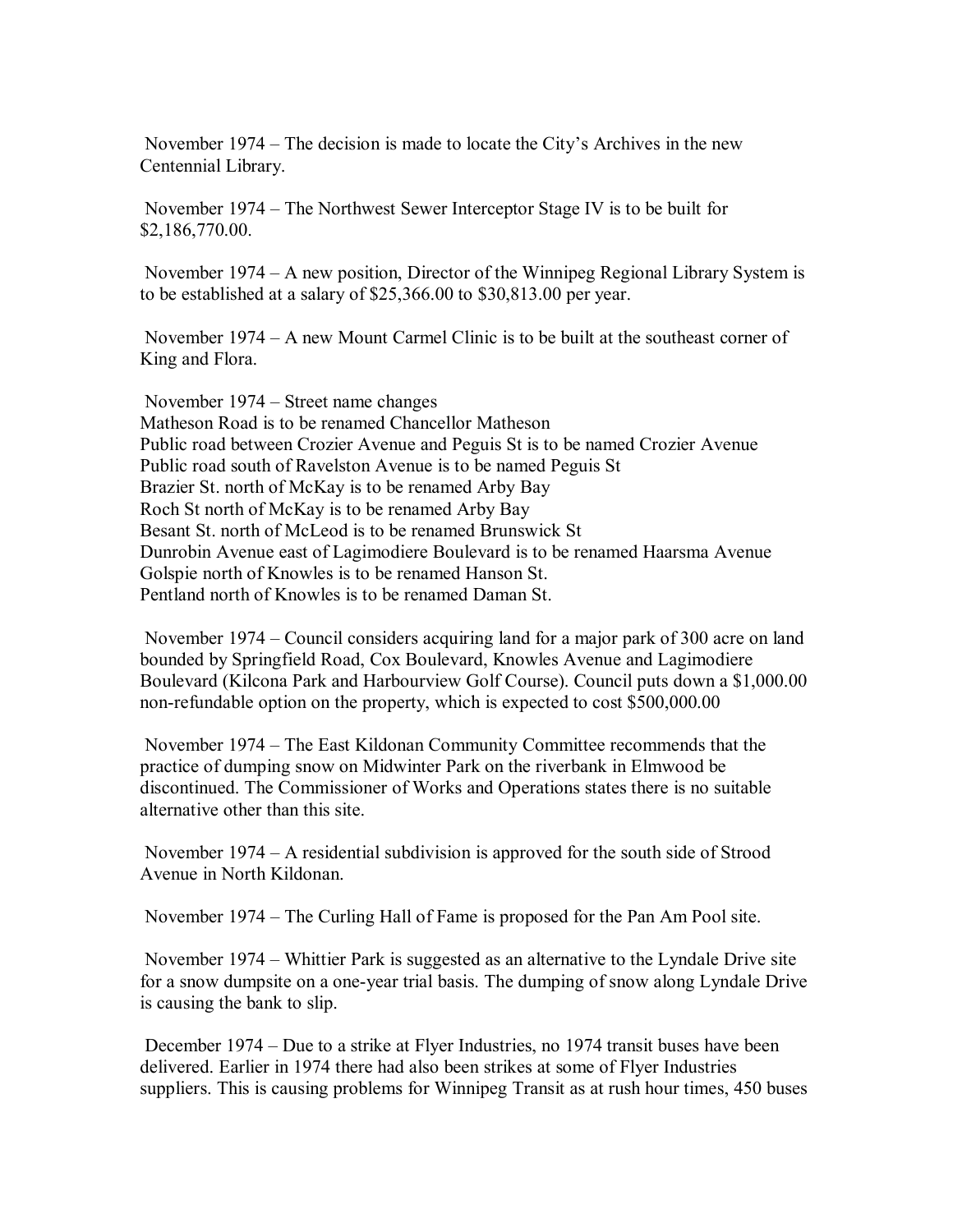need to be on the road and there only 481 buses in the Transit inventory with an average of 39 buses needed to be in reserve for breakdowns.

 December 1974 – Mr. N. W. Diakiw, Director of Construction is appointed the new Commissioner of Works and Operations.

 December 1974 – The Province of Manitoba is to vacate the Amusement Tax Powers as of December 31 1974. Estimated Annual Revenue from Amusement Taxes Theatres – \$450,000.00 Race Tracks and speedway - \$40,000.00 Box Office agents - \$60,000.00 Arena - \$70,000.00 Miscellaneous - \$30,000.00 Total - \$650,000.00

| December 1974 – Local Improvement Rates |                |                |                |
|-----------------------------------------|----------------|----------------|----------------|
| <b>Present Rates</b>                    | Average actual | Average actual | Average actual |
| Per foot frontage                       | $1973$ cost    | $1974$ cost    | $1975$ cost    |
| charged                                 |                |                |                |
| Watermains - \$6.00                     | \$9.27         | \$10.35        | \$12.40        |
| Wastewater sewers - \$8.00              | \$9.59         | \$10.64        | \$12.70        |
| Storm sewers - \$10.00                  | \$14.99        | \$17.35        | \$24.30        |
| Combined sewers - \$18.00               |                |                |                |

 Local Improvement charges are to be increased to Watermains – 11.00 per foot frontage Wastewater sewers - \$11.00 per foot frontage Land drainage sewers or combined sewers - \$22.00 per foot frontage

 December 1974 – Long term capital recreational projects Midland –Centennial Arena (Pioneer Arena) - \$950,000.00 Replacement of Sargent Park Pool - \$1,850,000.00 Indoor Swimming Pool on Concordia Avenue - \$1,350,000.00 Indoor Swimming Pool in District 3 - \$1,350,000.00 Indoor Arena District 3 - \$950,000.00

 December 1974 – Due to the fact the Prime Bank Rate has increased to 11-½ %, the City late tax penalty rate is increased to 1 ¼ % per month.

 December 1974 – The admission charge to watch playoff games at indoor arenas for the Greater Winnipeg Minor Hockey Association is raised to 75 cents for adults up from 50 cents and 35 cents for children up from 25 cents. The Association receives 60 % of the gate receipts, which have not been raised since 1954.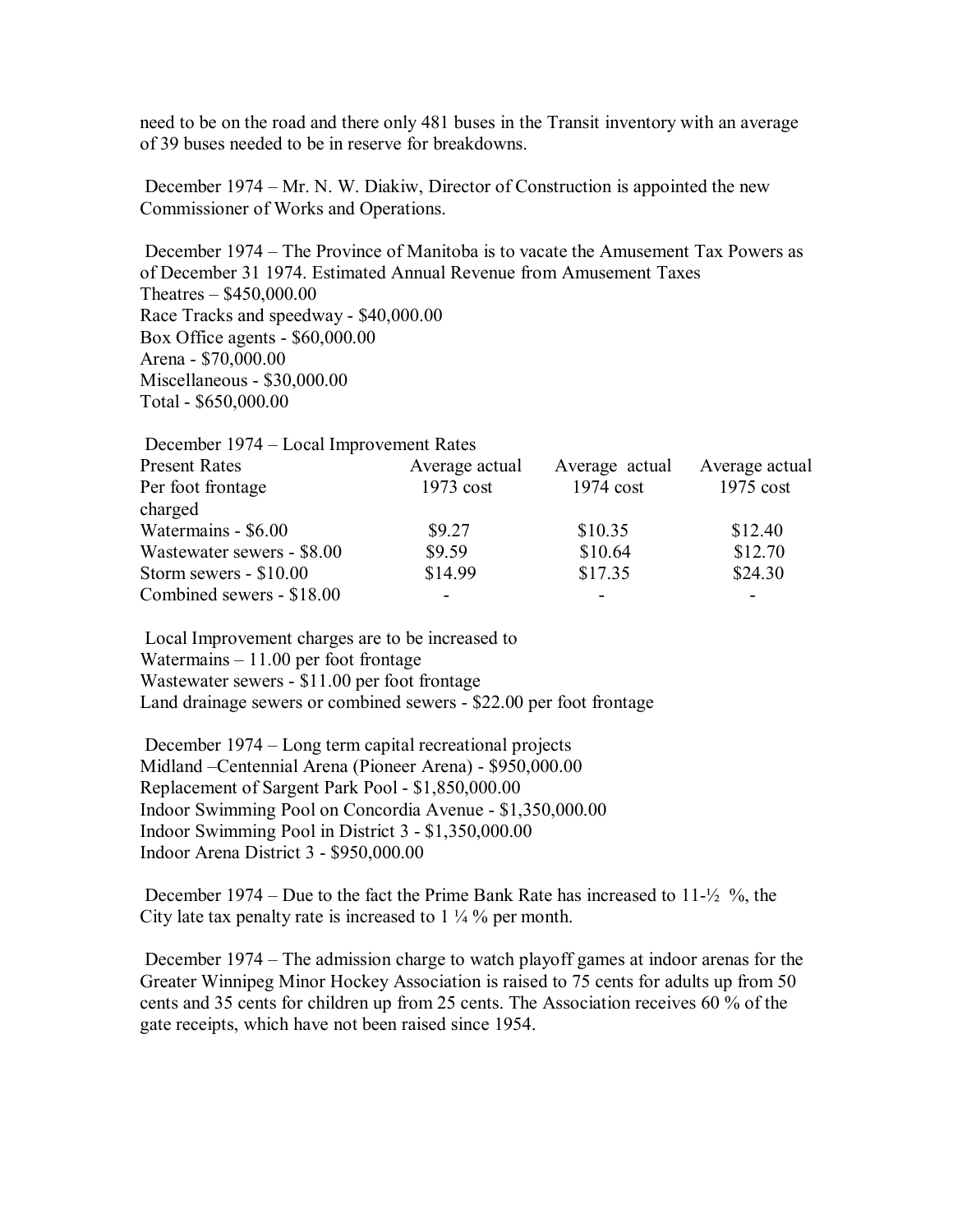December 1974 – The travelling expense allowance for City Councillors and officials at out of provinces conferences is raised to \$60.00 per day up from \$25.00 and \$35.00 up from \$25.00 for in province conferences.

 December 1974 – The City Solicitor sees his salary raised to \$40,359.00 per year while the General Manager of Works and Operation is to make \$38,442.00 per year.

 December 1974 – A free bus shuttle service is to begin in Downtown Winnipeg in January 1975. The service is to run Monday to Friday from 9 AM to 4 PM. The service is to run both ways on Main St, Graham Avenue, Memorial Boulevard and Broadway.

 December 1974 – City Hall is to be equipped with an emergency diesel generator and distributor system at a cost of \$52,520.00.

 December 1974 – subdivision is approved for the area north of Gemni Avenue between Brian St and Edelweiss. A development is approved for an area south of McIvor along Rothesay (Swiss Bay and Hathway Road).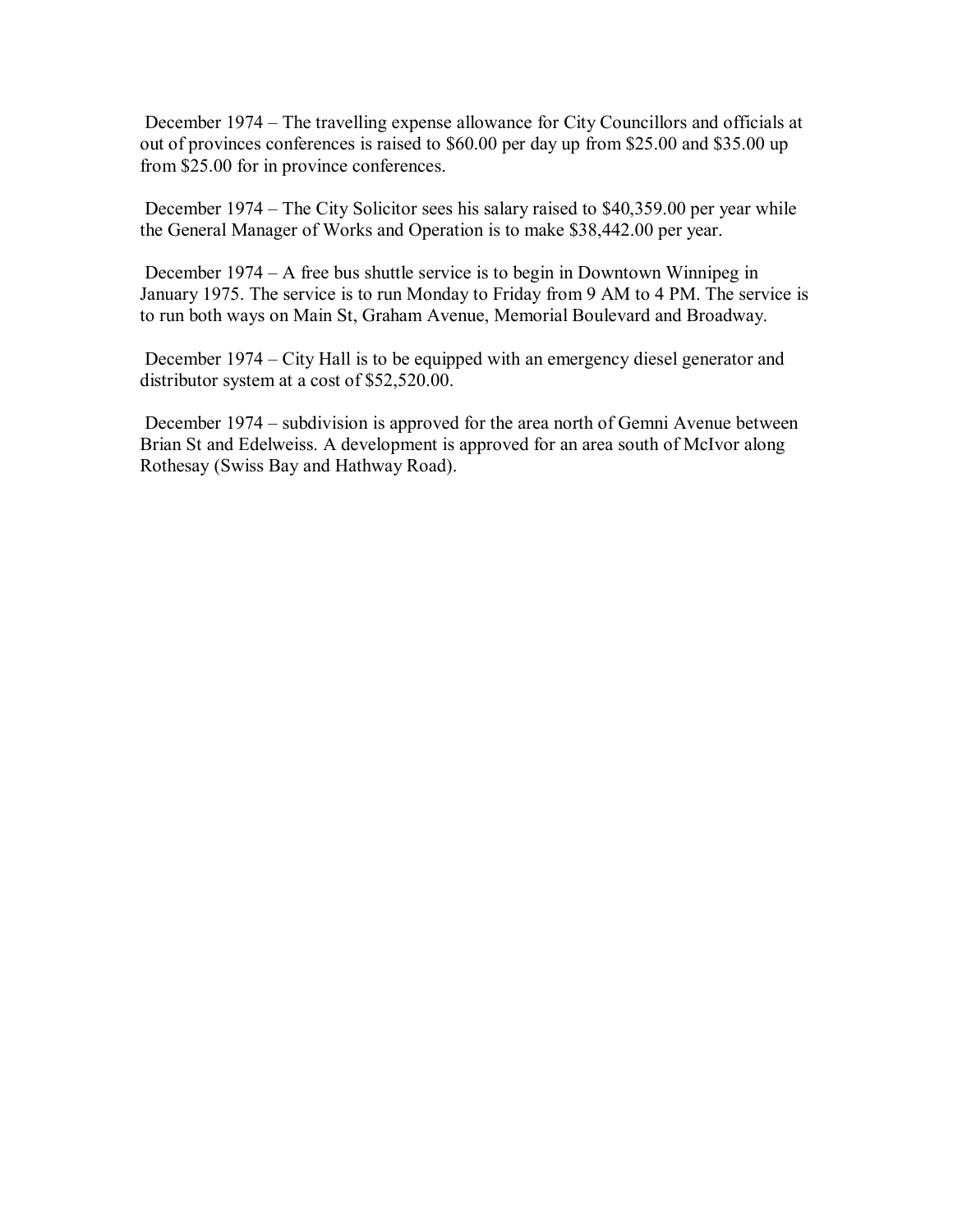## Winnipeg City Council Minutes for 1975

January 1975 – Festival du Voyageur and Folklorama are to receive grants of \$30,000.00 each.

 January 1975 – Parking rates in the Civic Centre Carpark Monthly – unreserved - \$20.00 per month Casual- first half hour  $-25$  cents Casual – each additional hour – 25 cents Daily Maximum - \$1.25 Evening- 50 cents

 City owned surface parking lots \$7.00 per month per stall with power \$6.00 per month per stall with no power

 January 1975 – Weedon Avenue in East Kildonan is to be widened by expropriation by .347 acres between Munroe and Hampstead.

 January 1975 – Property south of McIvor and west of the cemetery is to be subdivided for residential development.

 January 1975 – Property at the southeast corner of McIvor and Rothesay is to be rezoned to allow a fire station to be built on the site.

 January 1975 – All senior officers in the Police Department are to receive a 12 % wage increase.

 January 1975 – Council pays tribute to the citizens of Winnipeg for their cooperation during the January 10 1975 weekend blizzard.

 January 1975 – Hydro Steam Heating rates First 25,000 pounds of monthly consumption - \$3.52 per 1000 pounds Next 50,000 pounds of monthly consumption - \$3.10 per 1000 pounds For the next 125,000 pounds of monthly consumption - \$2.86 per 1000 pounds For all consumption over 200,000 pounds per month - \$2.73 per 1000 pounds

 January 1975 – The golf professional at John Blumberg Golf Course is to see his retainer fee increased to \$12,000.00 per year from \$9,000.00 per year.

 January 1975 – The Main St Project receives an interim grant of \$25,000.00, the City will pay 25% of the total costs if the Province agrees to pay the 75 %.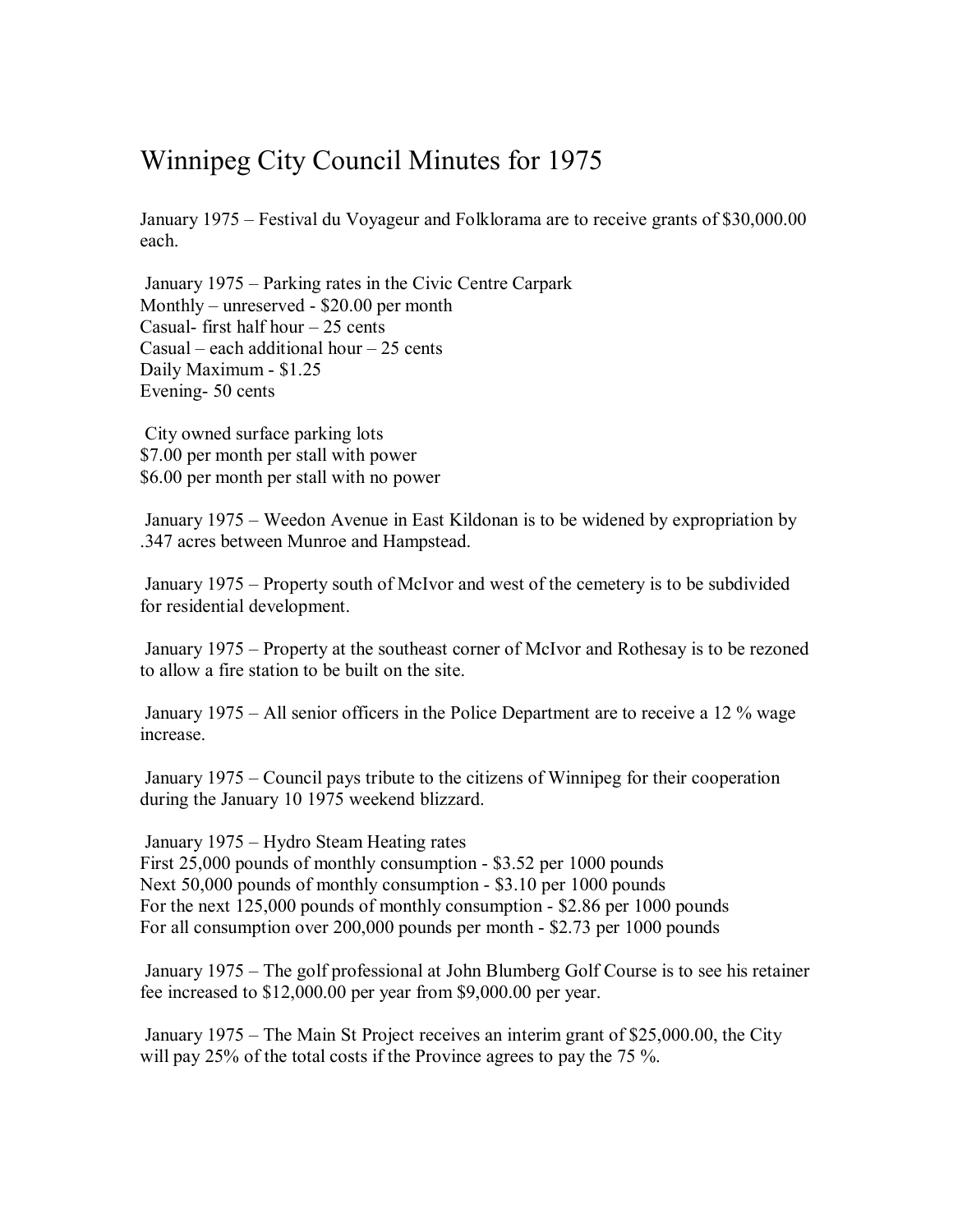February 1975 – Council honours John Klassen who served as Chairman of the Winnipeg Centennial Celebrations.

 February 1975 – The preliminary operating budget of the Convention Centre Corporation is set at \$919,000.00 for the year.

 February 1975 – Rupertsland Square a 17 storey building and 4 storey parkade is approved for the south side of St. Mary's Avenue between Vaughan and Kennedy.

 February 1975 – Council considers setting up a Separate Industrial Relations Department to deal with and take a strong position with the various unions.

 February 1975 – New car allowance rates First 3,600 miles – 20 cents per mile Next 3,600 miles – 14 cents per mile Nest 7,200 miles – 12 cents per mile This increase is 9.7 % to 11.7 % over the previous rate.

 February 1975– Winnipeg Police Officers receive a 15.8 % increase in their wages, this adds an additional \$2,015,000 cost per year to the payroll.

 February 1975 – The Manitoba Historical Society receives tax exempt status for Macdonald House (Dalnavert) at 61 Carlton St.

 February 1975 – Bonivital Pool is scheduled to open in March 1975 so new positions are to be created Aquatics Supervisor - \$11,316.00 to 13,737.00 per year Swimming Pool Engineer - \$817.00 to \$869.00 per month

February 1975 – The Lord Selkirk Community Offices are to move to 408 McGregor.

 February 1975 – A bubbler machine is to be bought for the diving area of the Pan Am Pool for \$30,500.00.

 March 1975 – Council is to borrow and issue debentures for the amount of \$20,000,000.00.

 March 1975 – Capital Cost for City of Winnipeg Parking Structure at Portage and Main City Cost - \$7,621,000.00 Trizec Foundation Costs - \$1,888,000.00 Total Cost - \$9,509,000.00

March 1975 – Total City Capital Estimates for 1975, \$156,137,075.00.

 March 1975 – New cost of Portage and Main underground pedestrian concourse, City share \$2,850,000.00, Private sector share \$1,450,000.00, Total cost \$4,300,000.00.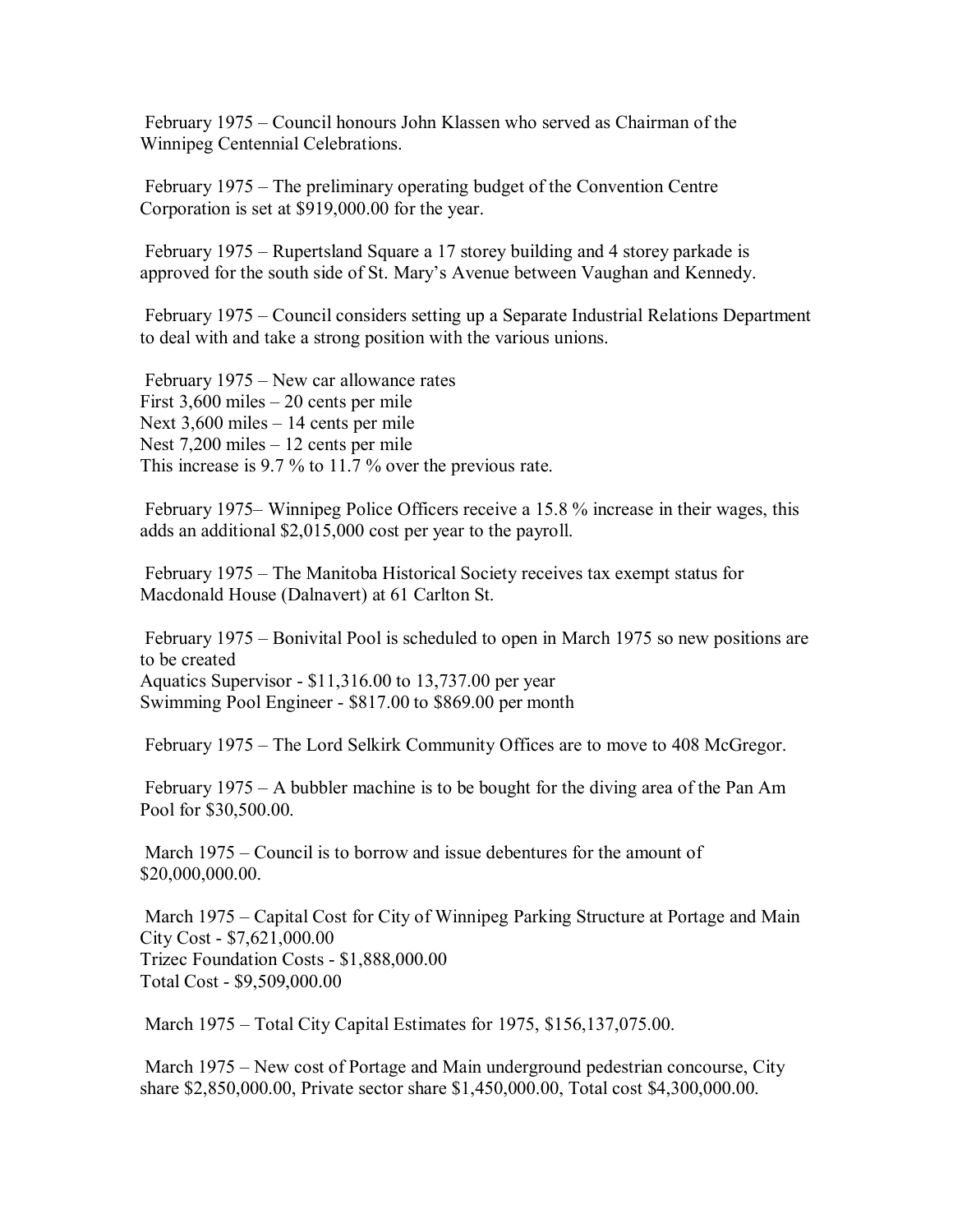March 1975 – Raleigh is to be paved from McLeod to Springfield Road at a cost of \$362,000.00.

 March 1975 – Concerns are raised about the dangers of gas explosions on former garbage landfill sites. Harold Hatcher School in Transcona, which is to open in a few weeks, is built on the site of the former Transcona landfill dump.

March 1975 – Council is to borrow and issue debentures for another \$38,077,800.00.

March  $1975 - A$  13-storey office building is approved for the northwest corner of Carlton and Broadway.

 March 1975 – The two swimming pools in District 3 and 4 are to have a sauna included in each pool at a cost of \$7,000.00 each.

 March 1975 – Dakota St is designated a regional street now that a large regional shopping centre is proposed for South St. Vital (St. Vital Shopping Centre).

 March 1975 – Land north of Douglas, south of Gilmore and east of Rothesay is approved for residential development.

 April 1975 – The new Sargent Park Indoor Pool is now estimated to cost more than \$2,000,000.00.

 April 1975 – The University of Winnipeg is planning to build a new Recreational Complex (Duckworth Centre) at a cost estimated to be \$3,795,000.00.

 April 1975 – Civic employees represented by C. U. P. E. Local 500 receive an immediate 12 % increase and another 5 % increase in June 1975.

 April 1975 – Transit workers receive a \$400.00 cost of living allowance in 1975 to keep pace with the wage increases other Civic employees have received.

 April 1975 – A large subdivision is approved for the area east of Gateway, north of Bunn's Creek east to the power lines (All Seasons Estates).

 April 1975 – The Canadian Association for the Mentally Retarded receives a grant of \$60,000.00.

 April 1975 – The lock-up quarters in the Public Safety Building consists of space to lock up 139 men and 32 women. The cost to run it is now \$339,342.70 for the past year.

April 1975 – Winnipeg Hydro reports a surplus of \$1,391,700.00 for 1974.

April 1975 – Proposed Golf Course Fees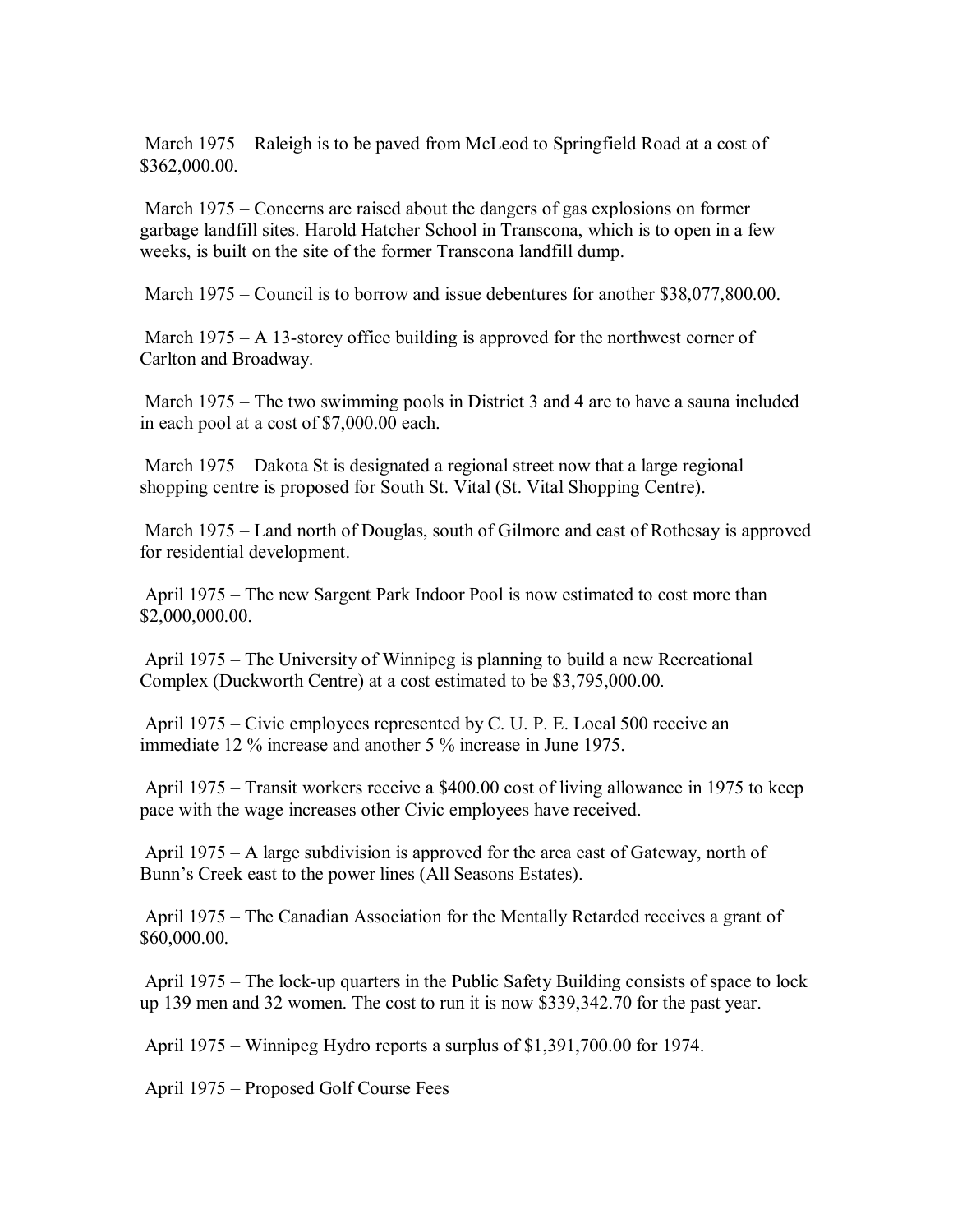| Golf Course           | <b>Average Attendance</b> | <b>Present Fees</b>     | Proposed Fees |
|-----------------------|---------------------------|-------------------------|---------------|
| Kildonan              |                           |                         |               |
| Regular               | 37,100                    | \$3.00                  | \$3.50        |
| Junior                | 4,500                     | \$1.50                  | \$1.75        |
| Senior                | 1,100                     | \$1.25                  | \$1.75        |
| Twilite               | 3,000                     | \$1.75                  | \$2.00        |
| Sales, rental etc     | 45,700                    | $(a)$ \$1.45            | \$1.45        |
| Windsor               |                           |                         |               |
| Regular               | 39,600                    | \$3.00                  | \$3.50        |
| Junior                | 3,000                     | \$1.50                  | \$1.75        |
| Senior                | 3,000                     | \$1.25                  | \$1.75        |
| Twilite               | 4,000                     | \$1.75                  | \$2.00        |
| Sales, rental etc     | 49,600                    | \$1.80<br>$\circleda$   | \$1.80        |
| <b>Crescent Drive</b> |                           |                         |               |
| Regular               | 32,000                    | \$1.75                  | \$2.00        |
| Junior                | 4,000                     | 85 cents                | \$1.00        |
| Senior                | 6,000                     | 75 cents                | \$1.00        |
| Sales, rental etc     | 42,000                    | $\circleda$<br>26 cents | 26 cents      |
| John Blumberg         |                           |                         |               |
| 18 Hole               |                           |                         |               |
| Regular               | 26,000                    | \$3.50                  | \$3.50        |
| Junior                | 1,500                     | \$1.75                  | \$1.75        |
| Senior                | 500                       | \$1.50                  | \$1.75        |
| 9 Hole                |                           |                         |               |
| Regular               | 28,000                    | \$2.00                  | \$2.00        |
| Junior                | 2,300                     | \$1.00                  | \$1.00        |
| Senior                | 1,700                     | 85 cents                | \$1.00        |
| Miscellaneous         | 60,000                    | \$250.00                |               |

April 1975 – The Current Estimates for 1975 - \$155,331,482.00.

 May 1975 – Family swimming passes are to be created for the open area swimming pools. The rates are \$5.00 per family per month or \$10.00 per family for the season.

 May 1975 – Twenty-four townhouses are approved for the south side of Kimberly west of Raleigh.

 May 1975 – A pedestrian corridor is to be established at the intersection of Lakewood Boulevard and Vermillion at a cost of \$4,000.00.

 May 1975 – The new Osborne Bridge project between St. Mary's Avenue and River Avenue is now estimated to cost \$3,635,000.00.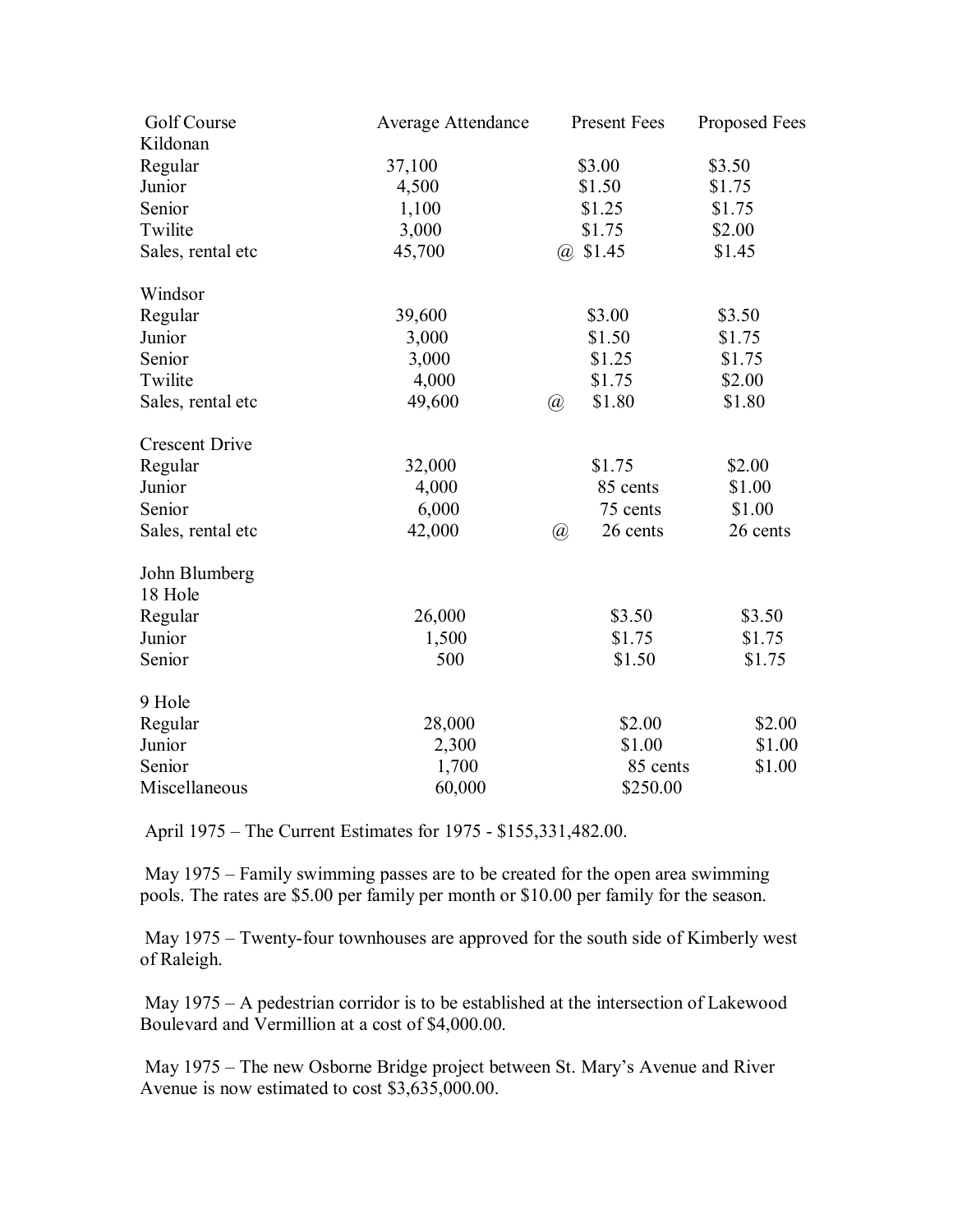May 1975 – Traffic control signals are to be installed at Archibald and Cottonwood.

 May 1975 – There are to be 2 special transit routes to the Assiniboia Downs Racetrack. Fares for Race Track Express Adults - 75 cents one way no transfers Seniors, Students and Children – 75 cents one way no transfers Monthly pass holders  $-25$  cents one way

Race Track Shuttle All passengers  $-25$  cents one way no transfers

 May 1975 – Beaverhill Boulevard is to be extended to the Seine River and connected to Willowlake Crescent.

May 1975 – Council is to borrow and issue debentures worth \$5,206,800.00.

 May 1975 – The number of senior management positions in the City Administration number 79, salaries range from \$12,943.00 to \$15,712.00 per year for Salary Grade 10 to a salary of \$42,000.00 per year for salary Grade M-VII.

 May 1975 – All travel expenditures to be incurred by the Mayor, Deputy Mayor and Councillors must be approved by Council in advance. They must indicate where the trip is, the purpose of the trip and the period of time the trip is to take place.

 May 1975 – The former City Hydro Store Building at 405 Portage Avenue is to be rented to a clothing store for an annual rent of \$41,000.00 per year, to be paid monthly along with all hydro and heating costs.

 May 1975 – The Elmwood Winter Club property on the north side of Riverton east of Brazier is to be enlarged by 6,400 square feet at a cost of \$6,000.00.

 May 1975 – The City is to set up a Citywide Ambulance service; through United Health Services Corporation; the initial starting costs are expected to be \$326,700.00.

 May 1975 – Land between Kimberly and Bronx east of Grey is rezoned a multi family district. Land at the northeast corner of Munroe and Watt is rezoned to allow a high rise senior citizens apartment block to be built. The block is not to exceed 15 storeys or have more than 126 suites.

 May 1975 – Council is to bring in a by-law to control and regulate massage parlours. There have been many complaints that many massage parlours are fronts for prostitution.

May 1975 – Council asks the Province to give it a share of growth taxes such as 2 cents of sales tax devoted entirely for municipal purposes.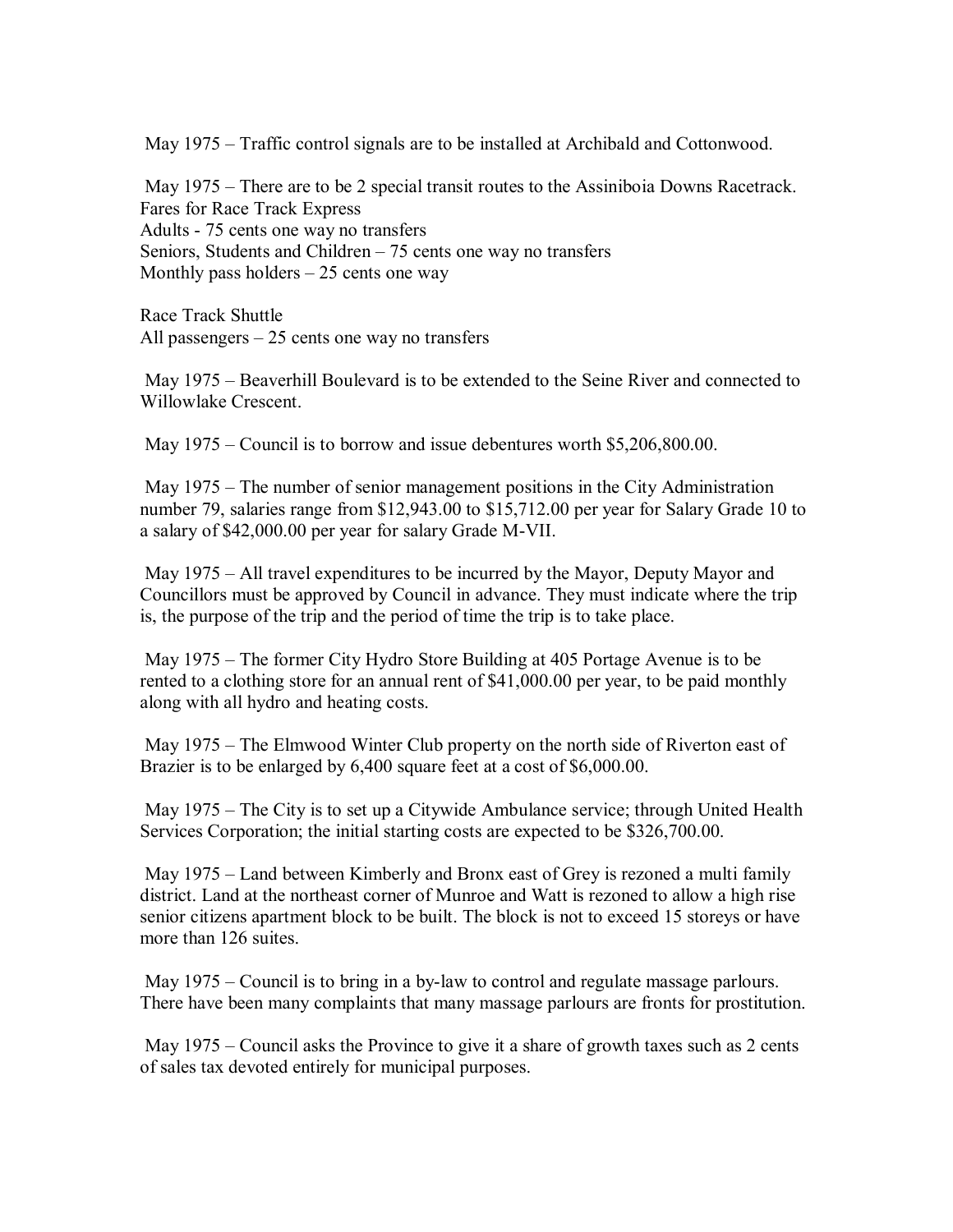May 1975 – The City guarantees a \$50,000.00 loan for the River Heights Community Club, which wishes to enlarge its ice making facilities at a total cost of \$80,000.00.

 June 1975 – A sanitary landfill and park site is to be built on the east side of Lagimodiere Boulevard and Springfield Road. Total land acquisition are expected to be \$2,127,000.00 and set up costs for the landfill portion are expected to be another \$390,000.00.

 June 1975 – Rate paid for deceased welfare recipients with the family unable to pay Adult casket - \$75.00 Funeral costs- up to \$200.00 Newspaper notices, cards, clergy honorarium etc – up to \$50.00

 June 1975 – The City reports that it overspent its 1974 current budget by \$1,895,798.00 but it still had a surplus of \$3,926,442.00.

 June 1975 – The 80 practical nurses at the Municipal Hospitals receive a 38 % wage increase to bring them in line with nurses at other hospitals. They are now to make \$346.15 to \$392.31 bi-weekly. Municipal registered nurses receive a 34.7 % increase, increasing their salary to \$413.91 to \$609.37 bi-weekly. Respiratory technologists are to receive \$355.04 to \$436.90 bi-weekly while transport attendants are to receive \$557.00 to \$670.00 per month.

 June 1975 – Council is told that there are many children under the age of 12 wandering aimlessly on the Main Street Strip late at night. Children 14-18 are congregating in Main Street pubs and pool halls. Over 75 % of the crimes committed by juveniles are committed in this area with 50 % of those crimes committed by natives.

June 1975 – There is a large scale basement flooding due to heavy rainfall.

June 1975 – Street name changes

West Vista Avenue from west side of St. Mary's Road to Vista is renamed River Road The extension of the public road between Molson and McLeod is renamed Grassie Boulevard

 June 1975 – A 9-storey 96-suite senior's apartment block is to be built at 33 Edmonton St.

June 1975 – The old Concordia Hospital is to be converted to a personal care home.

 June 1975 – Mayor Juba urges that the C. N. R. East Yards (The Forks) be acquired as used as a major downtown park.

June 1975 – The Winnipeg Police Staff receive a pay increase of 17 %.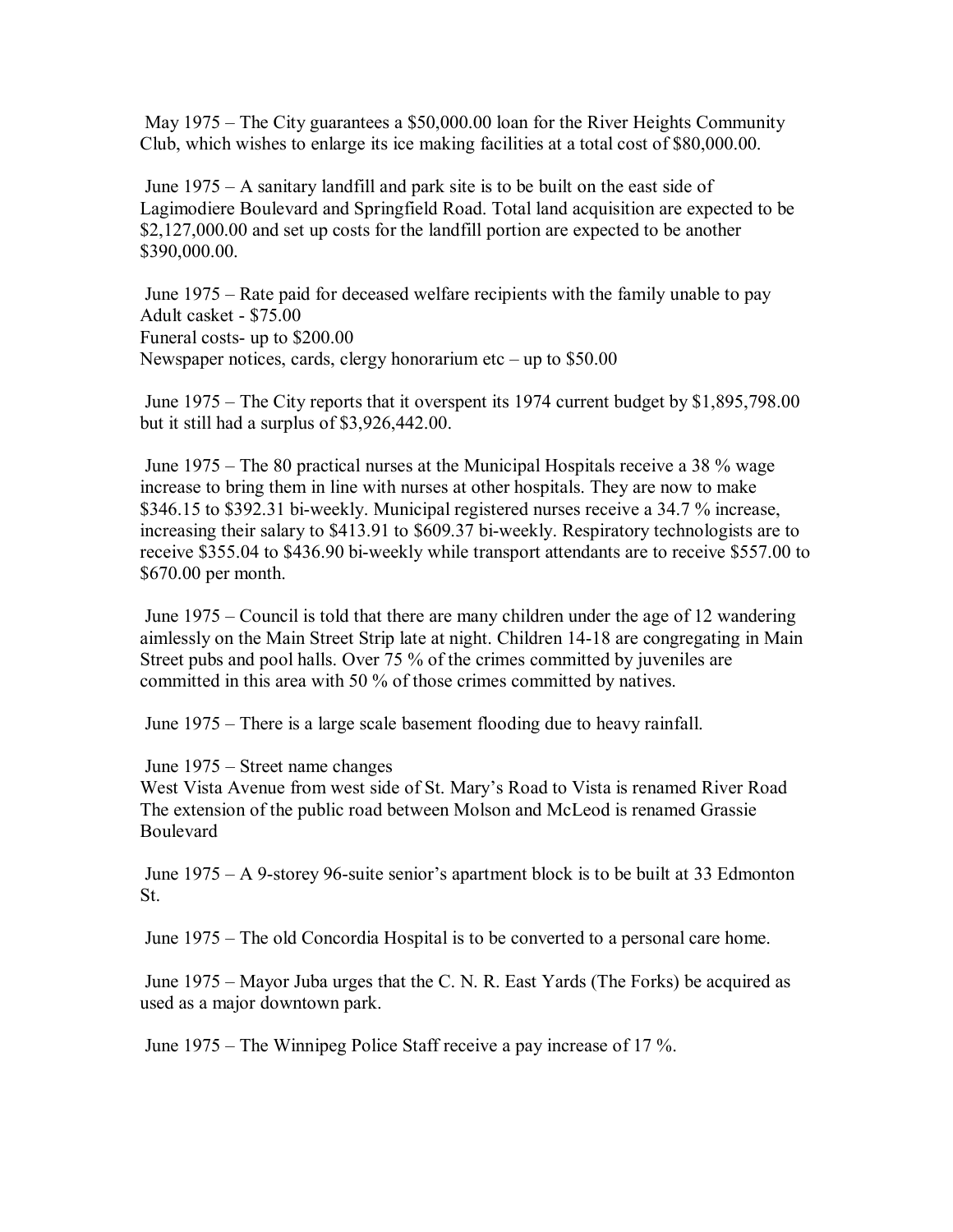July 1975 – The City decides that recycled paper is to be bought whenever possible even though it costs 10 % more.

 July 1975 – An additional grant of \$48,860 is to be given for the recreational addition to Valley Gardens Junior High because construction costs have risen from \$134,820.00 to \$183,680.00

 July 1975 – The Centennial Swimming Pool wall is to be repaired at a cost of \$12,000.00.

 July 1975 – Dunrobin Avenue is to be officially closed east of London because it is located in the East Kildonan Recreational area.

 August 1975 – The Winnipeg Association of Public Service Officers (W. A. P. S. O.) receive a 17 % wage increase.

 August 1975 – A Deputy Director of Environment Planning is hired at a salary of \$28,300.00 per year.

 August 1975 - The Granite Curling Club is in default of a \$125,000.00 bank loan and will be forced to close the club and sell the property. The City buys the property for \$350,000.00 in order to obtain the riverbank and leases the building back to the club.

August 1975 – Firefighters are to receive an increase of 18 % in their wages.

 August 1975 – The Mayor's indemnity is raised to \$35,000.00 per year from \$24,000.00 and it is to be increased or decreased in the future depending on the cost of living.

 August 1975 – A Seven Eleven Store and gas pump is to be built at the southeast corner of Talbot and Watt.

 August 1975 – subdivision is approved for the area north of Gilmore between Henderson and Pentland.

 August 1975 – The Carlton Club is to move from its present location on Main St. to 274- 280 Fort St.

 August 1975 – Pedestrian corridors are to be built at Corydon and Arbuthnot, Edmonton and Sargent and Dale Boulevard and Honeybourne Crescent.

August 1975 – The Mission Garden Subdivision in Transcona is under construction.

 August 1975 – The Humane Society becomes responsible for all pound services for the east side of the Red River.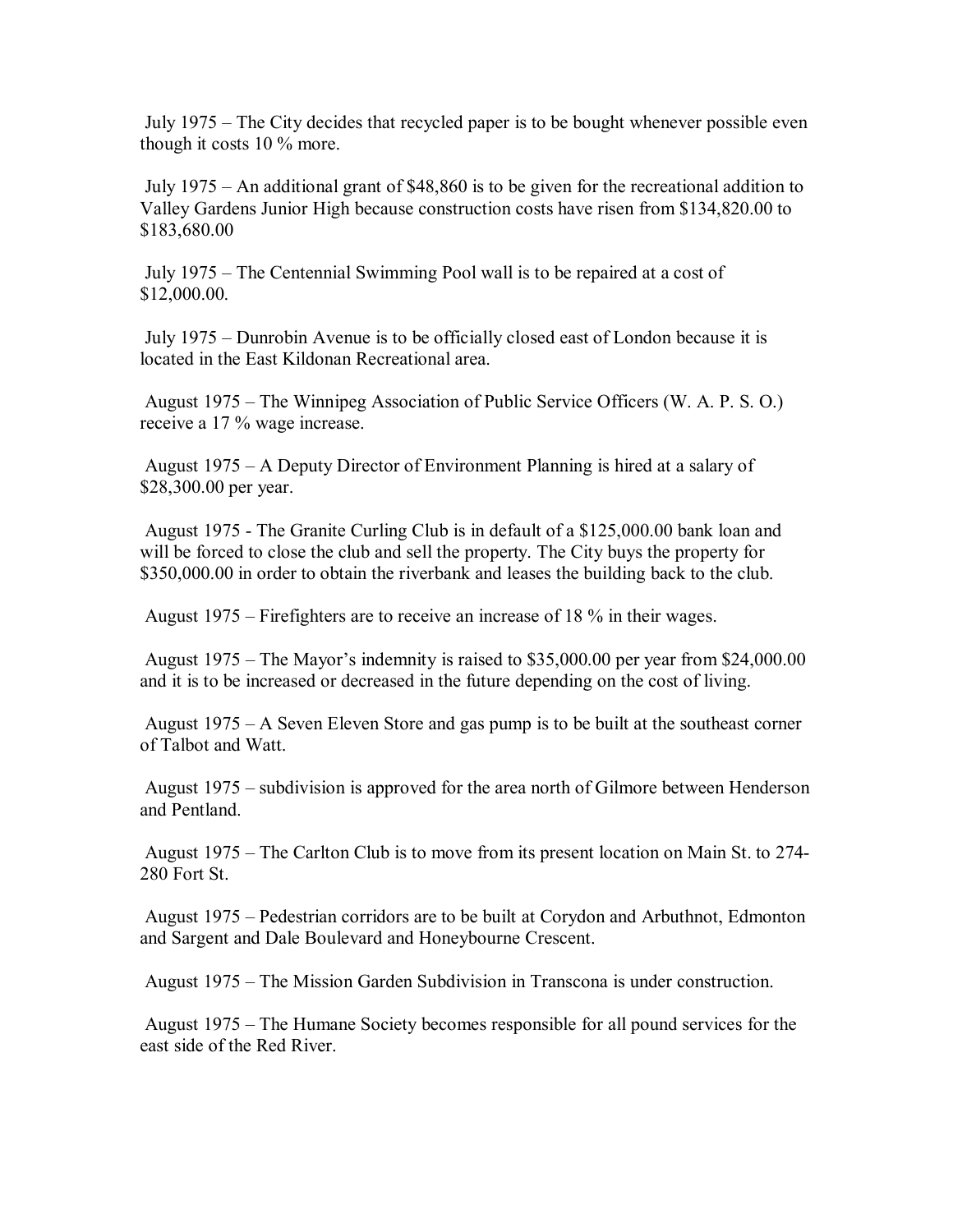August 1975 – The District 2-landfill site is to be enlarged by 10 additional acres at a cost of \$60,000.00.

 August 1975 – The Winnipeg Art Gallery receives a grant of \$100,000.00 for 1975- 1976. For every dollar of private sector money over the amount of \$175,000.00, the City will manage dollar for dollar up to a maximum of another \$100,000.00.

 August 1975 – Council asks the Province for the right to establish a hotel/motel tax as it expects to have a \$23,900,000 current account deficit for 1975.

 August 1975 – The City is to contribute \$345,400.00 in order for it to have joint use of the proposed Mission Garden School (Bernie Wolfe).

September 1975 – Social Assistance rates are raised by 15 %.

 October 1975 – An official City of Winnipeg flag is adopted. The City crest is represented on a field of blue and yellow. The blue represents the clear blue skies and yellow represents the golden wheat fields, the original basic economy of the City.

 October 1975 – Senior Police Salaries Administrative Assistant - \$15,043.00 to \$18,261.00 per year Inspectors - \$21,860.00 to \$23,962.00 per year Staff Inspectors - \$23,962.00 to \$26,127.00 per year Superintendent - \$26,127.00 to \$28,401.00 per year

 October 1975 – The Waterworks and Waste Disposal Offices are to move from 455 Ellice to the Maw Building at the southwest corner of King and William.

 October 1975 – The Highlander Curling Club is to be purchased for \$1,300,000.00 with the Province providing an annual grant of \$25,000.00 per year.

 October 1975 – The estimated cost of building the Fort Garry/St. Vital corridor (Bishop Grandin) from Waverley to St. Anne's Road has risen to \$24,800,000.00.

 October 1975 – A 9-storey office building is to be built at the northeast corner of Broadway and Fort. A 16-storey office tower is to be built at the northeast corner of St. Mary's Avenue and Garry.

 October 1975 – The Liquor Control Commission is asked to ensure Main Street hotels comply with the Liquor Control Act.

 October 1975 – Sale of yearly transit passes are to be discontinued as only 103 passes were sold in 1975 and of these only 84 were bought by members of the public as the other 19 were bought by City Departments.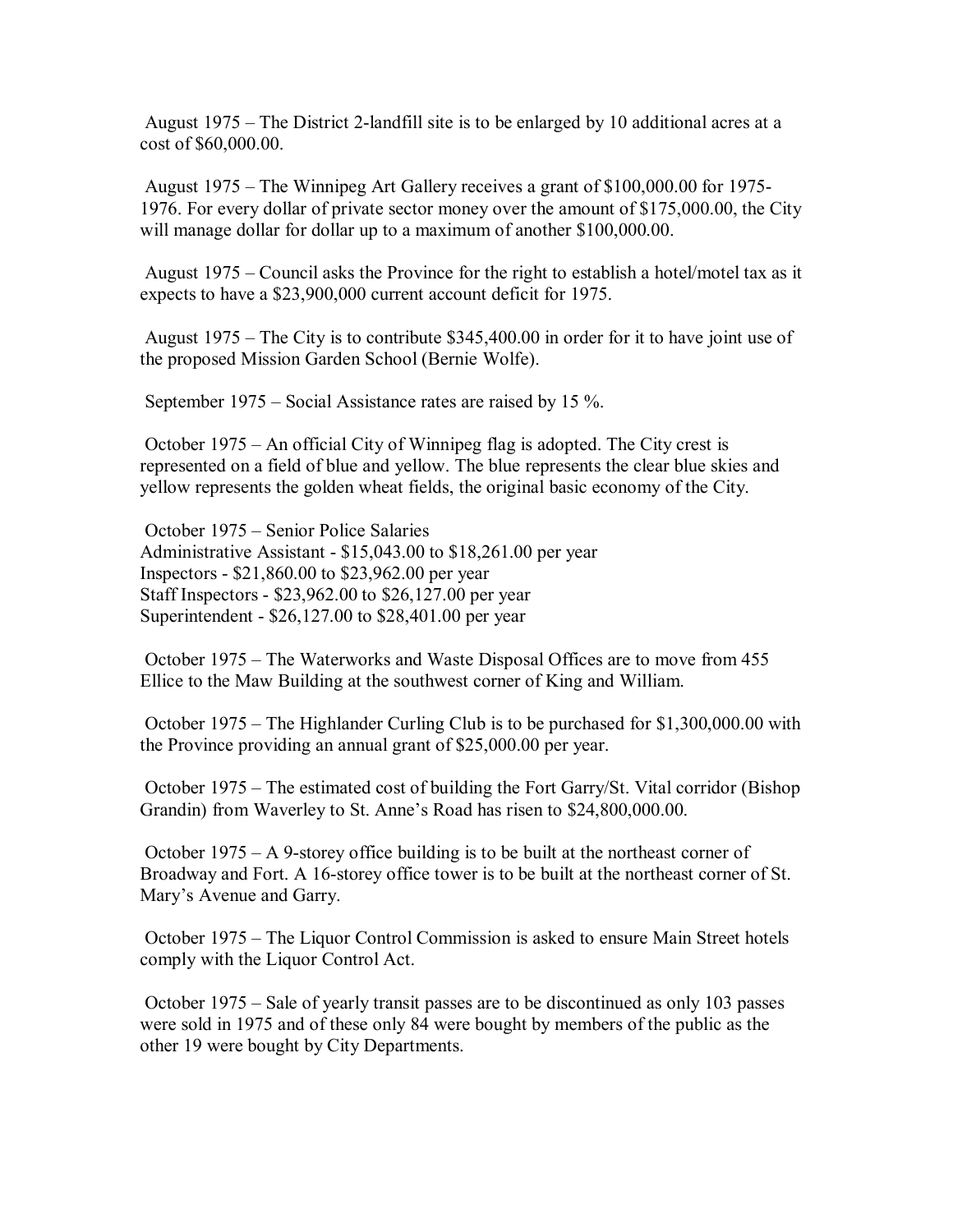October 1975 – The City is to pay 25 % of the cost of running the Main Street Project while the Province is to pay 75 % of the total \$165,000 cost.

 October 1975 – Increases in the cost of living since 1971 December 31 1971 to December 31 1974 – 29.0 % December 31 1972 to December 31 1974 – 22.7 % December 31 1973 to December 31 1974 – 12.4 %

 November 1975 – Three electric driven cars are to be bought for \$11,771.43 each with the Province paying 75 % of the cost.

 November 1975 - Councillors receive a pay increase of 8 % to \$7,079.00 per year from \$6,555.00 per year.

 November 1975 – The Great West Life Company donates a Leo Mol sculpture entitled "Bear Cubs' to be placed in Assiniboine Park. The sculpture honours the late David E. Kilgour President of the Company from 1955 to 1971.

 November 1975 – Lease of City owned land renewed for Winnipeg Ski Club which as used the land bounded by Don, Togo, Red River and Osborne since 1948.

 November 1975 – Money to be given for Neighbourhood Improvement areas for site clearance and residential rehabilitation assistance North St.

| North St. Boniface – City share - |                                               | \$1,735,000.00 |
|-----------------------------------|-----------------------------------------------|----------------|
|                                   | Federal Government share -                    | \$2,007,500.00 |
|                                   | Provincial Government share $- $1,247,500.00$ |                |
| Total                             |                                               | \$4,990,000.00 |

St James-Assiniboia (Brooklands) – City share only \$125,000.00

 November 1975 – The C. N. R. is to lease 212 acres of land at the southwest corner of Kenaston and Wilkes for a freight and cargo transport inter-modal interchange but the City opposes this project.

 November 1975 – Land is rezoned in South St. Vital to allow a large shopping centre to be built (St. Vital).

 November 1975 – The portion of Harkness Avenue between the eastern limit of Donald and the western limit of Main St is to be renamed Mayfair Avenue.

 November 1975 – A uniform overnight parking ban is to take effect over all of Winnipeg, which restricts parking to one hour between the hours of 3 AM, and 6 AM.

 December 1975 – Council's guidelines call for 8 acres of City Owned open area per 1000 population for parks and recreational areas but many wards are below this level.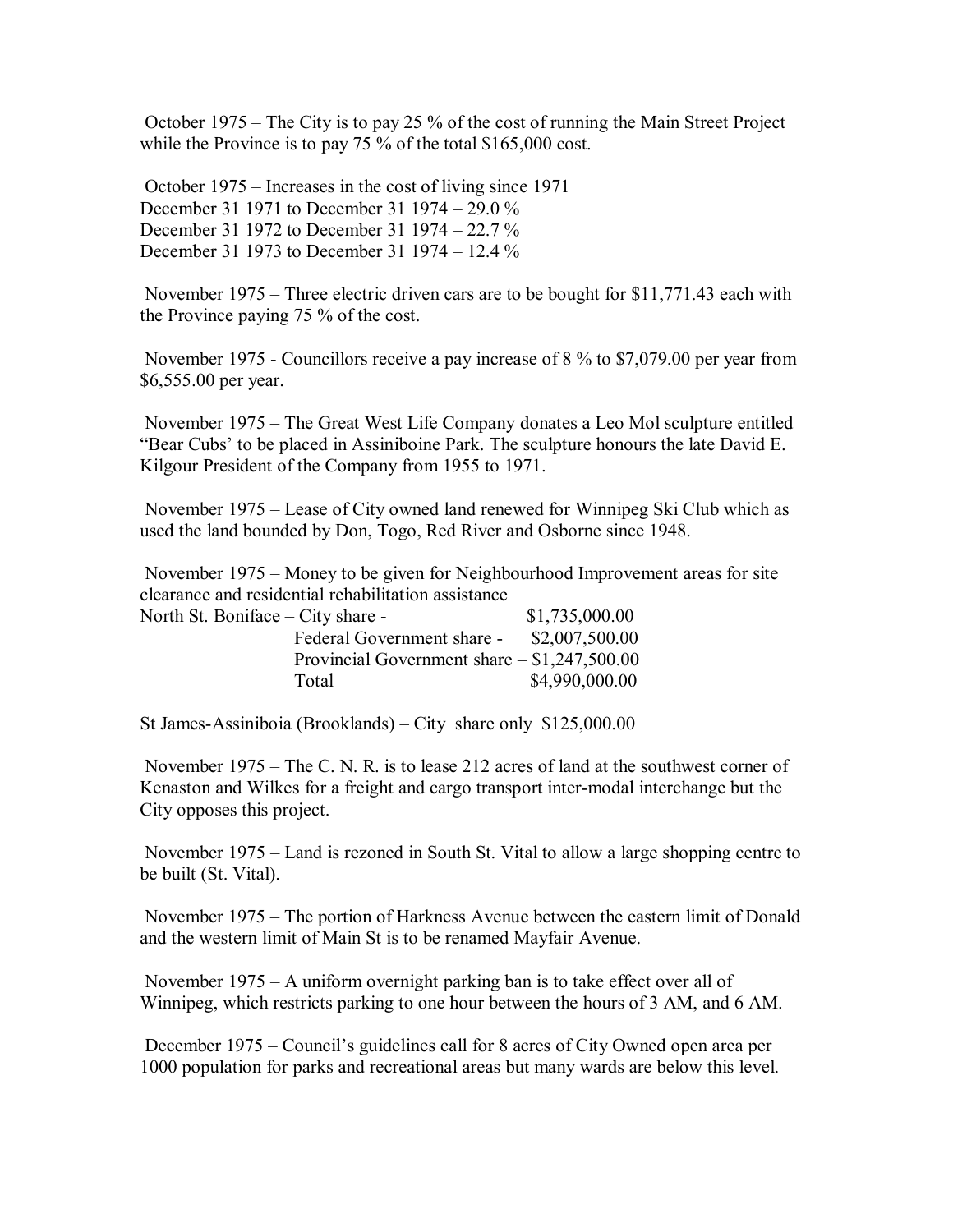December  $1975 - A$  9-storey office building is to be built at the southwest corner of Broadway and Edmonton.

 December 1975 – Building height restrictions are introduced in the area of the Legislative Building so the sight lines for the building are not obstructed.

 December 1975 – The Chairman of the Board of Revision has his remuneration increased to \$3,880.00 per year from \$3,600.00 per year, while the other 15 members see their remuneration rise to \$27.00 per meeting from \$25.00 per meeting.

 December 1975 – The Province is asked to pay \$2,141,000.00 for the new communication system for the Police Department and \$1,050,000.00 to build a new Police Station in West Kildonan.

 December 1975 – The Y. M. C. A residence Osborne House receives a grant of \$7,500.00.

 December 1975 – Mr. R. A. Wilson is appointed the new Chief Constable as of February 14 1976 when Mr. N. M. Stewart is expected to retire. He is to make \$1,454.00 biweekly; he now makes \$1,358.00 bi-weekly.

 December 1975 – The snow clearance and ice control budget for 1975 is increased by \$960,000.00 due to above normal snowfalls in 1975. The original budget had been \$5,374,676.00.

 December 1975 – The Winnipeg Hydro Steam Heating Utility rates from 1962 to 1972 remained constant but since 1972 there have been rate increases of 25 % on September 1 1972 20 % on January 1 1974 10 % on January 1 1975 15 % on September 1 1975.

December 1975 – A uniform refuse policy for the entire City

- 1. Once a week pick up for all residential premises
- 2. Pick up of solid waste to be made at the front and rear lot lines with the exception of 8,500 who receive pickup at the door.
- 3. Up to twice a week pickup from apartment blocks with no limit on quantity to be picked up.
- 4. Up to twice week pickups from commercial establishments with a limit of 2 cubic yards per pickup.
- 5. The City to pick up solid waste at churches and charitable institutions once a week

December 1975 – The Festival du Voyageur is to receive a grant of \$30,000.00.

 December 1975 – A Port – a –Park is to be established on T. Eaton Company property at the southwest corner of Graham and Carlton.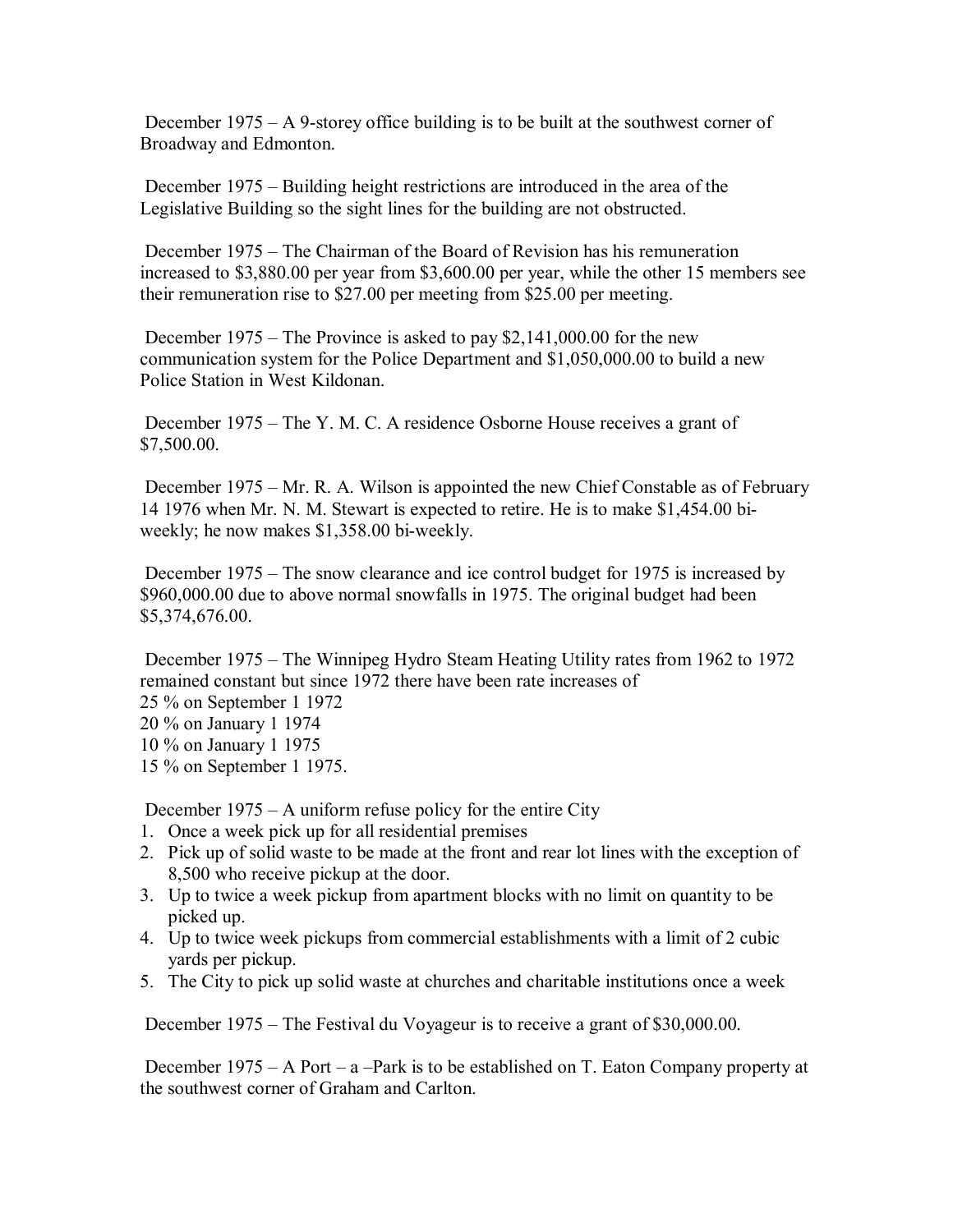December 1975 – License fees in lieu of taxes for mobile homes 400 square feet or less - \$13.00 per month Over 400 square feet - \$13.00 per month for first 400 square feet per month Each additional 100 square feet or part there of - \$1.75 per month

 December 1975 – The license fee for home businesses is to increase to \$60.00 per year from \$25.00 per year as of January 1 1976.

 December 1975 – The City is given authority to borrow up to \$60,000,000.00 for capital projects and reserve accounts in 1976.

 December 1975 – The bicycle license fee is increased to \$2.00 per year from \$1.50 per year.

 December 1975 – A retail building and office building is to be built at the northeast corner of Fortier and Henderson Highway.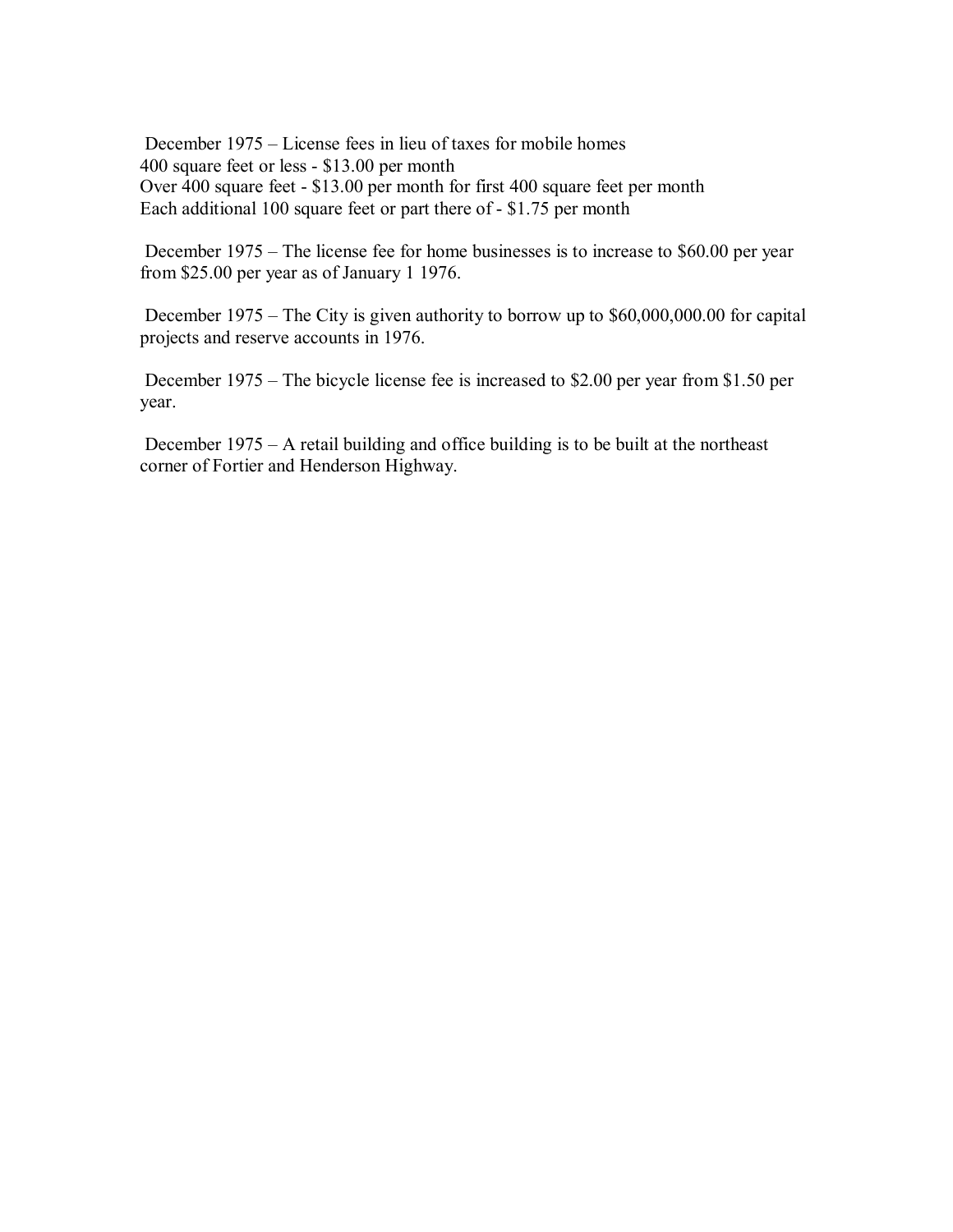## Winnipeg City Council Minutes for 1976

January 1976 – An Assistant City Librarian Miss C. Joan Pert is hired at a salary of \$860.00 bi-weekly.

 January 1976 – The joint park and landfill site in the northeast corner of the City (Kilcona) is to consist of 401.165 acres. When the landfill portion is filled the entire area will be park area.

 January 1976 – The cost to fully service the 150 acres of the St. Boniface Industrial Park south of Dugald Road will be \$5,301,000.00

 January 1976 – The Winnipeg Convention and Visitors Bureau is to receive a grant of \$75,000.00 for 1976.

 January 1976 – The City is to lease the old Lord Selkirk School Annex building at 180 Brazier for recreational purposes for \$1.00 per year from the Winnipeg School Division

 January 1976 – The City is to borrow and issue debentures worth \$50,000,000.00 in U.S. Dollars for 20 year debentures. This is the first issuing of debentures in U.S. funds since the beginning of Unicity.

 January 1976 – The Playhouse Theatre is taken away from the control of Winnipeg Enterprises Corporation and placed under the control of the Board of Commissioners temporary until it is transferred to the Provincial Government.

 January 1976 – Street name changes Rannock Avenue between Royal Road and Cathcart St is to be renamed Beiko Avenue

Margaret Avenue west of St. Mary's Road is to be renamed Molgat Avenue

Crescent Road lying east of the Seine River is to be renamed Creek Bend Road

Gray St. lying north and south of St. Michael's Road is to be renamed Glen Meadow Street

Craddock Avenue extending west from St. Anne's Road to a point 417 feet west of St. George Street is to be changed back to Rose Avenue

Portion of Rose Avenue east of St. Mary's Road changed to Craddock Avenue

McGregor Street between Templeton and Murray Avenue is to be renamed Ferrier Street

Newton Avenue west of the C. P. R. tracks is to be renamed Mathias Avenue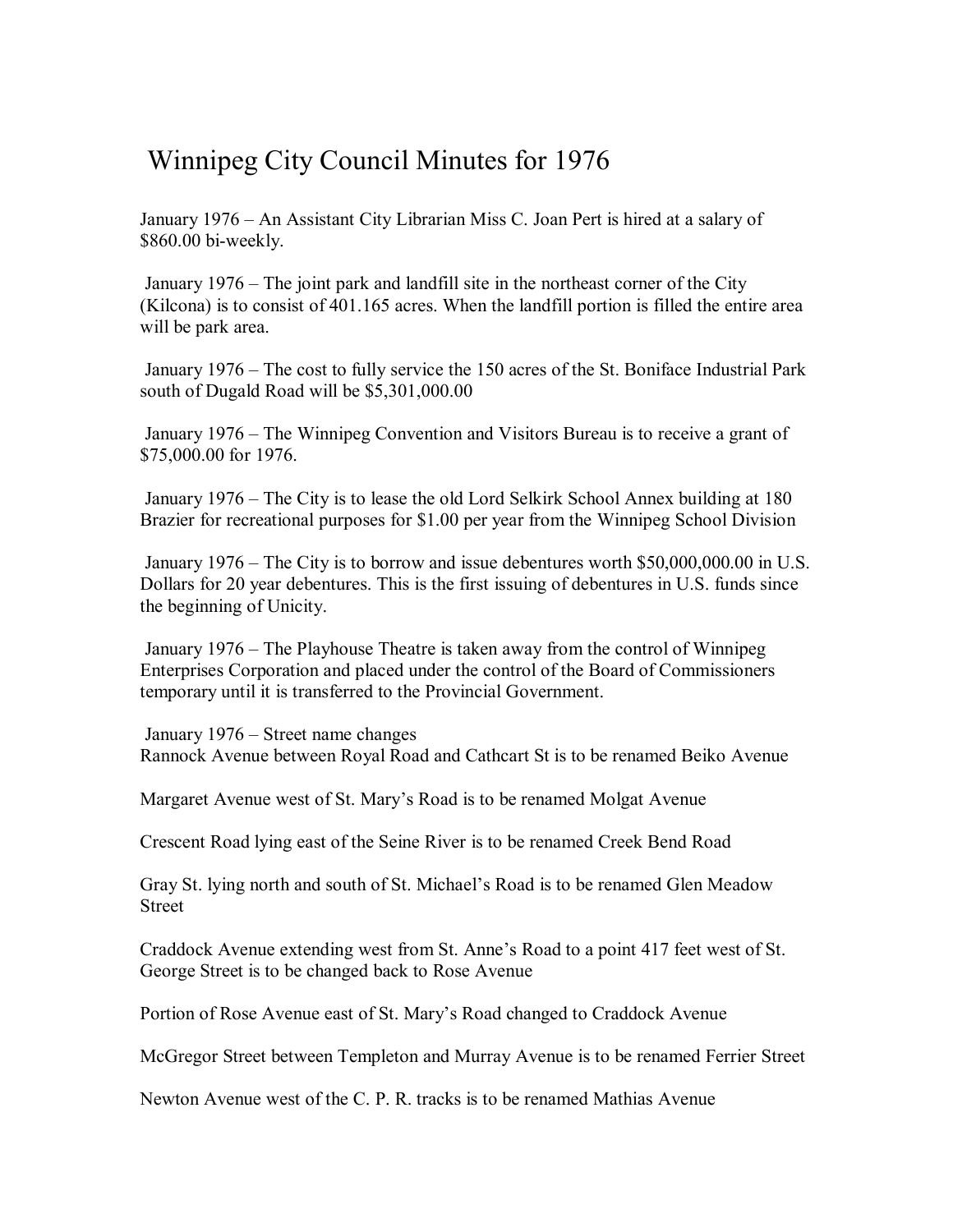McKenzie lying between Leila Avenue and Laurel Bay is to be renamed Diplomat Drive

 January 1976 – The Amalgamated Transit Union announces that it will withdraw from all transit services effective January 26 1976. The City is following the Federal Government's Anti-Inflation Act which prohibits the kind of increase the transit workers demand.

January 1976 – A demolition permit is given for the Empire Hotel on Main St.

 January 1976 – A budget of \$200,000.00 is approved to remove dead elm trees in the effort to fight Dutch Elm Disease.

 January 1976 – An Emergency meeting of Council is called on January 23 1976 to deal with the looming transit strike. The union is asking for a general wage increase of 18 % and other increases while the City is offering 11 % the amount allowed under the Federal Government Guidelines.

Bus Driver hourly salaries since 1971 1971 - \$3.86 per hour 1972 - \$4.27 per hour 1973 - \$4.53 per hour 1974 - \$4.98 per hour 1975 - \$5.95 per hour

 The salary of bus drivers in other Western Canada Cities in 1975 Edmonton - \$6.12 per hour Calgary - \$6.12 per hour Regina - \$5.90 per hour Saskatoon - \$5.73 per hour

Total Civic Payroll Estimates for 1975 Transit - \$13,200,000.00 C. U. P. E. - \$50,000,000.00 Fire - \$14,300,000.00 Police - \$16,653,000.00 W. A. P. S. O and other Groups - \$20,133,000.00 Total 1975 Payroll - \$114,286,000.00.

 January 1976 – Another emergency meeting of Council is held on January 26 1976 to deal with the transit strike. The Minister of Labour is asked to investigate and intervene in the strike.

 February 1976 – Chief Constable Stewart has refused to retire and now as won a court decision to stay in his position.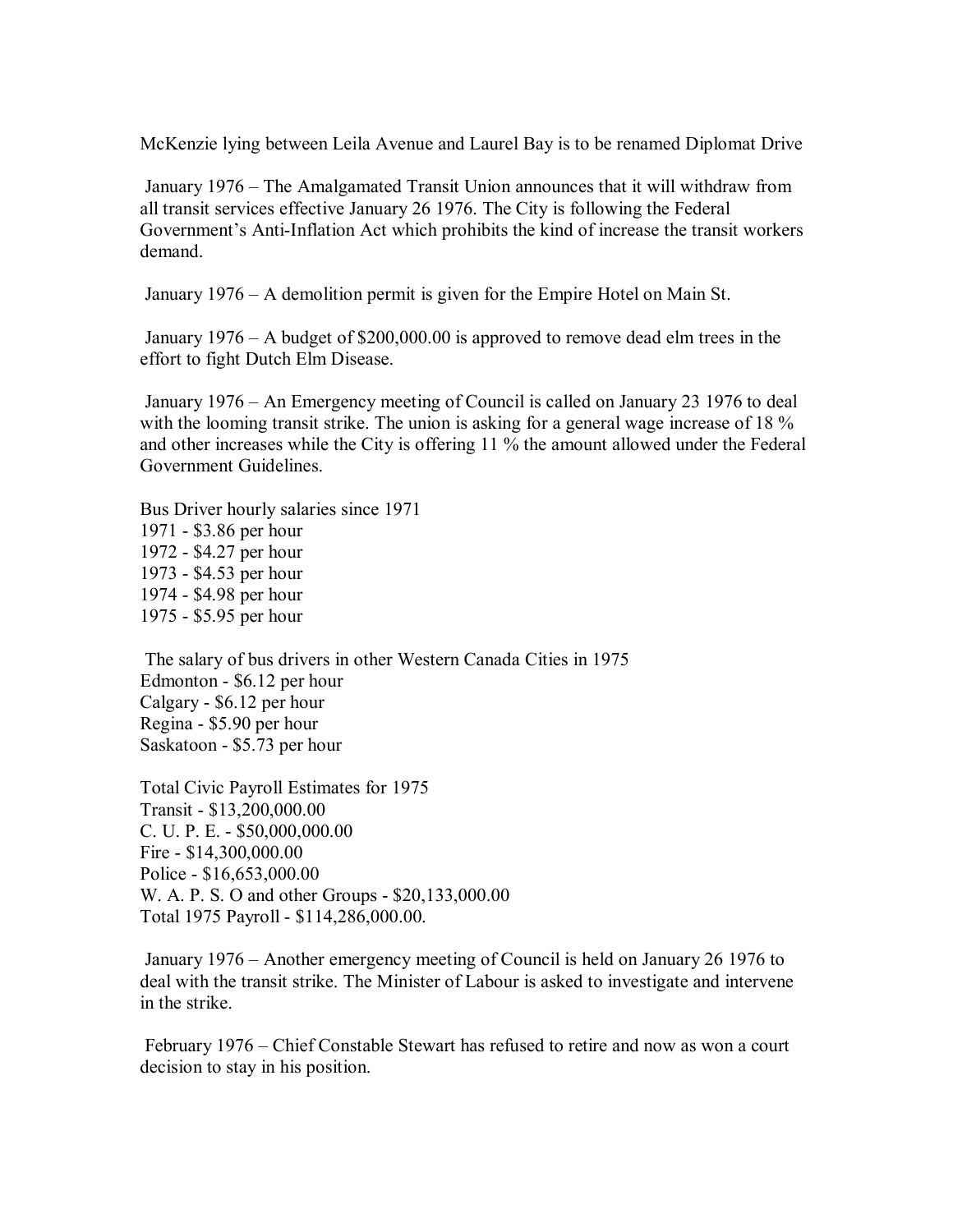February 1976 – The Winnipeg Economic Development Board is to receive a grant of \$170,000.00 in 1976 and another \$170,000.00 in 1977.

 February 1976 – Council passes a motion for the City to submit to voluntary binding arbitration to settle the transit strike.

 February 1976 – Council tries to change the name of Killarney Street in St. Vital to Jean Louis to eliminate the name duplication with the much more substantial Killarney in Fort Garry but area residents fight the move,

 February 1976 – Many Winnipeg residents ask that the transit strike be ended as it is causing hardships for many citizens.

 February 1976 – A 13-storey senior's apartment block and 23 senior's townhouses are approved for the south side of Portage Avenue and east of Country Club Boulevard.

 February 1976 – The sale of land in the Murray Industrial Park to businesses is raised to \$16,500.00 per acre from \$10,000.00 per acre.

 February 1976 – There is to be a layoff of 245 employees in the C. N. T. Transcona Shops.

 February 1976 – There is a proposal to increase the number of seats in the Winnipeg Stadium.

 February 1976 – The 1976 Capital Estimates are introduced in the amount of \$97,406,169.00. This amount will require \$57,973,199.00 to be borrowed.

 February 1976 – An emergency meeting lasting 75 minutes is held on the transit strike on February 25 1976. The transit system has been completely shut down for one month. The City and the Amalgamated Transit Union both agree to the appointment of a mediator by the Minister of Labour.

March 1976 – A bury pit is to be dug at the Brady Landfill site for \$118,400.00.

 March 1976 – Snow clearing costs for 1976 have already reached \$3,900,000.00 including \$600,000.00 for the latest storm.

March 1976 – The Glenlee Community Centre project is to be completed at a cost of \$93,000.00.

 March 1976 – The Transcona Country Club land along Dugald Road is to be extended at a cost of \$57,000.00.

March 1976 – Grants to be given out Contemporary Dancers - \$8,580.00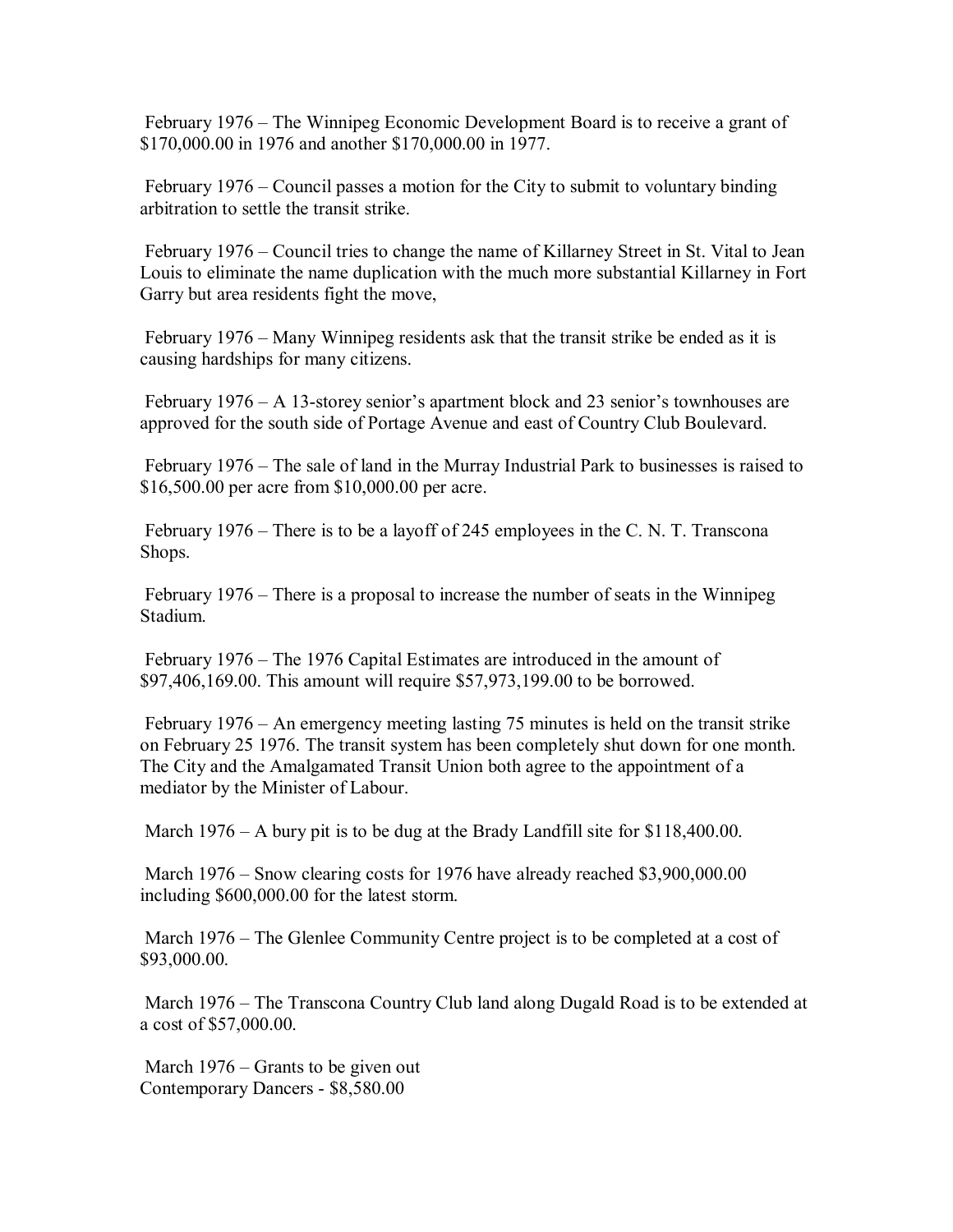Manitoba Opera Association - \$8,580.00 Manitoba Theatre Centre - \$64,460.00 Rainbow Stage - \$64,460.00 Royal Winnipeg Ballet - \$64,460.00 Winnipeg Symphony Orchestra - \$64,460.00

 March 1976– Council rejects the mediator's report that recommended that striking transit workers be given a 15 % increase.

March 1976 – Council reverses its position and offers the striking transit workers an immediate 11 % increase and a further 4 % increase on July 1 1976 at a special meeting held on March 12. The agreement is accepted by both sides later that day.

March 1976 – The Winnipeg School Division # 1 Budget is set at \$64,434,250.00 in 1976 with the special levy set at \$36,029,700.00.

 March 1976 – The water and rate is to be increased by 30 % on April 1 1976 and a further 25 % increase on January 1 1977. In 1977 the rates will be come

63 cents per 100 cubic feet for the first 9,600 cubic feet for water per quarter 41 cents per 100 cubic feet for the next 90,000 cubic feet for water per quarter 29 cents per 100 cubic feet for over 96,600 cubic feet for water per quarter

The sewer rate is to be increased by 30 % to 30.4 cents per 100 cubic feet.

 March 1976 – New electrical rates for residential use First 150 kwh used each month  $-7$  cents per kwh Next 750 kwh used same month  $-3.4$  cents per kwh Over 900 kwh used same month – 1.7 cents per kwh

The monthly hydro bill is set at \$5.00 per month.

 March 1976 – Rothesay is to be opened between Bonner and the first lane north of Strood.

 March 1976 – The new local improvement rate for storm sewers is raised to \$30.00 per foot frontage from \$22.00 per foot frontage. This increase will mean 80 % of the actual cost will be covered by local improvement.

 March 1976 – New fee structure for various miscellaneous services at the four Municipal Golf Courses

Kildonan Park and Windsor Park Golf Courses Locker rentals Daily 50 cents Season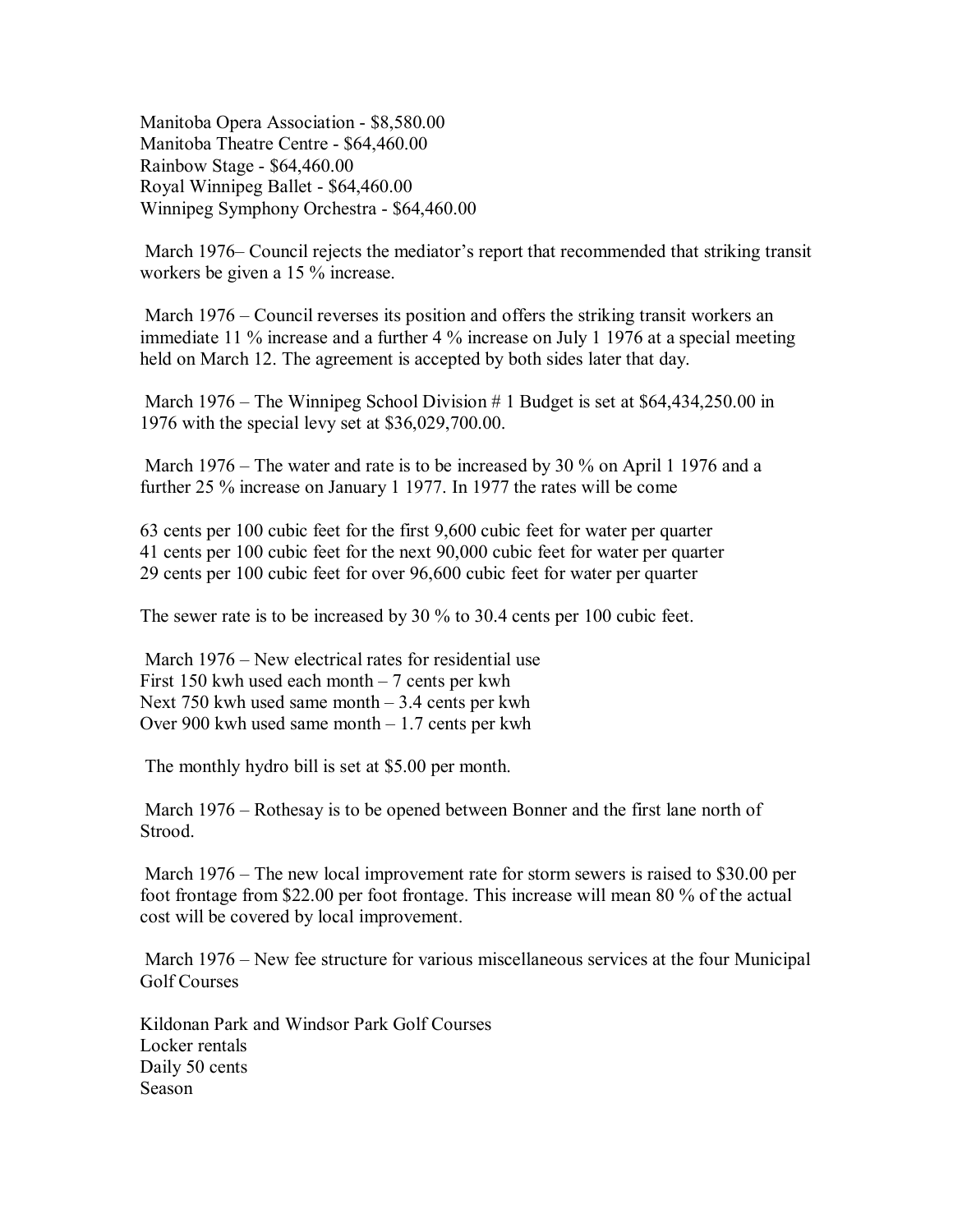Men's - \$10.00 Ladies' - \$7.50 Club Rentals and bag per game - \$1.75 (deposit \$5.00) Caddy Cart rental per game - \$1.00 Golf Cart rental per game - \$9.00 Checking - 25 cents Shower Bath – 50 cents Season Reservation (Four-some only) - \$30.00

Crescent Drive Golf Course Clubs rental and bag per game – 75 cents Bag rental or single club – 50 cents (deposit  $$5.00$ ) Caddy Cart rental per game – 60 cents Locker rental, daily - 10 cents

John Blumberg Golf Course Locker rental Daily – 50 cents Season - \$9.00

 March 1976 – The Earl Grey Community Club site is to be enlarged and new playground equipment and a new wading pool is to be built at a total cost of \$255,950.00.

March 1976 – The Y. W. C. A.'s Osborne House is to receive a grant of \$15,950.00.

 March 1976 – Council turns down Winnipeg Enterprises plans to expand Winnipeg Stadium by 5,000 seats.

 April 1976 – Council signs a contract with C. U. P. E. Local 500 which provides for wage increases of 11.93 %.

 April 1976 – The West End Pollution Control Centre is under construction and will go into operations later this Spring.

April 1976 – The Royal Bank raises its Bank Prime Rate to 10  $\frac{1}{4}$  % from 9  $\frac{3}{4}$  % for City borrowings.

 April 1976 – The Winnipeg Ambulance Service receives a 10 % increase in its grant to \$588,740.00.

 April 1976 – The Charleswood Library is to be amalgamated into the Winnipeg Library Department as of January 1 1977.

 April 1976 – The Current Account Estimates for 1976 are \$182,989,850.00 the realty tax required is \$96,043,005.00.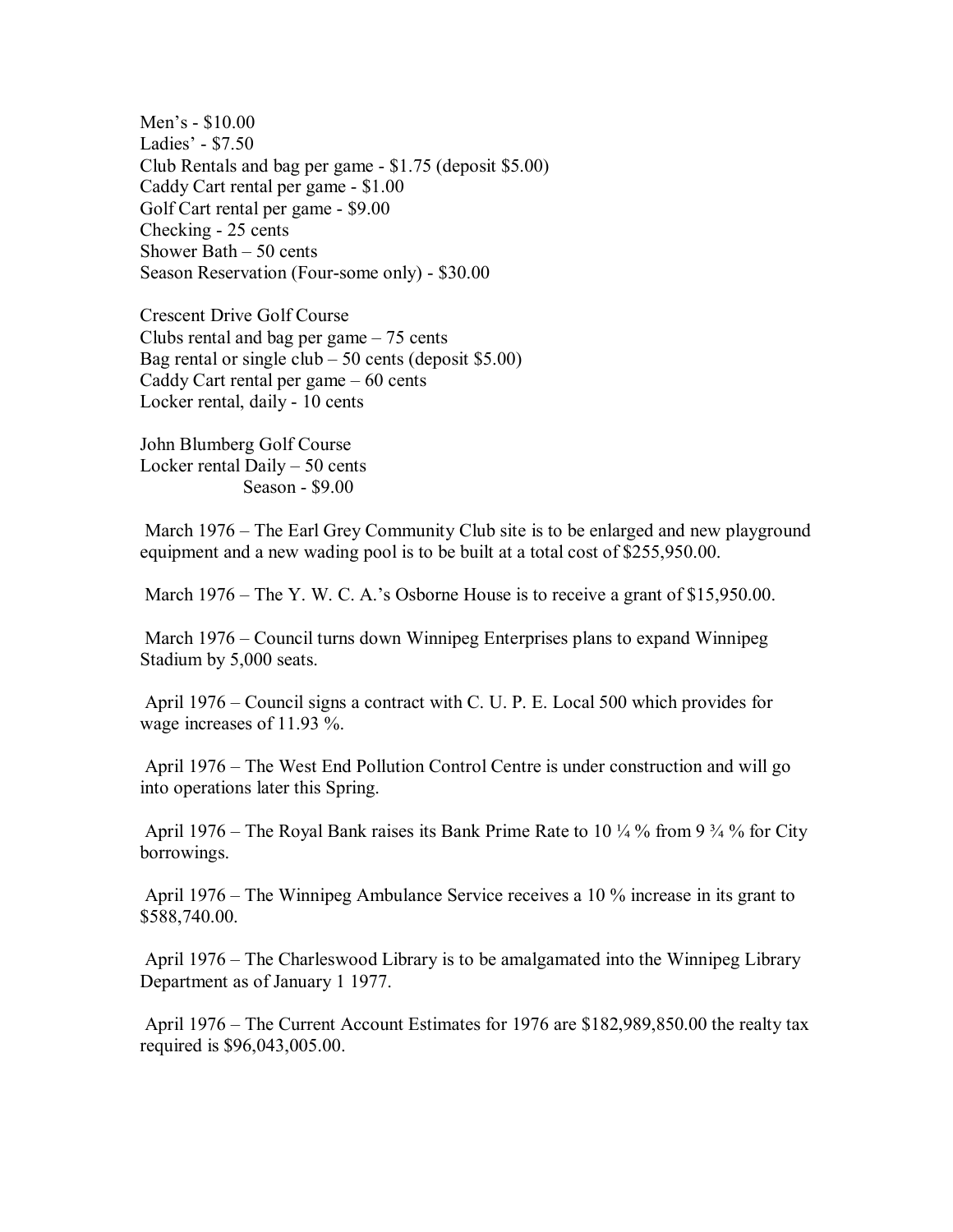May 1976 – Council approves in principle the concept of providing public support for the provision of taxi and van service for the handicapped that can not use public transit. The two-year proposal calls for the fee to be a standard rate similar to the transit fare. The project is to be funded for two years at a total cost of \$500,000.00.

May 1976 – Council is to borrow and issue debentures in the amount of \$11,363,800.00.

 May 1976 – Work begins on the Fort Garry/St. Vital corridor (Bishop Grandin) from Pembina Highway to St. Anne's Road. The Province is to pay 50 % of the initial cost \$15,950,000.00.

 May 1976 – Glenway Avenue between Henderson Highway and Raleigh is to have sewer and water installed as a local improvement. Residents living on the north side of Glenway in East St. Paul will not be allowed to connect to the system until an agreement is signed with East St. Paul to pay for the cost of providing the service.

May 1976 – The Main Street Project receives a grant increase of 8 % instead of the 25 % increase it had asked for.

 May 1976 – The City asks the Federal Government to order the C. N. R. to stop construction of its intermode yard near Wilkes and Kenaston.

 May 1976 – The City raises the fee schedule for the rental of Rainbow Stage for the first time since 1970.

|                                                              | <b>Current Fees</b> |          | Proposed  |          |
|--------------------------------------------------------------|---------------------|----------|-----------|----------|
|                                                              | Afternoon           | Evening  | Afternoon | Evening  |
| Basic Minimum Fee for<br>Admission of less than 25 cents     | \$55.00             | \$80.00  | \$110.00  | \$160.00 |
| Admission Fee charged more<br>Than 25 cents less than \$1.00 | \$90.00             | \$120.00 | \$180.00  | \$240.00 |
| Admission Fees charged more<br>than $$1.00$                  | \$120.00            | \$150.00 | \$240.00  | \$300.00 |
| Flat Rehearsal Charge                                        |                     |          | \$75.00   | \$75.00  |
| <b>School Rate</b>                                           |                     |          | \$110.00  | \$160.00 |

 The rental fee for Rainbow Stage Productions is raised to \$6,000.00 per season from \$3,000.00.

 May 1976 – The cost of expropriating the land for the Brooklands/Rosser Storm Sewer Retention Pond is \$93,280.00.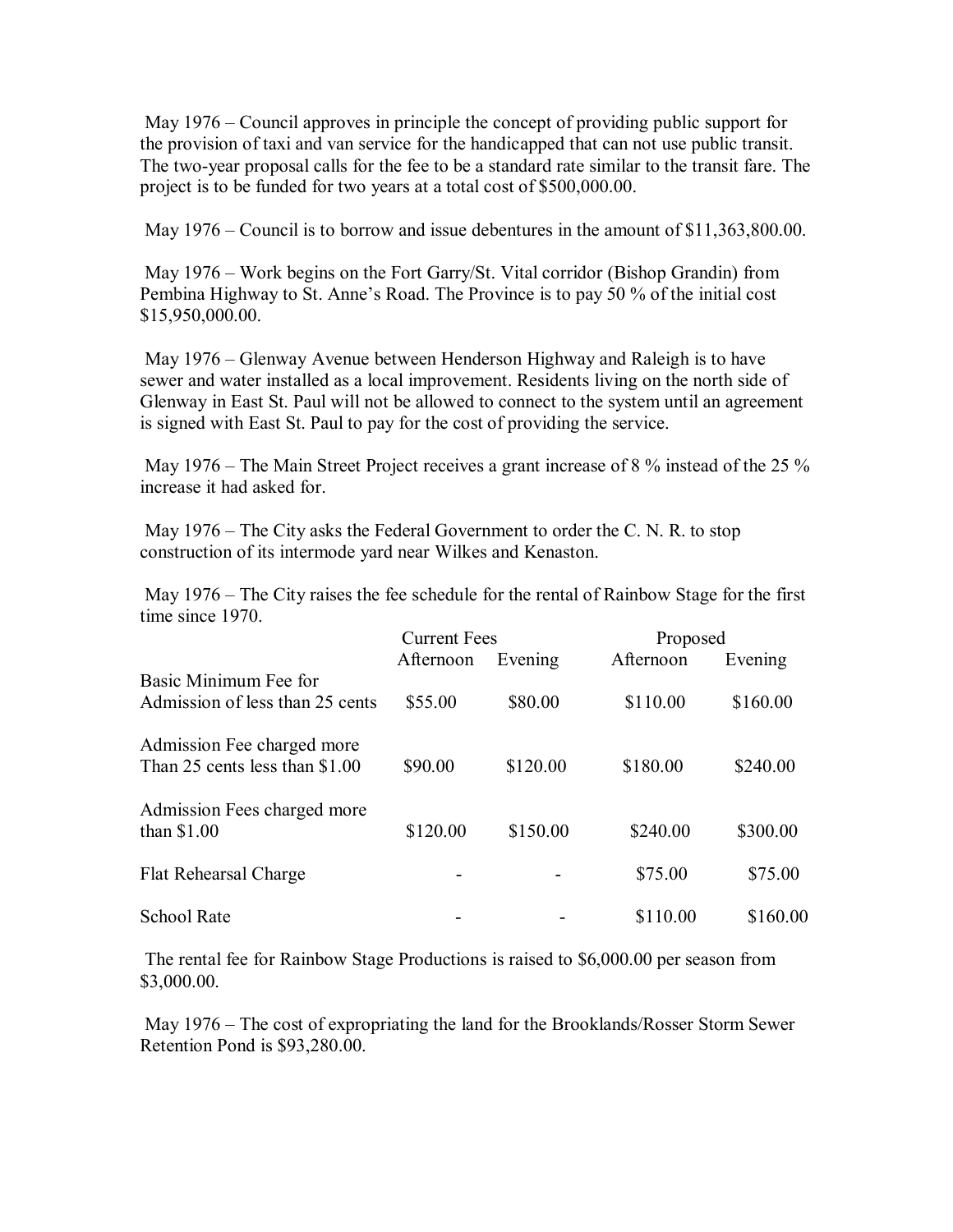May 1976 – The Klassen Funeral Chapel is given permission to build a new funeral home on the east side of Henderson Highway between McIvor and Strood.

 May 1976 – The City is to buy cement for a total cost of \$351,478.63 for seven different varieties of cement an increase per ton of 20.76 % over 1975 costs. The two bids of Inland Cement Industries Ltd and Canada Cement LaFarge Ltd are identical down to the cent for all seven categories of cement.

 May 1976 – The Province is to turn control of the Cordite Ditch/Bunn's Creek to the City of Winnipeg.

 June 1976 – A wildlife pond is to be built in the Assiniboine Forest at a cost of \$50,000.00.

June 1976 – Street name changes Royal Road changed to Laxdal Road Quail Place to Wankling Way Avila Street East is changed to Parkwood Place Chinook Crescent is changed to Quail Ridge Road.

 June 1976 – After the earlier plans had first been approved then rejected, plans are approved for the final time to build two 12-storey senior citizen apartment blocks between McLeod and Oakland east of Henderson Highway. Property at 207 McLeod is added to the site.

 June 1976 – The first meeting for residents to discuss the North Henderson Highway District Plan is held at River East Collegiate on July 7 1976.

 June 1976 – The City buys the property at the northeast corner of Bradley and Regent from Shell Oil for \$60,000.00 for a future north-south interchange corridor.

 June 1976 – A computer circulation control system is to be rented for the new library on Graham at a cost of \$50,000.00 for 1977 and \$80,000.00 per year for 1978 and the following years.

June 1976 – John De Graff School on Tu-Pelo in Valley Gardens is under construction.

 June 1976 – The C. N. R. asks for permission to make 3 crossings of Wilkes Avenue west of Kenaston for its intermode railway yard.

 June 1976 – Senior Police Officers receive a 10.5 % wage increase up to a maximum increase of \$2,400.00 per year.

 June 1976 – Council considers abandoning its land banking programs in Fort Garry and St. Vital.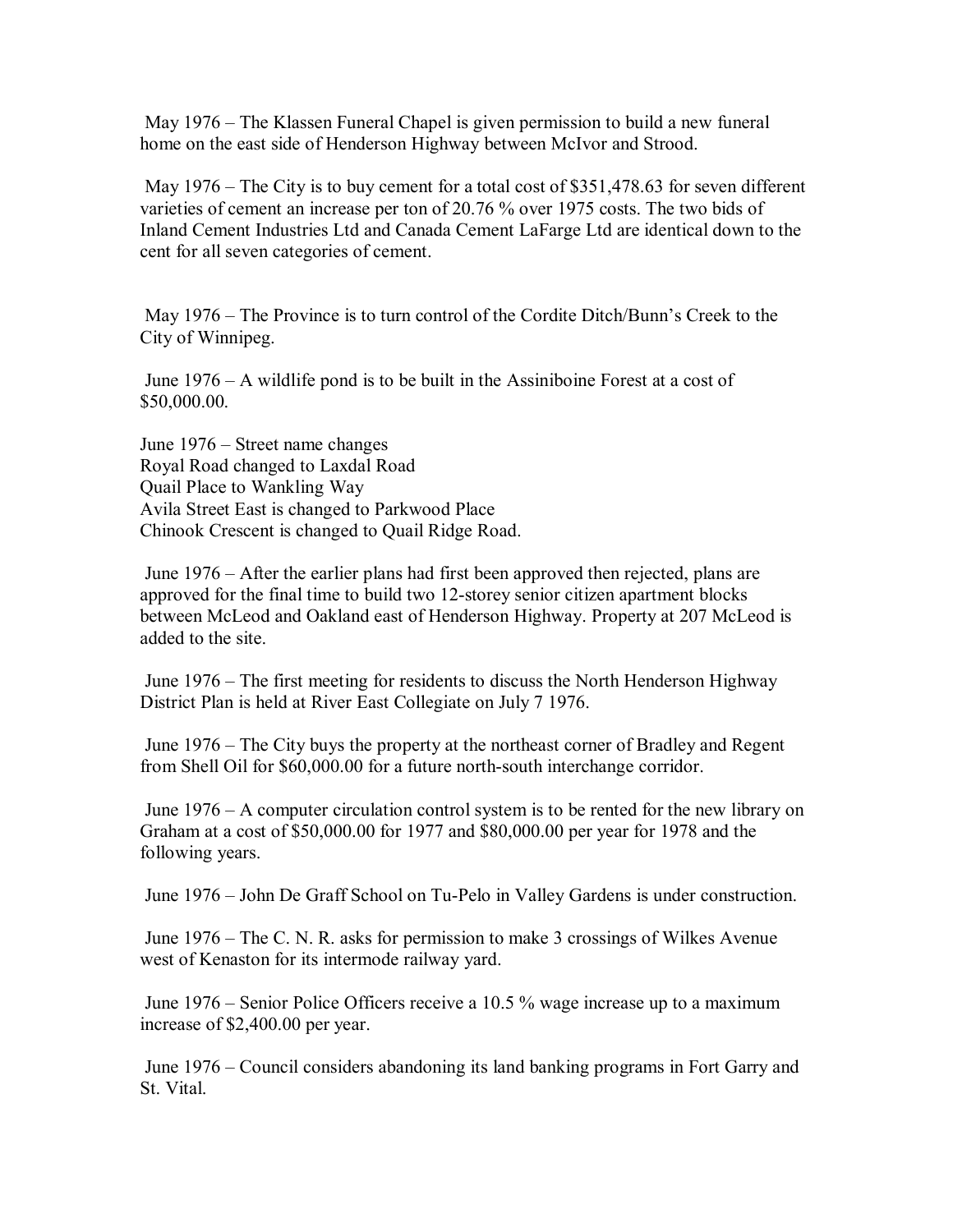June 1976 – The City is to spend \$41,000.00 on artwork for the new Centennial Library this includes a \$8,000.00 donation from the Toronto-Dominion Bank.

 June 1976 – Council is to guarantee a \$60,000.00 loan made by the East End Community Club in Transcona for an artificial ice plant.

 June 1976 – The City reports a surplus of \$5,508,436.00 in 1975 despite overspending its budget by \$10,726,062.73.

 June 1976 – The West Kildonan Community Centre at the northwest corner of Jefferson and Powers is to be expanded by the purchase of \$22,000.00 worth of land.

 June 1976 – Land for a storm sewer retention pond and a future transportation right of way is bought north of Springfield Road and east of Gateway for \$83,016.00.

 June 1976 – Land bounded by Wilkes, Waverley, McGillivray (Linden Woods) is rezoned to a present and future living zone and working area.

 July 1976 – The Winnipeg Association of Public Service Officers is to receive a 10.88 % increase up to a maximum of \$2,400.00 per year.

 July 1976 – The Police Staff section of the Winnipeg Police Department are to receive an 8 % increase.

 July 1976 – A section of Daisy Road lying north and south of Ness is to be changed to Prairie View Road.

 July 1976 – Council turns down a proposal to allow a one-storey private school at Hazel Dell and Watt to be converted to medical offices.

 July 1976 – The cost is raised for the disposing of solid wastes at the City Incinerator and in the landfill sites. Incinerator from \$5.75 per ton to \$9.20 per ton Landfill sites from \$3.00 per ton to \$4.80 per ton

 July 1976 – Community Committee are to be provided with 25 cents per capita to be spent on specific community needs.

 July 1976 – The St. James-Assiniboia Y. M. C. A. Pool at 150 Ferry Road receives a grant of \$12,000.00 in order to subsidize the low fees it charges for the 32 hours of public swimming it provides every week.

 July 1976 – The City Computer Services Department Staff is to be increased Present Proposed Management - 6 Management – 6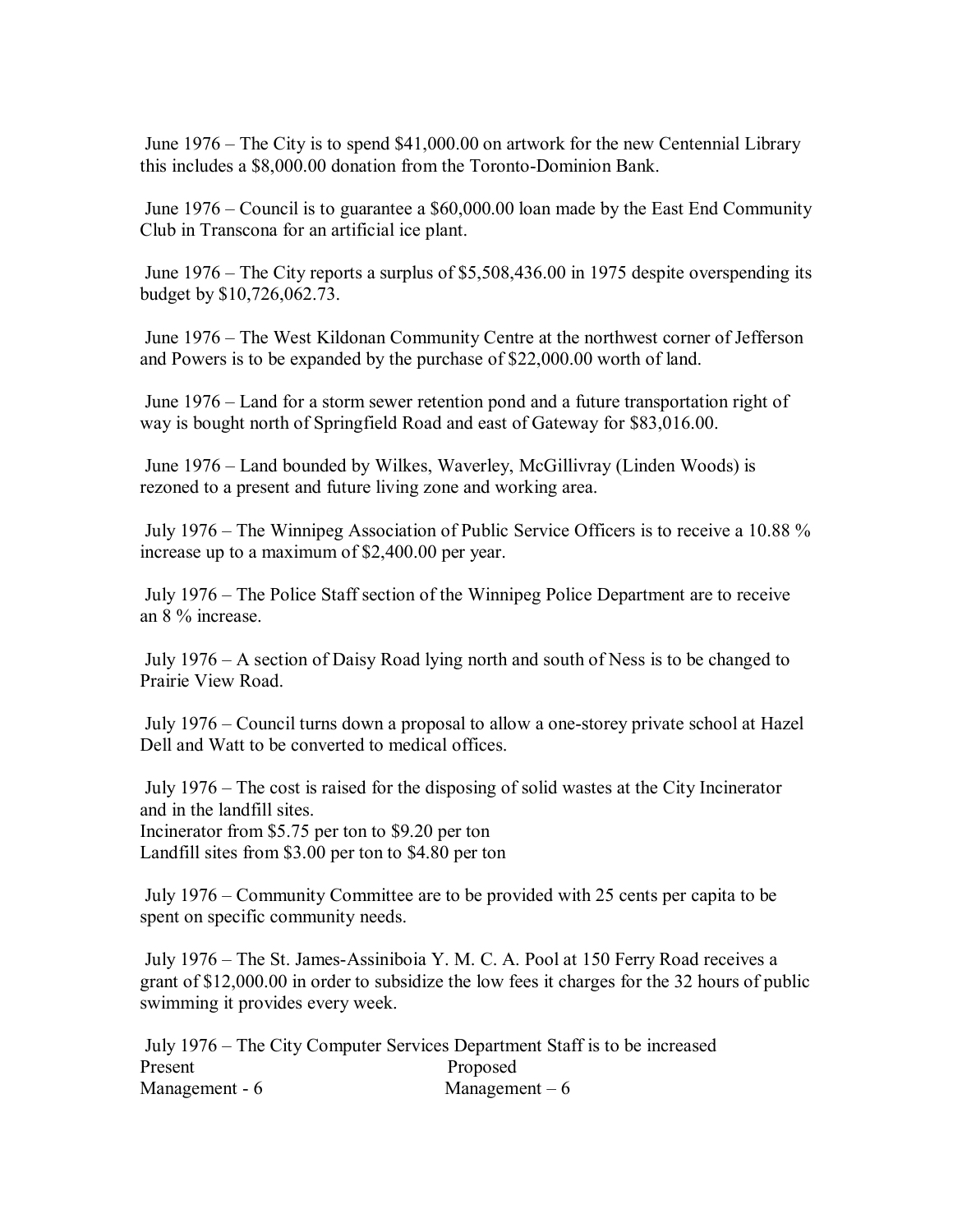| Designer $-7$      | Designer $-9$                  |
|--------------------|--------------------------------|
| Programmer $-12$   | Programmer $-18$               |
| Librarian – 1      | Librarian $-2$                 |
| Form Designer $-1$ | Form Designer $-1$             |
| Operations $-22$   | Operations $-25$               |
| Unfilled – 1       | Teleprocessing Controller $-1$ |

 August 1976 – Land dedication Funds held by various Community Committees in lieu of 10 % open space dedication as of December 31 1975 Assiniboine Park - \$115,117.67 Midland - \$6,500.00 Centennial - \$5,270.00 East Kildonan - \$154,425.37 Fort Rouge - \$47,180.00 Lord Selkirk - \$203,783.38 Fort Garry - \$39,534.50 St. Boniface - \$20,546.00 St. James-Assiniboia - \$5,941.16 St. Vital - \$166,845.90 Transcona - \$41.00 West Kildonan - \$15,856.00 Total - \$781,040.88

 August 1976 – The City has spent \$3,718,123.00 on social assistance in the first six months of 1976.

 August 1976 – The City proposes to increase the Dutch Elm Disease budget from \$140,000.00 in 1976 to \$662,000.00 in 1977.

 August 1976 – The low tender for the building of the Bunn's Creek Retention Pond north of Springfield Road and east of Gateway Road is \$495,000.00.

 August 1976 – The proposed Tyndall Park School site is sold to the Winnipeg School Division for \$60,000.00.

 September 1976 – The City receives a grant of \$979,562.00 for the Winnipeg Public Library System from the Province and an additional \$100,962.00 for the Henderson Regional Library.

 September 1976 – The Federal Anti-Inflation Board rules that C. U. P. E. workers can not receive more than 9.2 % increase.

 September 1976 – Mr. J. E. Dutton is appointed the Chief Librarian for the Winnipeg Public Library System at a salary of \$33,000.00 per year.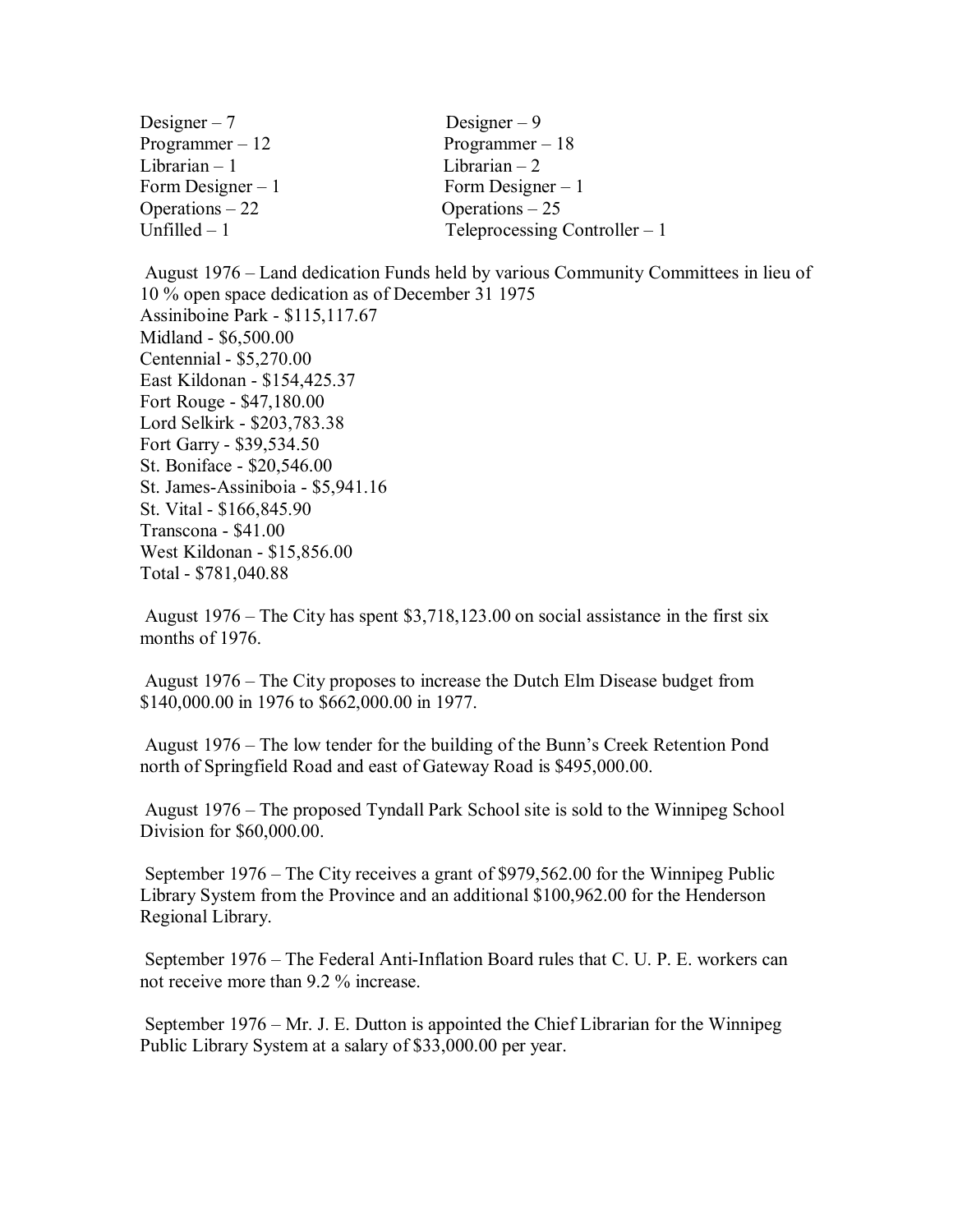September 1976 – United Fire Fighters Local 867 receive an 8 % increase wage increase pending adjudication by the Anti-Inflation Board.

 September 1976 – A new financial reporting service is to be brought in as the old system was designed for the much smaller City of Winnipeg in the late 1950's. Phase I of the new system is to cost \$80,000.00.

 September 1976 – The City announces that it plans to terminate its contract with the Winnipeg Ambulances Services as of May 30 1977.

 September 1976 – The St. Alphonsus Credit Union announces its plans to build a new building at the southeast corner of Henderson and Sydney.

 September 1976 – The Seven Oaks Hospital is to cost \$32,400,000.00 to build. The City is to provide another \$1,062,000.00 in start up costs, the City has already provided a grant of \$2,793,420.00.

 October 1976 – The Fort Garry-St. Vital Corridor (Bishop Grandin) is now to be extended east from St. Anne's Road east to Highway 59. This portion is to be two lanes for the time being.

 October 1976 – A new Director of Purchasing is appointed at a salary of \$1,250.00 biweekly. The new City Clerk Mr. H. E. Sanger is appointed at a salary of \$1,454.00 biweekly.

 October 1976 – A new 113-acre residential subdivision development is approved for both sides of Plessis Road south of Gunn Road west of Bellavance and north of the C. N. R. Victoria Beach Line

October 1976 – subdivision is approved for the south side of Bonner west of Raleigh.

 November 1976 – The Winnipeg Civic Registered Nurses Association receive an 8 % wage increase.

 November 1976 – An independent commission is established to provide guidelines and regulations to strengthen the faith and trust of the public in its public officers. Mr. Hugh Saunderson is appointed chairman with the other members being Mr.Elswood Bole, Mr. R. E. Lane, Mr. F. Muldoon Q.C, Mr. Justice C. Rhodes Smith and Mr. Jim Smith. The commission is to hold public meetings before it is to write its report.

 November 1976 – Contracts are given out for collection of solid waste in the Communities of West Kildonan and St. Vital. The West Kildonan contract is for \$176,832.40 per year or \$14.88 per residence per year. The St. Vital contract is worth \$275,287.84 per year or \$20.52 per residence per year.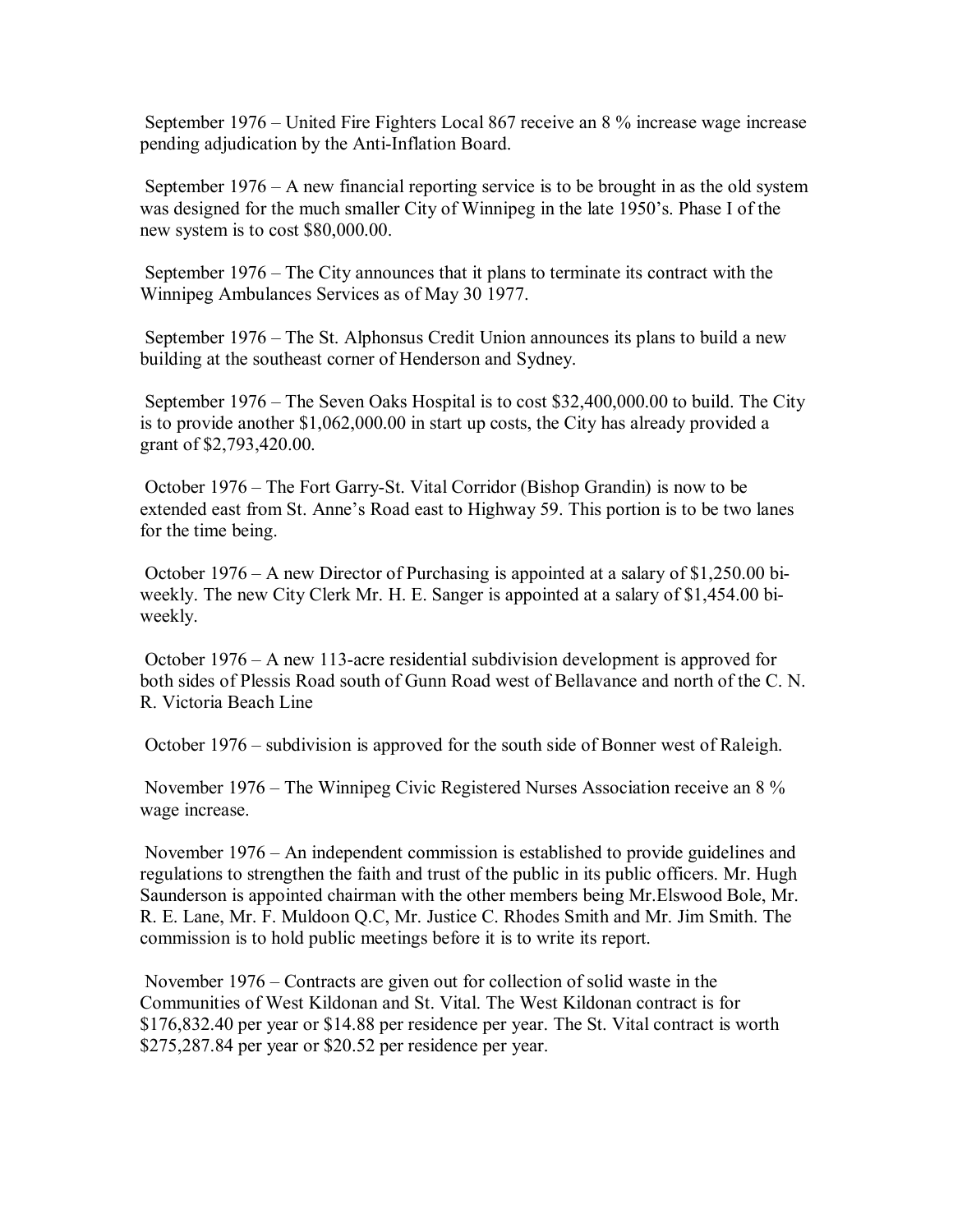November 1976 – The Anti-Inflation Board rolls back the wage increase for transit workers to 8.8  $\%$  from 15  $\%$ .

 November 1976 – A subdivision is approved for the area east of Brunswick Street and south of Red Oak Drive in North Kildonan. A subdivision is approved for the area north of Foxdale and south of Bunn's Creek.

 November 1976 – Council is told that the Salter Street Bridge is in urgent need of repairs, as it is becoming structurally unsound. The cost for minimal repairs is estimated at \$2,300,000.00 for a 3-5 year service life to major repair costs of \$8,800,000.00 for a 20-30 year service life. A new overpass structure would cost \$11,500,000.00 for a service life of 50 or more years. Council looks at the cost of a Sherbrook-McGregor Overpass before it is to make a decision.

| <b>Estimated Cost</b>           |                   |                      |
|---------------------------------|-------------------|----------------------|
|                                 | Rail Yards Remain | Rail Yards Relocated |
| Sherbrook-McGregor Overpass     | \$12,400,000.00   | \$950,000.00         |
| <b>Salter Street Connection</b> | \$11,500,000.00   | \$795,000.00         |

 A rail relocation cost study is to be done at a cost of \$140,000.00, the City share is to be \$40,000.00 with the other portion to be paid by the Federal and Provincial Governments and the C. P. R. and C. N. R.

 As a temporary measure truck traffic is to be prohibited from using the Salter Street Bridge and \$300,000.00 is to be spent to shoring up the structural spans.

 December 1976 – A new Deputy Director of Purchasing is hired at a salary of \$1,067.00.00 bi-weekly.

 December 1976 – Steam heat rates for the Winnipeg Hydro Steam Plant are to rise 21 % to off set an expected \$356,100.00 deficit. In the period 1970 to 1976 the cost of coal has risen by 150 % while the price of steam heat has only risen by 100 % making necessary the rate increase.

 December 1976 – The cost of providing a 3-day per week bookmobile service for the Westdale area in 1977 is \$46,941.00.

 December 1976 – The cost of enlarging the District 3 Police Station at Hartford and Aikins is \$580,000.00. The cost of enlarging the District 6 Police Station on Pembina Highway is estimated to be \$100,000.00.

 December 1976 – Mrs. M. G. McCullough is appointed a Deputy City Clerk at a salary of \$968.00 to \$1,139.00 bi-weekly.

 December 1976 – Council authorizes a short term borrowing limit of \$70,000,000.00 from the Royal Bank for 1977.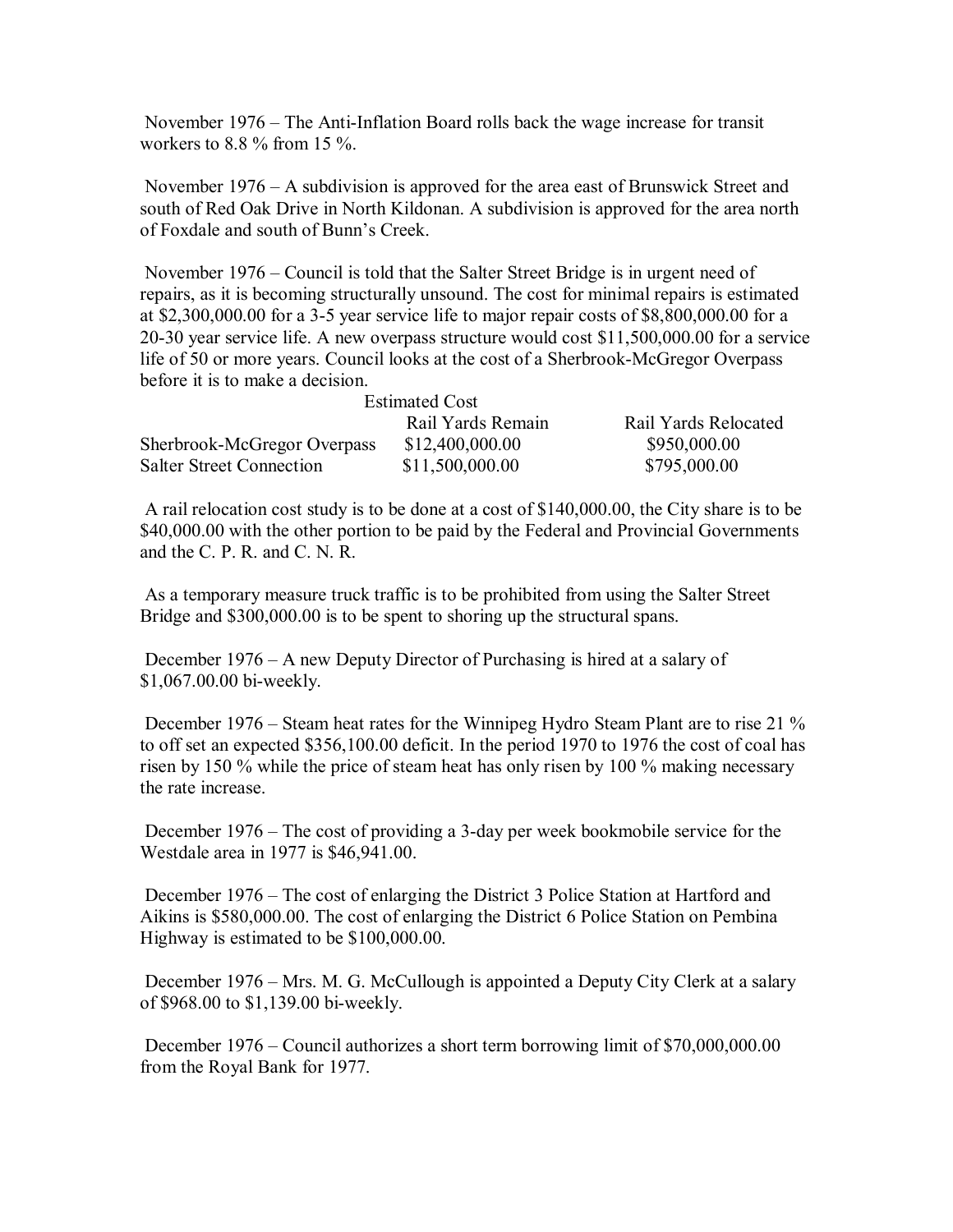December 1976 – The 15.35 acres of the Pembina Highway Drive In Theatre are to be bought for \$525,000.00 so Bishop Grandin may be built.

 December 1976 – Council determines that the priority for building a new \$650,000 indoor arena is the St. James-Assiniboia Community.

 December 1976 – The piers of the Redwood and Louise Bridges are to be repaired at a cost \$147,200.00.

 December 1976 – The construction cost for the Portage and Main Parking Garage is now \$7,718,136.00. The cost for the concourse at Portage and Main is now \$6,513,154.00 with the private sector paying for \$1,450,000.00 of the cost. Private sector companies share Royal Bank - \$175,000.00 Scotia Bank - \$175,000.00 Bank of Montreal - \$350,000.00 Richardson's - \$350,000.00 Toronto Dominion Bank - \$225,000.00

Marathon - \$175,000.00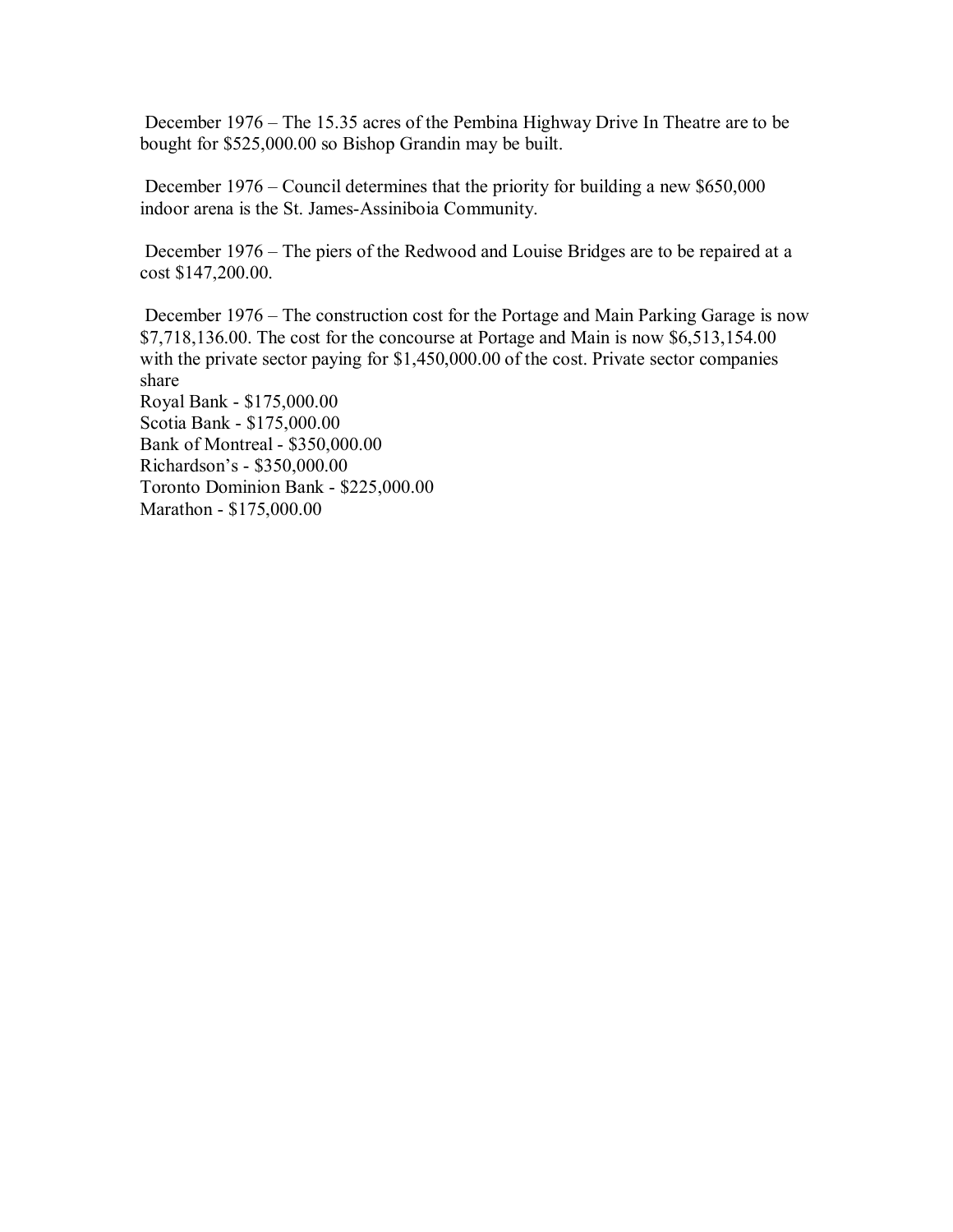## Winnipeg City Council Minutes for 1977

 January 1977 – A servicing agreement is signed between Winnipeg and East St. Paul to provide sewer and water to the north side of Glenway Avenue which is located in East St. Paul.

 January 1977 – The Festival du Voyageur and Folklorama are to receive a grant of \$50,000.00 each in 1977.

January 1977 – Transit workers are to receive an 8 % increase in 1977.

 January 1977 – The proposed budget for the Commission on Conflict of Interest is set at \$52,610.00. The members of the Commission are to receive \$20.00 per hour for an average 6-hour day while the Chairman is to receive \$25.00 per hour.

 January 1977 – The Board of Commissioners is asked to meet with C. N. R. officials and arrange a time limit for the proposed Intermodal Terminal at Wilkes and Kenaston to be in operation at this location.

 January 1977 – The Winnipeg Convention and Visitors Bureau receives a grant of \$75,000.00 for 1977.

 January 1977 – Library staffing levels to be created at new Centennial Library Information/Reference Branch Librarian III – 1 Librarian II  $-4$ Librarian  $I - 5$ Library Assistant II – 10 Total - 20

Central Circulation/Circulation Control Clerk  $C - 1$ Clerk  $B - 2$ Clerk  $A - 14$ Total - 17

Total Centennial Library Staff – 37

Some Library staff salaries Librarian I - \$14,300.00 to \$16,068.00 per year Librarian Assistant II - \$11,622.00 to \$13,624.00 per year Clerk A - \$6,422.00 to \$9,568.00 per year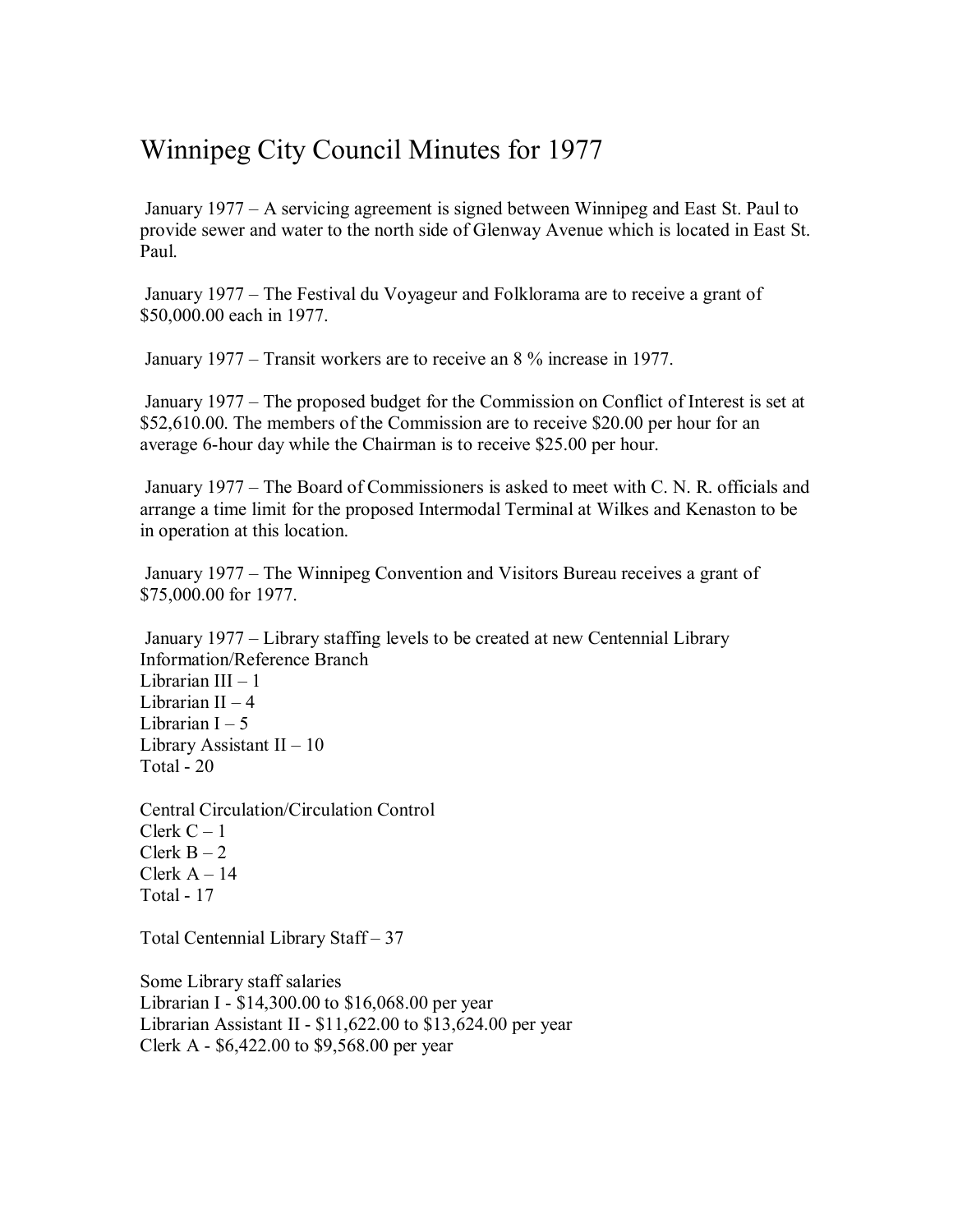January 1977 – A Port-a- Park agreement is signed at the southwest corner of Garry and Ellice.

 January 1977 – The streets and lanes are officially closed in the area bound by McIvor Avenue, Springfield Road, and Lagimodiere Boulevard in the new sanitary and recreational area (Kilcona Park/Harbourview).

 January 1977 – A 16,000-17,000 seat new arena is proposed for the C. N. R. East Yards (the Forks) if the Winnipeg Jets are able to get a new franchise in the N. H. L. or a new league comprised of the N. H. L. and W. H. A.

 January 1977 – A transit corridor study proposes an electric mode of transit from the University of Manitoba to the Downtown Area. Phase I, Stage 1 costs range from \$4,912,000.00 to \$8,495,000.00 in the years 1978-1981. Phase I, Stage 2 costs range from \$8,635,000.00 to \$9,112,000.00 in the years 1981-1986. Phase I, Stage 3 costs range from \$4,661,000.00 to \$6,143,000.00 in the years 1986-1991. These costs only apply to the construction of the line from Chevrier Boulevard to the Downtown. Phase II costs from Chevrier Boulevard to the University of Manitoba have not yet been determined.

 January 1977 – Miss Kathleen Richardson donates land along Wellington Crescent for a passive park. The City must spend \$387,900 to demolish the houses and stabilize the 600 feet of riverbank property. It will take \$210,000.00 to stabilize the riverbank alone.

 January 1977 – Council rezones to residential the area between the C. N. R. Highline, Archibald, the Seine River and Provencher.

 January 1977 – The South St. Vital Trunk Storm Sewer is to be built alongside St. Mary's Road at a cost \$924,000.00.

 January 1977 – Council considers renting out the Convention Centre to groups for gambling casinos. Councillor Harry Lazarenko asks if this was a means of ultimately legalizing gambling.

 February 1977 – Electrical rates are to increase by 14.4 % as of March 17 1977. For the average residential customer using 400 kwh per month this means an increase of \$1.58 per month. This means that Winnipeg Hydro expects a surplus of \$7,200,420.00 in 1977.

 February 1977 – Land next to the Unicity Racquet Club on Taylor is to be sold to the Kinsmen Cardiac Rehabilitation Centre.

 February 1977 – One more Solicitor is to be hired for the Law Department at an estimated salary of \$14,768.00 per year.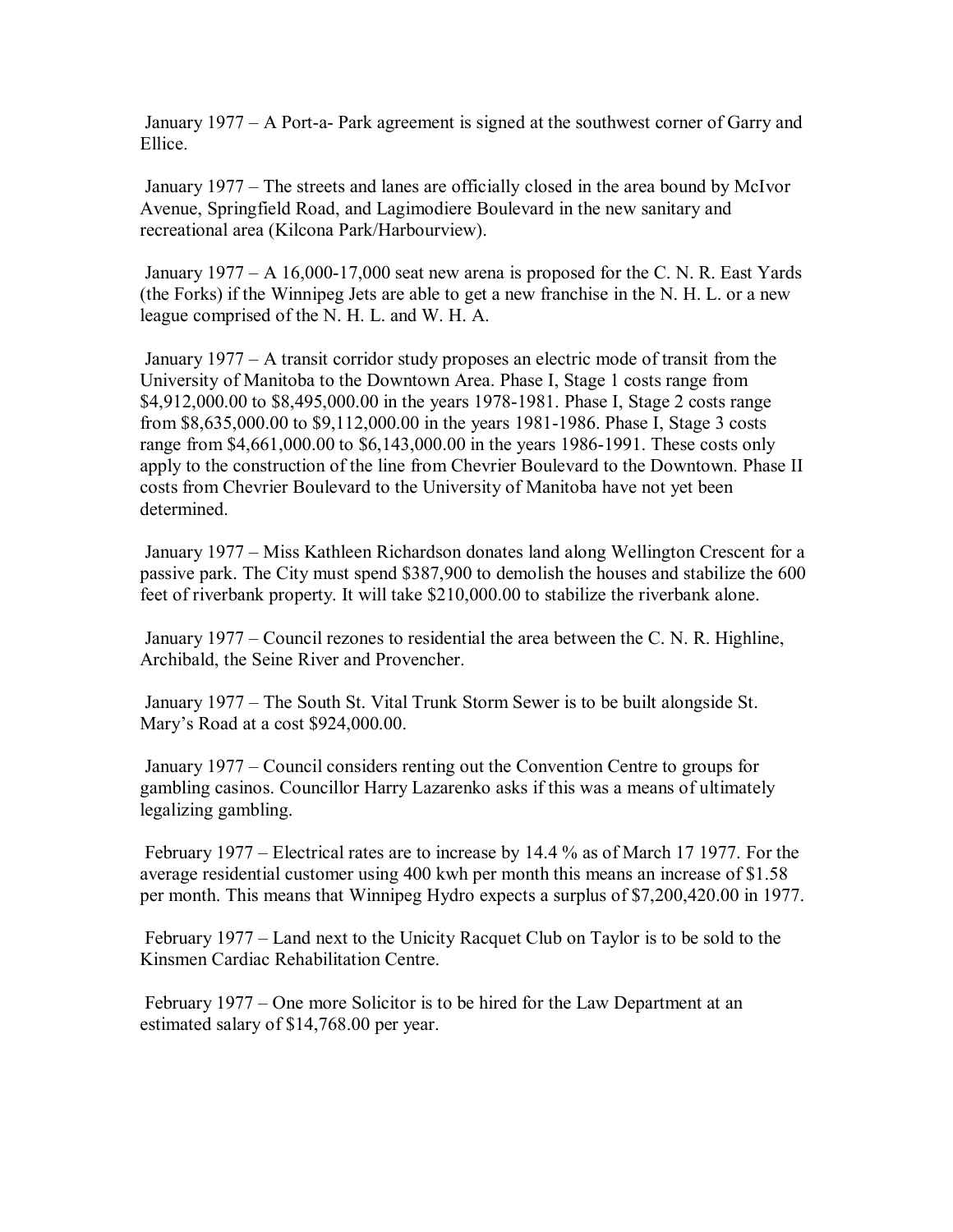February 1977 – Provincial Unconditional and Police Enforcement Grants per capita by selected City for the years

|          | 1973    | 1974    | 1975    | 1976     |
|----------|---------|---------|---------|----------|
| Toronto  | \$22.96 | \$26.40 | \$35.61 | \$36.81  |
| Regina   | \$1.50  | \$8.64  | \$31.51 | \$34.95  |
| Winnipeg | \$9.44  | \$9.77  | \$12.55 | \$16.94  |
| Montreal | \$55.03 | \$66.69 | \$93.14 | \$100.47 |

 February 1977 – Property Taxes raised in Winnipeg for schools and municipal purposes in 1975 and 1976

|           | 1975            | 1976             |
|-----------|-----------------|------------------|
| Schools   | \$89,369,000.00 | \$108,904,000.00 |
| Municipal | \$96,450,00.00  | \$107,609,000.00 |

 The school tax share rose 22.6 % in 1976 from 1975 while the municipal tax share rose by 11.6 % in 1976 from 1975.

February 1977 – School Mill rate increases by school division from 1973 to 1976

Winnipeg School Division  $# 1 - 79.0 \%$ St. James-Assiniboia School Division # 2 – 92.3 % Assiniboine School Division # 3 – 98.3 % St. Boniface School Division  $#4 - 71.5\%$ Fort Garry School Division  $# 5 - 104.2 \%$ St. Vital School Division  $# 6 - 70.9 \%$ Norwood School Division  $# 8 - 80.6 \%$ River East School Division  $# 9 - 92.1 \%$ Seven Oaks School Division # 10 – 84.3 % Transcona-Springfield School Division # 12 – 140.8 % Seine River School Division  $# 14 - 78.6 \%$ 

During the same period of time 1973-1976, the municipal portion rose by 45.8%.

 February 1977 – The two new swimming pools in East Kildonan and West Kildonan are expected to open on April 1, 1977. Staffing levels for the two new pools

| East Kildonan Swimming Pool | West Kildonan Swimming Pool |
|-----------------------------|-----------------------------|
| 1 Chief Pool Attendant      | 1 Chief Pool Attendant      |
| 1 Chief Swimming Instructor | 1 Chief Swimming Instructor |
| 1 Engineer I                | 1 Engineer I                |
| 2 Utilityman C              | 2 Utilityman C              |
| 2 Senior Pool Attendants    | 2 Senior Pool Attendants    |
| 1 Cashier                   | 1 Cashier                   |
| 2 Janitors I                | 2 Janitors I                |
|                             |                             |

February 1977 – The City is to take over the ambulance service in Winnipeg.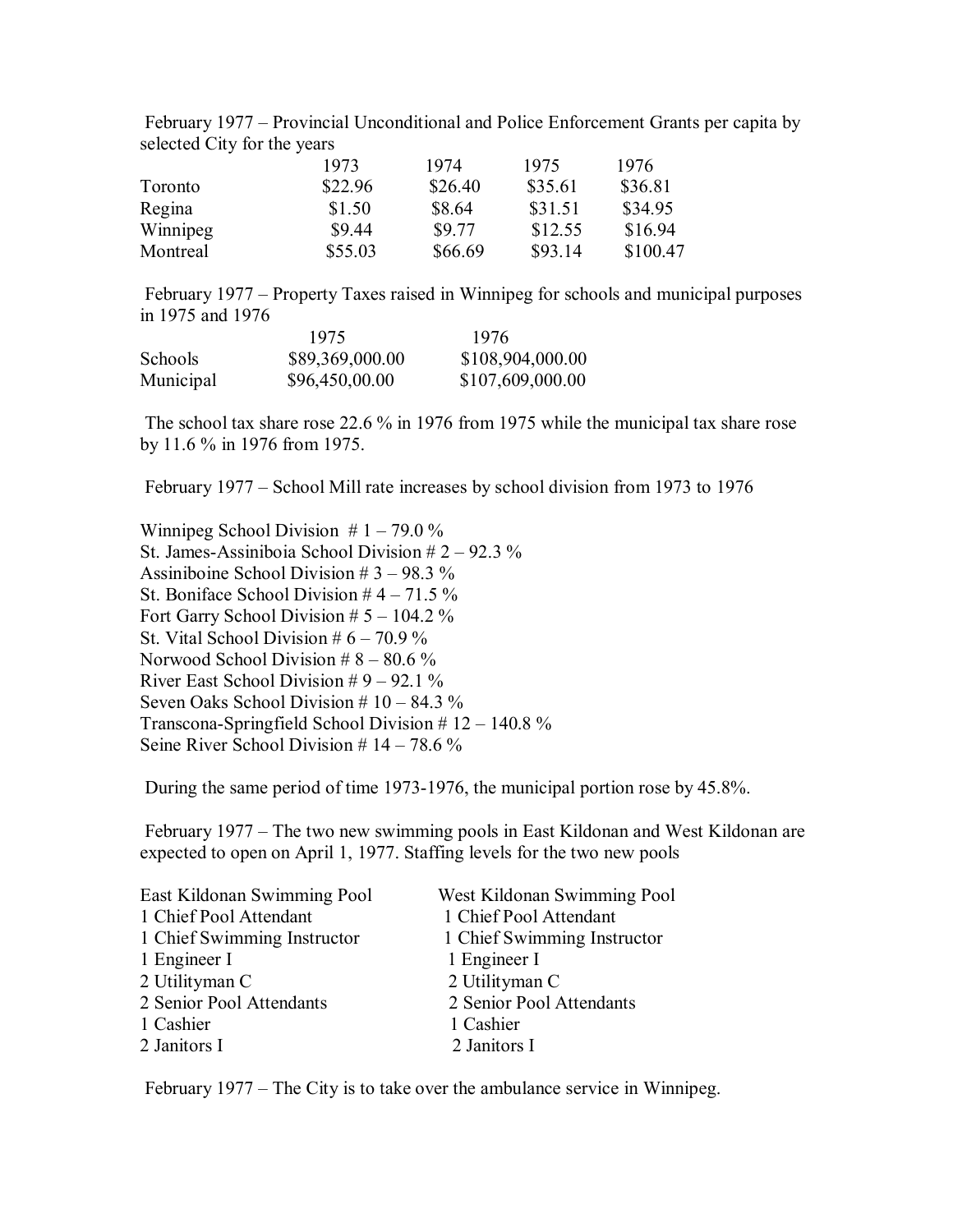February 1977 – A flood that occurred in the basement of the Civic Centre Complex on December 25, 1976 resulted in cleanup and repair costs of \$65,000.00 and damage to material and equipment stored in the basement in the amount of \$25,000.00. Council also authorizes the spending of \$15,000.00 for modifications to the building to prevent future damage and hazards.

 February 1977 – A Historical and Building Committee is to be created for the purpose of establishing procedures and criteria for the conservation and preservation of historical buildings.

 February 1977 – New car allowances for civic employees with own cars on official business First 3,600 miles per year – 25 cents per mile Next 3,600 miles per year – 19 cents per mile All additional miles per year – 16 cents per mile Parking at office locations 50 % of cost

February 1977 – Some Salaries

Claims Branch

 Investigator I - \$423.00 to \$513.00 bi-weekly Investigator II - \$513.00 to \$6.04.00 bi-weekly

Assessment Department

 Assessor Trainees - \$383.00 to \$421.00 bi-weekly Assessors - \$414.00 to \$684.00 bi-weekly Clerks A - \$247.00 to \$368.00 bi-weekly

Police Department Clerical Staff

 Clerk A Court Unit - \$247.00 to \$368.00 bi-weekly Clerk B Police Records - \$383.00 to \$458.00 bi-weekly

Winnipeg Police Department Communication Section Signal Operator - \$494.00 to \$561.00 bi-weekly

Fire Department

 Training Officer - \$667.00 bi-weekly Utilityman Repair Shop - \$457.00 bi-weekly

License Department

Clerk C - \$474.00 to \$512.00 bi-weekly

Health Department

Health Inspector - \$11,752.00 per year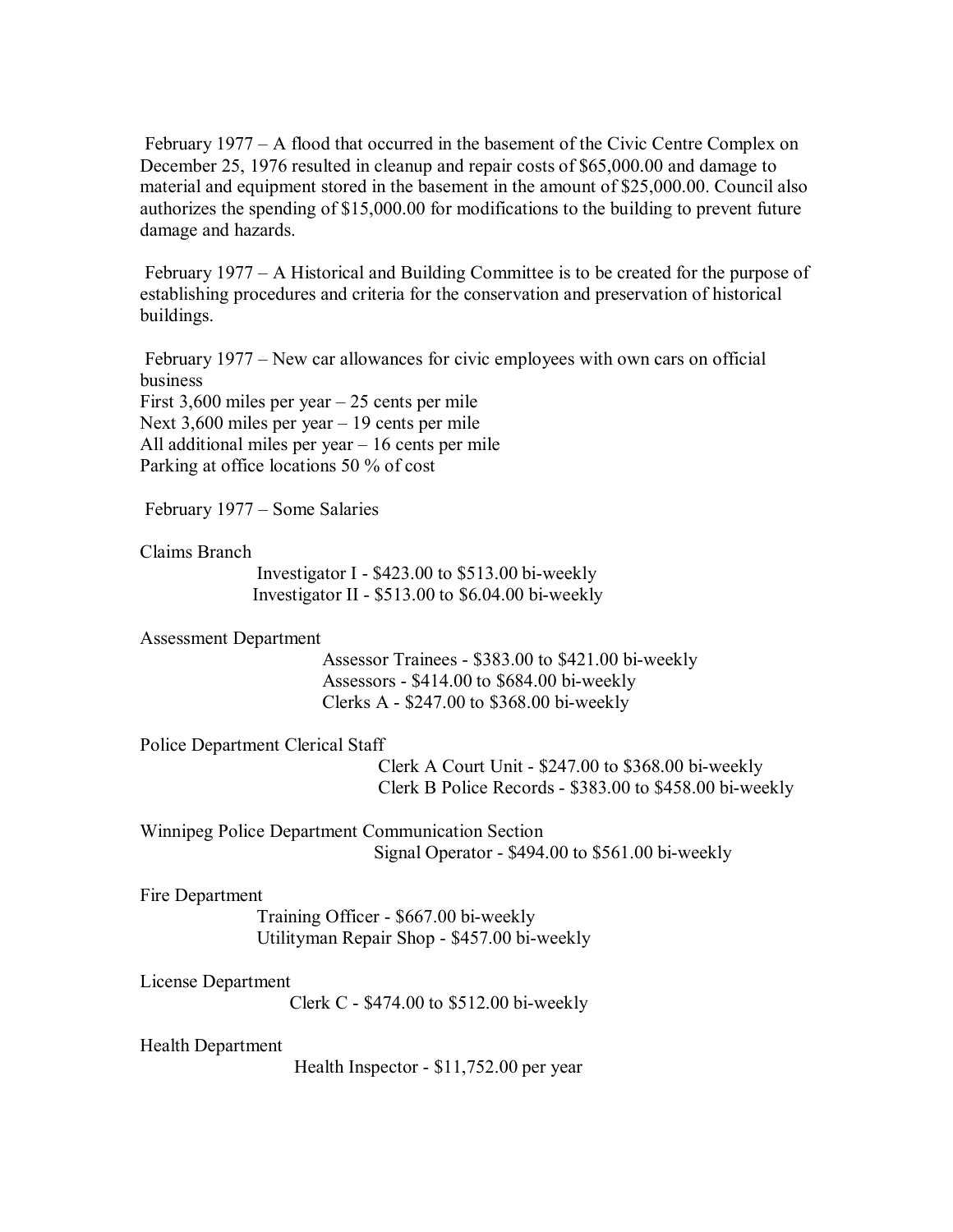February 1977 – Winnipeg buys 17 transit buses at a cost of \$75,650.93 each with the Province of Manitoba paying 50 % of the cost.

February 1977 – The Age and Opportunity Centre is to receive a grant of \$75,000.00.

 February 1977 – Water and sewer rates are to be increased by 15 % in 1977. It is estimated that increases of 10-15 % will be needed every year until 1991. If the current water consumption continues to increase to at the rate it has been, a new aqueduct will be necessary in the 1980's At 1977 costs a new aqueduct will cost \$200,000,000.00. New 1977 water rates 72 cents per 100 cubic feet for first 9,600 cubic feet per quarter 47 cents per 100 cubic feet from 9,600-96,000 cubic feet per quarter 34 cents per 100 cubic feet over 96,000 cubic feet per quarter New 1977 sewer rate 40.3 cents per 100 cubic feet

 March 1977 – Green Fee Increase at Four Municipal Golf Courses 18 Holes Adult - \$4.00 Junior Age 16 and under - \$2.00 Senior Age 65 and over - \$2.00 Twilight - \$2.25

9 Holes Adult - \$2.25 Adult  $2^{nd}$  round same day - \$1.75 Junior Age 16 and under - \$1.00 Senior Age 65 and over - \$1.00

 March 1977 – The City asks the Canadian Transport Commission to re-open to open the C. P. R. Crossings on the old Highway 59 (Panet and Molson).

 March 1977 – The retainer fee for the golf pro at John Blumberg Golf Course is increased from \$12,000.00 per year to \$16,000.00 per year for the years 1977 and 1978.

 March 1977 – Grants Contemporary Dancers - \$9,822.00 Manitoba Opera Association - \$9,822.00 Manitoba Theatre Centre - \$73,794.00 Rainbow Stage - \$73,794.00 Royal Winnipeg Ballet - \$73,794.00 Winnipeg Symphony Orchestra - \$73,794.00 Winnipeg Art Gallery - \$75,000.00 plus matching dollar per dollar for private fundraising over \$75,000.00 to a maximum of \$212,000.00. Salvation Army - \$34,000.00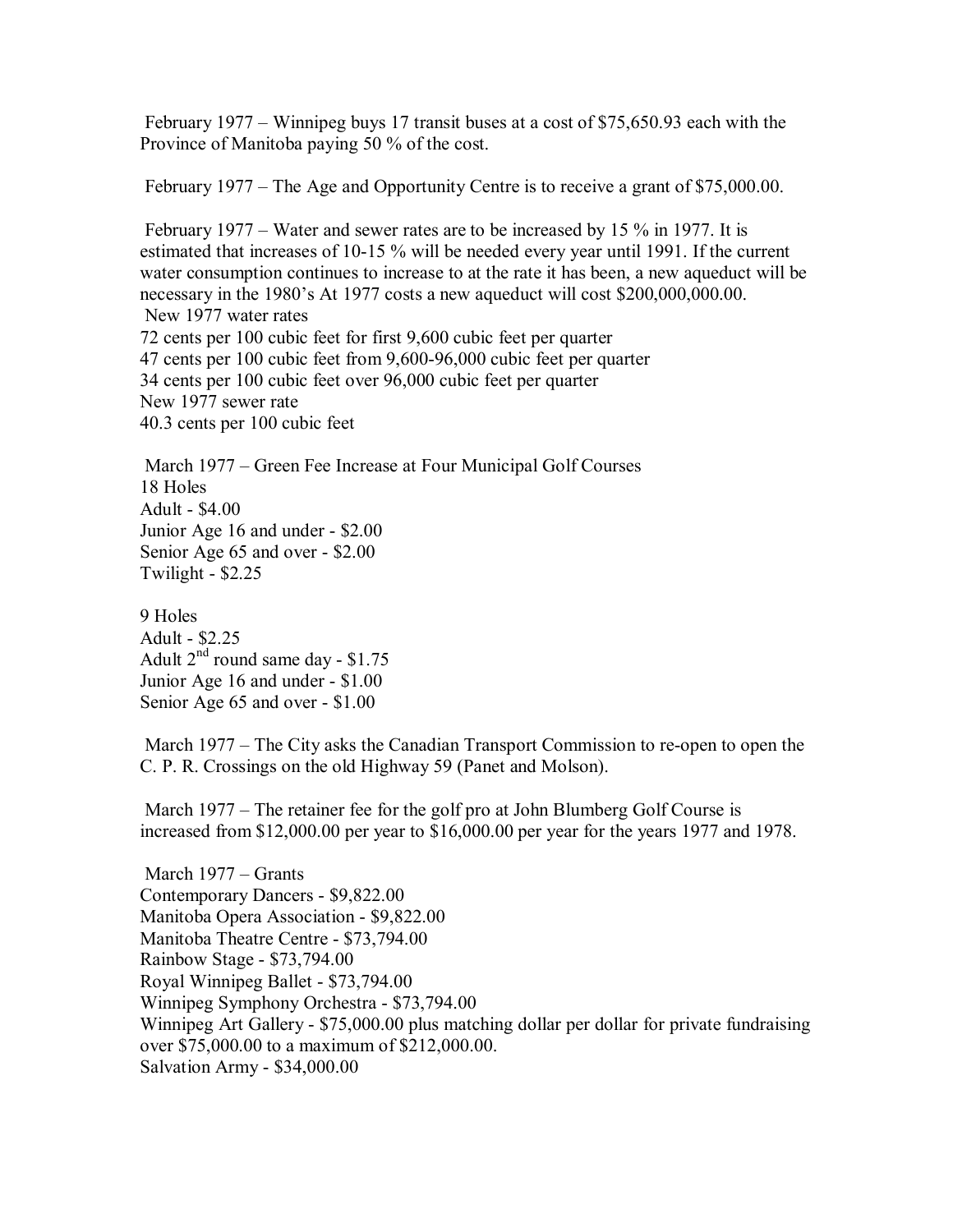March 1977 – Capital Estimates for 1977 - \$80,980,707.00. This will require \$54,731,045.00 to be borrowed for capital expenditures.

 March 1977 – Lanes are to be lighted in lanes bounded by Watt, Roch on Oakview, Dunrobin and lanes bounded by Roch, Brazier, Bronx and Chelsea.

|      | Match $1977 -$ Housing Starts in winnipeg 1900-1970 |               |     |           |       |
|------|-----------------------------------------------------|---------------|-----|-----------|-------|
| Year | Single Detached                                     | Semi Detached | Row | Apartment | Total |
|      |                                                     | And Duplex    |     |           |       |
| 1966 | 1,435                                               | 168           | 11  | 1,328     | 2,992 |
| 1967 | 1,298                                               | 190           | 305 | 1,423     | 3,216 |
| 1968 | 1,533                                               | 157           | 143 | 2,906     | 4,739 |
| 1969 | 2,134                                               | 355           | 361 | 6,180     | 9,030 |
| 1970 | 1,685                                               | 767           | 868 | 3,341     | 6,661 |
| 1971 | 2,129                                               | 666           | 696 | 4,235     | 7,726 |
| 1972 | 2,925                                               | 788           | 236 | 5,185     | 9,134 |
| 1973 | 3,061                                               | 268           | 93  | 4,276     | 7,698 |
| 1974 | 2,665                                               | 557           | 287 | 2,119     | 5,628 |
| 1975 | 2,381                                               | 510           | 264 | 2,139     | 5,294 |
| 1976 | 2,927                                               | 558           | 859 | 2,374     | 6,718 |
|      |                                                     |               |     |           |       |

March 1977 – Housing Starts in Winnipeg 1966-1976

March 1977 – It is estimated that the cost of relocating the C. P. R. Mainline and Yards from is present location to a new location along Inkster Boulevard, north of the Airport in the Municipality of Rosser would be \$65,000,000.00.

 March 1977 – Four vehicles are to be bought to transport the physically handicapped (Handi-Transit) at a cost of \$100,000.00. First year operating costs are expected to be \$377,259.00 while operating revenue is estimated to be \$22,464.00. Hours of Operation Weekdays – 7 AM to 11 PM Saturdays – 8 AM to 12 PM Sundays  $-9$  AM to 9 PM Holidays – 9 AM to 9 PM

March 1977 – Fees for all City owned swimming pools Adults  $-65$  cents Students (high students with cards)  $-35$  cents Children (14 years old and under) - 20 cents Seniors – 35 cents

Special Tickets in lieu of family passes Adults – 5 tickets for \$2.75 Students – 5 tickets for \$1.50 Children – 5 tickets for 75 cents

Other Fees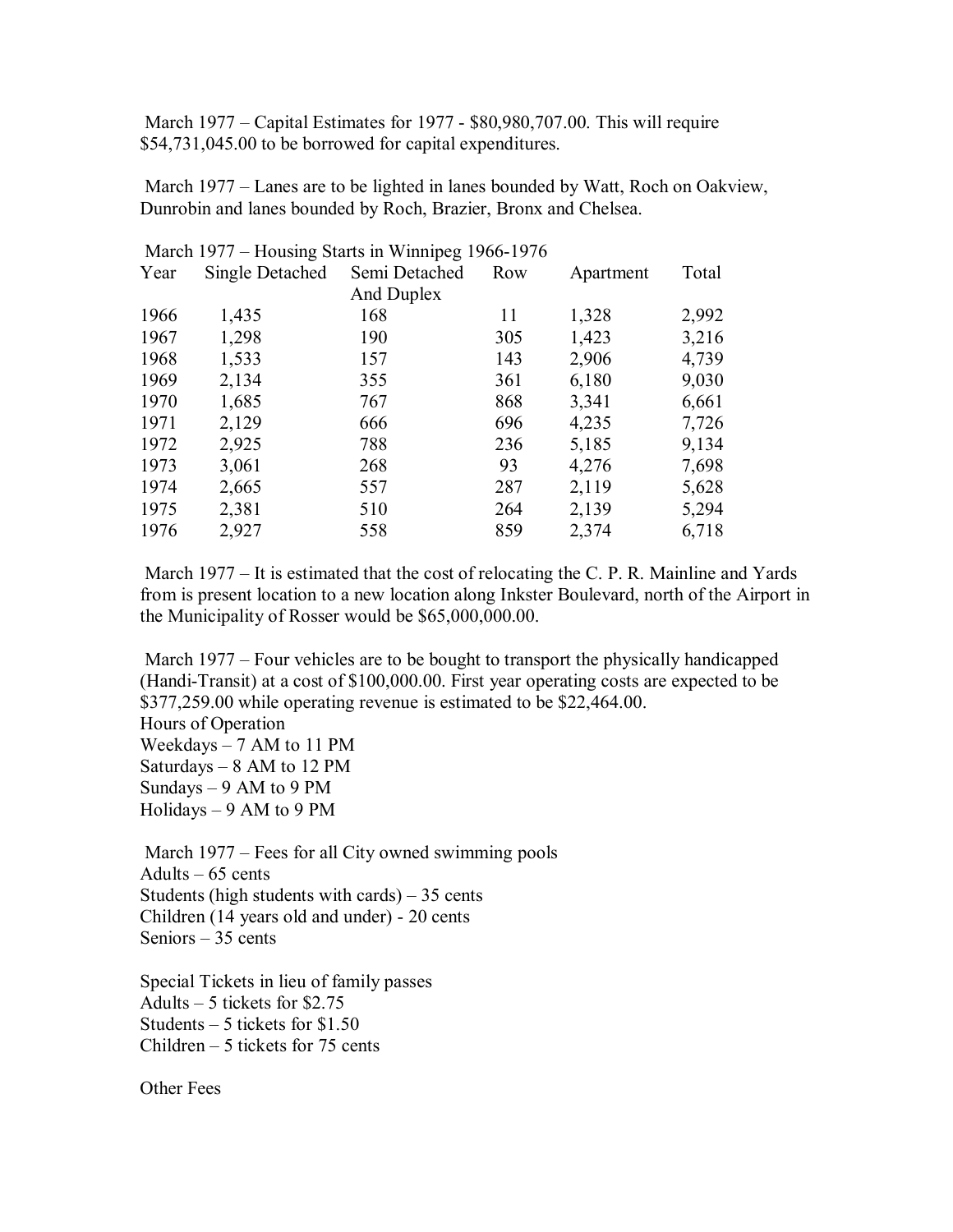Suit and or towel deposit (refundable)  $-75$  cents each Suit and or towel rental – 40 cents each Checking envelops – 15 cents each

Sponsored Instructional Programs First adult – 75 cents per lesson Second adult – 60 cents per lesson First child – 60 cents per lesson Second child – 50 cents Third child – 40 cents Pre School Child – 60 cents Non resident of Winnipeg, adult and child - \$1.00

 March 1977 – City welfare rates paid for funerals Actual cost of Newspaper notice, cards, transportation of family and pallbearers – up to \$100.00 Fees for funeral home - \$300.00

 March 1977 – Street name changes McNair Crescent between Henderson Highway and Eastwood Drive to Glenway Avenue Cosmos Drive to Apple Lane

 March 1977 – The new Centennial Library on Graham opens on March 17 1977 at 9 AM.

 March 1977 – The Estimated Current Accounts Budget for 1977 is \$204,872,292.00 with \$98,951,668.00 coming from property taxes. The amount needed by property owners for school divisions in Winnipeg is \$118,770,634.00 an increase of 9.1 % over 1976. The highest school tax increases are Assiniboine South - 22.7 % St. Vital –  $15.6\%$ St. James – Assiniboia – 13.3 % River East  $-12.5\%$ 

March 1977 – School population by School Division Winnipeg  $-37,352$ St. James-Assiniboia – 18,262 River East  $-12,625$ St. Boniface – 8,411 St. Vital – 7,534 Seven Oaks – 6,830 Transcona-Springfield – 6,748 Fort Garry –  $6,659$ Assiniboine South – 5,737 Norwood  $-2,450$ Seine River  $-1,150$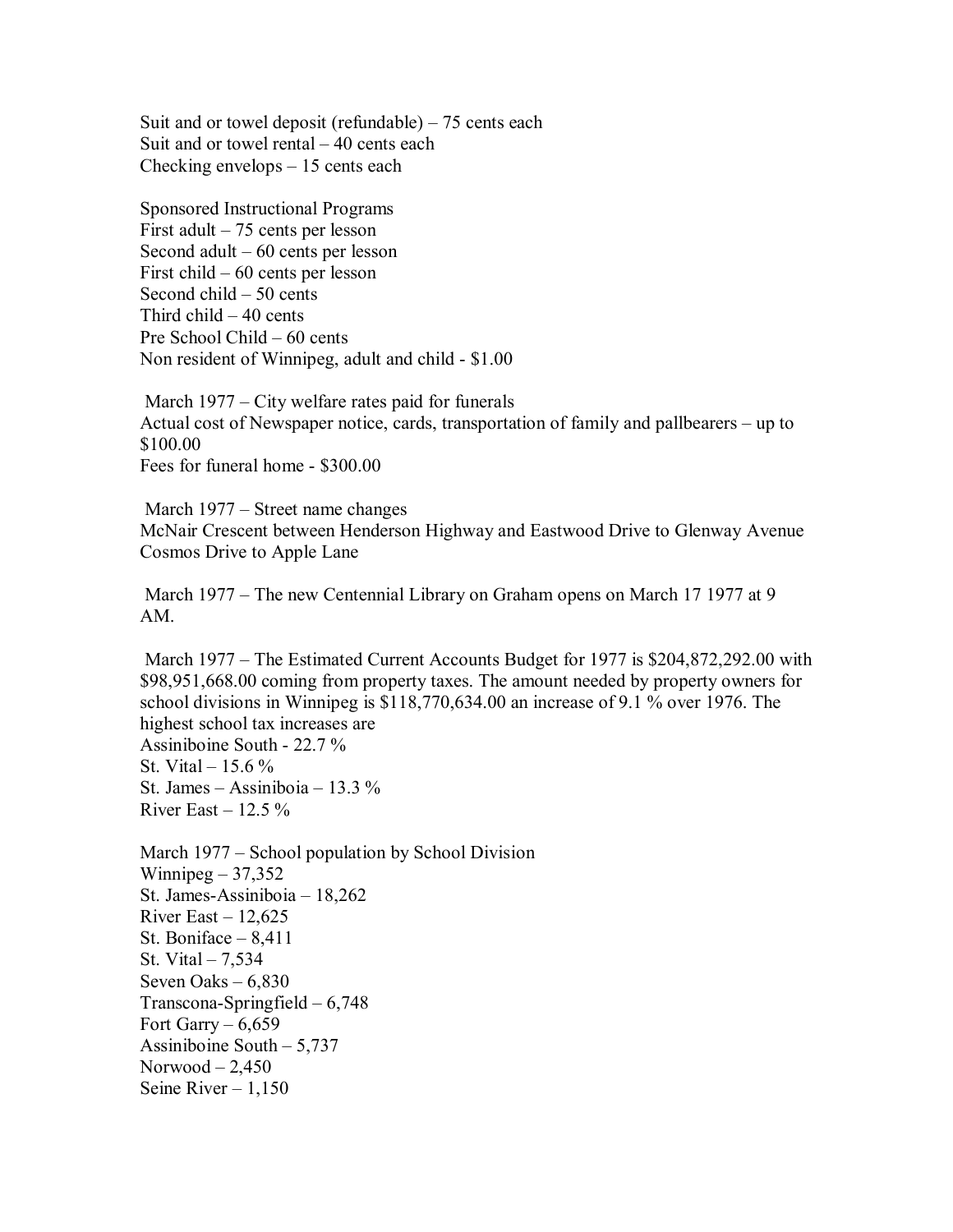April 1977 – Council is told that the Convention Centre had a deficit of \$116,550.00 in 1976.

 April 1977 – The staffing level of the Fire Department is to be increased by a total of 56 firefighters in 1977.

 April 1977 – The two largest indoor parking facilities owned by the City are the Civic Centre Parking Garage which has room for 454 cars and the Centennial Library Parking Garage which has room for 535 cars. The parking garage at Portage and Main will contain space for approximately 1,000 cars when it is completed. The rates for these garages are

Monthly parking - \$25.00

Casual – 30 cents first half hour

- 25 cents each additional hour
- \$1.50 daily maximum

April 1977 – Council sets aside \$147,500.00 to expropriate land to widen McIvor Avenue from 45 feet to 63 feet from Henderson Highway to Raleigh.

May 1977 – Council is told that during 1976 there were 10,416 births, 123 stillbirths, 5151 deaths and 5,090 marriages in Winnipeg.

May 1977 – The City signs an agreement with the C. N. R. that gives the City the right to give notice after August 1 2002 to ask the C. N. R. to move the Inter-modal facility from the south side of Wilkes between Kenaston and Shaftesbury to another location.

 May 1977 – Council repudiates the March 8 1977 directive of the Chief Commissioner, which forbids Community Committees from writing to Federal and Provincial Cabinet Ministers.

 May 1977 – The new District 3 Works and Operation Yard is to be located on land between McPhillips, the Bergen Cut Off, Templeton and the Hydro Transmission Right of Way.

 May 1977 – The standby charge for ambulance service at sporting events is raised from \$13.50 per hour to \$25.00 per hour for events within the City of Winnipeg and \$50.00 per hour for events outside the City of Winnipeg Boundaries.

May 1977 – The 1977 grant for the Main Street project is \$48,204.00.

 May 1977 – The Winnipeg Ambulance Service receives a grant of \$588,740.00 from the Manitoba Health Commission.

 May 1977 – The Legal Surveys Branch is to hire a Technical Assistant/Technician I at a salary of \$12,690.00 per year.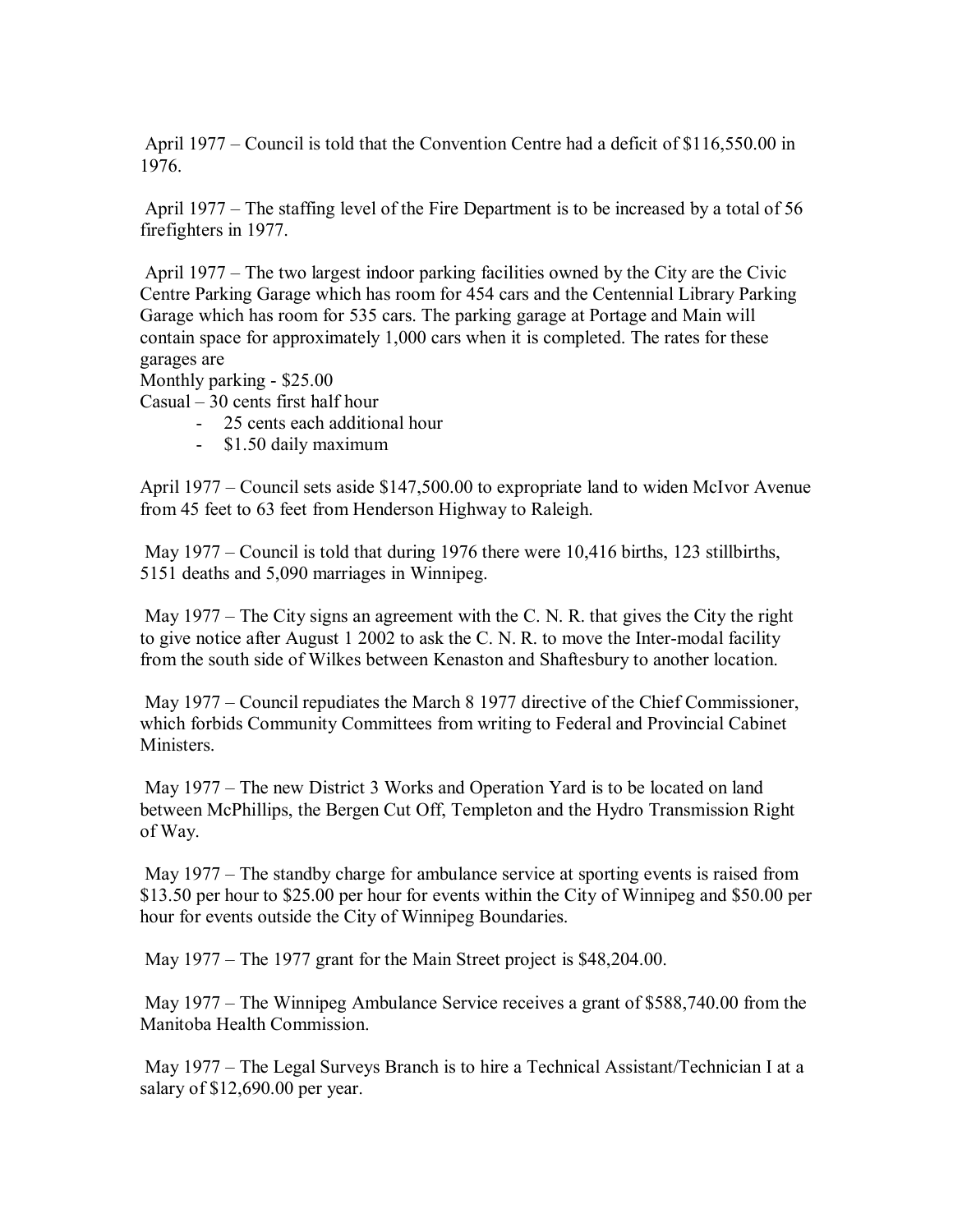May 1977 – The City is to borrow money on the European money market for the first time ever.

 May 1977 – Winnipeg is to be expanded by 8,200 seats at a cost of \$3,651,600.00. An extension is to be made to the East Side of the Stadium with an upper deck constructed above the existing grandstand.

 May 1977 – Mr. Kenneth H. Hallson is appointed to the position of Assistant General Manager of Winnipeg Hydro at a salary of \$1,516.00 bi-weekly.

 May 1977 – The Winnipeg Association of Public Service Officers receive an average wage increase of 7.6 % to a maximum of \$2,400.00 per year.

 May 1977 – C. U. P. E. employees receive a \$17.00 per week salary increase an average increase of 8 %. Some C. U. P. E. salaries Foreman II - \$558.00 bi-weekly Maintenanceman I - \$514.00 bi-weekly Utilityman B - \$433.00 bi-weekly Utilityman C - \$457.00 bi-weekly Utilityman D - \$483.00 bi- weekly Labourer I - \$375.00 bi-weekly Timekeeper - \$424.00 bi-weekly Painter - \$578.00 bi-weekly

 May 1977 – The number of Community Committees are to be reduced from 12 to 6 and the number of Councillors from 50 to 29.

 June 1977 – The Province agrees to pay 50 % of the cost of a monorail study up to a maximum of \$3,000.00.

 June 1977 – Mr. Al Golden proposes to build a 20,000-seat arena on Red River Exhibition property west of the Perimeter Highway. The arena is to cost \$20,000,000.00 and to be paid for by the selling of 20,000 memberships at \$1,000.00 per membership. The purchasers are to have first right of refusal on all events at the new arena. Winnipeg Enterprises only believes \$3,000,000 can be raised by this method at a much more realistic price of \$150.00 per membership.

 June 1977 – An athletic facility is to be developed on 2.137 acres known as the Avaco-Snowdon Park at a cost of \$67,600.00.

 June 1977 – The City supports the Winnipeg Jets application to join the National Hockey League.

 June 1977 – A residential development is approved for the area south of Concordia Avenue west of Molson.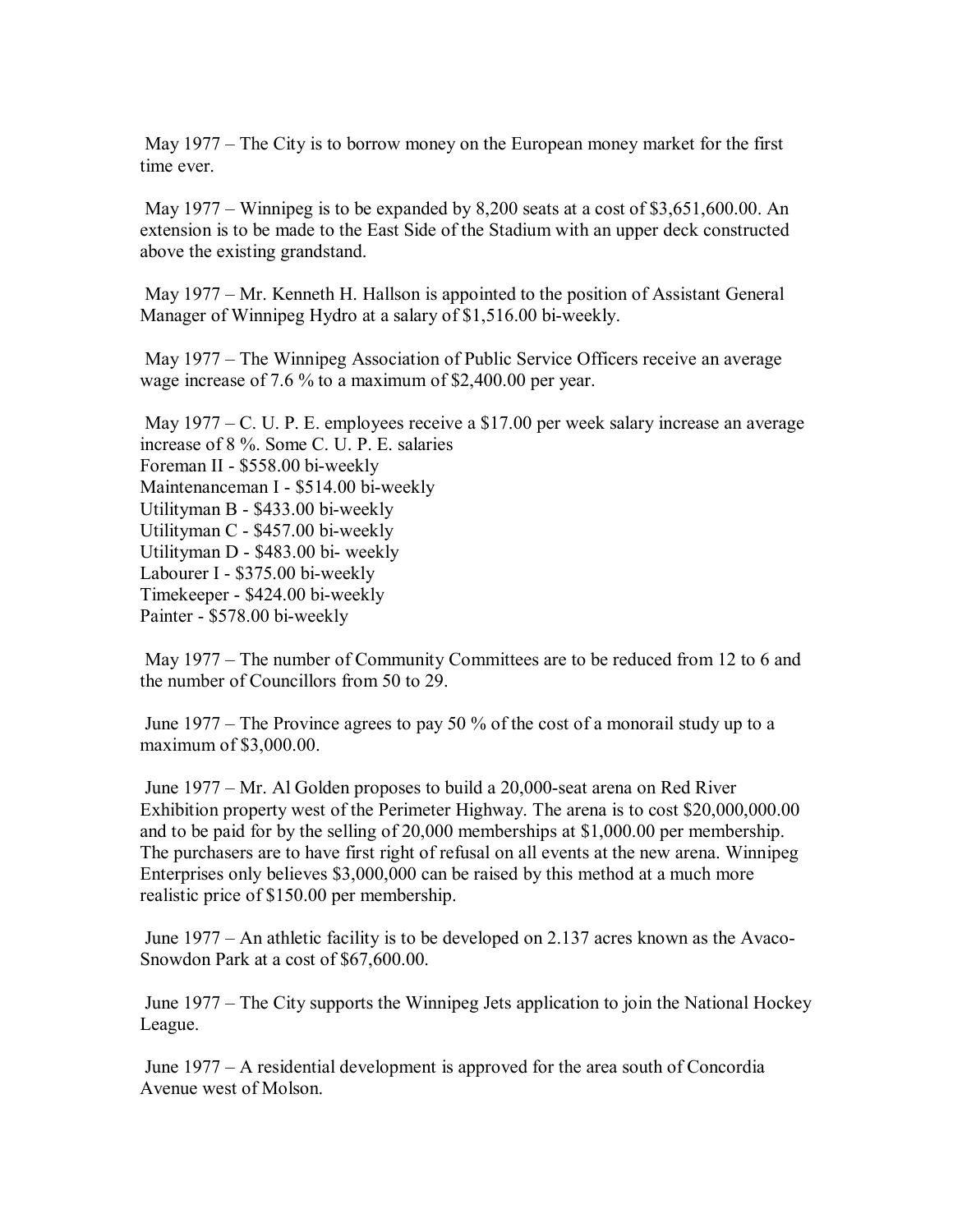June 1977 – The 25.66 acres of Optimist Park in St. James are to be added to the Sturgeon Creek Regional Park in 1978.

June 1977 – Dakota Street is to be widened south of Bishop Grandin.

 June 1977 – The Canadian Association for the Mentally Retarded receive a grant of \$69,500.00.

 June 1977 – The 39 tenants of the Shangra La Mobile Home Park on Springfield Road are given until July 1 1977 to move. The land is part of the property being expropriated for the recreational site and landfill site (Kilcona Park).

 June 1977 – The Sargent Park Recreational Complex is to open in August 1977. There are to be 15 permanent City employees stationed at the complex.

 June 1977 – The Winnipeg Ambulance Service is expected to have an operating deficit of \$958,821.00 in 1977. The average response time for ambulance calls is 4.3 minutes.

 July 1977 – A 14.6-acre site at the northeast corner of Waverley and Wilkes is offered to the Museum of Western Canadian Railway History and Technology for a lease of \$1.00 per year.

 July 1977 – The report of the Municipal Control of Interest Commission is given to Executive Policy Committee.

 July 1977 – By-law 14489, is introduced, it bans smoking in elevators and transit buses. It also requires owners of public spaces such as retail shops and restaurants to provide non-smoking areas.

July 1977 – A new fire hall is to be built on the west side of Waverley south of Chevrier.

 July 1977 – Two new automatic electronic cash registers are to be purchased for the Police Department's Traffic Division to handle traffic tickets. These tickets provide the Police Department with \$2,800,000.00 in revenue.

 July 1977 – Land at the northeast corner of Springfield Road and Edelweiss is sold to the Northdale Mennonite Fellowship Church for \$66,500.00.

 July 1977 – Street name changes; Palms Boulevard to Pine Drive and Berry Street in St. Boniface to Thomas Berry Street.

 July 1977 – The Bernie Wolfe Community School is to cost \$3,671,649.00, the City share of the costs are \$358,930.16.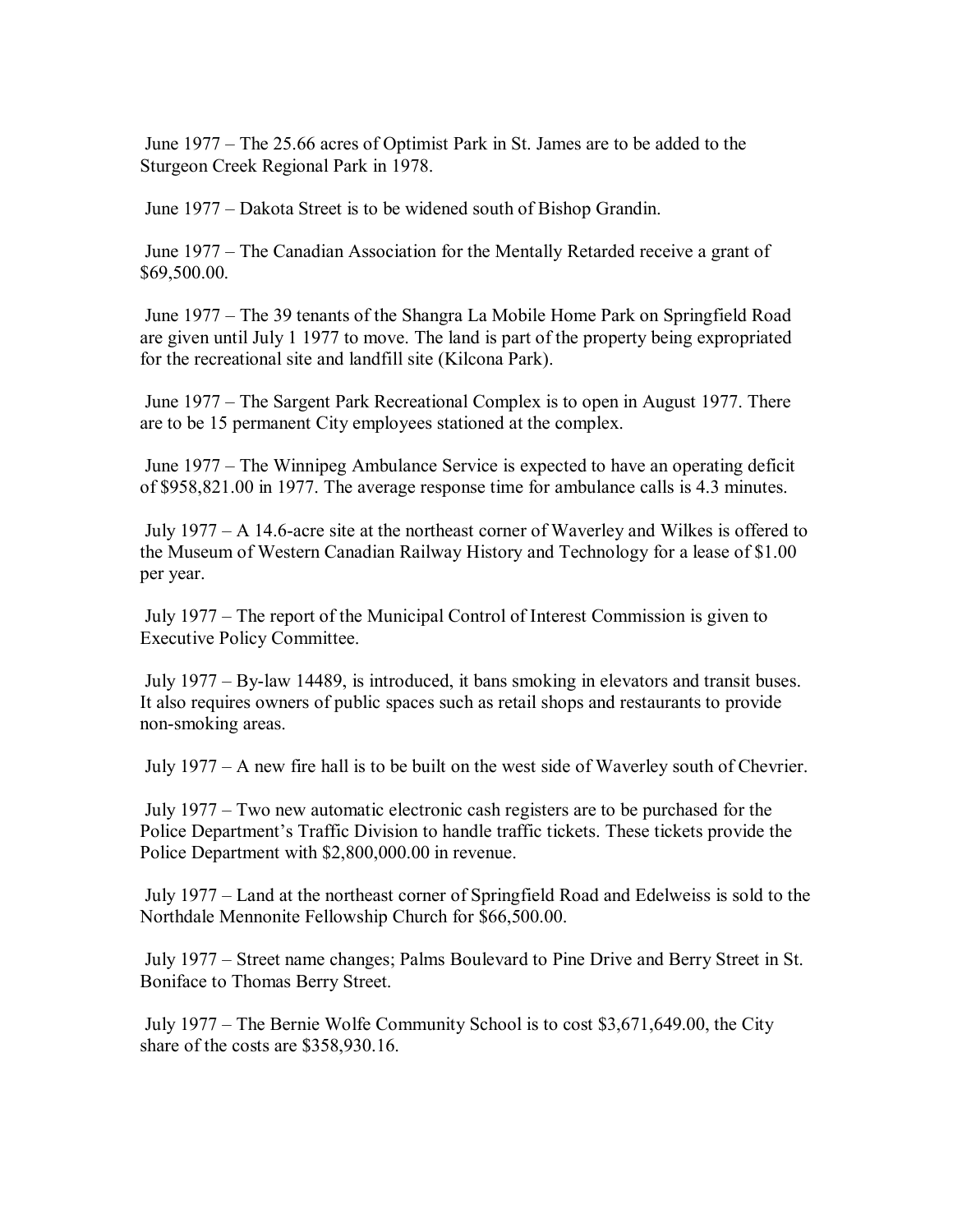July 1977 – Old Market Square is being developed at a cost of \$459,474.00; the City share of the cost is \$399,474.00. Albert Street is to be closed between Bannatyne and William. The work is to be completed for the summer of 1978.

 July 1977 – The first floor of the Centennial Library Parking Garage is to be the holding area for the 1500 employees of the Post Office Building if the Post Office Building has to be evacuated in an emergency.

 July 1977 – The new Public Works Building for District 3 is to cost \$2,979,500.00 not including the cost of land.

 August 1977 – The Parks and Recreational Department is being reorganized into 6 districts.

 August 1977 – The total City Staff as of October 31 1976 by department Assessment – 98 Audit  $-17$ Board of Commissioners – 24 Budget Bureau – 14 City Clerk's  $-62$ Computer Services – 62 Employee Benefits Board – 10 Environmental Planning – 213 Finance – 250 Fire Department – 924  $Health - 132$ Winnipeg Hydro – 740 Land Surveys and Real Estate – 54  $Law - 24$ Libraries – Inner City – 85 - St. Boniface - 9 Mayor's Office  $-6$ Municipal Hospital – 690 Parks and Protection – 133 Parks and Recreation – Inner City – 177 - Assiniboine Park – 8 - Fort Garry – 15 - St. Boniface – 33 - Transcona – 11 Recreational – St. James – 29 - St. Vital - 3 Personnel – 46 Playhouse Theatre  $-2$ Police  $-1,144$ Purchasing  $-32$ Welfare – 144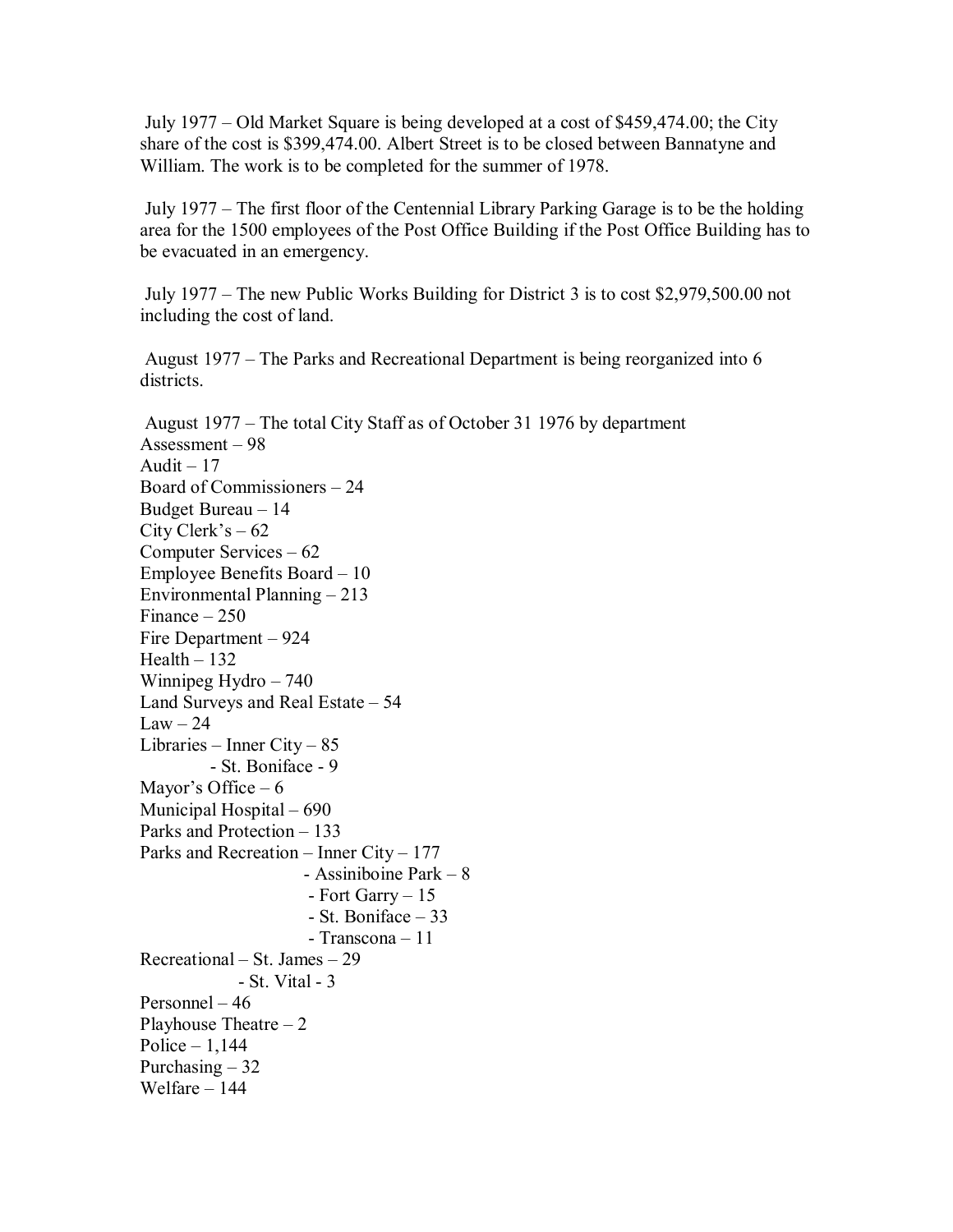Works and Operation including Transit – 3,081  $Total - 8,272$ 

August 1977 – The Winnipeg Civic Nurses are to receive a 6 % wage increase.

 August 1977 – All homeowners in the City are told to remove the rainwater leaders from their roof to the sewer if they have not done so already to reduce the chance of sewer backup. Homeowners who install backup valves in their sewers on their own are entitled to receive a \$100.00 City Grant.

 August 1977 – The City is asked to contribute 50 % of the cost of building the Sherbrook-McGregor Overpass. The Province makes no commitment to give the 50 % or \$7,250,000.00.

 August 1977 – The cost of treating normal sewage is calculated at 8.6 cents per 1000 gallons. The cost of treating factory and industrial waste is calculated at 1.55 cents per 1000 gallons with the additional cost of treating grease from factories and restaurants at 4 cents per 1000 gallons.

 August 1977 – The number of bus drivers required for transit service is increased to 962 from 929.

 August 1977 – A whirlpool is to be added to the Boni-Vital Pool at an estimated cost of \$70,000.00.

August 1977 – The Manitoba Sports Federation is to receive a grant of \$15,000.00.

 September 1977 – Four outdoor dressing rooms are to be built at the Morse Place Community Club; the cost of materials is to be \$14,000.00.

 September 1977 – Springfield Road is to be paved from Lagimodiere Boulevard to a point 7,598 feet east near Plessis at a total cost of \$317,312.00.

 September 1977 – The public parking lot at the northeast corner of Princess and William is to be converted to a green space.

 September 1977 – An Administrative Officer is to be hired for the Transit Division at a salary of \$20,488.00 per year.

 September 1977 – Rental prices for movie projectors and screens at the Centennial Library for a 24-hour period Projector and Screen - \$4.00 Screen only - \$2.00

 September 1977 – The proposed budget to refurbish and the expenses to send the Civic Float to the 1977 Grey Cup Parade is \$13,000.00.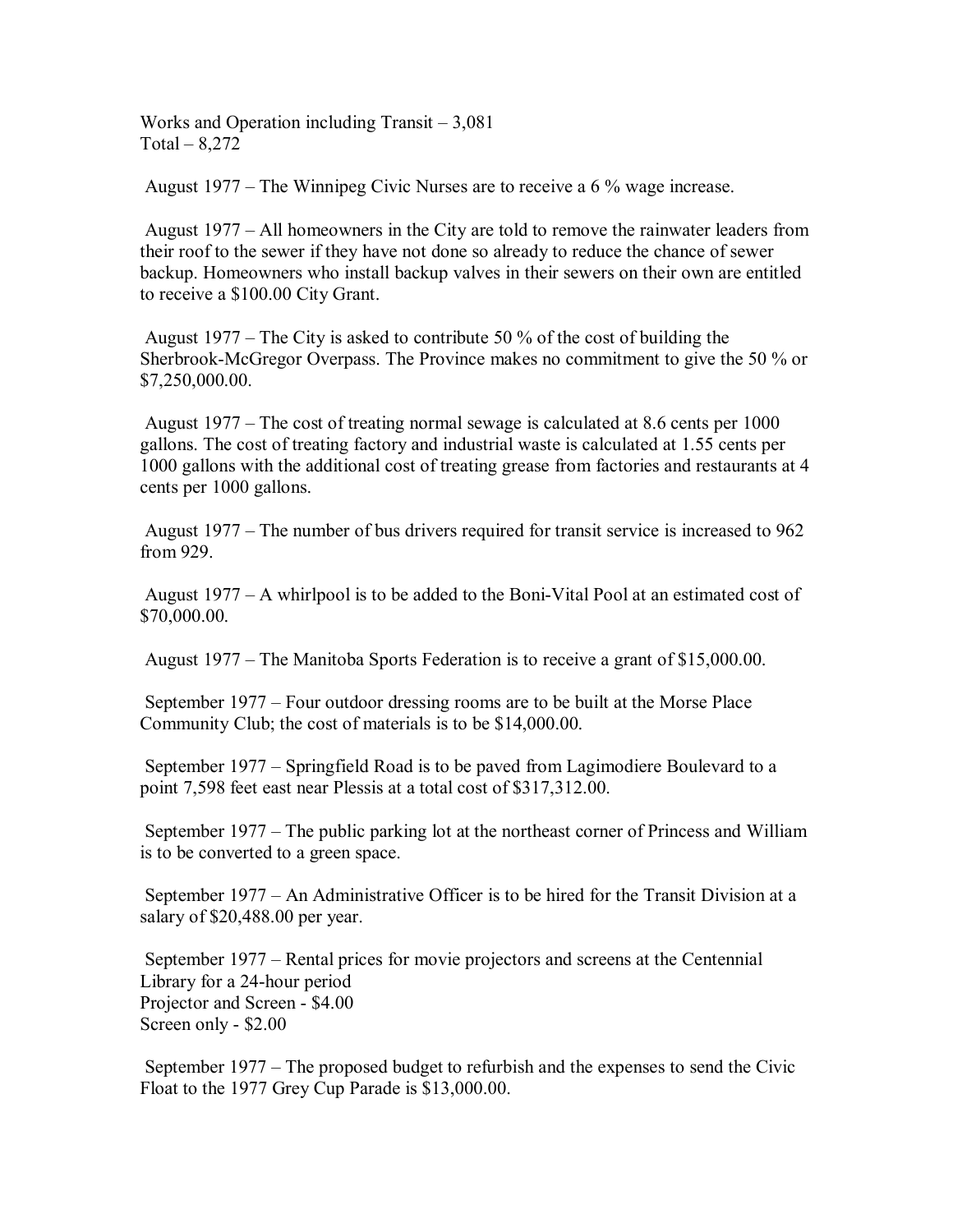September 1977 – subdivision is approved for the area between Bonner, Knowles, Henderson Highway and Raleigh.

 October 1977 – The number of police officers is to be increased by 33, in 1975, 60 extra officers were added and in 1976, 66 extra officers were added.

 October 1977 – Street name changes Grierson Avenue West to Bayridge Avenue Townsend Avenue West to Eagleridge Avenue Silverstone Avenue West to Greencrest Avenue Avila Avenue West to Mapleridge Avenue Patricia Avenue West to Summerside Avenue

October 1977 – The Island Lakes Development plan is approved.

 October 1977 – The old Carnegie Library at 380 William Avenue is to be reopened at a branch library; \$200,000.00 is to be spent on renovations.

 October 1977 – The salary of the Deputy Police Chiefs are \$1,193.00 to \$1,358.00 biweekly.

 October 1977 – Mayor Steve Juba attends his last Council as Mayor on October 19 1977 after being Mayor for 21 years.

November 1977 – The size of Council is now 29 members down from 50 and the number of Community Committees have been reduced from 12 to 6.

Mayor Robert Steen Deputy Mayor Bill Norrie

Assiniboine Park-Fort Garry University Ward - John Angus Crescent Heights Ward - Gary A. Filmon Charleswood Ward - Jim Moore Tuxedo Heights Ward – Bill Norrie Pembina Ward – Don Smith

City Centre-Fort Rouge Riverview Ward – Don Gerrie Memorial Ward – Frank Johnson Sargent Park Ward – Bill McGarva Notre Dame Ward – Alan C. Wade Corydon Ward – June Westbury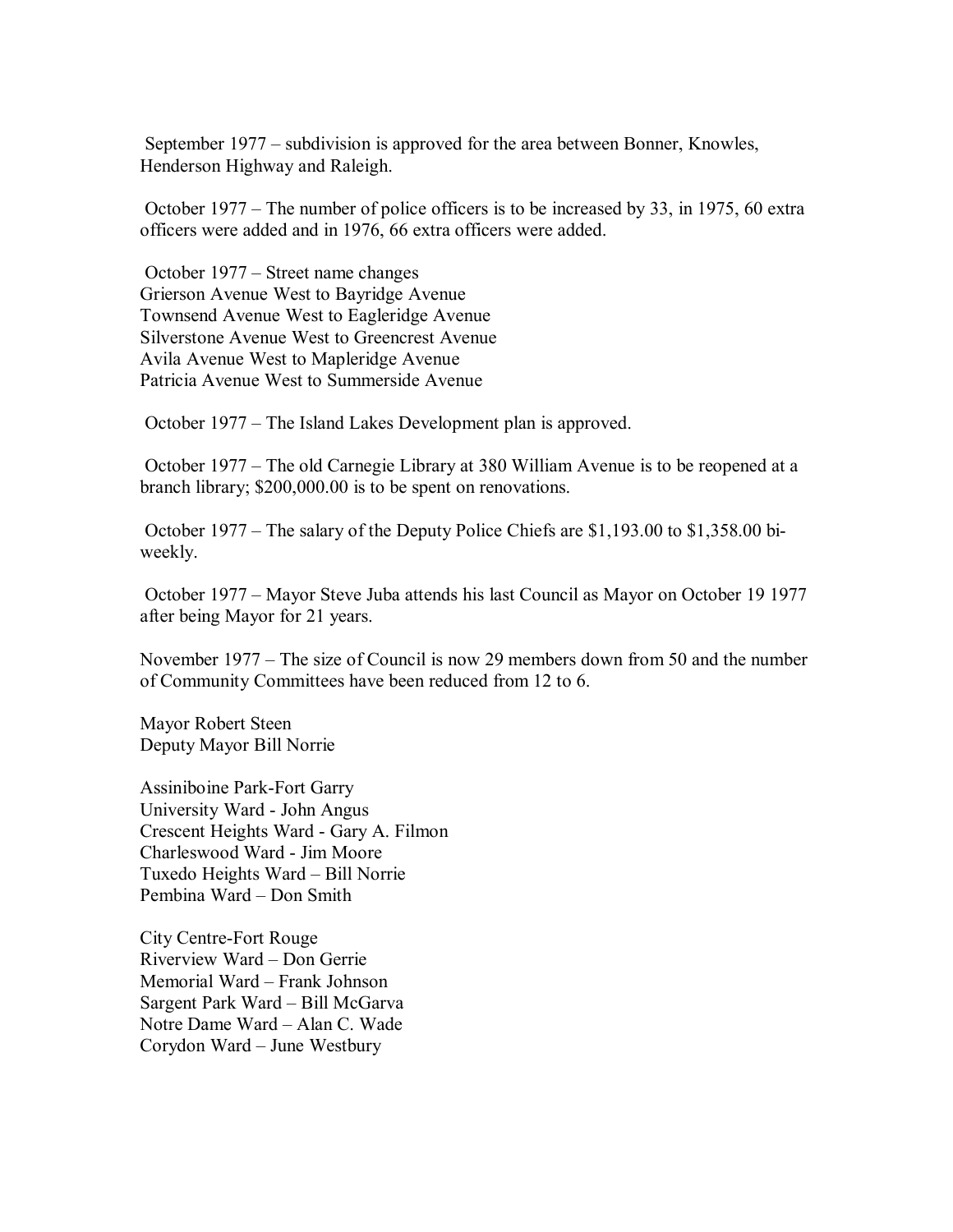East Kildonan-Transcona Miles MacDonell Ward – Anne Jorowski Henderson Ward – Harold Piercy Springfield Heights Ward – Jim Ragsdill Transcona Ward – Phil Rizzuto Elmwood Ward – Alfred J. Skowron

Lord Selkirk-West Kildonan Mynarski Ward – William Chornopyski Sisler Ward – Norman Hudson Kildonan Park Ward – Mike O'Shaughnessy Jefferson Ward – D. A. Yanofsky Norquay Ward – Joseph Zuken

St Boniface-St. Vital Tache Ward – Robert Bockstael Glenlawn Ward – Al Ducharme Seine Valley Ward – Lorne A. Leech Langevin Ward – George A. Provost

St James-Assiniboia Grant's Mill Ward – Jim Ernst Stevenson Ward – Pearl McGonigal St. Charles Ward – Ric Nordman Deer Lodge Ward – Eldon Ross

 Standing Committees of Council Executive Policy Committee Committee on Finance Committee on Environment Committee on Parks and Recreation to be changed to Committee on Recreation and Social Services Committee on Works and Operations

Council members are appointed to Convention Centre Corporation Winnipeg Enterprises Corporation Winnipeg and Streams Authority # 1 Winnipeg Police Commission Winnipeg Ambulance Service Winnipeg Library Commission Building Commission Board of Appeal Board of Revision Board of Directors of Folklorama Board of Directors Manisphere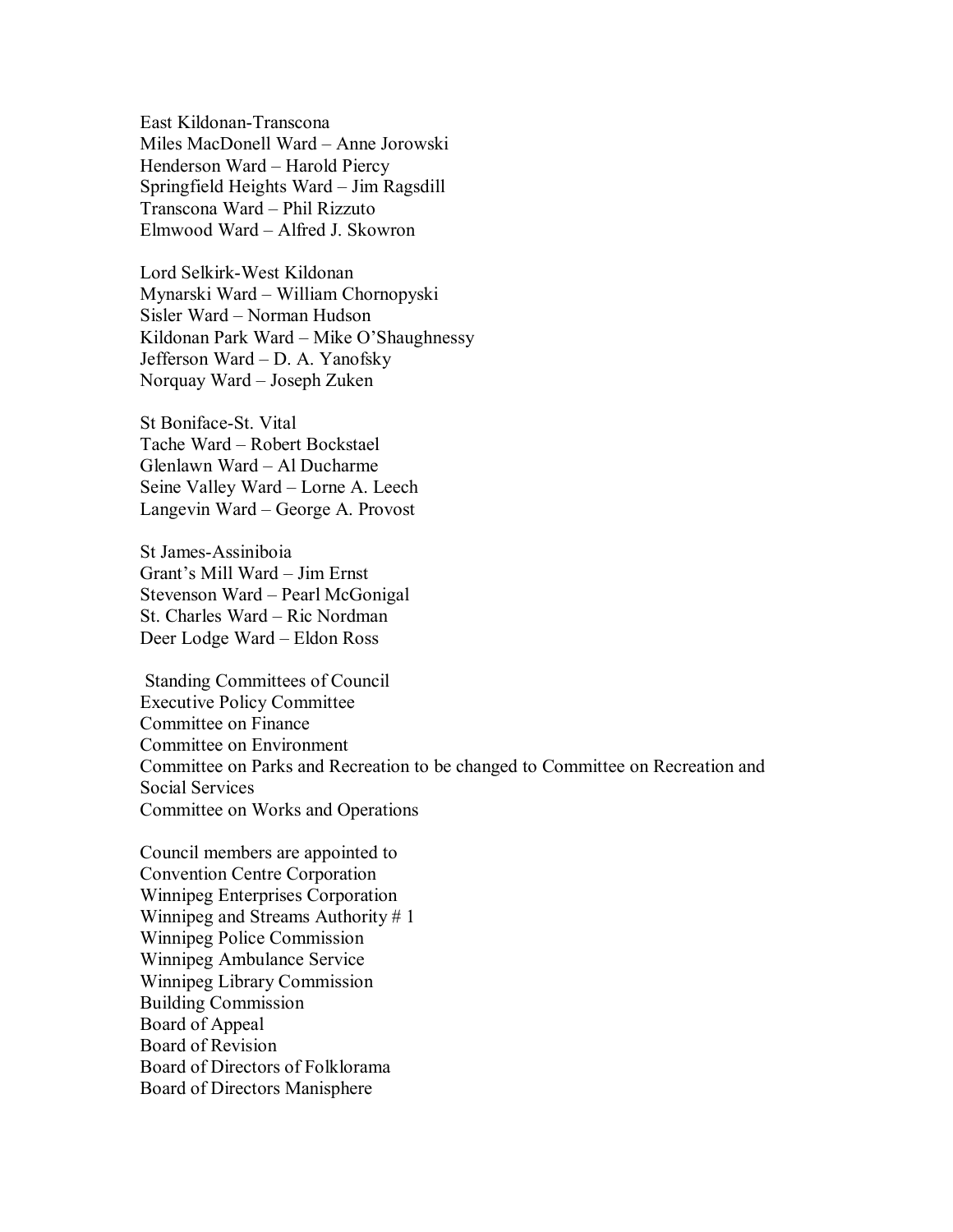Tourist and Convention Bureau Board of Directors- Winnipeg Jets Municipal Hospital Commission Board of Directors Concordia Hospital Board of Directors Health Science Centre Board of Directors-Victoria General Hospital St. Boniface Hospital Advisory Board Civic Pension Board Civic Employees Pension Committee (St. Boniface Employees) Civic Employees and Group Insurance Committee (St. James-Assiniboia Employees) Retirement Committee (Metro Employees) Employee Benefits Board Management Committee, Fort Richmond Development Agreement Taxicab Board of Manitoba Manitoba Sports Federation Inc Medical Appointments Review Committee Manitoba Environment Council Manitoba Aviation Council

 November 1977 – Two small pump stations are to be added to the outfalls at the Munroe Avenue and Hawthorne Avenue pumping stations to prevent basement flooding in the East Kildonan Community.

 November 1977 – Traffic Control signals are to be installed at Lagimodiere and Springfield Road at a cost of \$4,800.00.

 November 1977 – Members of the Winnipeg Police Association and the United Firefighters Association are to receive an interim 6 % wage increase for 1977.

November 1977 – The Provincial Government total contribution to the City of Winnipeg for the fiscal year from April 1 1977 to March 31 1978 is \$80,710,523.00.

 November 1977 – The cost of the additional 8,200 seats to Winnipeg Stadium has risen to \$4,500,000.00 from \$3,660,000.00 due to the rising cost of steel and prefabricated concrete.

 November 1977 – Mr. Jack McKeag President of the Winnipeg Jets urges that every effort be made to keep the Winnipeg Jets in Winnipeg by providing a 15,000 to 16,000 seat arena.

 November 1977 – The estimated cost of extending Route 165 (Bishop Grandin) from Pembina Highway to Waverley is \$10,000,000.00. The estimated cost of building the Kildonan Corridor from Henderson Highway to Main Street is \$10,881,000.00.

 November 1977 – Council discontinues the practice of advertising local improvements in all community newspapers.